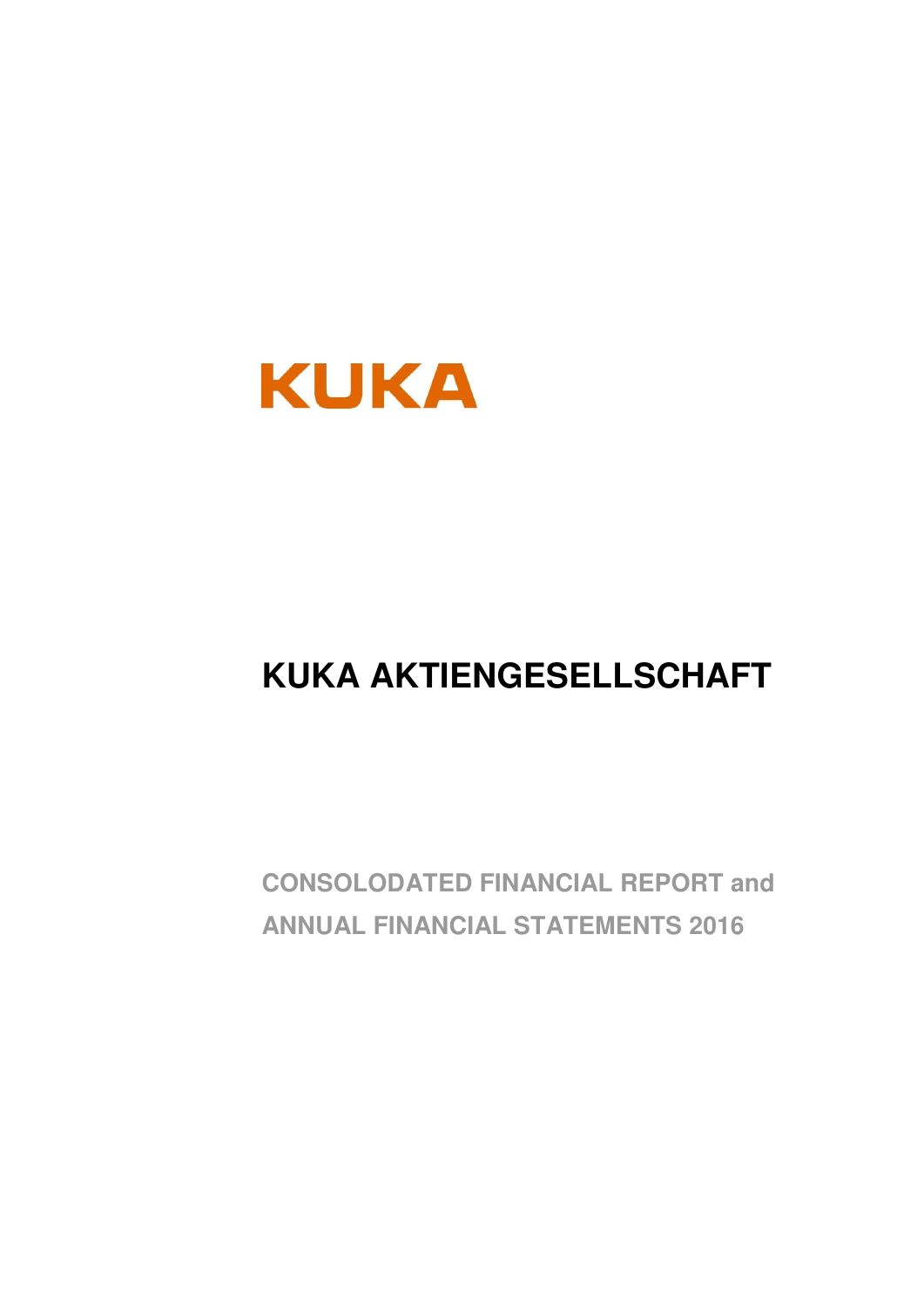## **CONSOLODATED FINANCIAL REPORT OF KUKA AKTIENGESELLSCHAFT**

## **02 Group basis**

- **02 Group structure and business activities**
- **02 Robotics division**
- **02 Systems division**
- **03 Swisslog division**
- **03 Markets and competitive positions**
- **03 Corporate strategy**
- **06 Financial control system and objectives**
- **06 Achievement of targets**
- **07 Research and development**
- **09 Procurement**

## **10 Economic report**

- **10 Macroeconomic and industry conditions**
- **11 Business performance**
- **14 Financial position and performance**
- **23 Notes to the financial statements of KUKA Aktiengesellschaft**
- **25 Non-financial key performance indicators**
- **32 Forecast, opportunities and risk report**
- **41 Internal control and risk management system**
- **42 Disclosures in accordance with section 289 para. 4 and section 315 para. 4 of the German Commercial Code (HGB) including accompanying explanations**
- **47 Compensation Report**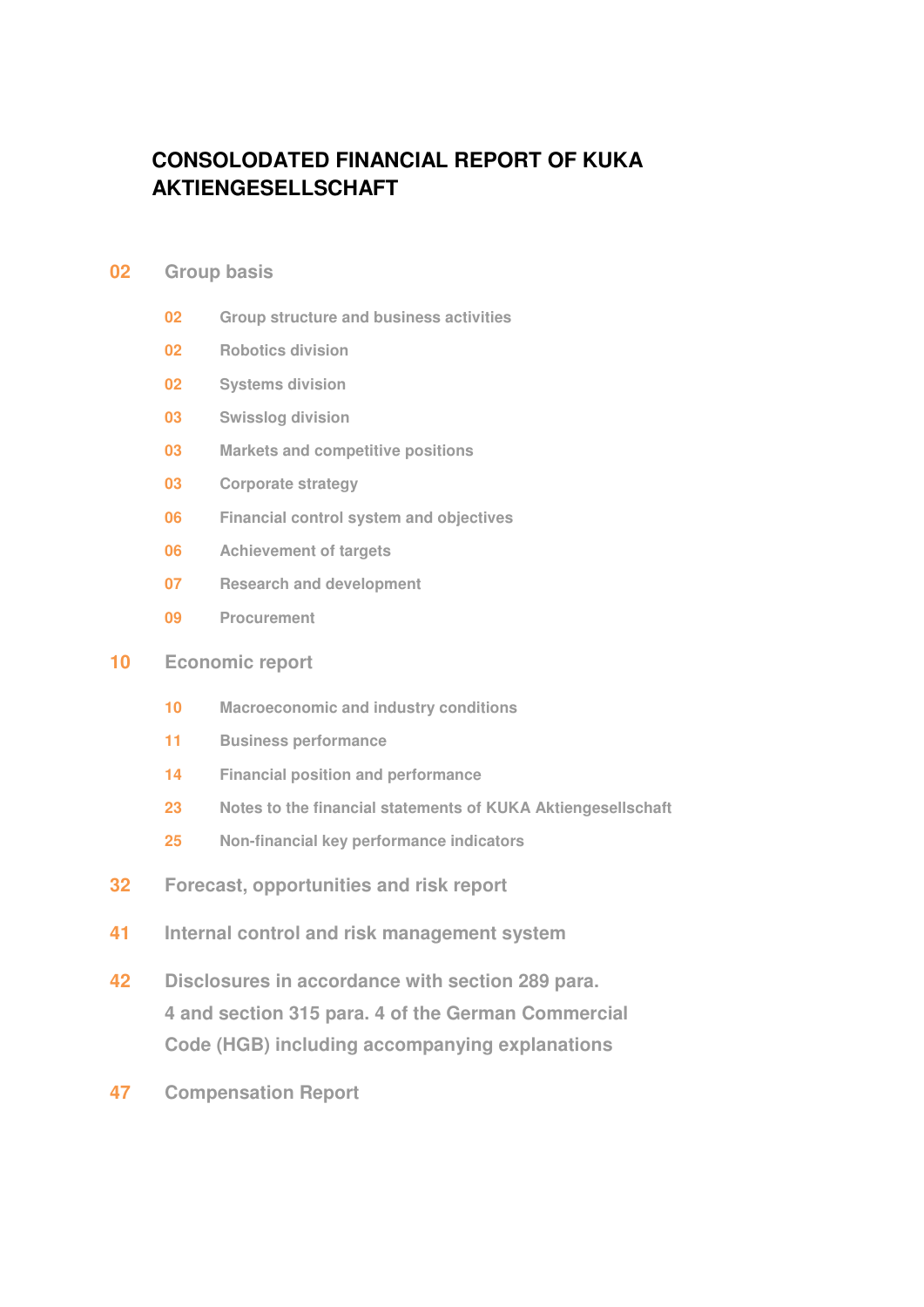## **ANNUAL FINANCIAL STATEMENTS OF KUKA AKTIENGESELLSCHAFT**

- **52 Balance sheet**
- **53 Profit and loss statement**

## **54 Notes**

- **79 Corporate bodies**
- **84 Schedule of shareholdings**
- **87 Responsibility statement**
- **88 Audit opinion**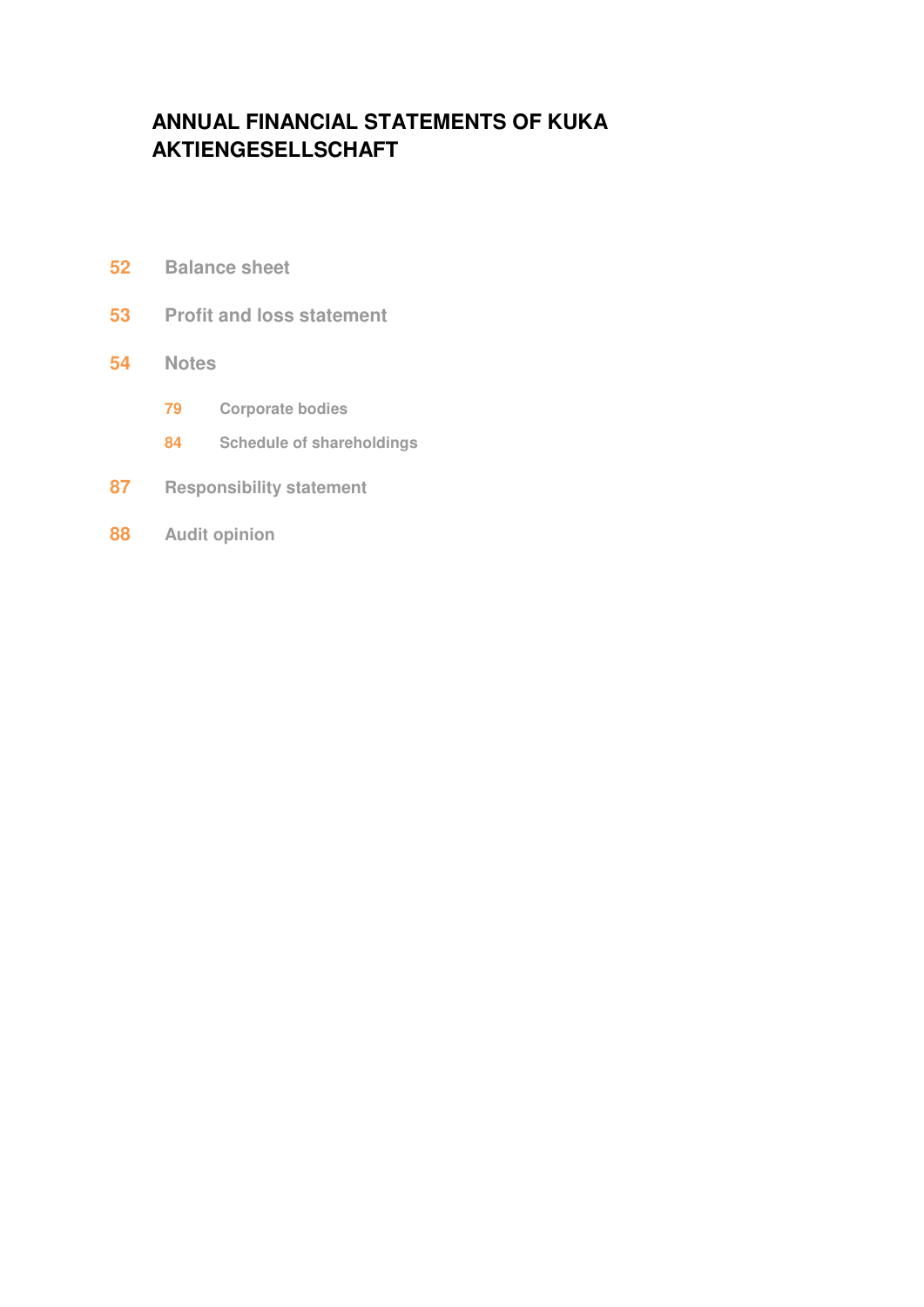# Consolidated Financial Report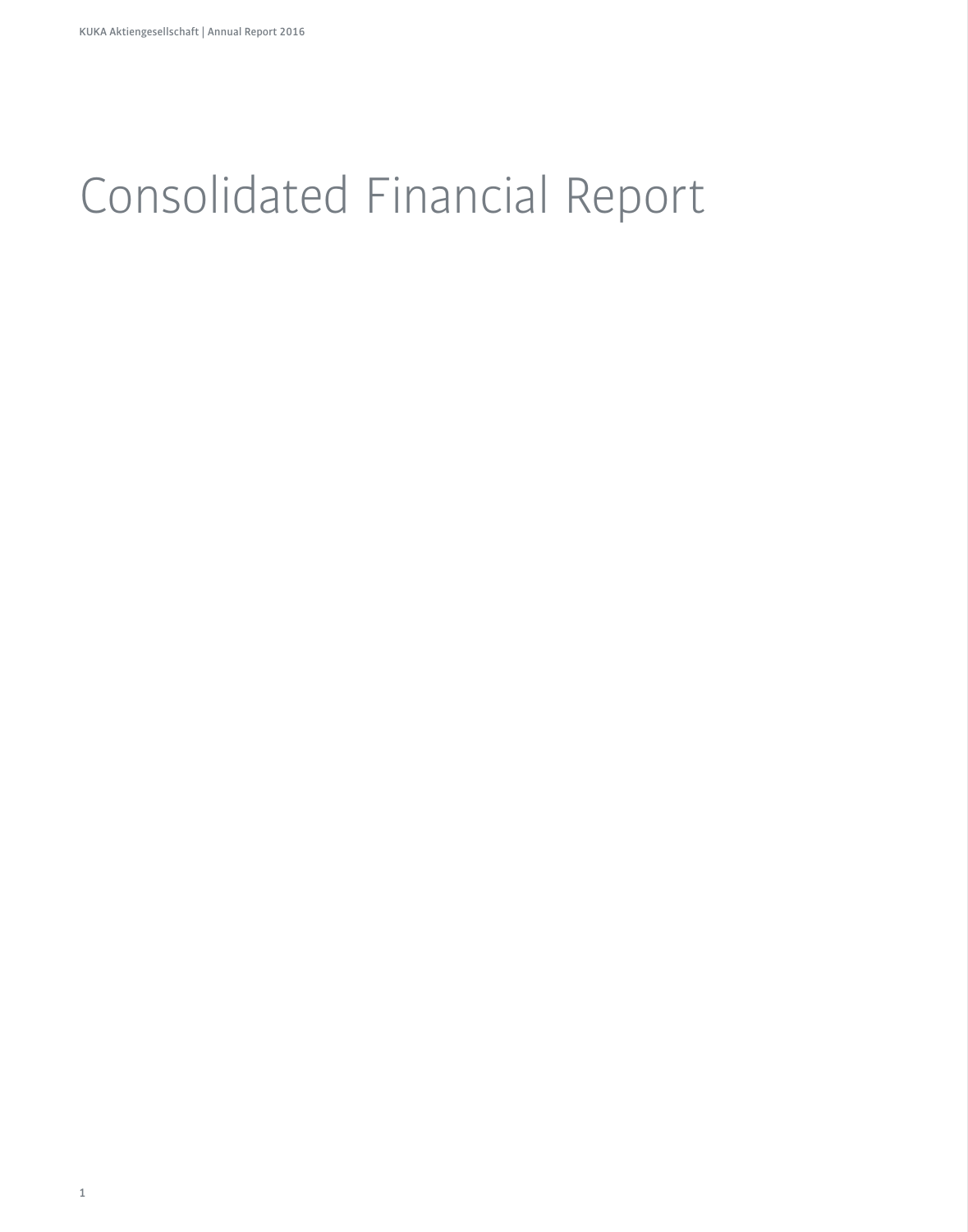## **Group basis**

## **Group structure and business activities**

In the year under review, KUKA Group consisted of KUKA Aktiengesellschaft and the Robotics, Systems and Swisslog divisions. KUKA Aktiengesellschaft headquartered in Augsburg is the Group's holding company and is responsible for managing corporate activities within the group of companies. The management of the individual divisions coordinates the operational business activities in the respective segments. The divisions operate globally and are supported by their regional subsidiaries in both their sales efforts and their assembly and field service work.

KUKA is one of the world's leading specialists in automation. Its aim is to support its customers in the overall optimization of their value added by providing comprehensive automation and digitization know-how. As a global technology corporation, KUKA offers its customers everything they need from a single source: from the core component – the robot – to cells, turnkey systems and networking. Through its advanced automation solutions KUKA contributes to increased efficiency and improved product quality for its customers. Industrie 4.0 is bringing digital, networked production, flexible manufacturing concepts and new business models to the fore. With its decades of experience in automation, in-depth process know-how and cloud-based solutions, KUKA ensures its customers are well ahead of the competition.

The Robotics division develops, manufactures and distributes the core component for automation – the robot. In addition to the manufacture of industrial and service robots, it also focuses on robot control and software along with the analysis and use of big data in production operations. Robotics additionally offers its customers a wide range of services.

The core competence of the Systems division (with KUKA Industries) lies in customized solutions for the automation of manufacturing processes. Systems plans and implements automated systems for its customers, and upgrades existing systems to increase sustainability and eficiency. It focuses on large-scale automotive and production-oriented industries. KUKA bundles this expertise of cell business and in-depth process knowhow within the KUKA Industries business unit, which forms part of the Systems division.

The Swisslog division has two units: Healthcare Solutions implements automation solutions for forward-looking hospitals in order to sustainably increase eficiency and improve patient care. In the logistics segment the Warehouse and Distribution Solutions unit supplies automated, robot-based and data-controlled intralogistics systems, covering the spectrum from planning to implementation and service. By combining Swisslog logistics solutions with the robotic automation solutions of the other divisions of the Group, KUKA as an automation powerhouse offers new possibilities of flexible automation along the entire value chain.

## **Robotics division**

The core component for automating production processes is provided by the Robotics division: industrial robots together with the controller and software. The broad product portfolio covers payload ranges from 3 to 1,300 kg. This enables KUKA to meet the various requirements of its customers optimally. A greater part of robot models are developed and assembled in Augsburg. The control cabinets are produced in two Hungarian plants, in Taksony and Füzesgyarmat. For the Asian market, KUKA produces robots and control cabinets at its Chinese plant in Shanghai. The KUKA Colleges provide technical training courses for customers at more than 30 sites worldwide.

KUKA Robotics is continuously expanding its range of products so as to ofer customers from all kinds of sectors the solutions that are appropriate for them and to allow even small and medium enterprises to use robots economically. Research and development has an important role to play here. KUKA's new products and technologies open up additional markets and create new applications for robot-based automation.

KUKA has smoothed the way for human-robot collaboration with the development of the sensitive lightweight robot LBR iiwa. Intelligent safety technologies enable robots to assist human workers in their immediate vicinity. The controller has modular and open interfaces so that robots can easily be integrated into existing, networked production systems. Autonomously navigating robots like the KMR iiwa are another means of increasing the flexibility and efficiency of production.

A Connect, a cloud-based platform, collects and processes the complete information from all networked production devices on a central basis. This knowledge allows users to register error messages in real time, to monitor maintenance activities and condition data, and to produce comprehensive event logs. That minimizes downtimes and service times, therefore saving costs.

## **Systems division**

The Systems division offers customers complete tailor-made solutions for automating manufacturing processes. It plans, designs and builds automated production systems. The range covers the entire value chain of a system: from individual system components, tools and fixtures to automated production cells and even complete turnkey systems. The division's expertise lies in automating individual production processes such as welding and joining, processing various materials and integrating diferent production stages to form a fully automatic system.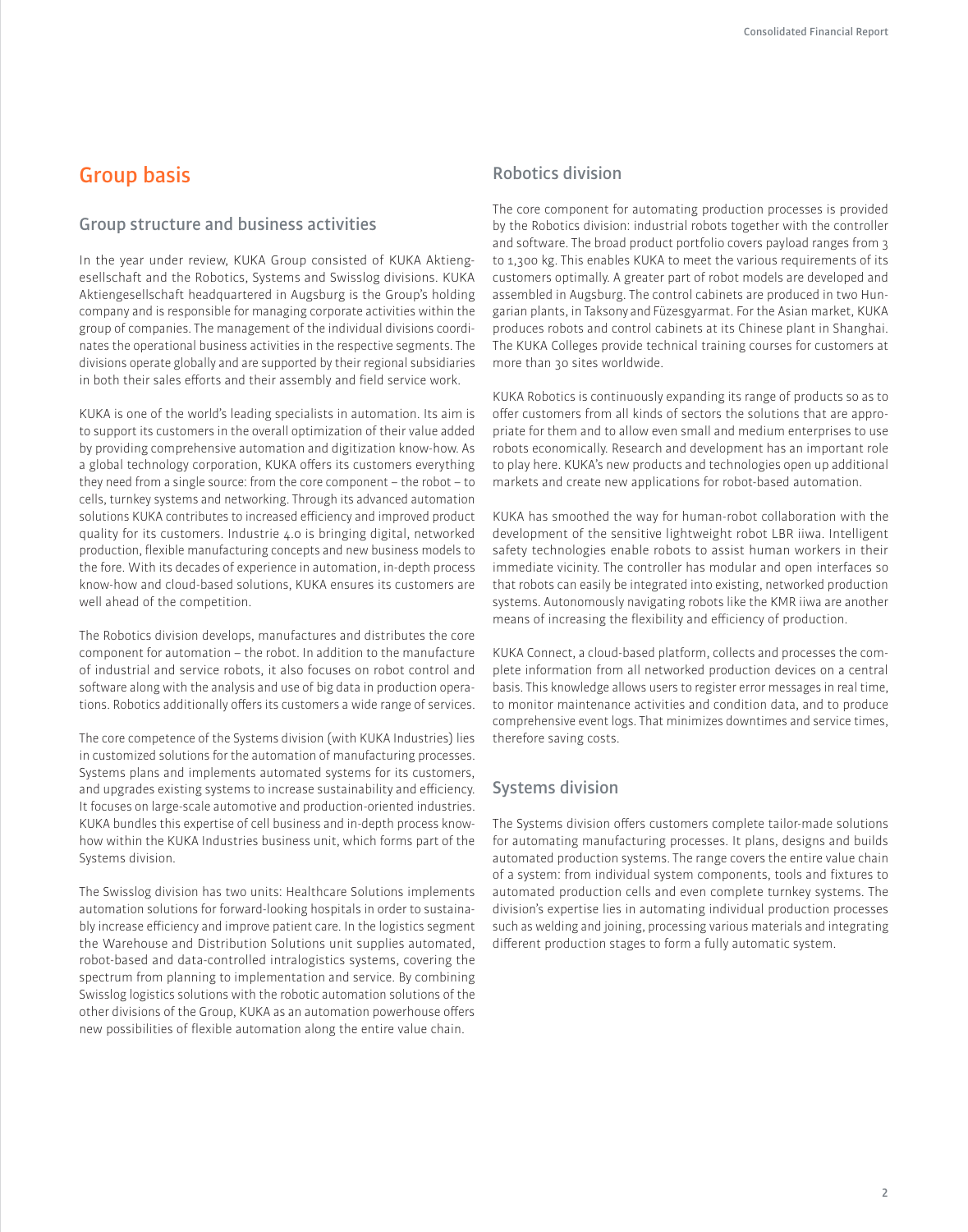The Systems division supplies large-scale automated lines principally to the automotive industry for body-in-white production as well as assembling engines and transmissions. Markets in Germany and elsewhere in Europe are served from Augsburg, while the Greater Detroit area in the USA is responsible for the North /South America region and Shanghai in China handles the Asian market. Automated assembly lines and test rigs for engines and transmissions are designed at and supplied from the Systems sites in Bremen, Greater Detroit /USA and Shanghai /China. Systems also operates a production plant for the entire body of Chrysler's Jeep Wrangler (KTPO) in Toledo /USA. As well as the automotive industry, more and more other sectors are coming to rely on the expertise that Systems has acquired over many years in the automation business.

A bundles this expertise of cell business and in-depth process knowhow within the KUKA Industries business unit, which forms part of the Systems division. At its sites worldwide, KUKA Industries offers its customers innovative joining and machining technologies, laser welding and special welding processes, as well as all the process steps in the foundry sector and in photovoltaic and battery production. KUKA Industries is an expert in process- and customer-oriented cells and solutions, from the initial idea to production support, for customers in the automotive, consumer goods, energy & storage and electronics industries as well as many other sectors.

## **Swisslog division**

With its Swisslog division, KUKA is opening up the growth markets of e-commerce /warehouse logistics and healthcare. Based in Buchs / Aarau, Switzerland, Swisslog serves customers in over 50 countries. From planning and design, through to implementation and service over the whole life cycle of the solutions, Swisslog provides integrated systems and services from a single source.

The Healthcare Solutions (HCS) unit provides automation solutions for forward-looking hospitals in order to increase eficiency in a sustained manner and improve patient care. The solutions optimize work procedures in the areas of material transport and medication management. This allows hospital staff more time for looking after their patients. At the same time the probability of errors in medication is reduced.

The Warehouse and Distribution Solutions (WDS) unit implements automation solutions for forward-looking warehouses and distribution centers. With automated intralogistics solutions, Swisslog optimizes warehouse logistics and assists companies to achieve maximum throughput at minimum cost, to handle a large number of stock-keeping units efficiently and to fulfill supply requirements with a high level of accuracy. As a general contractor, WDS offers complete turnkey solutions, employing data-controlled and robot-based automation in particular. Swisslog offers an Industrie 4.0 portfolio comprising the latest intralogistics technologies, innovative software and a variety of matching services covering all aspects of warehouse operation.

## **Markets and competitive positions**

KUKA operates in a highly dynamic, innovation-driven market environment, which is continuously changing and redefining itself under the influence of digitization.

The automotive sector continues to represent an important factor in KUKA Group's success and accounted for about 50% of total sales revenues during the year under review. This is the market in which KUKA has grown over the past 40 years and become established as a specialist for robot-based automation solutions. KUKA is a market leader in the automotive industry. There are also many opportunities to expand business in sectors outside the automotive industry, i. e. in general industry. For several years the Group has successfully expanded its business in general industry so as to benefit from the growth potential and achieve a greater degree of diferentiation in its sales revenues. General industry and the automotive industry contributed about equally to overall sales revenues during the year under review. In 2016, KUKA continued to focus on the strategic market segments of automotive, electronics, consumer goods, metal industry, healthcare, e-commerce and logistics.

KUKA occupies a strong position in the European market. The company also sees growth potential in the expansion of global sites, particularly those in the high-growth countries of Asia. The primary focus here is on the potential of the Chinese market.

KUKA is broadening its presence energetically in China, the biggest growth market for automation. The robots are shipped to the Asian market from the Shanghai production location. According to a forecast from the international robotics association IFR, sales of robot units in China are predicted to increase by an average of 20% per year between 2017 and 2019.

Through intensive research and development, Robotics brings out technologies and products which create new possibilities for the use of robots. Ever more sectors are benefiting from the automation solutions, for example the consumer goods and electronics industries. KUKA Robotics is one of the leading robot manufacturers in the world, and is regarded as the market leader for industrial robotics in Europe.

Systems is a top supplier for body-in-white construction activities in the automotive industry and is market leader in North America. Systems is also expanding into sectors outside the automotive industry. The cell business of KUKA Industries in the Systems division focuses predominantly on the automotive, consumer goods, energy & storage and electronics sectors.

Swisslog supplies customers in more than 50 countries. The Healthcare Solutions division is the market leader in the area of automated materials transport in hospitals (pneumatic tube solutions, automated guided vehicles) and an innovative niche supplier in the automated management of medication (storage, packaging and sorting of drugs). The Warehouse and Distribution Solutions division operates throughout the world and is a leading supplier of intralogistics solutions. As a general contractor, WDS offers complete turnkey solutions, employing data-controlled and robot-based automation.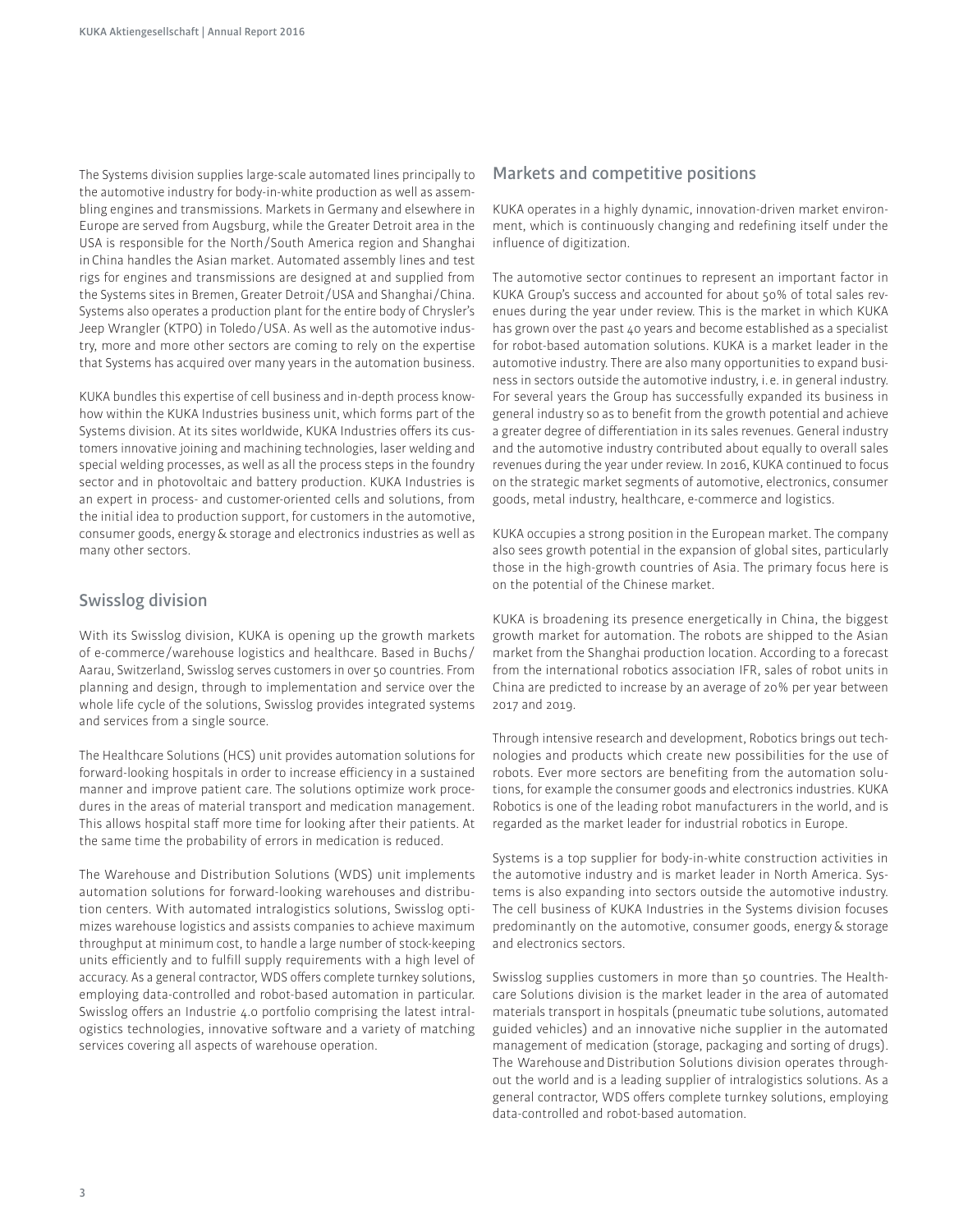## **Corporate strategy**

KUKA operates in a highly dynamic, innovation-driven market environment, which is continuously changing and redefining itself under the influence of digitization. Robot-based automation represents a global trend that is experiencing a tailwind, particularly in Asia.

Industrie 4.0, the digital networking of automated production, is gaining ever more importance. Its aim is to support its customers in the overall optimization of their value added by providing comprehensive automation and digitization know-how. KUKA is therefore supplementing its automation expertise with know-how in cloud-based networking of machines and systems as well as data analytics. For this reason, a team is researching cloud-based big data applications at the US development site in Austin, Texas. An important aspect in the course of digitization is working on new business models. These will fundamentally and permanently transform not only production in the future, but also the value creation process as a whole. A central Industrie 4.0 team is intensively addressing the potential of digitization for the entire KUKA Group.

The "KUKA 2020" program comprising several projects supports the implementation of strategy internally and also pursues the aim of making KUKA's own corporate structures and employees fit for digitization. For example, the company now features a standard IT architecture following the global harmonization of structures and processes.

A 2020 is also enhancing the corporate culture. Employees communicate via the digital social business platform "Chatter" across all divisions and national borders, and are networked in work groups. This promotes global collaboration.

A new website allows customers and visitors to enter the digital world of KUKA. Via the KUKA marketplace developed during the year under review, customers set out on their own "customer journey". They are able to become part of the digital KUKA world and procure products and services from KUKA through the Internet. The KUKA marketplace will be rolled out in 2017.

A further strategic focal issue is to safeguard and expand KUKA's leading position in terms of innovation and technology.

## **1. Expansion of leadership in technology and innovation**

KUKA stands for innovations in automation and is a driver of Industrie 4.0. Together with customers and partners, KUKA is developing smart products and solutions for the intelligent factory of the future. The combination of Swisslog logistics solutions with robot-based automation solutions from the other business divisions is of central significance for the Group.

With a new generation of robots that are sensitive and can work hand in hand with humans, KUKA is setting new trends in robotics. Enhanced by mobility and autonomous navigation, robots are being transformed into flexible production assistants. The trend is also towards robots that are simple to program, flexible to deploy and easily integrated and networked. In KUKA Connect, KUKA is placing an innovative product on the market which enables customers from a vast range of sectors to network machines and systems in the cloud digitally. With the help of data-based analysis, customers can track their energy consumption or the maintenance intervals in their own production facilities, for example. This opens up access to new business models for KUKA. With its start-up partner, Connyun, KUKA is planning a platform for partners with the aim of creating an ecosystem for customers and their production environment.

## **2. Diversiication of business operations in new markets and regions**

KUKA is a market leader in the automotive industry. There are also growth opportunities in markets outside this sector, i. e. in general industry.

The focus markets addressed by KUKA are especially important because their growth and profit potential is high. The degree of automation in these sectors is still relatively low, particularly as compared with the automotive industry. KUKA's aim is to support its customers in the holistic optimization of their value creation processes by providing automation and digitization expertise. This enables processes to be designed for greater efficiency and flexibility. Additionally, it will optimize resource and energy consumption while raising quality. With various acquisitions and their integration, KUKA has selectively expanded its know-how, making use of it to strengthen its own market position.

In 2016, KUKA further intensified its focus on the following strategic market segments:

#### **Automotive**

Automotive customers have always been of great importance for KUKA. They are very important drivers of technology and innovation. The German premium brands in particular play a significant role here. The automotive segment currently accounts for about 50 percent of sales revenues. KUKA will continue to grow around the world with its automotive customers and support them as a partner in automation and digitization.

#### **Aerospace**

KUKA is an all-round supplier for the aerospace sector and covers the entire manufacturing process for customers, for example the riveting of components. KUKA has continuously built up expertise here over many years. After the sale of the aerospace division in the USA, which took place in the context of the Midea takeover, KUKA is now concentrating strongly on Europe and Asia. The goal here is to utilize our existing know-how to push ahead with growth in Europe and Asia.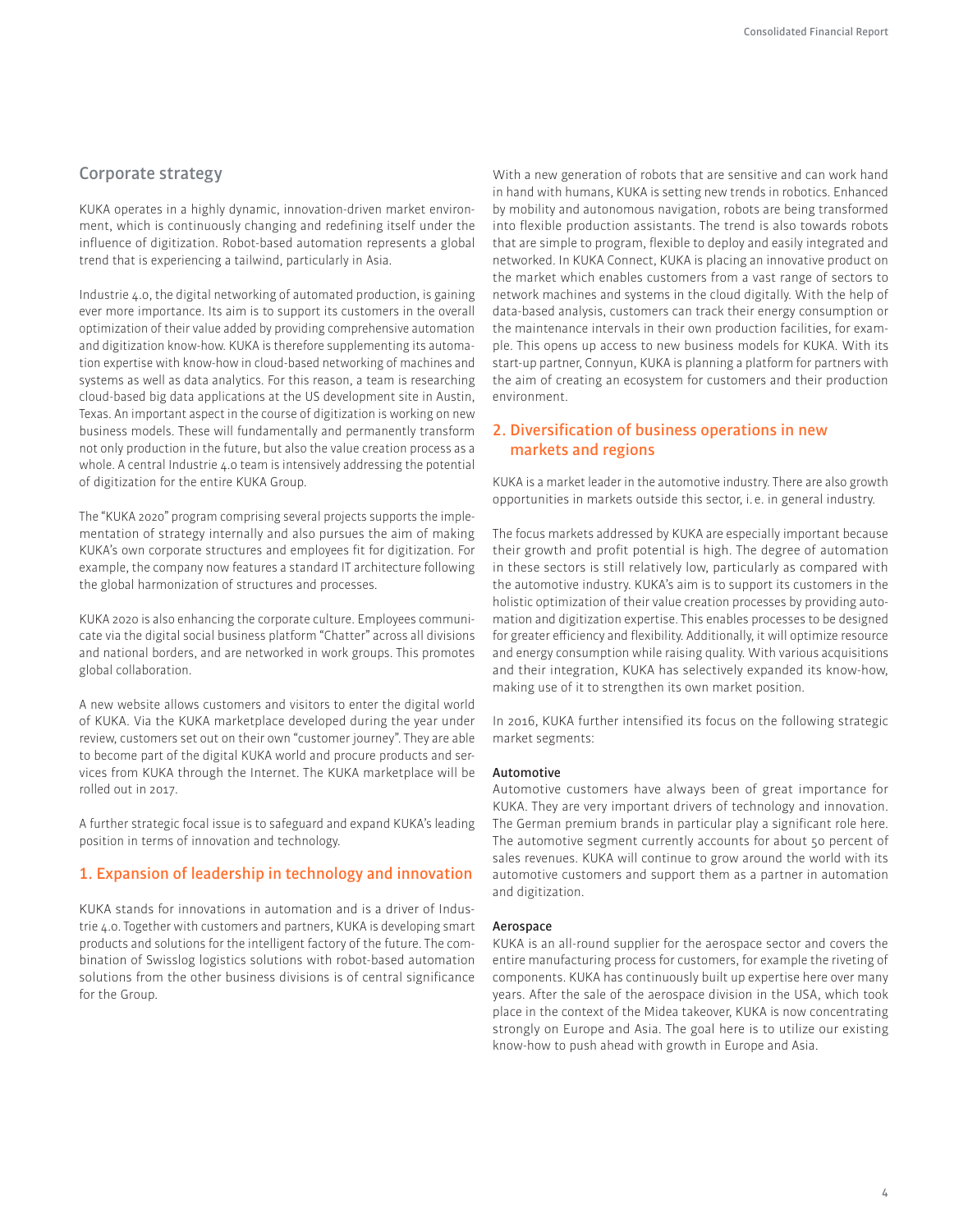#### **Electronics**

The 3C market is one of the key markets of the future. The degree of automation is still low, but is rising rapidly. Products for the electronics market are chiefly manufactured manually in Asia, KUKA's global focus market. What is required here are flexible, scalable solutions for the manufacture of high-tech products. After all, customers in this segment are faced with challenges such as rising labor costs, shorter life cycles and higher unit quantities of the products.

#### **Consumer Goods**

For many years, robots have been successfully and eficiently assisting in the production of fast-moving consumer goods (FMCG), i. e. everyday products. Nowadays, they are used predominantly in the food and drinks industry, but also in shoe and textile production as well as in the manufacture of cosmetics or pharmaceuticals. With the increase of individualization, value creation by the consumer goods industry will undergo sharp change. Consumers can design products on the Internet to suit their requirements and have them delivered by express shipment. Flexible, networked production and innovative logistics solutions have an important role to play here. The new generation of robots that are sensitive and mobile, and thus are able to work hand in hand with humans, are opening up new applications along the process chain. Digitization will further strengthen this trend.

#### **Metal Industry**

KUKA can draw on years of experience in the metalworking industry. In arc welding or laser welding, but also in the foundry industry, customers benefit from KUKA's expertise.

#### **Healthcare**

Healthcare is currently facing a major challenge. Demographic changes and a shortfall in healthcare personnel are making modern technologies indispensable in the provision of all-round care for the future. Automation solutions ensure greater eficiency in hospitals and improve work procedures. The workload on nursing staff is thus reduced, enabling them to concentrate more on patient care in the future.

Solutions from Swisslog help modern hospitals and healthcare facilities to optimize work procedures and costs, for example in the areas of eficient material transport and management of medicines, thereby increasing patient wellbeing. KUKA also has a long history of products for the healthcare sector. Mobile and sensitive robots open up entirely new possibilities for assisting patients in the field of healthcare.

#### **e-commerce**

Electronic commerce results in large quantities of varied goods being sent to consumers via goods distribution centers – quantities which in the long term can only be catered for through automation. The e-commerce segment is therefore an important sales market for smart logistics concepts combined with innovative, robot-based automation.

KUKA has a strong position on the European market. The company sees growth potential in the expansion of global sites, particularly those in the high-growth regions of Asia and North America. The primary focus here is on the potential of the Chinese market. According to a forecast of the International Federation of Robotics (IFR), the Chinese market is expected to undergo strong growth in the coming years. Sales of robot units in China are predicted to increase by an average of 20% per year between 2017 and 2019.

China is already the largest growth market worldwide. This is an opportunity which KUKA has been able to grasp during the year under review. KUKA has been represented for many years by several subsidiaries in Asia and has greatly expanded its presence on the Chinese market in recent years. The headquarters for its Asian business are in Shanghai, where a hub bundling various functions was established in 2016.

Midea, the new majority shareholder, supports this strategic approach and is smoothing the way.

## **3. Continuous establishment of sustainable and eficient cost structures**

In order to support profitable growth and thereby secure long-term competitiveness, various measures are being implemented in the ield of operational excellence.

Power ON is a key initiative which, over the coming years, will optimize and harmonize further procedures, the organizational structure and IT systems and tools throughout the Group. During the year under review, for example, uniform IT systems were introduced in several pilot companies throughout the Group. Alongside a Customer Relationship Management (CRM) system and a global Human Resource Management system, in particular a uniform Group-wide Enterprise Resource Planning (ERP) system including a modern cloud-based procurement platform has been implemented. The program covers KUKA's worldwide operations and encompasses all divisions and core functions.

In addition to this, KUKA is establishing business process management throughout the entire organization as part of the Power ON program. Initially, process coordinators have been nominated at the global level for the respective core, management and support processes. A worldwide hub concept has also been developed and implemented in order to bundle the administrative functions of the individual companies in shared service centers. The hub in China was established during the year under review with the goal of modernizing procedures in Asia, increasing eficiency and supporting growth.

## **Financial control system and objectives**

The Group's strategy is aimed at sustainably increasing the enterprise value. Various key financial performance indicators are used as part of Group management and to monitor the business performance and position of the Group. KUKA Group's financial targets are key performance indicators (KPIs) that track the enterprise value of the company.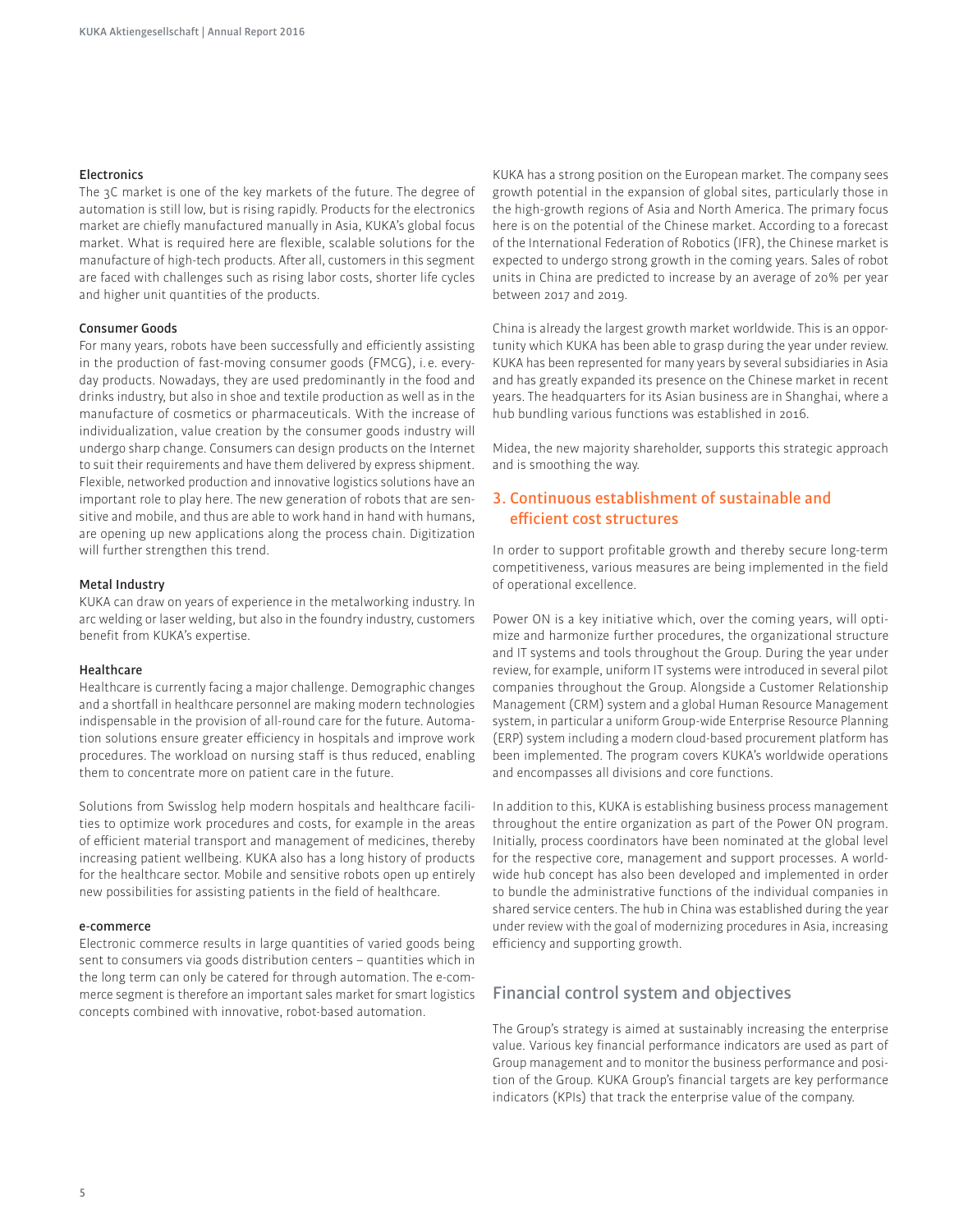The most important KPIs for KUKA Group are revenues, EBIT, ROCE and free cash flow. The development of these variables is presented in the "Business performance" section starting on page 11 and under "Financial position and performance" from page 14. Earnings before interest and taxes (EBIT) are compared to sales revenues to determine return on sales, which results in the EBIT margin. EBIT is compared to average capital employed to determine the return on capital employed, or ROCE. EBIT and ROCE are determined for KUKA Group and the divisions. Free cash flow – cash flow from operating and investment activities less capital spending – shows whether the investments can be funded from cash flow, and how much cash is available to pay a dividend and service debt.

These key indicators are components of the target and remuneration system in place at KUKA Group and are published. This ensures that all employees share the same goals. See the glossary of the group annual report for definitions of key performance indicators.

Medium term, i.e. between three and five years, the EBIT target margin is at least 12% for the Robotics division and at least 6% for Systems. At Swisslog the target EBIT margin (before purchase price allocation) is to be increased to at least 5%. Currently, the largest share of revenues of over 50% is generated in Europe. KUKA plans to further expand activities in Asia and expects about 30% of revenues to be generated here in the medium term. The ability to reach these targets is largely dependent on the expertise and dedication of our employees. This is why it is essential for KUKA to be an attractive employer globally.

An important early indicator of business performance for mechanical and systems engineering companies is orders received. Order backlog for a certain period is determined by subtracting sales revenues from orders received during that time. Order backlog is a key indicator of the expected utilization of operational capacities in the coming months. Orders received and order backlog are determined for KUKA Group and for the divisions.

All key indicators are continuously tracked and reviewed by KUKA Group's management companies and its corporate accounting and controlling departments. Management analyzes any deviations from plan and decides on the necessary corrective actions required to achieve the targets.

#### **Key performance indicators for A Group over 5-year period**

| 2012    | 2013    | 2014    | 2015    | 2016     |
|---------|---------|---------|---------|----------|
| 1.739.2 | 1.774.5 | 2.095.7 | 2.965.9 | 2.948.9  |
| 109.8   | 120.4   | 141.8   | 135.6   | 127.2    |
| 323     | 369     | 289     | 20.0    | 16.2     |
| 771     | 95 4    | $-1722$ | 957     | $-106.8$ |
|         |         |         |         |          |

## **Achievement of targets**

In the year under review, 2016, KUKA Group met its financial targets. In its outlook in the 2015 annual report and at the annual results press conference on March 22, 2016, the Executive Board forecast sales revenues for 2016 of more than €3.0 billion and an EBIT margin in excess of 5.5% before purchase price allocation for Swisslog.

Overall demand in 2016 was expected to remain relatively stable. Both customer segments – general industry and automotive – and from a regional viewpoint, China and North America, were expected to make a positive contribution to sales revenue development.

On publication of the results for the first nine months of 2016, the revenue target for 2016 was adjusted to about €3.0 billion. The reason for this was that the improving trend in revenues over the second half-year was not anticipated to be sufficient to offset the declines in the first half-year.

In 2016 the EBIT margin was likely to be afected by growth investments in Group-wide development of solutions for Industrie 4.0, in general industry and in China. In addition, higher costs were expected in connection with the development and launch of new products. The expenditure for purchase price allocation for Swisslog was scheduled to amount to about €10 million in 2016, significantly less than in the previous year.

When reporting the first-half results for 2016, the Executive Board adjusted the target for the EBIT margin on account of the takeover bid from Midea. An EBIT margin of more than 5.5% was still expected before purchase price allocation for Swisslog, but now also before the additional extraordinary expenses of about €30 million related to the takeover.

| 2016 target values              | Sales revenues      | <b>EBIT</b> margin     |
|---------------------------------|---------------------|------------------------|
| Annual results press conference |                     | $> 5.5\%1$             |
| for the full year 2015          | $\geq 63.0$ billion |                        |
| $1st$ quarter 2016              | $\geq 63.0$ billion | $> 5.5\%$ <sup>1</sup> |
| 2 <sup>nd</sup> quarter 2016    | $\geq 63.0$ billion | $> 5.5\%$ <sup>2</sup> |
| 3rd quarter 2016                | $\sim$ €3.0 billion | $> 5.5\%$ <sup>2</sup> |

1 Before purchase price allocation for Swisslog

2 Before purchase price allocation for Swisslog and before extraordinary expenses related to the Midea takeover

In the year under review, the target value forecast for sales revenues and adjusted in November was met. The Group achieved sales revenues of €2,948.9 million. This value corresponds approximately to the previous year's level and lay within the target corridor of around €3.0 billion. In particular the Robotics division succeeded in increasing its sales revenues by 9.2%. For Systems and Swisslog, the results declined.

Adjusted for the exceptional efects arising from the Midea takeover and the effects of the scheduled depreciation on the purchase price allocation for Swisslog, the EBIT margin stood at 5.6%. This met the operational target for 2016.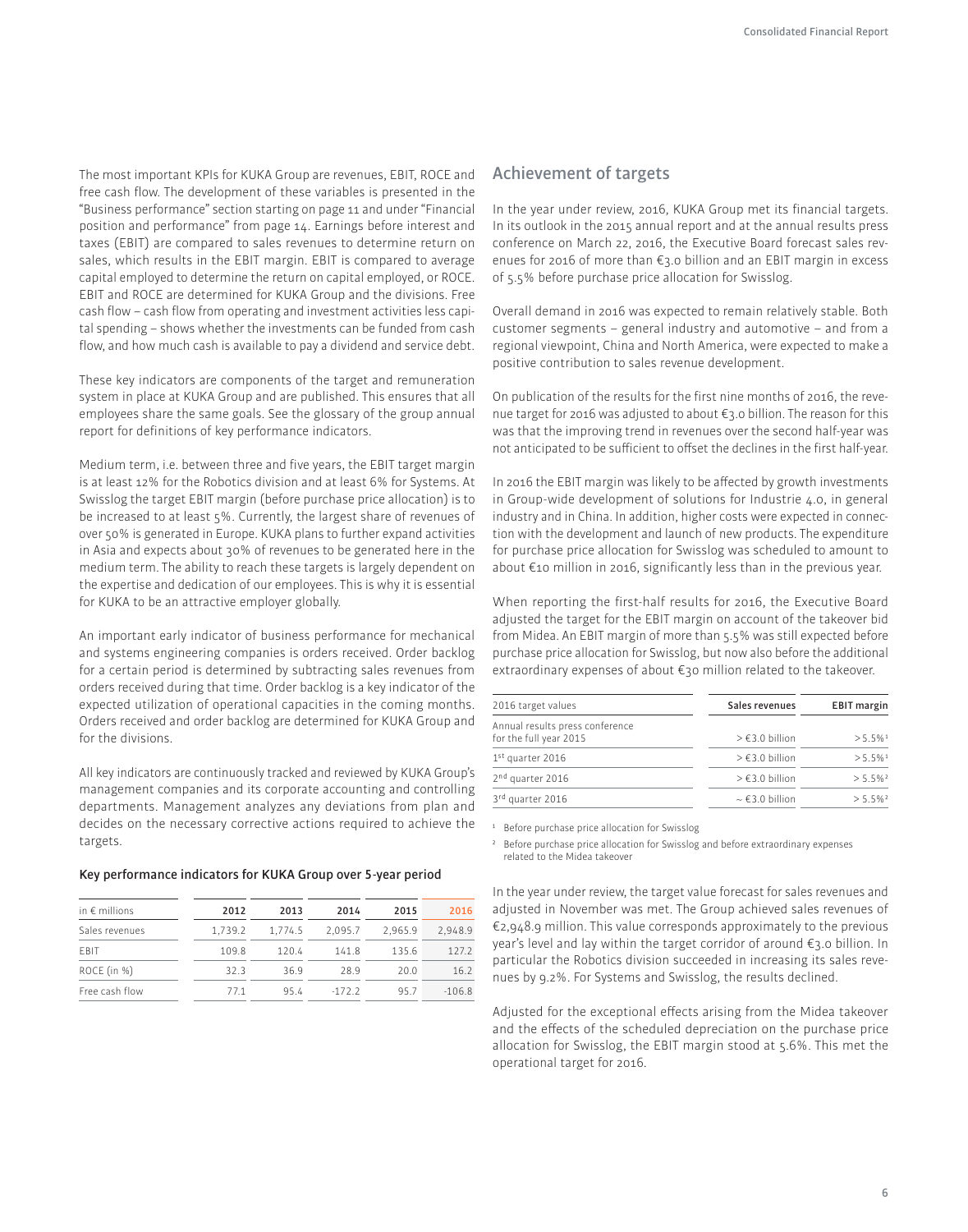The Robotics division achieved an EBIT amounting to €100.7 million in 2016, thus matching the previous year's level of €100.2 million. Strong growth in all three customer segments, namely automotive, general industry and service, and also in the regions of Europe, North America and especially China contributed to this positive result.

The EBIT margin in the Systems division declined from 7.8% in 2015 to 6.5%. In 2015 Systems had benefited significantly from book profits arising from the sale of HLS Group and the Tools and Dies business unit.

Swisslog recorded an EBIT margin of 0.8% compared to the 2015 result of -7.4%. Adjusted for the efects of purchase price allocation amounting to €10.8 million, the margin was 2.6%.

In the year under review KUKA achieved a net profit of  $\epsilon$ 86.2 million, virtually equaling that of the previous year (2015: €86.3 million).

Capital expenditure was €99.6 million (2015: €107.0 million). This reflects the continuing high level of investment in research and development to lay the groundwork for future growth. At the same time, investment in tangible assets reduced significantly, due mostly to completion at the beginning of 2016 of the new Development and Technology Center in Augsburg.

Free cash flow in fiscal 2016 was negative, amounting to -€106.8 million, contrary to the set target of a positive double-digit million euro value. In the previous year the free cash flow had still been clearly positive at €95.7 million. This development is primarily due to the marked increase in trade working capital.

For more detailed information, please refer to the "Financial position and performance" section beginning on page 14.

## **Research and development**

The area of research and development (R&D) is of crucial importance for KUKA as an innovative technology enterprise. That is why KUKA invested in this area once again in the year under review. R&D expenditure amounted to €126.6 million in 2016, higher than the value for the same period of the previous year (2015: €105.4 million).

R & D expenditure is attributable predominantly to the Robotics division and, to an increasing extent, to topics concerning the whole Group. In the year uder review, a total of 213 patent applications were filed by Robotics, of which 195 were granted. Swisslog filed 14 patent applications, of which 47 were granted. Systems mainly carries out research and development activities within the framework of customer projects. A total of 42 patent applications were filed and 61 granted here.

In the year under review, KUKA worked on expanding the existing product portfolio to meet the specific requirements of the growth markets on which efforts are being focused – the electronics industry, for example. A further focus was on key technologies for Industrie 4.0, such as human-robot collaboration (HRC), mobility and smart platforms. At the major flagship industrial fairs in Hanover and Munich, KUKA showcased tangible solutions and application examples for networking in the cloud, big data and the smart factory. KUKA demonstrated the added value that customers can gain from the megatrend of digitization and how cloud computing and networking can help increase the eficiency of the company's own production – for example, by reducing service costs.

KUKA's Corporate Research is active on a Group-wide scale and develops technologies for future-proof products and solutions of all the Group companies.

## **Robotics division**

KUKA Connect enables customers to easily access the data on their KUKA robots at any time and on all devices. The new cloud-based platform collects and processes the complete information from all networked devices on a central basis. This knowledge allows users to register error messages in real time, to monitor maintenance activities and condition data, and to produce comprehensive event logs. Analyzing these data can increase the eficiency of customers' own production operations by enabling them to track energy consumption and service intervals, for example. This minimizes service times, therefore saving costs.

At Hannover Messe, KUKA unveiled the newly developed KR 3 AGILUS that has been specifically tailored to the requirements of the electronics industry, and here in particular to micro-cell concepts in confined spaces. The 3C market (Computer, Communications and Consumer Electronics) is one of the world's largest and fastest-growing markets for robotic automation.. As with the other small robots of the KR AGILUS series, a particular focus is on speed and precision.

With the example of the KR AGILUS Cobotics Concept (CC), KUKA additionally demonstrated how collaboration between humans and robots can also be applied to classic industrial robots. For this, KUKA has equipped the KR AGILUS series with a force /torque sensor in the robot base as part of a concept study. This enables the KR AGILUS CC to detect collisions with humans and perform sensitive tasks. Here, the extreme speed and precision of an industrial robot are combined with the functionality of HRC. The user can carry out a teaching process by manually guiding the KR AGILUS CC in HRC mode. The small robot executes the application at production velocity in automatic mode within the enclosed area.

Using the KUKA Sunrise.Workbench engineering suite, graphical programming of the sensitive LBR iiwa is now really easy – even without programming knowledge. Users subsequently have the opportunity, as usual, to intuitively teach the target points by simple demonstration and to optimize the parameters of the blocks. Immediately afterwards, the LBR iiwa executes the application as desired by the users.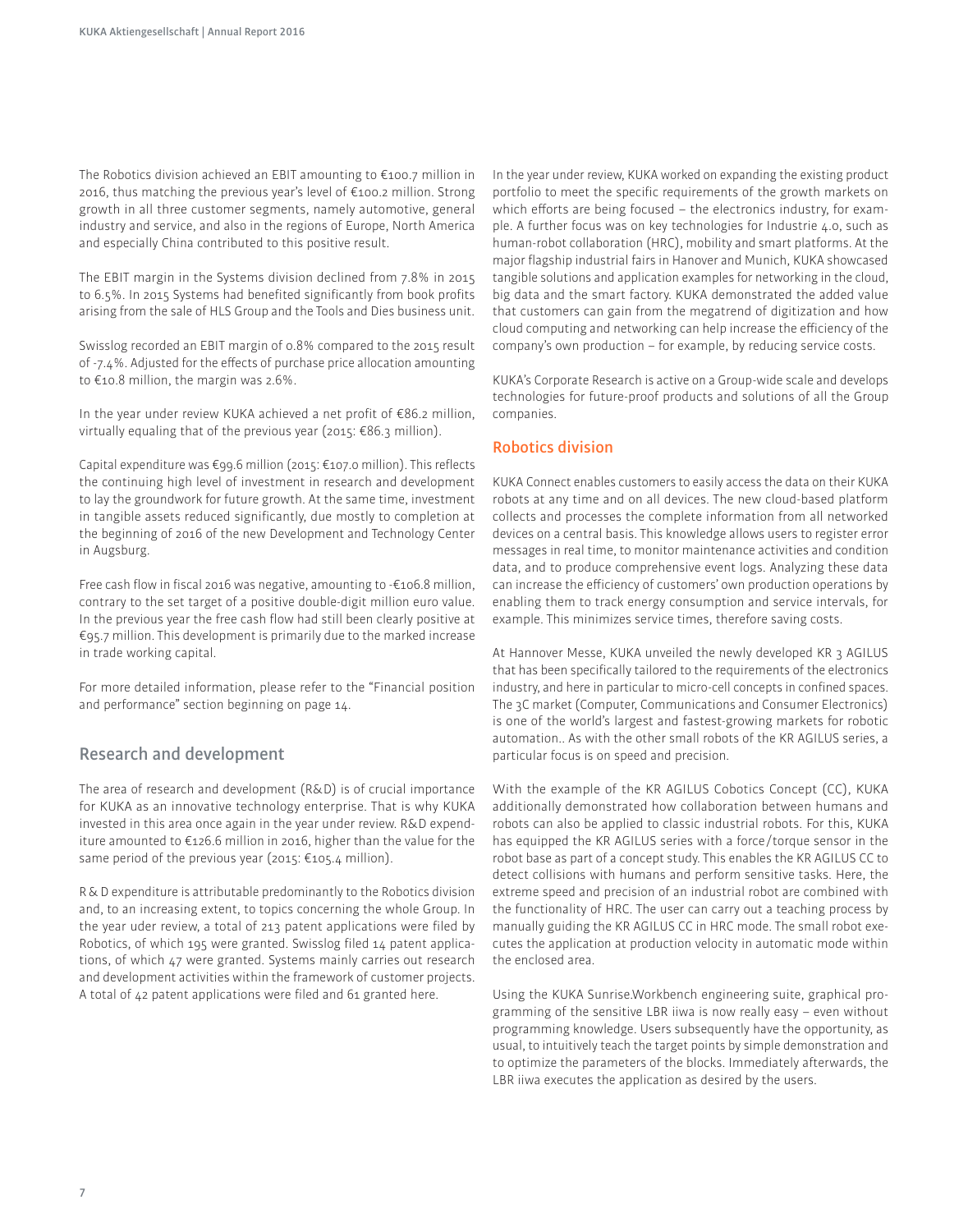An autonomously navigating AGV with a payload capacity of 1500 kg, the KMP 1500, has also been equipped with a Sunrise controller. A prototype of this vehicle was presented at Hannover Messe and Automatica and was being tested by various customers in trials and pilot applications. The KMP 1500 provides the basis for logistics automation in the automotive segment and in other industries and can be equipped with diferent industrial robots for mobile robotic applications. KMR iiwa is a Sunrise-controlled, HRC-compliant mobile robot that carries out complex manipulation tasks in varying locations without the need for safety fencing.

At the Computer Assisted Radiology and Surgery (CARS) research congress, KUKA showcased the "Haptic Ultrasound" application. The robotic ultrasound application with the LBR iiwa sensitive lightweight robot demonstrated the possibilities that HRC opens up in the field of medical technology. The robot arm is fitted with an ultrasound sensor and executes exactly those motions specified by the user in a haptic input system. The sensor then generates images in real time, which are transferred to the monitors via a USB interface. The separation of controller and robot allows the patient and doctor to be in diferent places.

## **Systems division**

The concept of versatile body-in-white production was developed further. The "Matrix bodyshop" concept enables the individual process steps to be executed in standardized cells with automated guided vehicles (AGVs) performing the logistics operations. In the period under review, a test cell was set up to validate all the technologies required in order to realize the concept. This test cell provides customers with an opportunity to watch a live demonstration of the technical implementation of this innovative solution. The test set-up involves a standard production cell as well as a small warehouse with all relevant parts, and a tool store. It is equipped with various AGVs so that all the functionalities of a real production system are illustrated.

In addition to the flexFELLOW a comprehensive ecosystem was planned for the LBR iiwa with which KUKA provides customers with the fullest possible set of highly compatible elements from which they are able to build their individual solution. Based on the flexFELLOW, a mobile robotic unit with the LBR iiwa, solution modules were developed that enable the user to automate certain tasks within a short time and without the need for major programming. In the period under review, initial elements and products of this planning were developed, for example the pneumatic HRC gripper and a safe electric gripper. Prototype-status grippers are being tried out by various test customers.

#### **KUKA Industries**

KUKA Industries presented the new "KUKA flexibleCUBE laser" compact welding cell at Lasys 2016, the international trade fair for laser material processing. With its plug & play solution, the laser cell is user-friendly and its compact design enables flexible implementation. It is ideal for a dynamic production environment and can be upgraded, converted or relocated very quickly. The special features of the laser cube are the stationary optics for laser cladding and the robot that takes over workpiece handling tasks inside the cell.

KUKA Industries revealed the future of production at Hannover Messe and Automatica with the Coffee 4.0 application. Based on an easy-tofollow example taken from everyday life – coffee beverages in all variations – a production system fully networked via the cloud was presented, demonstrating all the important aspects of Industrie 4.0.

## **Swisslog division**

Among the new products presented last year by Swisslog Warehouse and Distribution Solutions (WDS) are the highly dynamic CycloneCarrier warehouse shuttle system for small parts and the PowerStore shuttle technology for pallets. Shortly after its launch, CycloneCarrier was already sold to the first customer, the German organic food producer, Alnatura.

One software innovation from Swisslog is the SynQ – Synchronized Intelligence – control solution, a warehouse management system geared to meeting the high requirements of digitization and the successor to the WM-6 in-house software platform. SynQ is to be launched on the market at the start of the international logistics trade fair, LogiMAT 2017. This cloud-based platform offers all the essential functionalities of a warehouse management system, supplemented by numerous useful applications for integrative warehouse management that can be used on all end devices – whether mobile or in the workplace. Expanded services such as Condition Monitoring, permanent computer-controlled monitoring of material flows in real time and 3D visualization round off the activities of Swisslog in the IT sector. They lay the foundation for a future in which the optimized operation of machinery and data-driven warehouse automation will play a central role.

#### **Corporate research**

KUKA presented innovative Group research projects at ICRA (International Conference on Robotics and Automation), the world's largest robotics conference held in Stockholm. Taking the KR AGILUS as an example, a new type of energy-eficient path planning was demonstrated that can achieve savings of up to 30 percent depending on the specific task. The important value of peak demand for energy supply can even be reduced by up to 60 percent. KUKA is developing technologies for the energy-eficient operation of robots as part of the AREUS project. In another application, KUKA demonstrated machine learning with a smart KUKA LBR iiwa lightweight robot.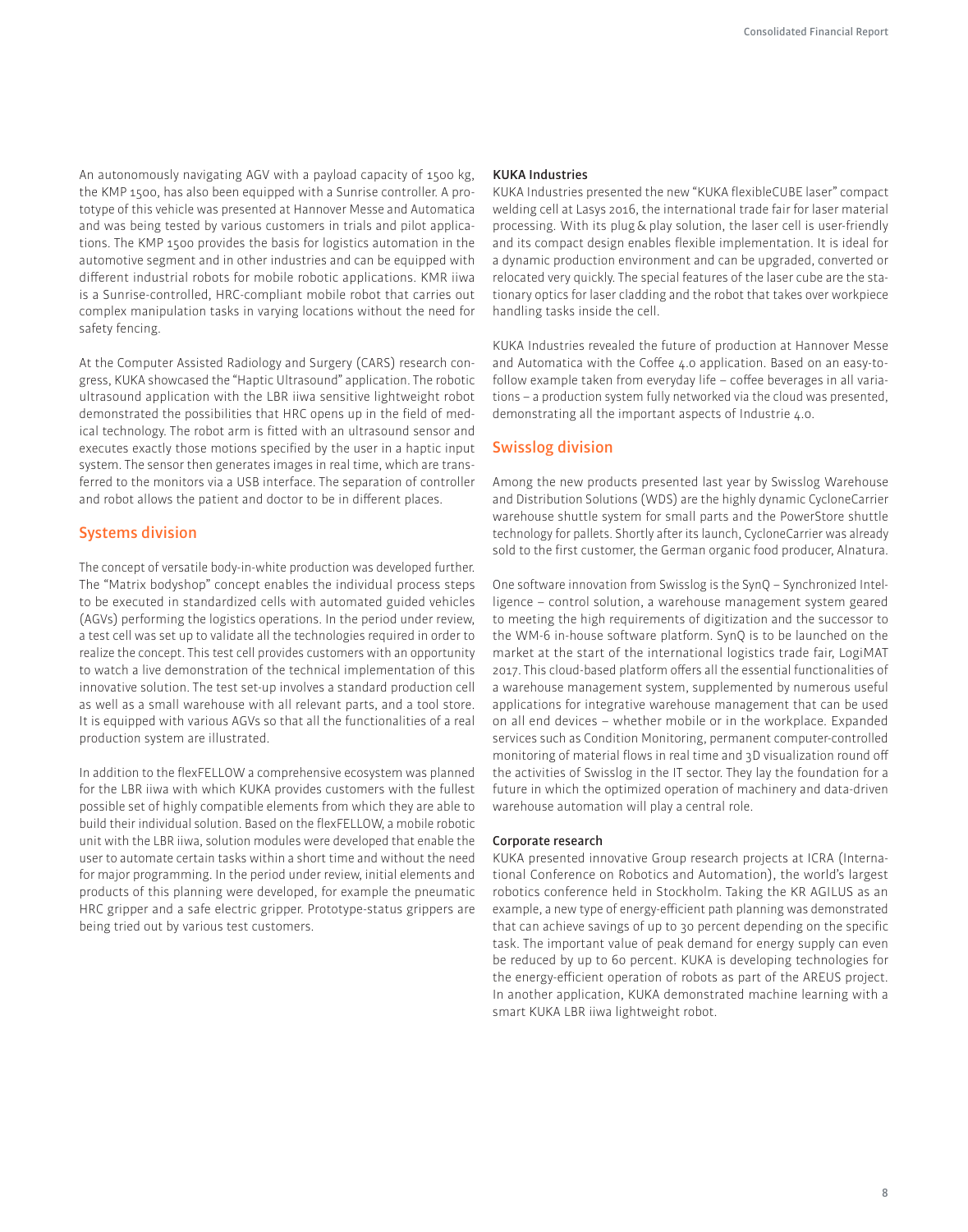#### **Awards for KUKA products and solutions**

The human-robot order-picking solution "Automated Item Pick (AIP)" from Swisslog was honored with the Industry Award 2016 at Hannover Messe. With the slogan "Success through progress", AIP managed to win through as the most innovative solution with the greatest beneits for the economy and society in the category "Intralogistics & Production Management". At the end of 2016, Swisslog also received the award "Líderes da Saúde 2016" in the category "Suprimentos e Logística" in Brazil, and the Coca Cola Excellent Supplier Award in China. The Logistics & Material Handling magazine also honored Swisslog and the CycloneCarrier with two awards, while the CarryPick took the Logistics Technology Award 2016.

At the Volvo Asia-Pacific Annual Supplier Convention at the end of last year, KUKA Systems China received the Volvo Innovation Award for outstanding achievements. Various KUKA products also won designer awards last year. For example, the KR 120 R2100 nano F exclusive (Foundry) gained several awards, including the iF Award, the Red Dot Design Award, the Good Design Award USA and the International Design Excellence Award USA. The KMR iiwa proved successful with the German Design Award in the category of Special Mention 2016 /17.

## **Procurement**

The advanced integration of Swisslog enabled savings and improved supply conditions to be achieved with joint suppliers of the KUKA companies in 2016 too. Savings efects were attained in indirect purchasing by combining volumes and suppliers. To this end, all KUKA companies launched a project in the previous year with the objective of facilitating close cooperation in the future procurement of these materials and services.

#### **Procurement at Robotics**

The favorable raw material prices enabled Robotics to achieve purchasing savings in the double-digit million euro range in the year under review. There was also a significant increase in localization in China and the supplier base was expanded considerably.

#### **Procurement at Systems**

The procurement volume of the Systems division increased by 30% in the year under review. This was achieved, inter alia, through an increase in turnkey contracts. KUKA Systems thus reached an all-time high. The analysis and fine-tuning of the purchasing interfaces and processes in 2015 as part of an optimization project resulted in a new purchasing organization which showed initial successes: greater strategic cooperation, a more proactive approach and a strengthening of front loading. Additional savings in the mid-single-digit million euro range were achieved in conjunction with the interface partners.

The negotiating skills of the teams were enhanced with appropriate training sessions. The collaboration with strategic purchasers in the HUBs helped to enhance joint global procurement successes. Strategic partnerships with suppliers were also identified within the scope of Industrie 4.0 projects.

#### **Procurement at Swisslog**

Existing framework agreements with key suppliers were transferred to KUKA Group in the year under review. This enabled further savings to be achieved and improved supply conditions to be negotiated.

The Swisslog production site of Warehouse and Distribution Solutions (WDS) in Kunshan/China was transferred to the KUKA Industries sites in Kunshan (Asian production volume of the ProMove pallet conveyor system) and Chomutov /Czech Republic (European production volume of ProMove) at the turn of the year 2016 /2017. The WDS site in Austria (entire production line of CycloneCarrier) was also transferred to KUKA Industries in Chomutov. This meant that production and the associated procurement was handled in conjunction with KUKA Industries in the year under review.

The savings targets formulated in the previous year for the project business of the WDS division were accomplished. Material cost improvements were also made in procurement at the production sites of both divisions – WDS and Healthcare Solutions (HCS). The main drivers of these developments were design-to-cost initiatives combined with tenders and reallocations along with a reduction in the vertical range of manufacture and therefore the purchasing of pre-assembled units. Significant cost improvements were also made in conjunction with KUKA in the field of indirect materials as a result of pooling and reallocations: this related, for example, to the procurement of business vehicles and cell phones in Germany and the courier, express and parcel service (CEP) in four European countries.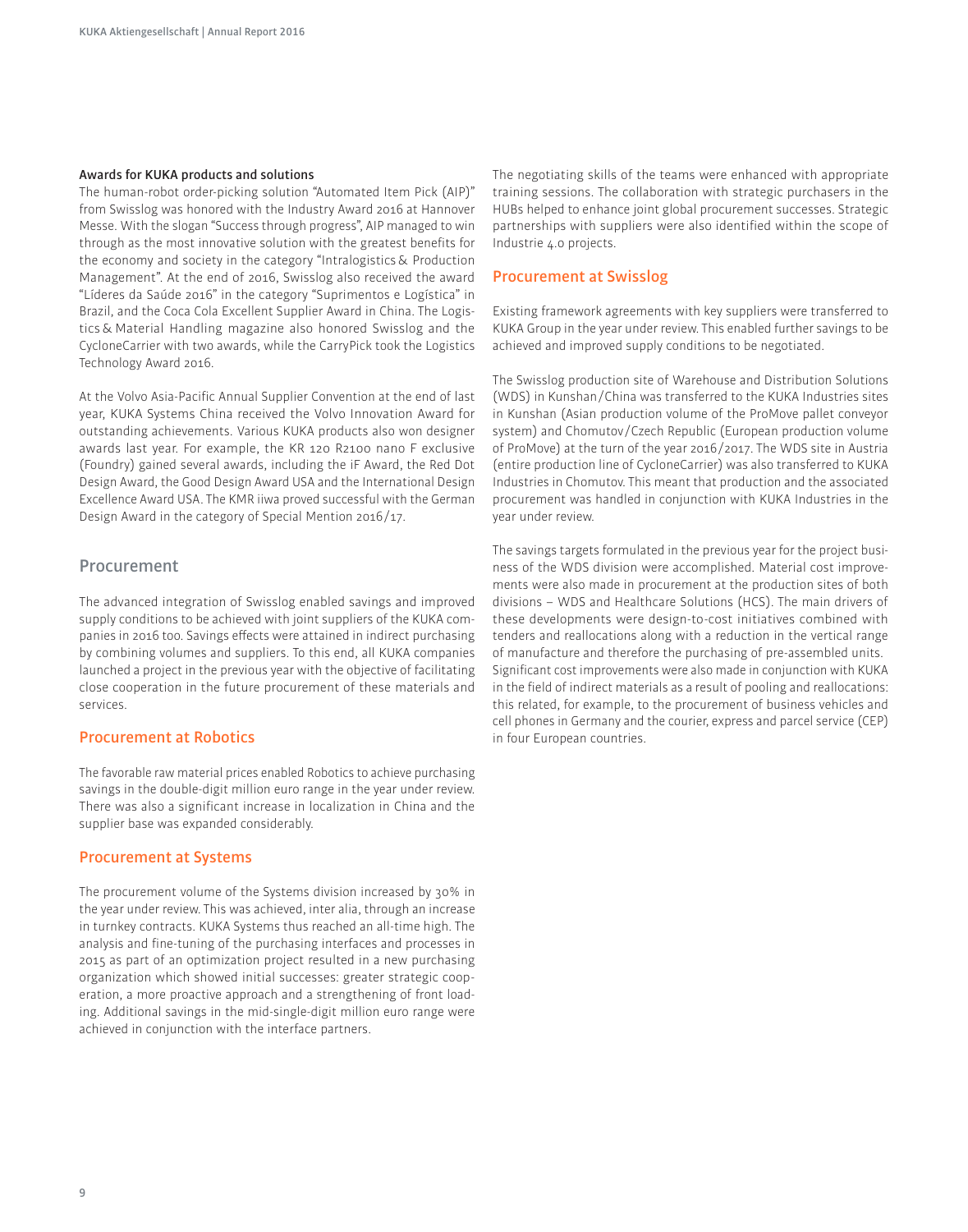## **Economic report**

## **Macroeconomic and industry conditions**

## **IMF forecasts economic growth of 3.4% – USA and China are drivers of this trend**

According to the International Monetary Fund (IMF), global economic growth amounted to 3.1% in the past inancial year. Growth of 3.4% is expected for the coming year and even 3.6% in 2018. This means an increase of 0.3 percentage points for 2017 compared to the previous year. The IMF considers the USA and China to be the drivers behind these developments. The reasons for this are that the new US government has announced tax cuts for companies and investments in infrastructure which have a positive impact on the economy. Growth of 2.3% is expected for 2017 and 2.5% for 2018. In the forecast, reference is also made to growing protectionism as a consequence of the US government's policies, which will mainly have an efect on economically weaker countries such as Mexico, India and Brazil.

According to the IMF, China continues to be one of the largest motors for growth of the global economy. However, compared to previous years, growth rates have continued to decline. The IMF forecasts a slowdown in growth from 6.7% to 6.5% in 2017 and 6.0% in 2018. The IMF economists adjusted the anticipated growth for Europe to 1.7% in 2016. Economic growth totaling 1.6% is anticipated for this region in 2017. They also forecast a decline in growth from 2.0% to 1.5% for the United Kingdom. The reason for this is the United Kingdom's exit from the European Union, which results in the British currency being devalued and a negative impact on real income. The growth forecast for Germany was reduced in October from 1.7% to 1.5%. In order to promote global growth, the IMF demands more political impetus such as labor market reforms and the dismantling of trade barriers.

The Business Climate Index of the Institute of Economic Research (ifo) is regarded as an early indicator of economic development in Germany. The ifo index reached its highest level since April 2014 last October at 110.5 points, climbing to 111.0 points by the end of the year before dropping to 109.8 points at the end of January. Companies are therefore less optimistic about the future business performance over the course of the next six months.

## **Signiicant sales growth in the automotive markets of Germany and China**

According to the German Automotive Industry Association (VDA), there were just under 3.4 million new registrations in Germany in 2016. This corresponds to an increase of 5.0% and resulted in the highest market volume of this decade. 5.7 million new cars were manufactured in Germany during the year under review. This is equivalent to an increase of 1% compared to production of the previous year. Domestic orders received were down slightly at 1% below the value of the previous year, while orders from abroad increased by just under 3%. Exports amounted to 4.4 million passenger cars and remained unchanged compared to the previous year.

The USA recorded a slight increase of 0.4% in sales of light vehicles (passenger cars and light trucks) in 2016. Car sales in China increased by almost 18% to 23.7 million units. Trends on the Russian (-11.0%) and Brazilian (-19.8%) markets were negative. According to VDA, the markets in Western Europe grew. The number of new registrations rose by 5.8% to nearly 14 million cars. Almost all Western European countries reported a rise: Italy by 16%, Spain by 11% and France and Germany by 5%.



#### **Mechanical and systems engineering in slight decline**

According to the German Engineering Association (VDMA), the mechanical and systems engineering sector recorded a decrease of -2% in orders received during the 2016 fiscal year compared to the previous year. There was a decline in demand both domestically and abroad. This was attributable to the political uncertainties worldwide and the moderate economic outlook for 2016. The VDMA is predicting a rise of 1.0% in German machinery production for the 2017 iscal year. According to the VDMA, orders received in the robotics and automation sectors increased by 6%, while sales revenues rose by 2% compared to the previous year.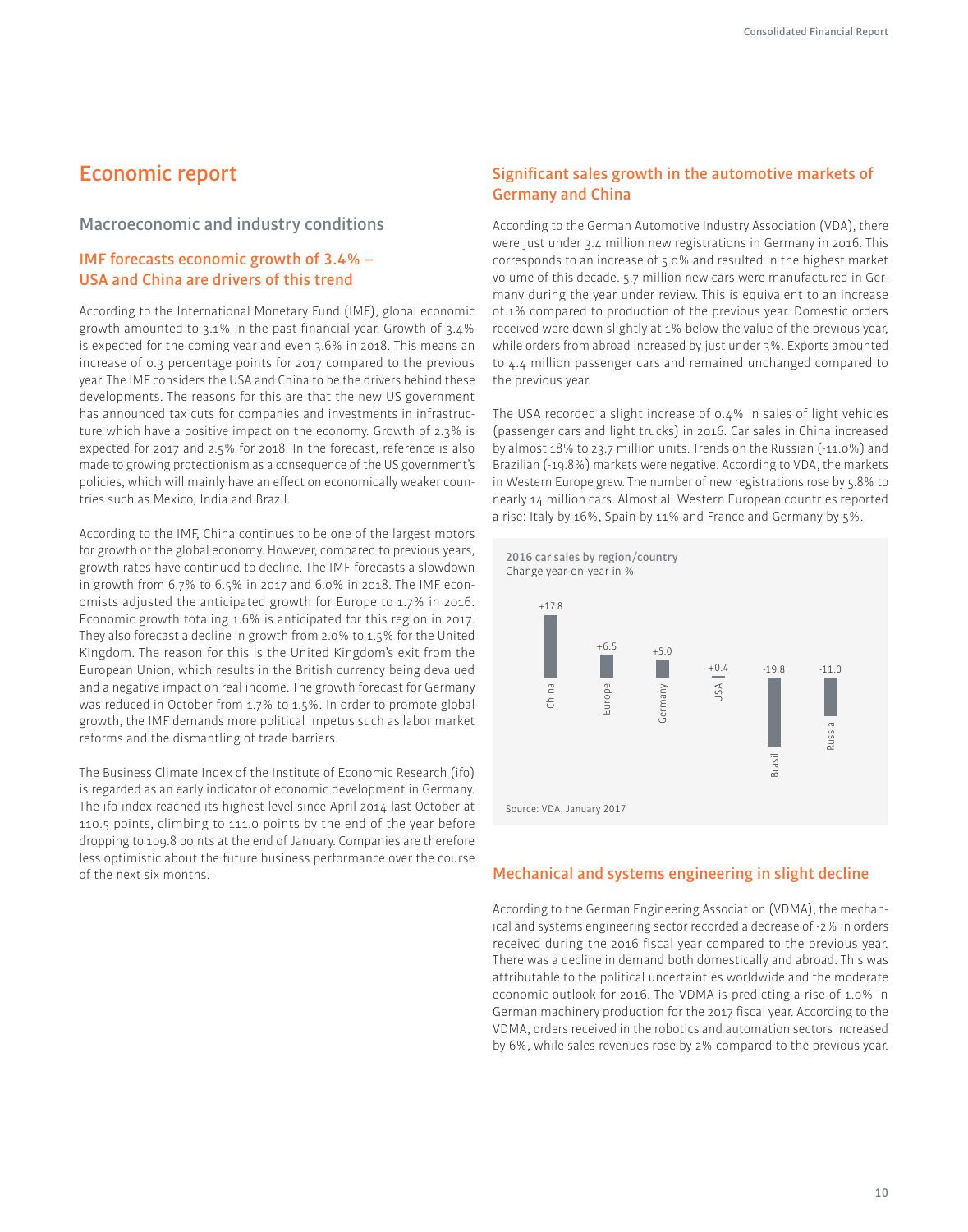## **Growth potential in robotics and automation through Industrie 4.0**

In 2016, the global trend towards robot-based automation of production processes continued. Research and development is placing pioneering technologies and products on the market, leading to new fields of application. Numerous process steps can now be automated where until recently it was hard to imagine robots could be used. Automation enables companies from diferent industries and small and medium-sized enterprises to make their production more eficient. The focus is on connecting the real and virtual production worlds in the context of Industrie 4.0, as well as on safe collaboration between humans and robots, and on mobile robotics. The safety factor, intuitive operation and solutions for networked digital production are playing an important role. From a regional perspective, China offers huge sales potential as the largest growth market for robotics. The reasons for this are rising labor costs, growing quality requirements and the focus on increasing eficiency and the previously low robot density.

As the global industry association, the International Federation of Robotics (IFR) estimated worldwide sales of 290,000 industrial robots for 2016. This was an increase of 14% on the previous year (250,000 units). In Asia, IFR was anticipating 190,000 industrial robots sold in 2016, of which 90,000 are accounted for by China alone. This was a rise of 15% in Asia (including Australia) and even an increase of 22% in China. For 2017 to 2019, the IFR forecasts annual average growth of 13%, and around 20% in China. At the end of 2019 about 2.6 million industrial robots are expected to be deployed in factories worldwide, with an estimated 730,000 units used in China.

According to forecasts, this trend will continue in all major sales markets for robots in Asia. The automotive industry and, above all, the electronics industry are considered to be the largest growth drivers for robotics in Asia. Broken down by industry, IFR states that approximately 70 percent of industrial robots are currently used worldwide in the automotive, electronics and metal segments. The greatest increase in the number of operational units in 2015 was in the electronics industry with 18 percent.



## **Business performance**

#### **Orders received**

During the past financial year KUKA Group received orders amounting to €3,422.3 million; this was 20.6% higher than the value for the previous year (2015:€2,838.9 million). This record value surpassed the three billion euro mark for the first time. All three business divisions contributed to this good result.

In the year under review, **KUKA Robotics** once again increased the volume of orders received from €891.2 million to €1,088.8 million. This good result was attributable to strong demand in all three customer segments: automotive, general industry and service. From a regional perspective, the increase was particularly strong in Europe, China and North America. China deserves special mention, accounting for about 21% of Robotics sales of robots and services during the past inancial year. Compared with 2015 this represents an absolute increase of 37%. In 2016 the orders received from the automotive industry amounted to €442.4 million (2015: €339.6 million). In general industry too, orders received were significantly higher than the previous year, at  $\epsilon$ 444.7 million (2015: €374.2 million). This was a gain of 18.8%. These were mainly smaller orders which tended to offer higher margins and to come from diferent sectors. Further expansion in the general industry segment is one of the main strategic objectives of the Robotics division. This is being driven by a broadening of the product portfolio and an increase in the workforce. Service business generated €201.8 million, representing a gain of 13.8% on the value of €177.4 million for the previous year. This increase was due to the greater number of installed KUKA robots.

KUKA Systems also benefited from the very good order situation, and posted orders received amounting to  $\epsilon_{1,644}$ .6 million for the financial year (2015:  $\epsilon$ 1,428.1 million). The automotive division supported this trend and was able to provide a positive impetus with several largescale orders. Strong demand continued in North America. Orders from leading automobile manufacturers were also received from other regions such as Germany and China. As in the previous year, the other Systems segments Assembly & Test, Pay on Production and KUKA Industries also contributed to the positive trend.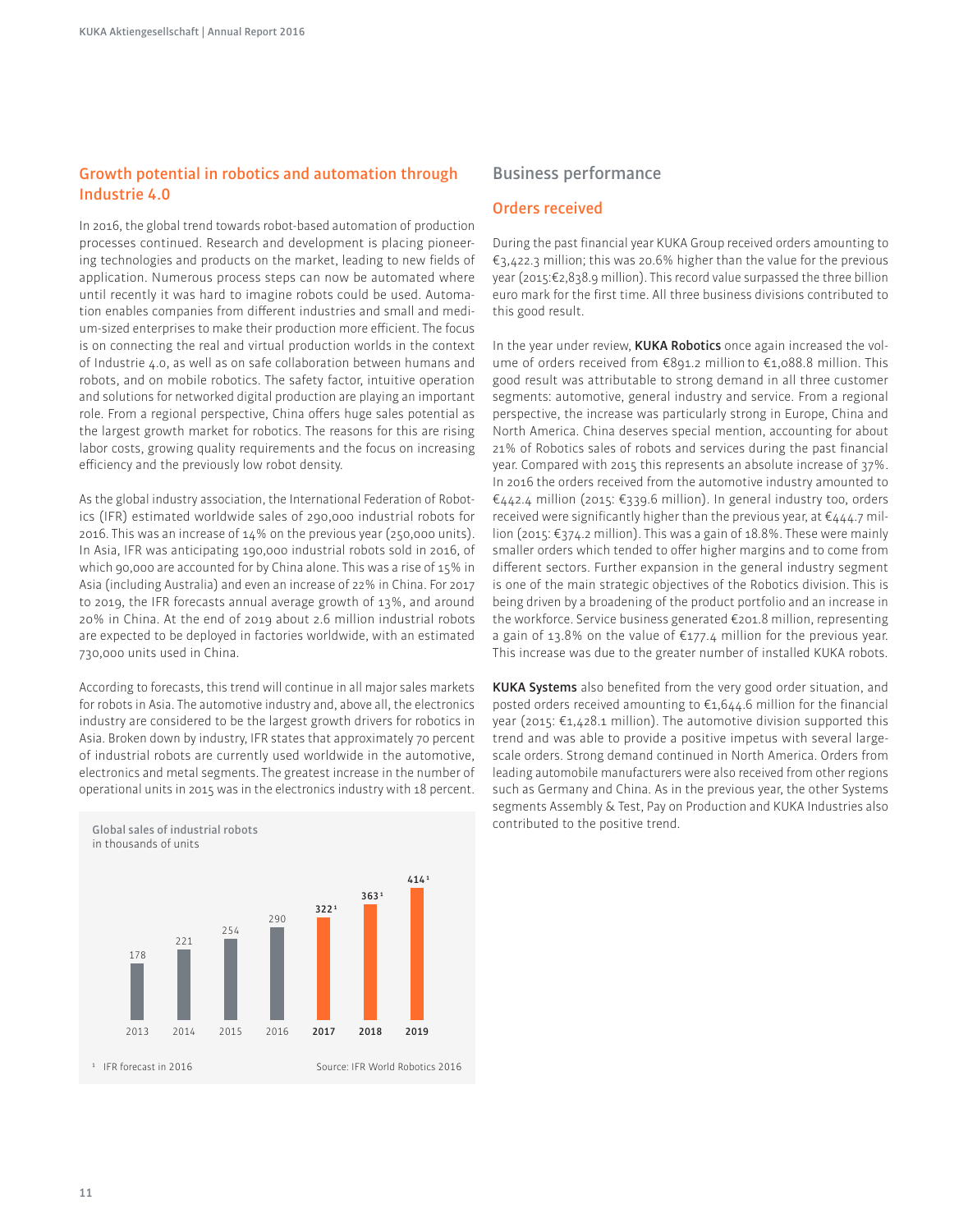**Swisslog** won orders totaling  $€742.6$  million during the past financial year (2015: €551.8 million), thereby establishing a new record. Almost 75% of the orders received were generated by the Warehouse and Distribution Solutions (WDS) division and about 25% by the Healthcare Solutions (HCS) division. WDS benefited from the high rates of growth in the e-commerce segment and the relatively low degree of automation in logistics warehouses. The orders received improved accordingly by more than 60%. HCS was afected by weaker demand, especially in Asia and parts of Europe, which the virtually stable trend in the USA could not offset. Orders received dropped by around 10%.

**Orders received**

KUKA Group, Robotics, Systems, Swisslog in € millions



**Orders received Robotics**

Automotive, General Industry, Service in € millions



#### **Sales revenues**

The sales revenues of KUKA Group reached a value of  $\epsilon$ 2,948.9 million in 2016 and were thus at almost the same level as the previous year, when they amounted to €2,965.9 million.

**Robotics** was again able to increase its sales revenues to €993.5 million. Compared to the previous year, revenues rose by 9.2% (2015:  $\epsilon$ 909.6 million). This means that KUKA Robotics has reported an increase in revenues for seven successive years. The average annual growth rate since 2011 has been about 9%. Sales figures in China have led to very high capacity utilization, with the result that the KUKA management has decided to expand production capacities in China.

**Systems** achieved sales revenues amounting to €1,395.5 million in 2016. This represents a decline of 5.2% on the previous year (2015:  $\epsilon$ 1.471.7 million). One reason for this is that call-ofs on orders will predominantly be made in subsequent quarters. Major orders in the Systems division are often characterized by a lapse of more than nine months between winning a contract and realizing the corresponding revenue. This can result in a diferent pattern of sales revenues compared to orders received.

Furthermore the revenues of HLS Group and the Tools and Dies business unit sold in 2015 were still included in the previous year.

The **Swisslog** division generated sales revenues totaling €593.5 million. This represents a decline of 4.4% from €620.8 million in 2015.

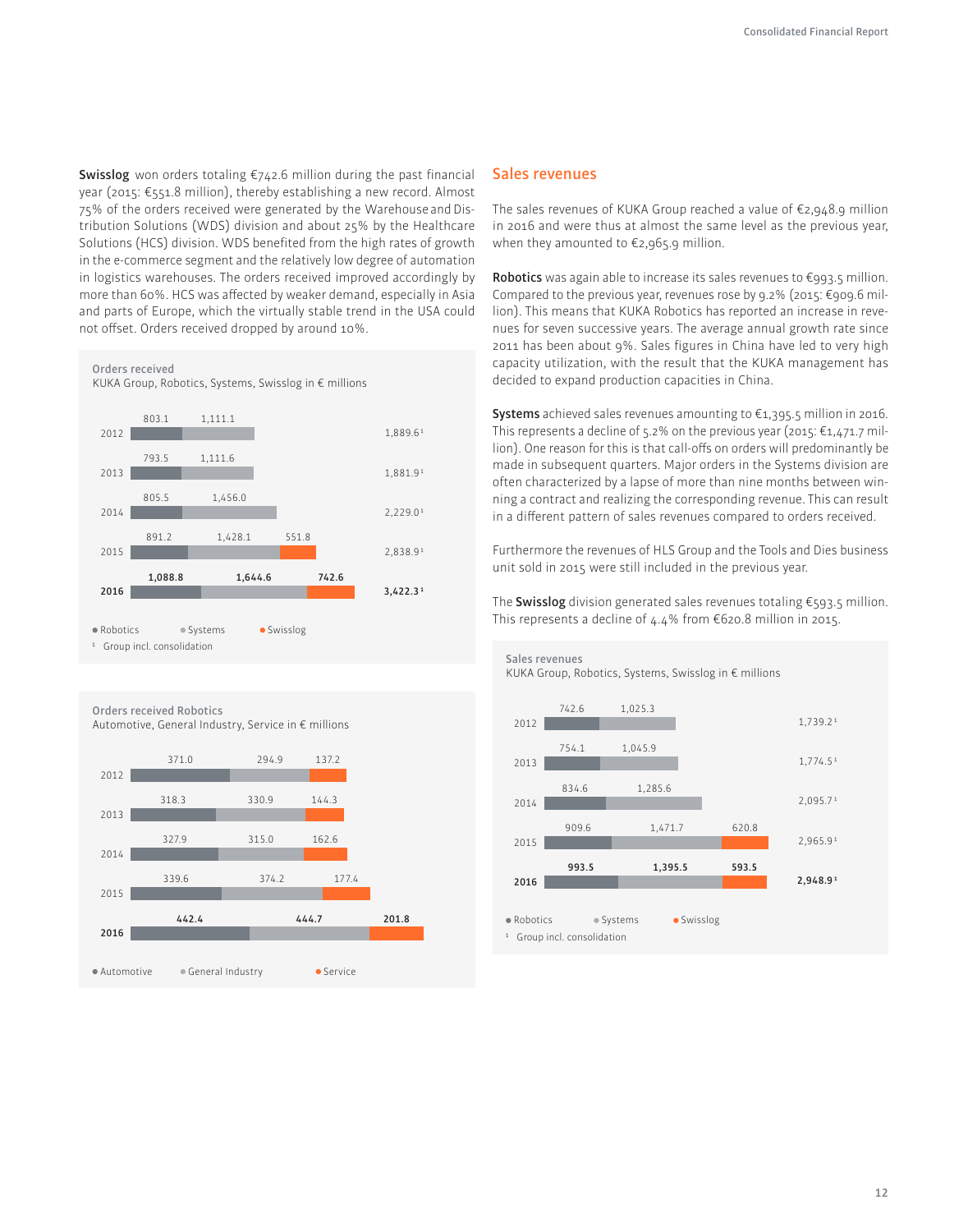## **Book-to-bill ratio and order backlog**

The book-to-bill ratio, in other words the ratio of orders received to sales revenues, came in at 1.16 at Group level (2015: 0.96). Values of about 1 represent good capacity utilization and values above 1 signify an increased volume of business. In 2016, all three business divisions achieved outstanding figures in this respect: Robotics 1.10 (2015: 0.98). Systems 1.18 (2015: 0.97) and Swisslog 1.25 (2015: 0.89).

KUKA Group's order backlog amounted to €2,048.9 million at year-end 2016. This was an increase of 25.0% compared to the previous year-end (2015: €1,639.0 million). The persistently high order backlog represents around two thirds of annual sales revenues and will thus ensure good capacity utilization during fiscal 2017 and to some extent already for 2018 as well. Robotics had an end-of-year order backlog (not including framework agreements from the automotive industry) of €316.1 million (2015: €233.4 million). The order backlog at A Systems reached a year-end level of €1,139.3 million, a substantial increase on the prior-year figure of €923.2 million. Swisslog had an order backlog of €624.7 million at the end of the year (2015: €491.0 million).

|                        |         | 2015                                           |                | 2016          |              |                        |  |
|------------------------|---------|------------------------------------------------|----------------|---------------|--------------|------------------------|--|
| in $\epsilon$ millions | Orders  | received revenues bill ratio received revenues | Sales Book-to- | <b>Orders</b> | <b>Sales</b> | Book-to-<br>bill ratio |  |
| Group                  | 2,838.9 | 2,965.9                                        | 0.96           | 3.422.3       | 2.948.9      | 1.16                   |  |
| Robotics               | 891.2   | 909.6                                          | 0.98           | 1.088.8       | 993.5        | 1.10                   |  |
| Systems                | 1,428.1 | 1,471.7                                        | 0.97           | 1.644.6       | 1,395.5      | 1.18                   |  |
| Swisslog               | 551.8   | 620.8                                          | 0.89           | 742.6         | 593.5        | 1.25                   |  |

A Group, Robotics, Systems, Swisslog in € millions **Order backlog (Dec. 31)**



## **EBITDA and EBIT**

EBITDA, namely earnings before interest, taxes, depreciation and amortization, totaled €205.3 million, after €259.1 million in the previous year. The EBITDA margin in 2016 was thus 7.0%, having been 8.7% in 2015.

Before depreciation on the purchase price allocation for Swisslog and before extraordinary expenses for the Midea takeover, EBIT stood at €166.0 million in 2016. This corresponds to an EBIT margin of 5.6%. In 2015 EBIT before depreciation on the purchase price allocation for Swisslog and before extraordinary income from the disposals of HLS Group and the Tools and Dies business unit was €181.7 million. This corresponded to a margin of 6.1%. These figures should however be viewed in the context of the additional investments in preparation for future growth undertaken by KUKA in 2016 in the fields of Industrie 4.0 and software. The area of research and development alone benefited by more than €20 million from this commitment to growth.

Taking into account all the expenditure in 2015 and 2016, KUKA achieved an EBIT of  $E$ 127.2 million (margin: 4.3%) in the past financial year, compared to €135.6 million (margin: 4.6%) in the preceding year. In 2016 the exceptional expenses relating to the Midea takeover and depreciation on the purchase price allocation for Swisslog amounted to €28.0 million and €10.8 million respectively.

**Robotics** recorded an EBIT of €100.7 million in 2016, a slight increase from €100.2 million in 2015. This was a year-on-year rise of 0.5%. The EBIT margin at 10.1% was however lower than for the previous year (2015: 11.0%). The principal reason for the lower margin was the significant increase in R&D expenditure, which outweighed the efects of scale and higher sales revenues in the general industry and service segments.

**Systems** posted an EBIT of €91.3 million for the past financial year. Compared to the prior-year value of  $\epsilon$ 114.7 million, this represented a decline of 20.4% in the EBIT. The EBIT margin trend was negative from 7.8% to 6.5%. In 2015 Systems benefited especially from book profits arising from the sale of HLS Group and the Tools and Dies business unit.

**Swisslog** achieved an EBIT of  $\epsilon_4$ .8 million in fiscal 2016, having posted a negative EBIT of  $-\epsilon_4$ 5.9 million in the previous year. This resulted in a positive EBIT margin of  $0.8\%$  in 2016, after a figure of  $-7.4\%$  in 2015. Before the depreciation on the purchase price allocation, the EBIT in 2016 was €15.6 million (margin: 2.6%) after €20.9 million in 2015 (margin: 2.1% or, adjusted, 3.4%).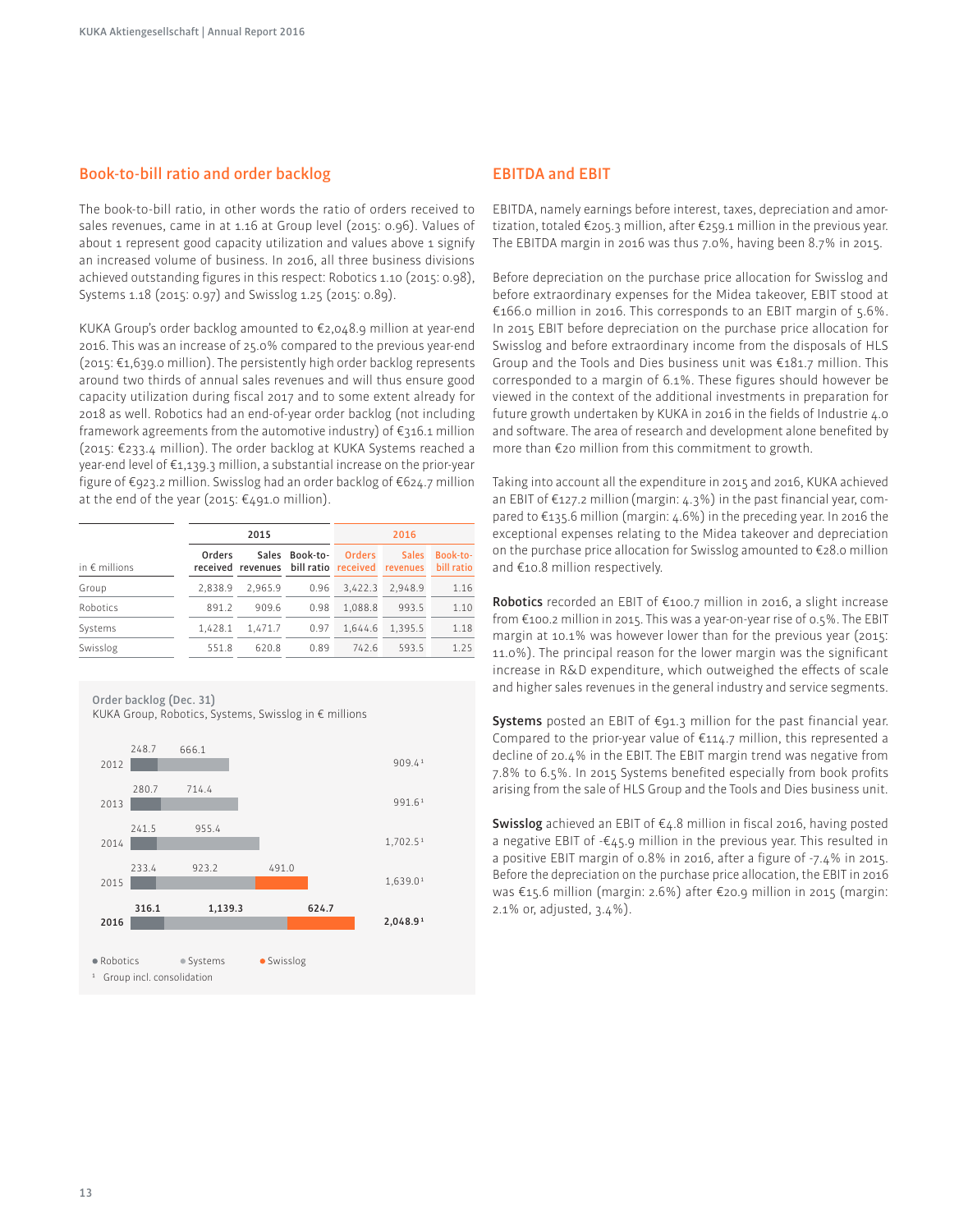## **Financial position and performance**

#### **Summary**

2016 was another successful year for KUKA Group. The revenue target of around €3 billion was achieved. The strong order situation over a number of years points to further growth. The Robotics division received new orders worth of over €1.1 billion for the first time.

The Swisslog division made its first positive contribution to EBIT in 2016 including the negative efects of the purchase price allocation. The Robotics division achieved an absolute increase in EBIT, thereby surpassing the previous year's record level. These two developments thus compensated for the decrease in EBIT in the Systems division. Overall EBIT was significantly impacted by one-off expenses in connection with the Midea Group takeover bid. Excluding these charges of €28.0 million, EBIT would have risen from €135.6 million to €155.2 million. Fiscal 2016 can therefore be regarded as a positive year on the whole for KUKA Group.

## **Earnings**

KUKA Group posted orders received amounting to  $\epsilon_{3,422.3}$  million in the year under review - a significant increase over the prior year's level (2015: €2,838.9 million), thus once again exceeding all previous igures.

#### **Sales revenues remain high**

Sales revenues totaled  $\epsilon_{2,94}$ 8.9 million. They are thus at approximately the previous year's level. The target of around €3.0 billion has thus been achieved.

Since 2009, the Robotics division has reported annual increases in sales revenues and this trend continued in 2016. It was possible to achieve a further 9.2% increase on the very high level of the previous year from €909.6 million to €993.5 million. The division's revenues are therefore now just under the billion mark. KUKA fosters this trend by, for instance, systematically focusing sales on particular customer-oriented market segments and intensifying its service business. Measures such as developing products which are specifically aimed at certain geographical markets or customer groups are proving successful. Orders received and sales revenues in the three segments – automotive, general industry and services – rose in comparison with the previous year and now total €1,088.8 million  $(2015: \text{\textsterling}891.2 \text{ million})$  and  $\text{\textsterling}993.5 \text{ million}$  (2015:  $\text{\textsterling}909.6 \text{ million}$ ) respectively.

Over the past financial year the Systems division was not able to fully match the success enjoyed in the previous year. With sales revenues of  $\epsilon$ 1,395.5 million, the segment was 5.2% down on the previous year (2015: €1,471.7 million). However at this juncture it should be noted that Systems has an extremely positive order situation with new orders of €1,644.6 million (2015: €1,428.1 million) and an order backlog of €1,139.3 million (2015: €923.2 million), a new record for the division. The order backlog is thus theoretically equivalent to about 81.6% (2015: about 62.7%) of annual revenues and allows a high level of capacity utilization to be anticipated for 2017 as well.

#### **Key figures KUKA Group**

| in $\epsilon$ millions                                     | 2012                     | 2013                     | 2014                     | 2015    | 2016    |
|------------------------------------------------------------|--------------------------|--------------------------|--------------------------|---------|---------|
| Orders received                                            | 1,889.6                  | 1,881.9                  | 2,229.0                  | 2,838.9 | 3,422.3 |
| Order backlog                                              | 909.4                    | 991.6                    | 1,702.5                  | 1,639.0 | 2,048.9 |
| Sales revenues                                             | 1,739.2                  | 1,774.5                  | 2,095.7                  | 2,965.9 | 2,948.9 |
| EBIT                                                       | 109.8                    | 120.4                    | 141.8                    | 135.6   | 127.2   |
| in % of revenues                                           | 6.3                      | 6.8                      | 6.8                      | 4.6     | 4.3     |
| in % of Capital Employed (ROCE)                            | 32.3                     | 36.9                     | 28.8                     | 20.0    | 16.2    |
| Special items <sup>1</sup>                                 |                          |                          |                          |         | 28.0    |
| EBIT adjusted <sup>1</sup>                                 | 109.8                    | 120.4                    | 141.8                    | 135.6   | 155.2   |
| EBIT adjusted <sup>1</sup> in % of revenues                | 6.3                      | 6.8                      | 6.8                      | 4.6     | 5.3     |
| EBIT adjusted <sup>1</sup> in % of capital employed (ROCE) | 32.3                     | 36.9                     | 28.8                     | 20.0    | 19.8    |
| EBITDA                                                     | 138.5                    | 158.4                    | 185.3                    | 259.1   | 205.3   |
| in % of revenues                                           | 8.0                      | 8.9                      | 8.9                      | 8.7     | 7.0     |
| Special item <sup>1</sup>                                  | $\overline{\phantom{m}}$ | $\overline{\phantom{0}}$ | $\overline{\phantom{0}}$ |         | 28.0    |
| EBITDA adjusted <sup>1</sup>                               | 138.5                    | 158.4                    | 185.3                    | 259.1   | 233.3   |
| EBITDA adjusted <sup>1</sup> in % of revenues              | 8.0                      | 8.9                      | 8.9                      | 8.7     | 7.9     |
| (Average) capital employed                                 | 339.8                    | 326.2                    | 492.0                    | 676.8   | 783.0   |
| Employees <sup>2</sup> (Dec. 31)                           | 7,264                    | 7,990                    | 12,102                   | 12,300  | 13,188  |
|                                                            |                          |                          |                          |         |         |

<sup>1</sup> One-off effect due to the takeover bid by Midea Group

<sup>2</sup> Figures for employees are based on the full-time equivalent throughout the annual report.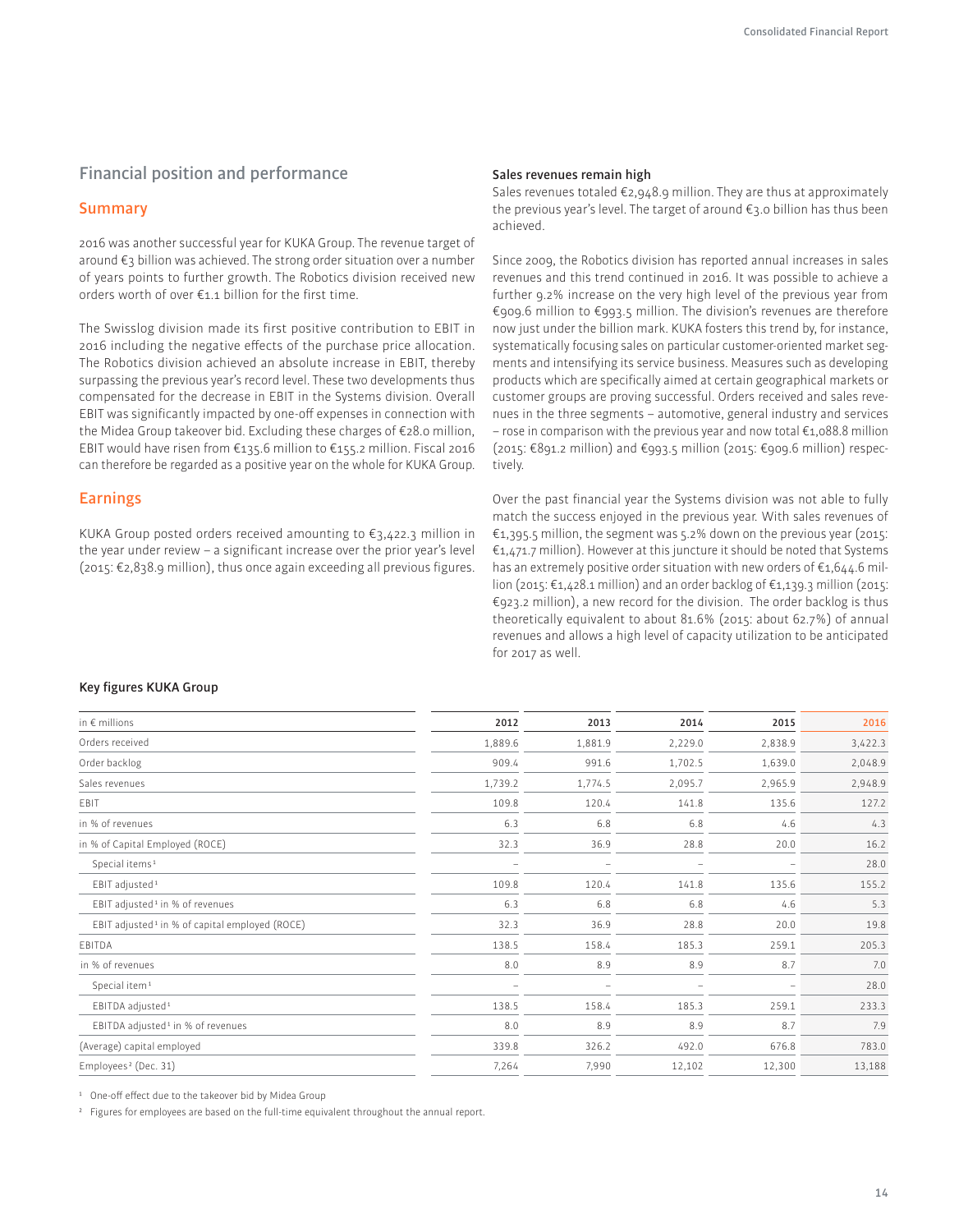The Swisslog division achieved revenues amounting to  $\epsilon$ 593.5 million (2015: €620.8 million), with about two thirds in Warehouse & Distribution Solutions and one third in Healthcare Solutions.

Gross earnings from sales increased 9.8% on the previous year to €766.5 million (2015: €698.0 million). The decline in the cost of sales in particular, due in part to an improved cost-of-materials ratio and foreign currency efects pertaining to supplies and services, contributed to this improved result. The considerably lower purchase price allocation charges for Swisslog are also of relevance here. The Group's gross margin thus rose from 23.5% in 2015 to 26.0% in 2016.

The main contribution to the rise in the gross margin was made by the Swisslog division. With gross earnings from sales of €159.6 million (2015: €97.7 million), a margin of 26.9% was achieved.

The gross margin in the Robotics division decreased slightly from 38.0% in the previous year to 37.0% in 2016 with gross earnings of €345.8 million in 2015 and €367.5 million in 2016. Despite lower sales revenues the Systems division achieved a slight rise in the gross margin from 17.2% in 2015 to 17.4% in 2016 with gross earnings of €242.4 million in 2016 (2015: €253.7 million).

The key figures for the individual divisions were as follows:

#### **Key igures – Robotics**

| in $\epsilon$ millions             | 2012  | 2013  | 2014  | 2015  | 2016    |
|------------------------------------|-------|-------|-------|-------|---------|
| Orders received                    | 803.1 | 793.5 | 805.5 | 891.2 | 1,088.8 |
| Order backlog                      | 248.7 | 280.7 | 241.5 | 233.4 | 316.1   |
| Sales revenues                     | 742.6 | 754.1 | 834.6 | 909.6 | 993.5   |
| FBIT                               | 80.2  | 77.1  | 88.9  | 100.2 | 100.7   |
| in % of revenues                   | 10.8  | 10.2  | 10.7  | 11.0  | 10.1    |
| in % of Capital<br>Employed (ROCE) | 57.2  | 49.6  | 53.1  | 56.6  | 51.7    |
| EBITDA                             | 95.9  | 101.9 | 112.0 | 126.1 | 123.2   |
| in % of revenues                   | 12.9  | 13.5  | 13.4  | 13.9  | 12.4    |
| Capital employed                   | 140.2 | 155.6 | 167.3 | 177.1 | 194.9   |
| Employees (Dec. 31)                | 3,180 | 3,416 | 3,644 | 4,232 | 4,726   |

#### Key figures - Systems

| in $\epsilon$ millions             | 2012    | 2013    | 2014    | 2015    | 2016    |
|------------------------------------|---------|---------|---------|---------|---------|
| Orders received                    | 1,115.1 | 1,111.6 | 1,456.0 | 1,428.1 | 1,644.6 |
| Order backlog                      | 666.1   | 714.4   | 955.4   | 923.2   | 1,139.3 |
| Sales revenues                     | 1,025.3 | 1,045.9 | 1,285.6 | 1,471.7 | 1,395.5 |
| EBIT                               | 47.7    | 60.8    | 80.2    | 114.7   | 91.3    |
| in % of revenues                   | 4.7     | 5.8     | 6.2     | 7.8     | 6.5     |
| in % of Capital<br>Employed (ROCE) | 23.8    | 43.0    | 67.9    | 87.9    | 42.8    |
| EBITDA                             | 57.8    | 71.0    | 97.4    | 135.6   | 113.5   |
| in % of revenues                   | 5.6     | 6.8     | 7.6     | 9.2     | 8.1     |
| Capital employed                   | 200.5   | 141.5   | 118.1   | 130.5   | 213.1   |
| Employees (Dec. 31)                | 3,902   | 4,362   | 5,810   | 5,146   | 5,189   |
|                                    |         |         |         |         |         |

#### **Key igures – Swisslog**

| in $\epsilon$ millions          | 20141 | 2015    | 2016  |
|---------------------------------|-------|---------|-------|
| Orders received                 |       | 551.8   | 742.6 |
| Order backlog                   | 517.2 | 491.0   | 624.7 |
| Sales revenues                  |       | 620.8   | 593.5 |
| EBIT                            |       | $-45.9$ | 4.8   |
| in % of revenues                |       | $-7.4$  | 0.8   |
| in % of Capital Employed (ROCE) |       | $-14.5$ | 1.5   |
| EBITDA                          |       | 24.5    | 28.2  |
| in % of revenues                |       | 3.9     | 4.8   |
| Capital employed                | 154.6 | 315.9   | 317.4 |
| Employees (Dec. 31)             | 2,369 | 2,555   | 2,679 |
|                                 |       |         |       |

<sup>1</sup> Swisslog was consolidated for the first time as of December 31, 2014.

KUKA Group's functional costs – the costs of administration and sales as well as research and development – rose year-on-year from €569.7 million in 2015 to €622.7 million in 2016. These overhead costs amounted to 21.1% of sales revenues, which was higher than the previous year's level of 19.2%. If the one-off expenses in connection with the Midea Group takeover bid are taken into account, the share amounts to just 20.2%.

The increase in selling expenses (2015: €251.2 million; 2016: €267.9 million) was partly attributable to the strengthening of the sales team. KUKA had 1,560 sales employees as at December 31, 2016, 11.9% more than at the previous year-end, when the number was 1,394. This expansion is an important foundation for increasing market penetration and tapping new markets. Another step towards this goal is optimization of the communication culture between KUKA and its customers and partners. Cooperation with Salesforce enables KUKA to achieve much closer interaction of customers and partners with sales, service and marketing employees along the entire value chain. The selling expenses ratio amounted to 9.1% (2015: 8.5%).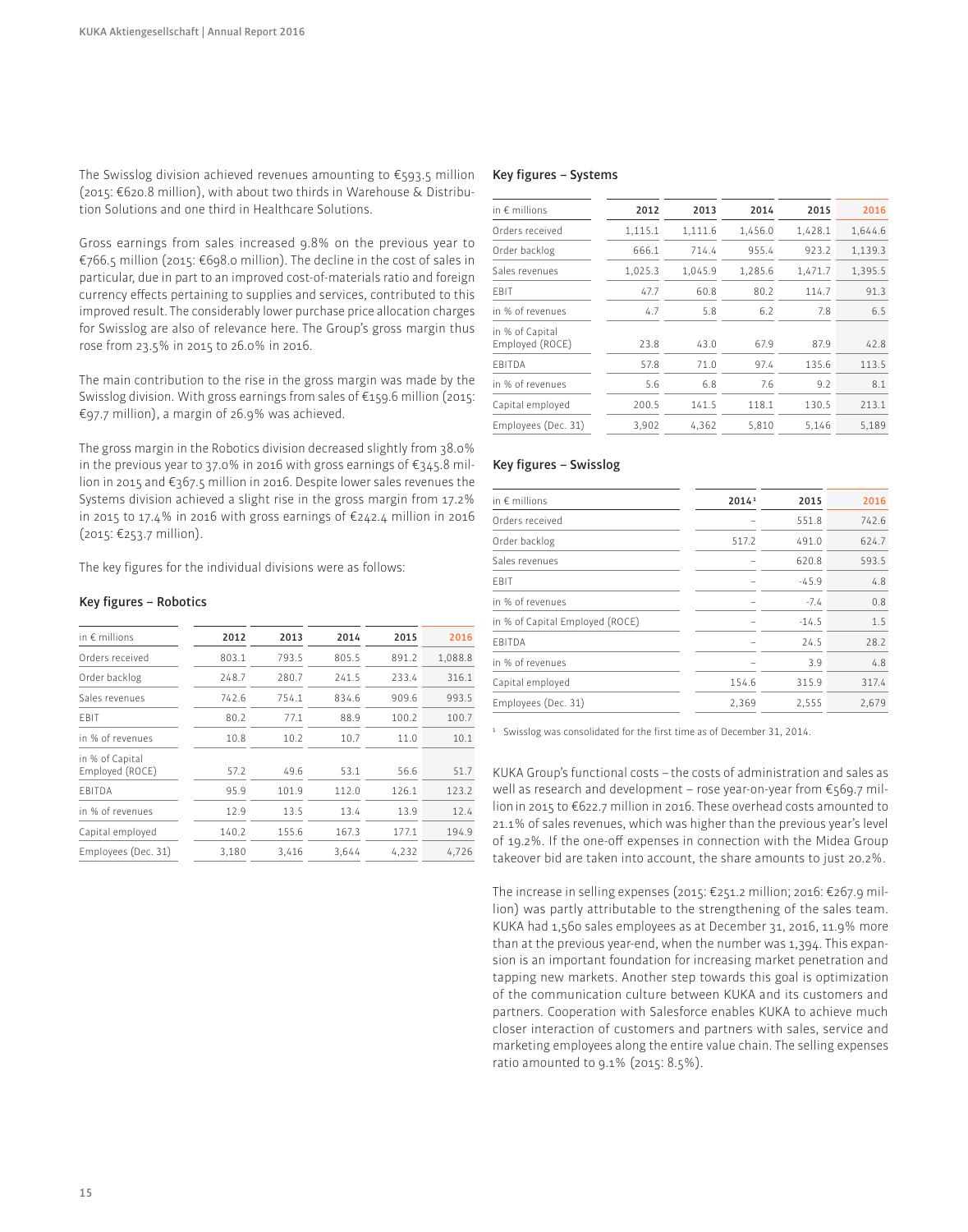A rise of  $E_1$ 5.1 million in administrative expenses was recorded. In fiscal 2016 this was mostly attributable to one-off effects from the takeover bid of June 16, 2016 by Midea Group (for further details, please refer to the "KUKA on the capital market" section). Considerable unplanned consultancy expenses arose in relation to the takeover bid as well as additional personnel costs for the existing phantom share programs for members of the Executive Board and senior management. Overall, the one-off effects currently amount to around €28.0 million. These are presented in the segment report under reconciliation and consolidation.

The remainder of the increase is attributable to cross-segment measures aimed at optimally focusing KUKA Group on the requirements of existing and future markets. These measures are being implemented in ongoing internal projects relating to the harmonization, standardization and optimization of processes as well as the introduction of global IT platforms. They initially lead to higher external and internal expenditure, which is reflected in increased administrative costs.

It has been and remains important for KUKA as a technology company to provide its employees with a modern environment and the freedom to pursue groundbreaking research & development activities. Progress towards this goal was also marked by the construction of the new Development and Technology Center (DTC) at the Augsburg site. After a construction period of around 2 years, the new building was oficially inaugurated in July 2016 with around 200 guests from business and politics. As well as room for around 850 staf, the new building houses an impressive showroom and the KUKA College, where between 6,000 and 7,000 customer employees are to undergo training each year.

Research and development costs carried in the income statement rose to €126.6 million in 2016, up €21.2 million on the prior year's figure of €105.4 million.

This planned increase reflects the sustained strategic orientation of the Group based on the expansion of investment in products and solutions as well as in new and forward-looking technologies. Examples of this are the three ongoing innovative projects presented at the ICRA (International Conference on Robotics and Automation, Sweden) in May 2016:

- **In Project AREUS, KUKA and its partners are developing technolo**gies for the energy-eficient operation of robots
- **›** Machine learning via algorithms and the use of 3D cameras on the smart KUKA LBR iiwa lightweight robot, e.g. for automatic sorting after a short training phase
- **›** Concept study "youBot in a box": options for simple programming in Java (the programming standard for KUKA industrial robots) via KUKA Sunrise.Workbench on the user's own PC to control a fiveaxis robot arm with a two-finger gripper connected to the PC by means of an Ethernet cable.

Another key focus of current projects is the development of industrial robots in the 3 kg range for cells of limited size. The new compact KR 3 AGILUS was presented to the wider public at Automatica 2016 with great success as an ideal solution for small cell concepts and for assembling and handling extremely small parts.

In cooperation with system partners, KUKA is also developing solutions to meet the growing needs for flexibility and ever shorter product life cycles. In October 2016 at the K trade fair for plastics in Düsseldorf, A showcased a "ready-to-use" application as an application-oriented automation solution.

In the Systems (Industries) division, LaserSpy, an optical sensor designed to monitor safety in laser processing, offers safe protection from misdirected laser beams. Through eficient further development, the radius of the sensor range for monitoring has been increased from 2.5 to 3.5 meters. This makes laser cells even safer and offers significantly improved and more cost-efective design possibilities in cell construction (for example, the use of elements with large surface areas).

In the Swisslog segment the focus of development in the Healthcare division is on upgrading the enterprise-wide software used to control and monitor the flow of materials and the administration of medication, incorporating the various Swisslog solution components. Also the existing solution components are being developed further, particularly in the hospital pharmacy area.

In industrial warehouse automation a new shuttle system ("Cyclone Carrier") has been developed and investments have been made in palletizing solutions ("Automated Case Picking" and "Automated Item Picking"); these solutions enable Swisslog customers to achieve greater gains in eficiency in the automation of their warehouses.

Please refer to the research and development section of this management report for further examples and information.

With the aim of actively addressing the opportunities offered by Industrie 4.0 and retaining our technological leadership in the field of robotbased automation solutions in the future as well, KUKA is pursuing a number of strategies. Firstly, KUKA has been investing in brain power for many years: the Group now employs 906 people in research and development – this is equivalent to 7.0% of the workforce (2015: 5.9%).

Development work is also increasingly being conducted outside Europe in order to cater even better for regionally specific market requirements. Furthermore, KUKA is intensifying its cooperation with innovative companies and taking an active role in partnerships. For example, KUKA entered into an "Industrie 4.0 partnership" with Infosys at Hannover Messe in April 2016. One of the objectives of the cooperation is to develop a software platform which will enable customers to collect, evaluate and use data in order to improve their own processes. The founding of the company conyunn GmbH in April 2016 is also worthy of mention. This company develops app-based applications which are controlled via cloud platforms. With these tools customers are able to evaluate the data they have collected on production and logistics processes and use them to improve the eficiency of their processes.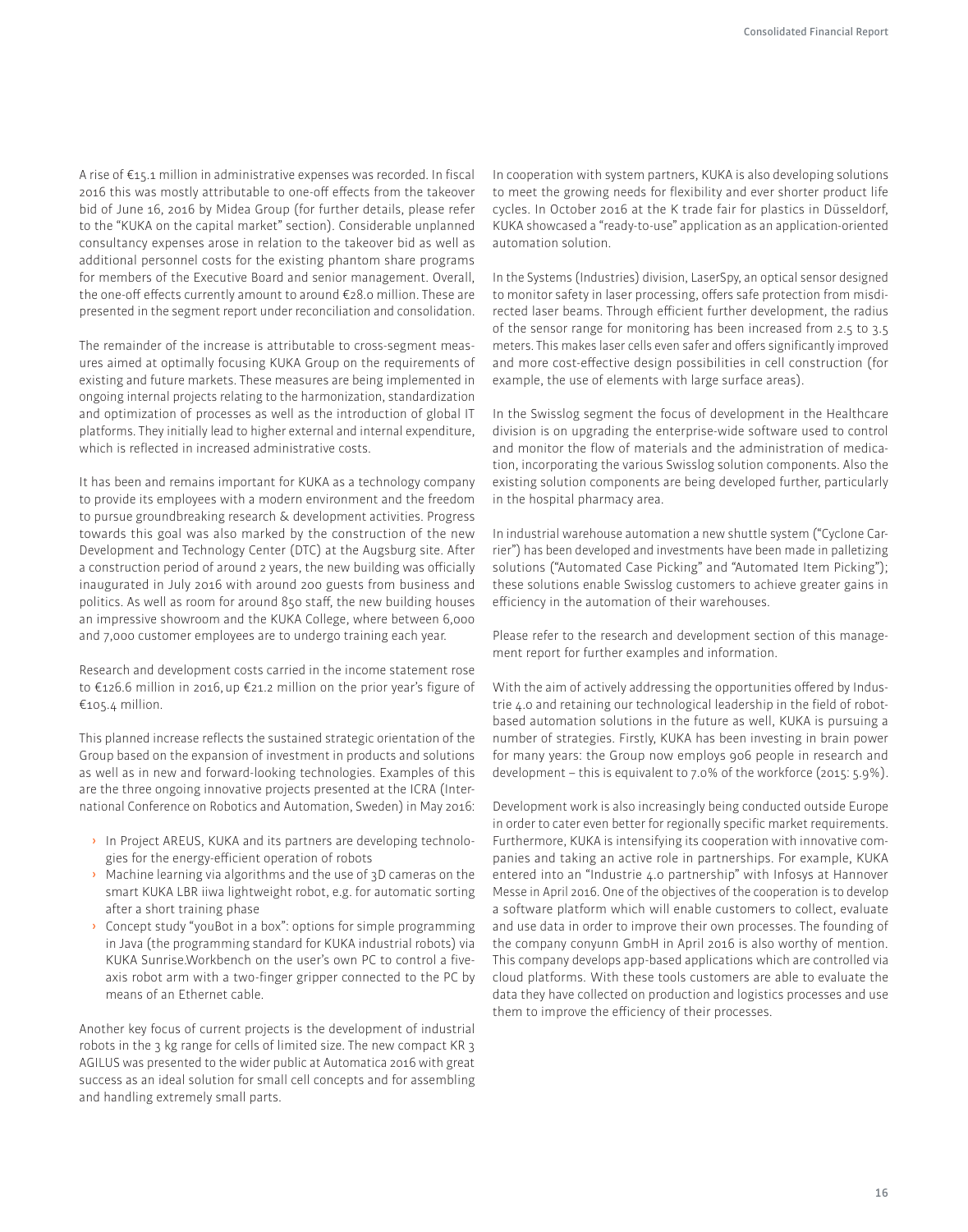The costs of €20.1 million (2015: €18.9 million) incurred for new developments in the period under review were capitalized and will be reported as an expense through scheduled amortization in subsequent financial statements. Amortization costs were €8.3 million (2015: €16.6 million) and mainly included research and development costs.

Net other expenses and income amounted to -€11.6 million compared with €8.2 million in 2015. They include expenses for other taxes (2016: €6.8 million; 2015: €5.9 million), income from subsidies (2016: 1.9 million; 2015: €2.0 million).

#### **EBIT margin exceeds guidance 1**

Earnings before interest and taxes (EBIT) totaled €127.2 million over the past financial year compared with  $\epsilon$ 135.6 million in 2015. The EBIT margin for the 2016 reporting period decreased to 4.3% compared to the figure of  $4.6\%$  for the previous year. The above-mentioned one-off efects amounting to €28.0 million due to the ongoing takeover bid by Midea Group had a significant impact on EBIT. Without these one-off efects, EBIT would have been €155.2 million with an EBIT margin of 5.3%. If the efects of the scheduled amortization relating to the purchase price allocation in connection with the acquisition of Swisslog Group (2016: €10.8 million; 2015: €58.7 million) are eliminated, EBIT amounts to €166.0 million (€194.3 million) with an EBIT margin of 5.6% (2015: 6.6%). The previous year's EBIT, excluding the book profit from the sale of HLS and the Tools and Dies business unit in 2015, by way of comparison amounts to €181.7 million with an EBIT margin of 6.1%.

#### **Group EBIT and EBIT margin**

| in $\epsilon$ millions                                                                                                                              | 2015  | 2016  |
|-----------------------------------------------------------------------------------------------------------------------------------------------------|-------|-------|
| <b>FBIT</b>                                                                                                                                         | 135.6 | 127.2 |
| in % of revenues                                                                                                                                    | 4.6   | 4.3   |
| EBIT adjusted - special item Midea                                                                                                                  | 135.6 | 155.2 |
| in % of revenues                                                                                                                                    | 4.6   | 5.3   |
| <b>FBIT</b><br>(incl. special item Midea and purchase price<br>allocation Swisslog)                                                                 | 194.3 | 166.0 |
| in % of revenues                                                                                                                                    | 6.6   | 5.6   |
| <b>EBIT</b><br>(incl. special item Midea and purchase<br>price allocation Swisslog as wall as with-<br>out accounting profit for sale of HLS / WZB) | 181.7 | 166.0 |
| in % of revenues                                                                                                                                    | 6.1   | 5.6   |

In the latest guidance for fiscal 2016, KUKA's Executive Board forecast an EBIT margin of more than 5.5% before purchase price allocation for Swisslog and before extraordinary expenses in connection with the Midea takeover. Taking into consideration these influences, KUKA met and even slightly exceeded its forecast with an EBIT margin of 5.6%.

The Robotics division achieved an EBIT of €100.7 million in 2016, slightly surpassing the previous year's level of €100.2 million by 0.5%.

Systems had an EBIT of €91.3 million in fiscal 2016 and was therefore below the prior-year value of €114.7 million. The EBIT margin fell accordingly from 7.8% to 6.5%. Without the book profit from the sale of HLS and the Tools and Dies business unit in 2015, the EBIT margin would have been 6.9% in 2015.

At €4.8 million (2015: -€45.9 million) Swisslog saw a considerable improvement in EBIT. This is equivalent to an EBIT margin of 0.8% compared with -7.4% recorded in 2015. Adjusted for the efects of the purchase price allocation of €10.8 million (2015, €58.7 million) the margin was 2.6% (2015: 2.1% or, adjusted, 3.4%).

In keeping with the trend in EBIT, Group EBITDA (earnings before interest, taxes, depreciation and amortization) also fell to €205.3 million (2015: €259.1 million). Write-downs totaling €78.1 million were posted in the period under review (2015: €123.5 million). €22.5 million of this (2015: €25.9 million) was attributable to Robotics, €22.2 million (2015: €21.0 million) to Systems, €23.4 million (2015: €70.4 million) to Swisslog and €10.0 million (2015: €6.2 million) to other areas.

EBITDA was therefore lower for both the Robotics division at  $\epsilon$ 123.2 million (2015: €126.1 million) and the Systems division at €113.5 million (2015: €135.6 million) and higher for Swisslog at €28.2 million (2015: €24.5 million) compared to the previous year. The Group EBITDA margin was 7.0% (2015: 8.7%). The EBITDA margin for Robotics was 12.4% (2015: 13.9%), for Systems 8.1% (2015: 9.2%) and for Swisslog 4.8% (2015: 3.9%). Disregarding the one-of efects of the Midea Group takeover bid, Group EBITDA was €233.3 million (2015: €259.1 million) and the Group EBITDA margin was 7.9% (2015: 8.7%).

#### **Financial result further optimized**

Net financial expenses amounted to  $\epsilon_4$ .9 million in fiscal 2016. This is an improvement compared with the previous year when the financial result was -€7.4 million.

The interest income amounted to €8.1 million (2015: €8.3 million) and mainly included income from bank deposits, income from short-term liquid assets invested in commercial papers and income from financial leases.

<sup>&</sup>lt;sup>1</sup> after Swisslog purchase price allocation and Midea one-off effects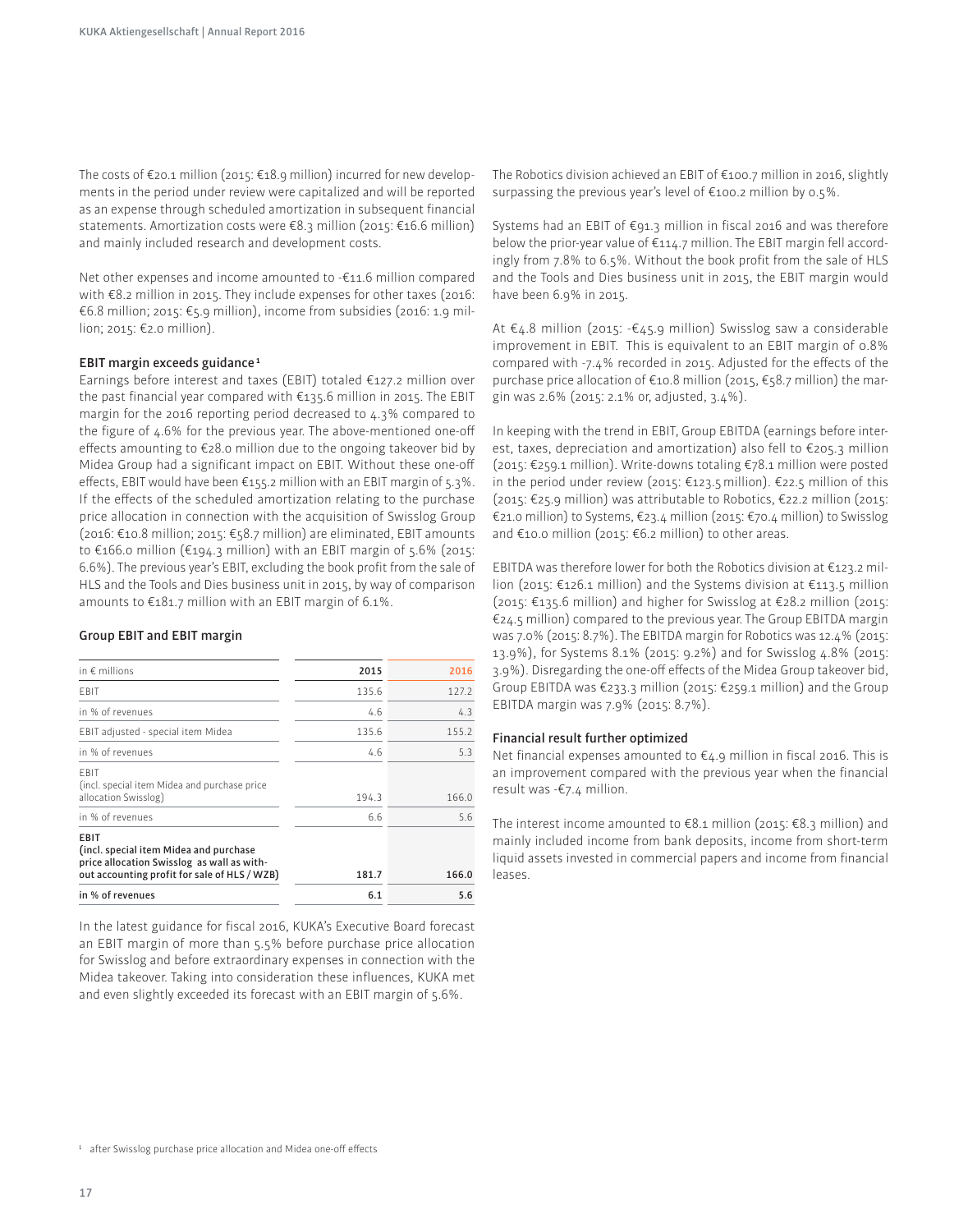The net balance of foreign exchange gains and losses in connection with financial assets led during the past financial year to an expenditure of €2.1 million (2015: €0.3 million). In the reporting period, interest expenditure totaled €13.0 million. Most of this relates to the promissory note loan placed in October 2015 with interest expenditure of €3.6 million (2015: €0.8 million) and the net interest expense for pensions of €2.2 million (2015: €2.5 million). Due to the conversions of the convertible bonds undertaken since October 2015 and completed in March 2016, interest expenditure on the convertible bond fell from €6.2 million in the previous year to €0.3 million. Expenditure on sureties and guarantees amounted to €1.1 million (2015: €0.7 million). Pursuant to the amendment to the syndicated loan agreement, there were expenses of €1.0 million in order to cover transaction costs.

Earnings before taxes (EBT) amounted to  $E$ 122.3 million (2015: €125.6 million). The tax expense of A Group totaled €36.1 million in 2016 (2015: €39.3 million). The tax rate amounted to 29.5% and was thus below the previous year (2015: 31.3%).

#### **Proposed dividend of €0.50 per share**

Earnings after taxes were positive for the sixth consecutive year and at €86.2 million were almost unchanged on the previous year's figure of €86.3 million. Earnings per share amounted to €2.19 in 2016 (2015: €2.39). This reduction results from the higher number of shares compared with 2015 due to the conversion of the convertible bonds in 2016.

There was also a dilution effect due to the reported conversion of the convertible bonds. Undiluted earnings per share stood at €2.19 (2015: €2.39 undiluted; 2015: €2.35 diluted).

The Executive Board is proposing to the Annual General Meeting that an unchanged dividend of €0.50 per share be paid for fiscal 2016.

#### **Consolidated income statement (condensed)**

| in $\epsilon$ millions       | 2012    | 2013    | 2014    | 2015    | 2016    |
|------------------------------|---------|---------|---------|---------|---------|
| Sales revenues               | 1,739.2 | 1,774.5 | 2,095.7 | 2,965.9 | 2,948.9 |
| FBIT                         | 109.8   | 120.4   | 141.8   | 135.6   | 127.2   |
| EBIT adjusted <sup>1</sup>   | 109.8   | 120.4   | 141.8   | 135.6   | 155.2   |
| <b>FBITDA</b>                | 138.5   | 158.4   | 185.3   | 259.1   | 205.3   |
| EBITDA adjusted <sup>1</sup> | 138.5   | 158.4   | 185.3   | 259.1   | 233.3   |
| Financial result             | $-12.8$ | $-20.0$ | $-25.3$ | $-7.4$  | $-4.9$  |
| Taxes on income              | $-34.1$ | $-35.4$ | $-45.2$ | $-39.3$ | $-36.1$ |
| Earnings after taxes         | 55.6    | 58.3    | 68.1    | 86.3    | 86.2    |

<sup>1</sup> One-off effect due to the takeover bid by Midea Group

## **Financial position**

#### **Principles and goals of inancial management**

KUKA Aktiengesellschaft is responsible for the central financial management of all KUKA Group companies. Acquired companies are successively included in the Group's financial management. Group financing and interest rate and currency risk management are controlled centrally via KUKA Aktiengesellschaft. The financing and investment needs of Group companies and hedging transactions for interest rate and currency management are bundled by KUKA Aktiengesellschaft, which concludes the necessary internal and external financial transactions with Group companies and banks. KUKA Aktiengesellschaft performs these tasks on the basis of a uniform planning and reporting system in which risks related to credit, liquidity, interest rates and exchange rates are recorded. The objective of interest rate and currency management is to minimize the risks involved. Only standard derivative financial instruments are used to hedge risk. The hedging transactions are concluded exclusively on the basis of the hedged item or expected transactions. KUKA has issued a standard set of guidelines for all Group companies for the purpose of managing financing risk. As in previous years, the guidelines were continuously reviewed and optimized during the financial year to ensure that they remained up to date and also transferred to the acquired companies.

#### **Group inancing and cash pooling**

The Group's financing policy is aimed at securing not only sufficient liquidity reserves in the form of liquid assets and non-utilized, committed long-term working capital lines but also suficient surety and guarantee lines at all times to be able to ensure the operating and strategic financing requirements of the Group companies and also to have sufficient reserves as a buffer against unforeseen events. The financing requirements of the Group companies are calculated on the basis of the multi-year budget and financial projections and monthly rolling liquidity forecasts over twelve months, each of which includes all the relevant companies consolidated in the Group accounts.

Payments received on the basis of operating activities of Group companies represent the Group's most important source of liquidity. KUKA AG's cash management uses the liquidity surpluses of individual Group companies to meet the liquidity requirements of other Group companies. This central, intra-Group cash pooling optimizes the Group's liquidity position and has a positive impact on net interest income.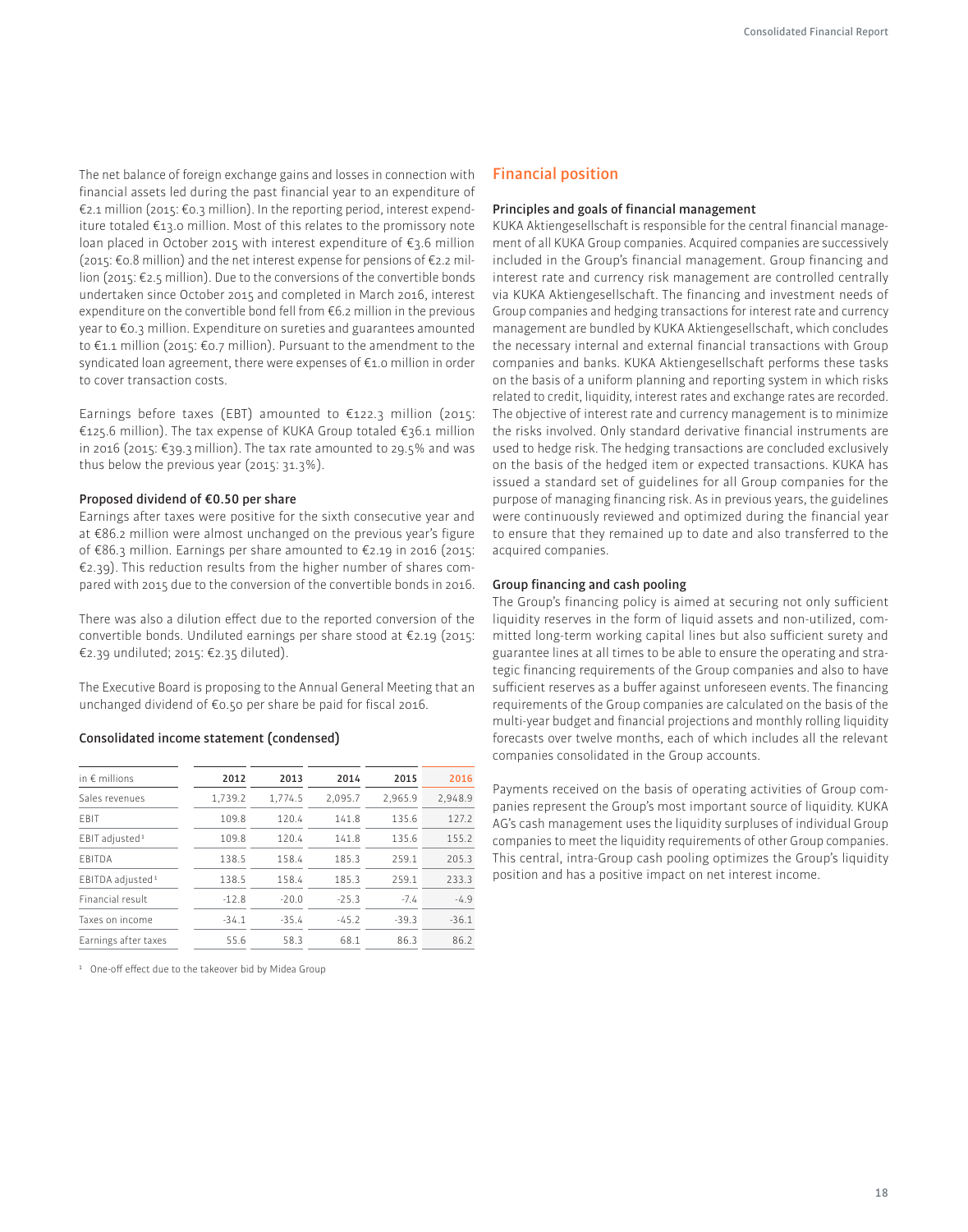#### **Components of the inancing structure**

#### **Promissory note loan**

A Aktiengesellschaft issued an unsecured promissory note loan with a total volume of €250.0 million on October 9, 2015. The total volume was placed in two separate tranches. Tranche 1 has a volume of €142.5 million with a term to maturity of ive years; tranche 2 has a volume of €107.5 million and a term to maturity of seven years. Repayment shall occur at 100.0%, payable in one sum on maturity of each fixed-term tranche. The promissory note loan carries interest coupons of 1.15% for tranche 1 and 1.61% for tranche 2.

#### **Syndicated loan agreement**

As part of a refinancing operation, in April 2015 KUKA AG entered into a syndicated loan agreement ("SFA - Syndicated Facilities Agreement") with an original term to March 30, 2020. This included two extension options each for one year. The first extension option was exercised in 2016 such that the SFA now ends on March 30, 2021. The second extension option available to KUKA would extend the term by a further year.

The SFA includes a surety and guarantee line ("guaranteed credit line") in the amount of  $\epsilon_{140.0}$  million and a working capital line ("cash line"), which can also be used for sureties and guarantees, in an original amount of €90.0 million. The syndicated loan agreement is unsecured and contains only the customary equal treatment clauses and negative pledges.

Financial covenants are agreed for the SFA with thresholds for leverage (net financial liabilities/EBITDA) and interest coverage (EBITDA/net interest expense).

The closing of the takeover bid by Midea would have created a change in control under the terms of the SFA and triggered the cancelation rights of the banking consortium. KUKA therefore agreed beforehand with the consortium of banks that the SFA should remain in existence after the completion of the closing of the takeover bid and that the business relations would be continued. In an amendment to the agreement, the consortium of banks waived their entitlement to cancelation.

In the same amendment the volume of the SFA was adjusted to meet the current planning requirements. Since the efective date of the amendment on November 28, 2016, KUKA has a guaranteed credit line of €200.0 million and a working capital line with the same volume of €200.0 million, which can also be used for guarantees as previously.

KUKA was therefore able to increase its liquidity provisions and take into account the increased guaranteed credit requirement due to the higher volume of business. In addition it was possible to adjust the conditions of the SFA to KUKA's improved credit rating and to the better market conditions compared with the time of the last refinancing operation.

#### **Cancelation of the convertible bond**

In an announcement on February 18, 2016 KUKA Aktiengesellschaft irrevocably canceled the February and July 2013 convertible bonds as of March 24, 2016 (redemption date). By this date, further convertible bond units with a nominal value of €46.9 million were converted into 1,274,211 shares in the first quarter of 2016. The unconverted bonds with a nominal value of €0.3 million were repurchased from investors together with the interest accrued during the financial year.

#### **Guaranteed credit lines**

In addition to the guarantee lines and the cash facilities which can be used for guarantees under the syndicated loan agreement there were also further guarantee line agreements in 2016 to support operating business. These guarantee facilities bilaterally agreed with banks and surety companies outside the syndicated loan agreement amounted as at December 31, 2016 to a commitment volume of €124.0 million (2015: €89.0 million) and in accordance with the rules applicable to the SFA may be utilized in a total volume of up to €100.0 million. None of these guarantee lines contains a change of control clause.

In total at December 31, 2016 KUKA therefore had credit lines to utilize for sureties and guarantees in an amount of €500.0 million (2015: €319.0 million). These were utilized in the amount of €258.1 million (2015: €148.0 million).

#### **Asset-backed securities program**

The existing ABS program of €25 million also contains a change of control clause. It is not expected that the receivables purchaser will terminate the program due to the change of control.

KUKA Group's financing requirements are primarily covered by the following available elements:

- $1)$  The  $\epsilon$ 400.0 million syndicated loan agreement amended in November 2016 with a term extending to March 2021. Cash drawings of up to a volume of €200.0 million are possible under this agreement.
- 2) Bilateral agreements with banks and surety companies for surety and guarantee lines in the amount of €124.0 million (as at December 31, 2016).
- 3) The promissory note loan with a nominal value of €250.0 million issued in October 2015 and maturing in October 2020 and October 2022.
- 4) The ABS program with a financing volume of  $E$ 25.0 million (as at December 31, 2016).

From the perspective of the Executive Board, the measures taken ensure that KUKA Group has appropriate long-term financing and the necessary leeway to quickly implement important strategic decisions.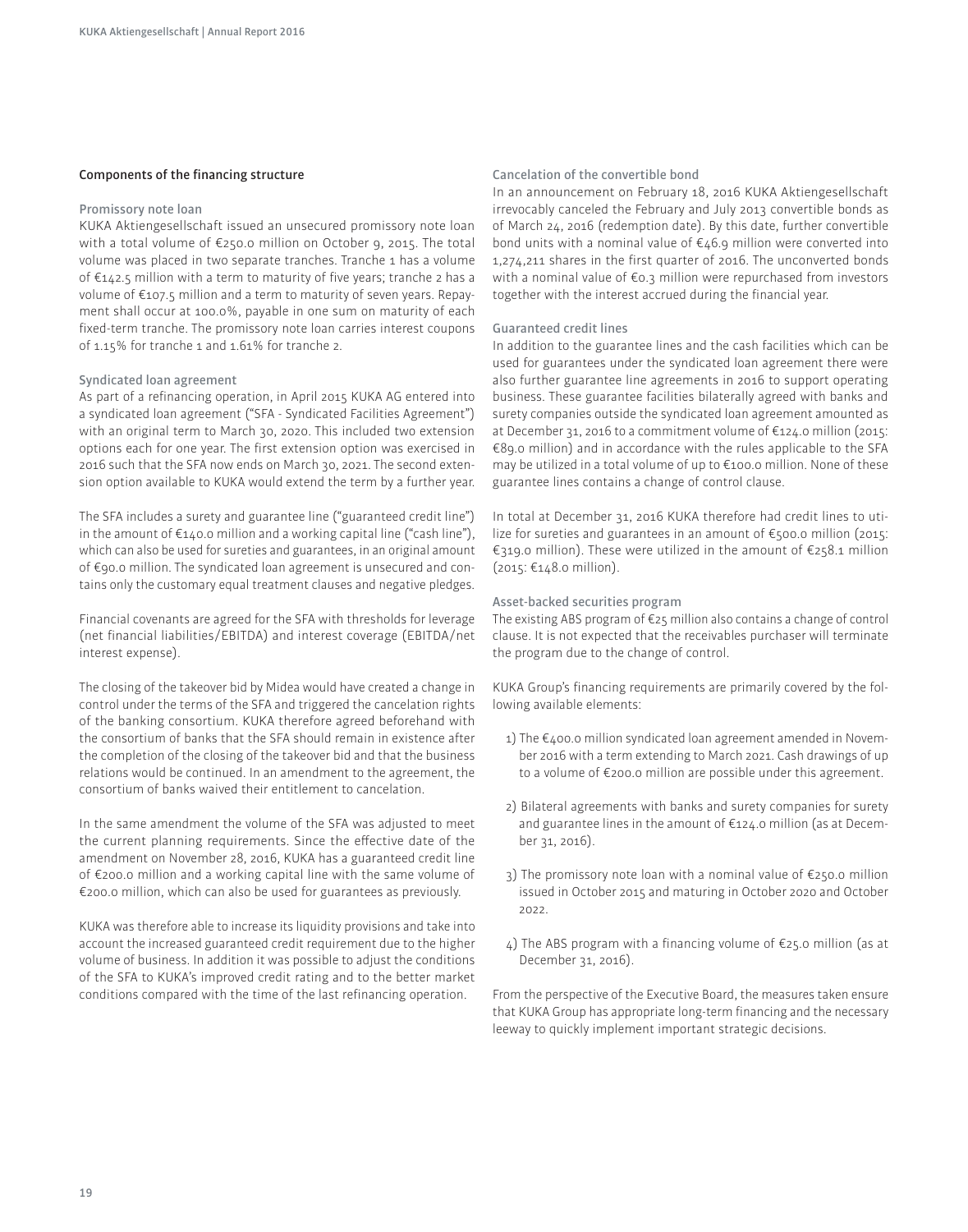#### **Further improved assessment by rating agencies**

The stable financial situation is also reflected in the fact that the two rating agencies Moody's and Standard & Poor's have raised the credit rating once again. Standard & Poor's maintained its rating in June 2016 at BB+ (2015: BB+), but raised the outlook from stable to positive. In September 2016 Moody's upgraded its rating from Ba2 (June 2015) to Ba1 and awarded a stable outlook to the share. Early in 2017, Moody's even raised the KUKA Group rating to investment grade and now rates KUKA as Baa3 with a stable outlook.

#### Consolidated cash flow statement (condensed)

| in $\epsilon$ millions                          | 2012    | 2013     | 2014     | 2015    | 2016     |
|-------------------------------------------------|---------|----------|----------|---------|----------|
| Cash earnings                                   | 92.4    | 115.3    | 181.3    | 260.8   | 203.9    |
| Cash flow from<br>current business<br>operation | 117.9   | 221.0    | 184.7    | 169.2   | $-9.6$   |
| Cash flow from<br>investment activities         | $-40.8$ | $-125.6$ | $-356.9$ | $-73.5$ | $-97.2$  |
| Free cash flow                                  | 77.1    | 95.4     | $-172.2$ | 95.7    | $-106.8$ |

The cash earnings are an indicator derived from the earnings after taxes, adjusted for income taxes, net interest, cash-neutral depreciation on tangible assets, together with other non-cash income and expenses. The igure of €203.9 million in 2016 (2015: €260.8 million) indicates that the company is in an excellent economic position.

With comparable earnings after taxes, the lower amortization of intangible assets compared with the previous year, mainly due to write-downs connected with the purchase price allocation for Swisslog Group, resulted in lower cash earnings.

Cash flow from current business operations of KUKA Group dropped from €169.2 million in 2015 to -€9.6 million in 2016. This decline is primarily attributable to the increase in trade working capital. Overall, trade working capital has developed as follows:

#### **Trade Working Capital**

| in $\notin$ millions                                                  | 2012  | 2013  | 2014  | 2015  | 2016  |
|-----------------------------------------------------------------------|-------|-------|-------|-------|-------|
| Inventories less<br>advance payments                                  | 126.9 | 133.9 | 194.1 | 225.3 | 223.2 |
| Trade receivables and<br>receivables from con-<br>struction contracts | 340.6 | 348.6 | 612.9 | 658.3 | 888.9 |
| Trade payables and<br>liabilities from con-<br>struction contracts    | 231.7 | 304.4 | 522.2 | 619.0 | 683.0 |
| Trade working<br>capital                                              | 235.8 | 178.1 | 284.8 | 264.6 | 429.1 |

As stated, trade working capital increased from €264.6 million in 2015 to €429.1 million. Year-on-year it was primarily receivables which rose. This was firstly due to the numerous orders completed at the end of 2016 for which the payment of the outstanding receivables is not expected until the first quarter of 2017. Secondly there was a sharp rise in receivables from construction contracts. This also reflected the good position in the order backlog of the Systems and Swisslog segments. Inventories less advanced payments at €223.2 million remained at a similar level to the previous year (2015: €225.3 million), reflecting the high level of orders received with accompanying advance procurement measures. Trade payables on construction contracts increased by €64.0 million to €683.0 million.

#### **High level of investment continues**

During the 2016 financial year, KUKA again made high investments in the future. In total, the volume of expenditure on intangible and tangible fixed assets amounted to €99.6 million (2015: €107.0 million). This included major capital expenditure in the research and development sector and increased investment in tangible assets. The carrying amount of the company's own development work and internally generated intangible assets totaled €54.0 million (2015: €38.1 million). (For information on the development focuses, see the "Research and development" section, page 7 et seq.).

#### **Investments in intangible assets and property, plant and equipment**

| in $\epsilon$ millions       | 2012 | 2013 | 2014 | 2015  | 2016 |
|------------------------------|------|------|------|-------|------|
| Group                        | 42.8 | 74.7 | 94.3 | 107.0 | 99.6 |
| of which Robotics            | 30.1 | 30.8 | 30.4 | 39.4  | 29.4 |
| of which Systems             | 9.6  | 15.2 | 28.7 | 235   | 739  |
| of which Swisslog            |      |      |      | 22.2  | 20.0 |
| of which others <sup>1</sup> | 31   | 28.7 | 352  | 21 Q  | 26.3 |

1 incl. consolidation

Investments in intangible assets amounted to  $\epsilon$ 49.1 million in fiscal 2016 (2015: €30.6 million) and were attributable to rights and assets in an amount of €14.5 million (2015: €11.7 million), internally produced software and development costs in an amount of €20.1 million (2015: €18.9 million) and advances paid of  $€14.5$  million (2015: €0 million).

Investments in tangible assets amounted to  $\epsilon$ 50.5 million in the year under review (2015: €76.4 million) and were attributable to land, property rights and buildings (including buildings on third party land) (2016: €6.3 million; 2015: €11.2 million), technical plant and machinery (2016: €19.5 million; 2015: €19.2 million), other plant /operating and ofice equipment (2016: €20.2 million; 2015: €30.1 million) and advances paid and construction in progress (2016: €4.5 million; 2015: €15.9 million).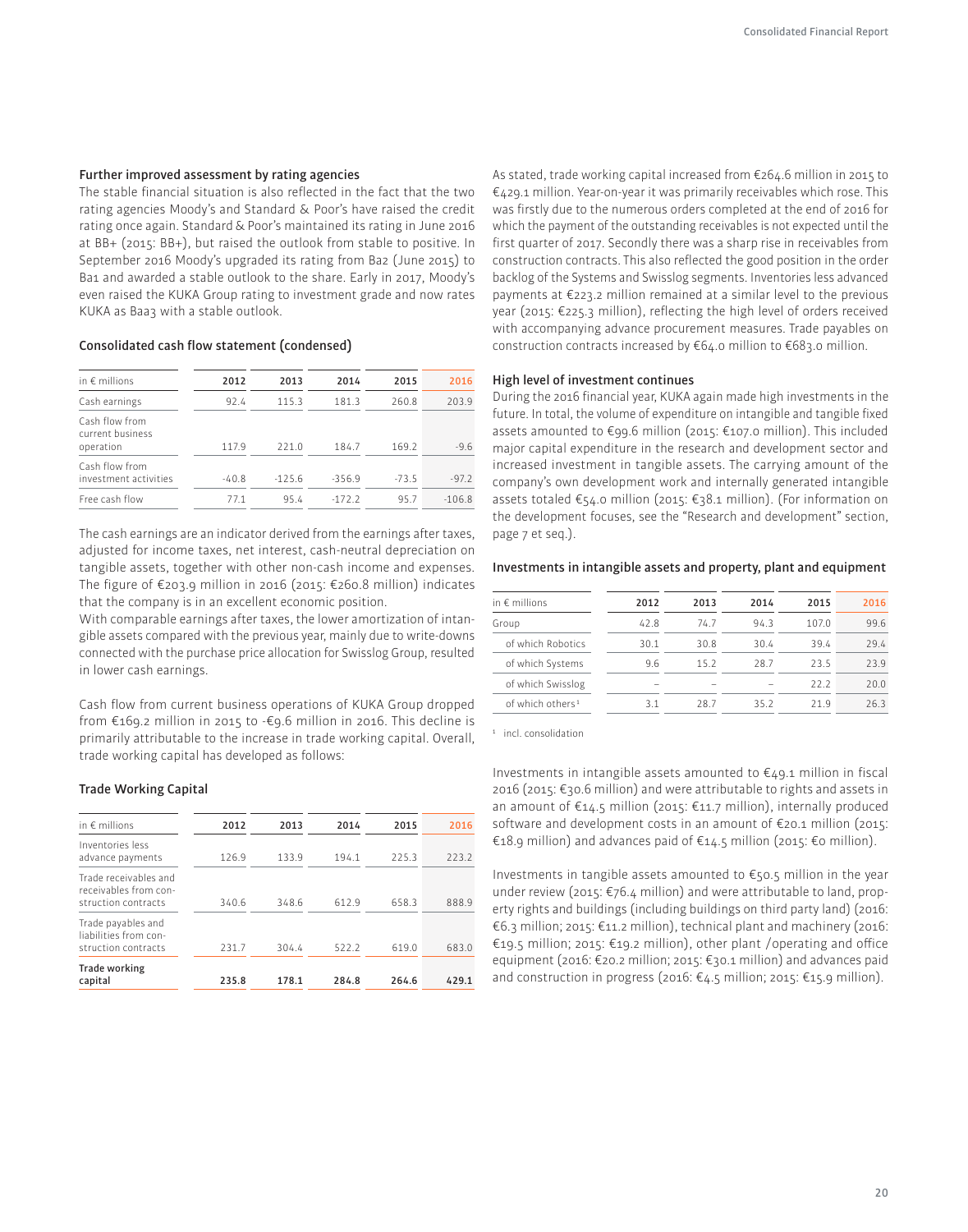Broken down by division, capital expenditure was as follows in 2016: in the Robotics division, the corresponding figure was  $\epsilon$ 29.4 million (2015: €39.4 million). In addition to the capitalized development work, most of the investments were made in technical equipment and machinery, particularly for the optimization of production, but also for operating and ofice equipment. The Systems division registered additions of €23.9 million (2015: €23.5 million). Most of the investments were again made in technical equipment and machinery. Investments in the Swisslog division of €20.0 million (2015: €22.2 million) mainly concern investments in internally produced software and development costs to constantly improve the customer software, but primarily in the further development of individual products in the automation solutions for future-oriented warehouse and distribution centers and for hospitals. Investments in the "Other" segment amounted to  $E$ 26.3 million (2015:  $E$ 21.9 million) and, in addition to some follow-on investments in the Development and Technology Center in Augsburg completed in 2015, related mostly to advance payments for ongoing internal projects to harmonize, standardize and optimize processes and to introduce global IT platforms.

Spending on acquisitions of consolidated companies and other business units during the current iscal year and spending on settling open purchase price liabilities from acquisitions in the previous years came to a total of  $\epsilon$ 47.8 million (2015:  $\epsilon$ 44.4 million) and were subdivided as follows:

| in $\epsilon$ millions                                        | 2015 | 2016 |
|---------------------------------------------------------------|------|------|
| Company acquisitions                                          |      |      |
| Swisslog Holding AG, Buchs (AG)/<br>Switzerland               | 17.5 |      |
| Forte Industrial Equipment Systems Inc.,<br>Mason, Ohio / USA | 11.4 | 1.6  |
| UTICA Enterprises, Shelby Township,<br>Michigan / USA         | 6.7  | 4.1  |
| Reis Group Holding GmbH & Co. KG,<br>Obernburg / Germany      |      | 30.8 |
| Tecnilab S.p.A., Cuneo / Italy                                |      | 6.0  |
| Other                                                         | 3.1  | 3.7  |
| Total                                                         | 38.7 | 46.2 |
| Investments accounted for at equity                           |      |      |
| Barrett Technology, LLC, Newton,<br>Massachusetts / USA       | 2.7  |      |
| KBee AG, Munich / Germany                                     | 3.0  | 1.6  |
| Total                                                         | 5.7  | 1.6  |
| <b>Total payments</b>                                         | 44.4 | 47.8 |

The sale of business units in the Aerospace segment in connection with the MIDEA takeover bid contributed  $\epsilon_{33.5}$  million during the fiscal year. The optimization of the investment structure resulted in a total inflow of funds of  $\epsilon$ 47.2 million for KUKA in fiscal 2015.

#### **Negative free cash flow**

Cash flow from investment activities (2016:  $-\epsilon$ 97.2 million; 2015: -€73.5 million) along with cash low from current business operations resulted in a negative free cash flow of -€106.8 million. In the previous year the free cash flow had still been clearly positive at  $\epsilon$ 95.7 million. This development is primarily due to the marked increase in trade working capital.

#### **Negative cash flow from financing activities**

At year-end KUKA had a negative cash flow from financing activities amounting to -€26.4 million. This includes dividend payments to shareholders of €0.50 per share (2015: €0.40 per share) making a total of €19.3 million.

In the previous year cash flow from financing activities was still clearly positive at  $\epsilon_{204.1}$  million due to the inflows in 2015 from the promissory note loan placed by KUK for a nominal amount of €250.0 million at an efective interest rate of 1.24% (5-year tranche) and 1.67% (7-year tranche).

#### **Consolidated net liquidity**

| 2015  | 2016  |
|-------|-------|
| 496.2 | 364.2 |
| 2.1   | 1.6   |
| 294.2 | 249.6 |
| 199.9 | 113.0 |
| 230.0 | 400.0 |
| 89.0  | 124.0 |
| 25.0  | 75.0  |
|       |       |

KUKA had net liquidity of  $\epsilon$ 113.0 million as at the end of the year (the balance of liquid assets and current and non-current financial liabilities) (2015: €199.9 million). Cash and cash equivalents available to A Group at year-end 2016 totaled €364.2 million (2015: €496.2 million).

#### **Net worth**

On the assets side, non-current assets rose to €838.1 million (December 31, 2015: €823.3 million). This increase is mainly due to the investments made during the financial year (please refer to notes on the inancial position). Amortization of €10.8 million (2015: €58.7 million) on the purchase price allocation for the Swisslog acquisition had the opposite efect. A value of €257.5 million was recorded for goodwill (December 31, 2015: €254.9 million). The increase of €2.6 million resulted, in addition to the initial recognition of goodwill of €8.2 million for acquisitions during the current year, from disposals of €6.3 million and impairment charges of €1.4 million from exchange rate effects. The rise in tangible assets amounted to €2.2 million.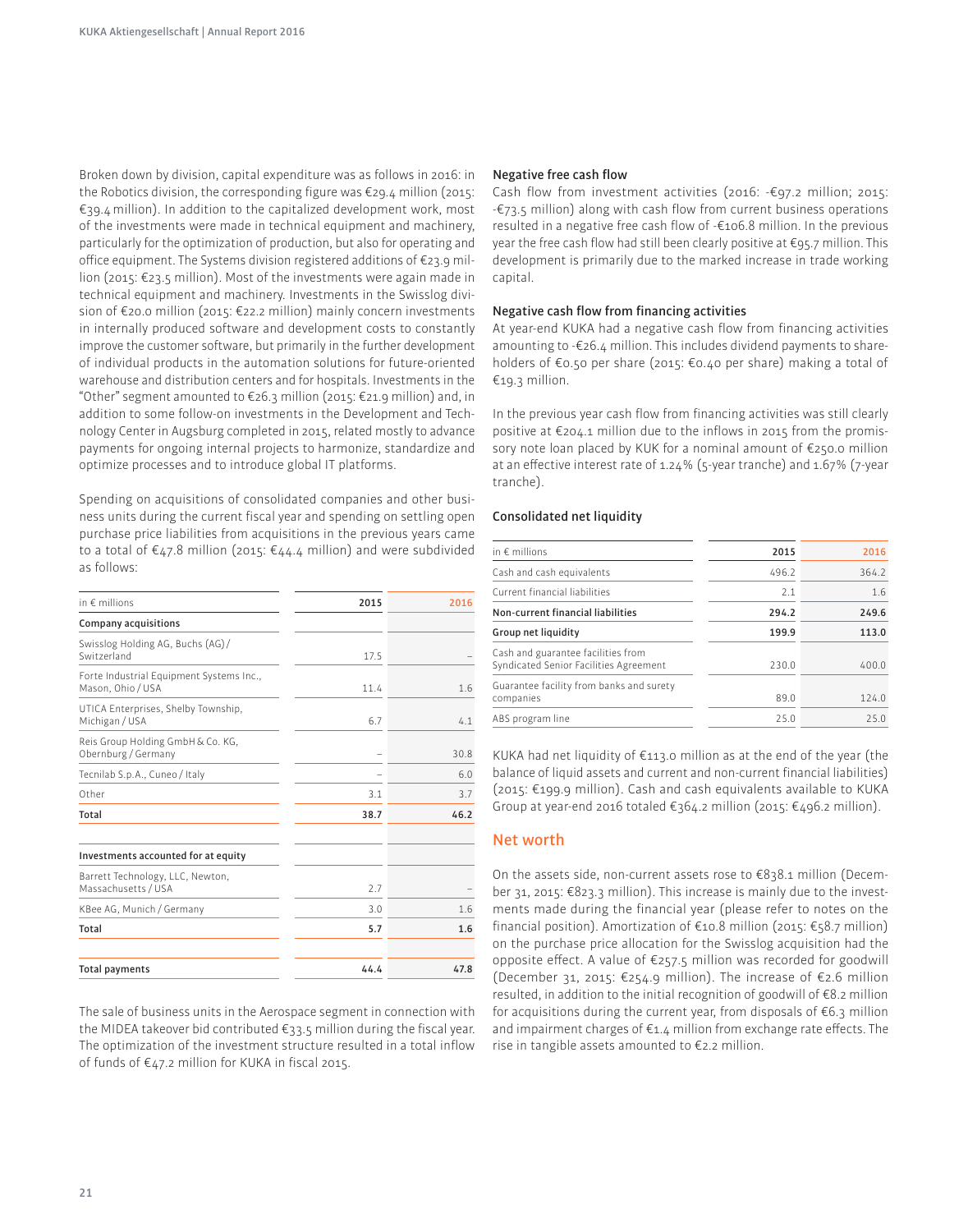Amounts totaling €4.2 million were included for investments in associated companies and joint ventures (December 31, 2015: €6.6 million) and reported under "At equity financial assets". Deferred tax assets amounted to €48.8 million (December 31, 2015: €49.2 million), with €9.8 million being attributable to tax losses carried forward (December 31, 2015: €11.2 million).

The value of current assets was €1,705.8 million as at December 31, 2016 (December 31, 2015:  $\epsilon$ 1,558.4 million). This value was impacted by the increases in trade receivables and receivables from construction contracts mentioned above.

#### **Group net worth**

| in $\epsilon$ millions         | 2012    | 2013    | 2014    | 2015    | 2016    |
|--------------------------------|---------|---------|---------|---------|---------|
| Balance sheet total            | 1.137.4 | 1.377.1 | 1.979.5 | 2.381.7 | 2.543.9 |
| Equity                         | 297.5   | 379.1   | 541.1   | 732.5   | 840.2   |
| in % of balance<br>sheet total | 26.2    | 275     | 27.3    | 30.8    | 33.0    |
| Net liquidity/debt             | 42.8    | 146.5   | 32.6    | 199.9   | 113.0   |

The balance sheet total of KUKA Group rose by  $E162.2$  million from €2,381.7 million as at December 31, 2015 to €2,543.9 million as at December 31, 2016.

#### **Marked increase in equity ratio to 33.0%**

Despite the growth of the balance sheet total, KUKA achieved an increase in the equity ratio from 30.8% in the previous year to 33.0%. As well as the net income figure of €86.2 million (2015: €86.3 million), the conversion of the remaining convertible bonds into new KUKA shares also contributed to this development. The conversions resulted in an increase of  $\epsilon$ 44.6 million in equity. Differences due to currency translation, particularly from the Swiss franc, US dollar, Brazilian real and Chinese renminbi, have also had a positive effect of  $\epsilon$ 8.1 million on equity. Actuarial losses from pension accounting, including the associated deferred taxes, totaled €8.5 million. Payment of the 2015 dividend to the shareholders of KUKA Aktiengesellschaft reduced equity capital by €19.3 million. Minority interests in equity capital were reduced by the share in the total result of  $-6.4$  million and by the successive acquisition of the remaining 49.0% of outstanding shares in Faude Automatisierungstechnik GmbH by €0.6 million to an amount of -€0.3 million (2015: -€0.5 million). Overall, equity capital rose by €107.7 million or 14.7% to €840.2 million as at December 31, 2016.

The non-current financial liabilities primarily relate to the promissory note loan placed in October 2015 with a nominal value of €250.0 million. The figure for the previous year also contained the outstanding convertible bonds with a nominal value of  $\epsilon$ 47.2 million. Current financial liabilities included the utilization of cash lines by a foreign subsidiary and interest accruals for the promissory note loan (in the previous year interest accruals for the convertible bond were also recorded here).

Current liabilities increased from €1,160.6 million at December 31, 2015 to €1,258.1 million at December 31, 2016. The change in the liability-side trade working capital referred to above was the main reason for this. Other provisions (€157.9 million) and other liabilities and accruals (€280.0 million) are at approximately the same level as the previous year (2015: €433.6 million). Other liabilities include personnel costs of €142.1 million (2015: €134.6 million) and the contingent purchase price liabilities amounting to €23.1 million (2015: €58.5 million). These mainly relate to the acquisitions of Reis Group and UTICA Enterprises, Shelby Township, Michigan, USA in previous fiscal years.

#### **Group assets and inancial structure**

| in $\epsilon$ millions  | 2015    | 2016    |
|-------------------------|---------|---------|
| Current assets          | 1,558.4 | 1,705.8 |
| Non-current assets      | 823.3   | 838.1   |
| Assets                  | 2,381.7 | 2,543.9 |
| Current liabilities     | 1,160.6 | 1,258.1 |
| Non-current liabilities | 488.6   | 445.6   |
| Equity                  | 732.5   | 840.2   |
| Liabilities             | 2,381.7 | 2,543.9 |
|                         |         |         |

#### **Increase in working capital and capital employed due to business performance**

During fiscal 2016 the focus of KUKA Group was again on active management of the working capital and further optimization of supplier-side payment terms. Nevertheless due to the order situation and business performance, a considerable rise in working capital requirements at the end of 2016 could not be avoided. While a negative working capital of -€63.6 million was recorded in the previous year, the value rose to  $£118.3$  million. This meant that in fiscal 2016 the current business operations had to be financed from the available net liquidity as well as from customer prepayments and supplier liabilities. In terms of the individual divisions, during the current reporting period both Robotics and Systems had a positive working capital (€115.5 million and €70.4 million in 2016 compared with €86.9 million and -€124.5 million in 2015 respectively) whereas Swisslog reported a negative working capital (2016: -€16.6 million; 2015: €5.3 million).

#### **Return on capital employed (ROCE)**

An important key figure of KUKA Group is the return on capital employed (ROCE). This indicator describes how effectively and profitably KUKA uses its capital employed.

The capital employed is calculated as the average of capital employed at the beginning and end of the financial year. On average, KUKA Group's capital employed in 2016 and 2015 amounted to €783.0 million and €676.8 million respectively. The ROCE declined from 20.0% in 2015 to 16.2% in 2016.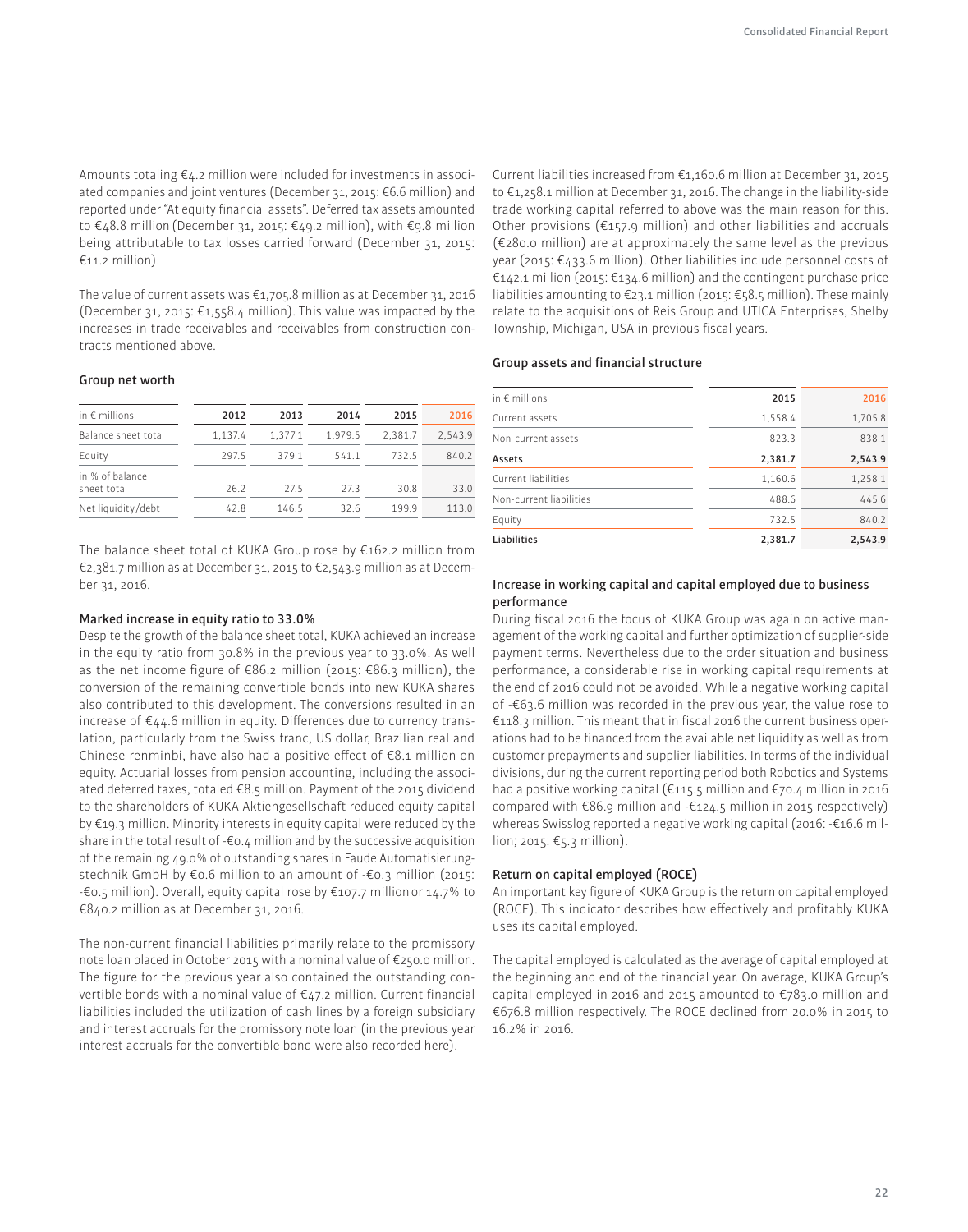The ROCE of the individual divisions was as follows: with average capital employed of €194.9 million (2015: €177.1 million) the Robotics division generated a ROCE of 51.7% and was thus unable to fully match the previous year's igure of 56.6%. The Systems division achieved a ROCE of 42.8% (2015: 87.9%) on an average capital employed of €213.1 million (2015: €130.5 million). With average capital employed of €318.0 million  $(2015: \text{E}315.9 \text{ million})$  the ROCE in the Swisslog division saw a significant improvement to 1.5% compared with the 2015 figure of -14.5%. Before amortization from purchase price allocation, Swisslog had a ROCE of 4.9% (2015: 4.1%).

#### **Return on Capital Employed (ROCE)**

| in % of Capital Employed       | 2012 | 2013 | 2014 | 2015 | 2016 |
|--------------------------------|------|------|------|------|------|
| Group <sup>1</sup>             | 323  | 369  | 288  | 20 Q | 16.2 |
| of which Robotics              | 572  | 496  | 531  | 56 6 | 517  |
| of which Systems               | 238  | 430  | 679  | 879  | 428  |
| of which Swisslog <sup>2</sup> |      |      |      | -145 | 15   |

1 incl. consolidation

2 incl. amortization from purchase price allocation

## **Notes to the inancial statements of A Aktiengesellschaft**

KUKA Aktiengesellschaft acts as the Group's management holding company with central management responsibilities such as accounting and controlling, finance, human resources, legal, IT and financial communications. Its financial position is determined primarily by the activities of its subsidiaries, as illustrated by the direct allocation of the management companies of the Robotics division (KUKA Roboter GmbH), Systems division (KUKA Systems GmbH) and Swisslog division (Swisslog Holding AG).

KUKA Aktiengesellschaft prepares its annual financial statements in accordance with the provisions of the German Commercial Code (HGB) and the German Stock Corporation Act (AktG). The amendments arising from the Accounting Directive Implementation Act (BilRUG) for the individual financial statements of KUKA Aktiengesellschaft were implemented accordingly. This has led to changes in presentation, especially in the income statement (primarily regarding the sales revenues). To improve comparability, the corresponding changes in the following table were also applied to the comparative period. As a result of an amendment to section 253 of the German Commercial Code (HGB) there was a significant change in the valuation of pension commitments. With effect from 2016 the average 10-year German central bank interest rate is to be used for discounting instead of the 7-year interest rate. As a result, the value of the pension provisions recognized decreases by €0.8 million. The diference of €0.8 million (including the payout blocks of subsidiaries with a profit transfer agreement) is barred from distribution.

The company is registered in the commercial register of the Augsburg district court under HRB 22709 and its registered ofice is in Augsburg.

The financial statements of KUKA Aktiengesellschaft are published in the electronic Federal Gazette (Bundesanzeiger) and are also available on the company's website www.kuka-ag.de.

#### **Income statement of KUKA Aktiengesellschaft (HGB)**

| in $\epsilon$ millions                                             | 2015    | 2016    |
|--------------------------------------------------------------------|---------|---------|
| Sales revenues                                                     | 58.9    | 77.4    |
| Other company-produced and<br>capitalized assets                   | 1.7     | 2.0     |
| Other operating income                                             | 50.0    | 21.1    |
| Cost of materials                                                  | $-29.1$ | $-40.8$ |
| Personnel expense                                                  | $-38.8$ | $-44.8$ |
| Depreciation and amortization of<br>tangible and intangible assets | $-6.3$  | $-10.1$ |
| Other operating expenses                                           | $-57.7$ | $-64.5$ |
| Income from equity investments                                     | 149.7   | 174.6   |
| Other interest and similar income                                  | 5.2     | 6.3     |
| Interest and similar expenses                                      | $-9.1$  | $-7.0$  |
| Taxes on income                                                    | $-8.2$  | $-2.2$  |
| Net profit                                                         | 115.8   | 112.0   |
| Profit carryforward from the previous year                         | 43.0    | 31.6    |
| Transfer to retained earnings                                      | $-57.9$ | $-56.0$ |
| <b>Balance sheet profit</b>                                        | 100.9   | 87.6    |
|                                                                    |         |         |

#### **A Aktiengesellschaft balance sheet (HGB)**

| Assets<br>in $\epsilon$ millions      | 2015    | 2016    |
|---------------------------------------|---------|---------|
| <b>Fixed assets</b>                   |         |         |
| Intangible assets                     | 2.1     | 20.1    |
| Tangible assets                       | 88.4    | 87.9    |
| Financial investments                 | 469.3   | 492.9   |
|                                       | 559.8   | 600.9   |
| <b>Current assets</b>                 |         |         |
| Receivables from affiliated companies | 233.8   | 414.6   |
| Other receivables and assets          | 5.6     | 4.1     |
|                                       | 239.4   | 418.7   |
| Cash and cash equivalents             | 330.2   | 150.4   |
|                                       | 569.6   | 569.1   |
| Prepaid expenses                      | 0.6     | 1.4     |
|                                       | 1,130.0 | 1,171.4 |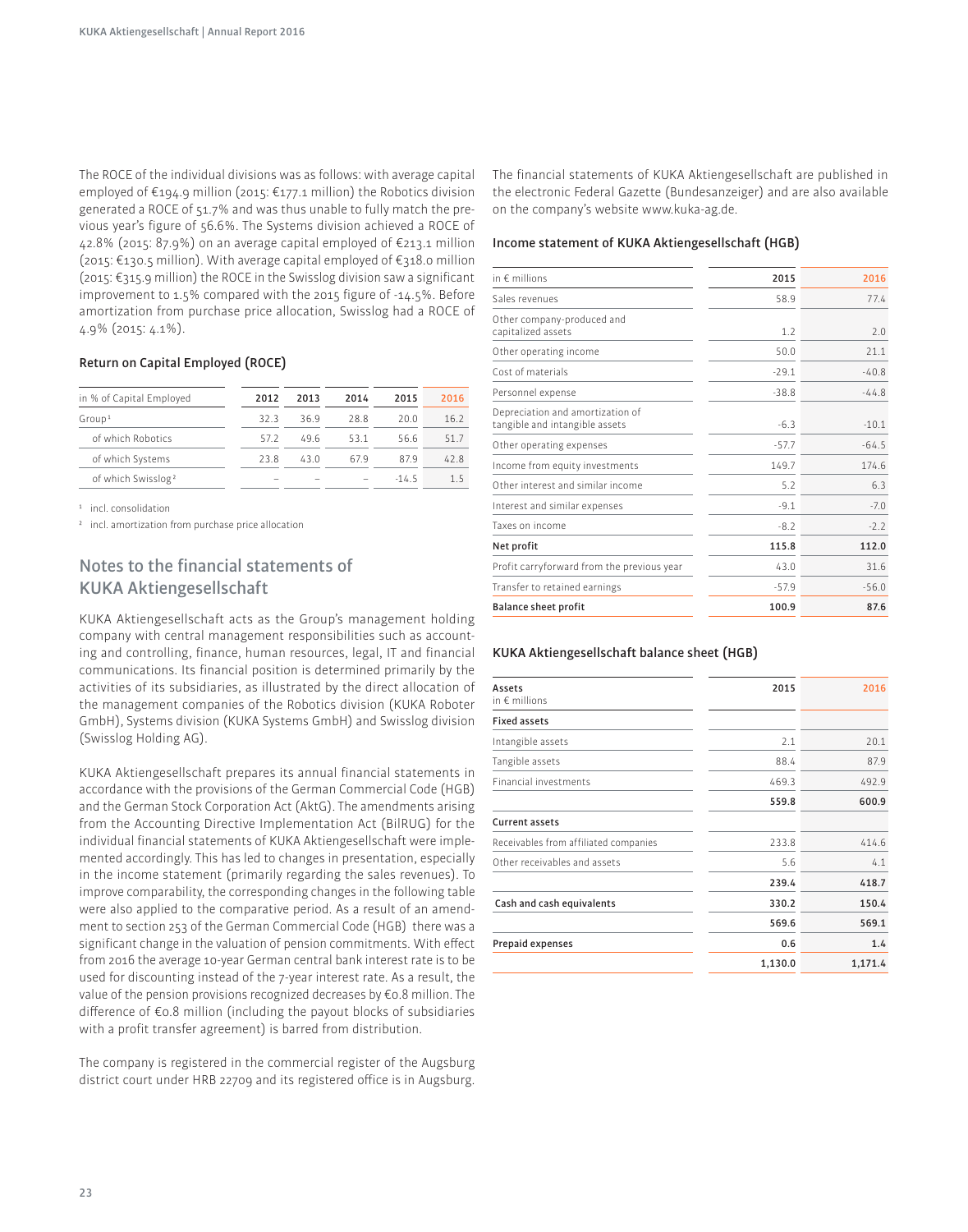| Liabilities<br>in € millions             | 2015    | 2016    |
|------------------------------------------|---------|---------|
| Equity                                   |         |         |
| Subscribed capital                       | 100.1   | 103.4   |
| Capital reserve                          | 262.2   | 305.8   |
| Other retained earnings                  | 148.2   | 254.3   |
| Balance sheet profit                     | 100.9   | 87.6    |
|                                          | 611.4   | 751.1   |
| <b>Provisions</b>                        |         |         |
| Pension provisions                       | 11.7    | 11.5    |
| Provisions for taxes                     | 15.0    | 8.8     |
| Other provisions                         | 31.2    | 45.6    |
|                                          | 57.9    | 65.9    |
| Liabilities                              |         |         |
| <b>Bonds</b>                             | 47.2    |         |
| Liabilities due to banks                 | 251.1   | 250.9   |
| Trade payables                           | 11.1    | 5.6     |
| Accounts payable to affiliated companies | 147.4   | 83.8    |
| Liabilities to provident funds           | 2.6     | 2.6     |
| Other liabilities                        | 1.3     | 11.5    |
|                                          | 460.7   | 354.4   |
|                                          | 1,130.0 | 1,171.4 |

## **Results of operations of KUKA Aktiengesellschaft**

The earnings of KUKA Aktiengesellschaft are determined primarily by the earnings of its subsidiaries, its financing activities and the expenses and income relating to the company's holding function. Income before taxes amounted to  $\epsilon$ 114.2 million and was therefore below the previous year's result (2015: €124.0 million).

Sales revenues (2016: €77.4 million; 2015: €58.9 million) mainly include cost allocations (2016: €54.9 million; 2015: €40.1 million), direct cost transfers, for example from facility management (2016: €13.9 million; 2015:  $\epsilon$ 13.0 million) and income from the rental of buildings to KUKA Group companies (2016: €8.4 million; 2015: €5.5 million). The associated expenses are reported as cost of materials and services purchased. These amounted to  $\epsilon$ 40.8 million during the year and to  $\epsilon$ 29.1 million in the previous year.

Other operating income mainly includes currency translation gains, particularly from the US dollar and the Brazilian real, which were recognized in an amount of €15.6 million (2015: €34.7 million). The rise in other operating expenses results mainly from consultancy services in connection with the acquisition of a majority shareholding by Midea Group. There were also currency translation losses amounting to €22.5 million (2015: €34.2 million).

The increase in personnel expenditure from  $\epsilon_3$ 8.8 million to  $\epsilon_4$ 4.8 million is attributable not only to the increase in the number of employees but also to higher expenses for variable remuneration components, partly as a result of the increase in the share price. At this juncture it should be noted that there were additional unscheduled personnel costs for the existing phantom share programs for Executive Board members and senior management which arose in connection with the Midea takeover bid. The company had 512 employees on the balance sheet date (2015: 352 employees). This rise was mainly due to the takeover of the central IT department at the Augsburg site by KUKA Aktiengesellschaft.

Income from participations amounted to  $\epsilon_{174}$ .6 million (2015:  $\epsilon_{149}$ .7 million) and was therefore considerably above the previous year's value. This is in particular due to the higher dividend payment of the US subsidiary in the year under review (2016: €119.7 million; 2015: €40.6 million). Earnings contributions from the German companies allocated to KUKA Aktiengesellschaft via profit and loss transfer agreements are  $\epsilon$ 54.9 million (2015: €109.1 million).

The net interest result amounted to -€0.7 million, which was considerably better than the previous year's value of -€3.9 million. This reduction is primarily due to the discontinuation of interest on the convertible bond (2016: €0.1 million; 2015: €2.2 million). Due to the stronger liquidity supply for subsidiaries, finance interest credited or charged to subsidiaries was higher compared to the previous year. In the previous year KUKA Aktiengesellschaft and its associated companies posted net interest income of €4.5 million – the value this financial year was €5.8 million.

KUKA Aktiengesellschaft as the controlling company of the German consolidated tax group recognizes the income taxes of the tax group in the income statement in an amount of €2.2 million (2015: €8.2 million). The development of income taxes depends on tax-deductible loss carryforwards, tax arrears and credits for past assessment periods and largely tax-free investment income among other factors.

Overall, net income of KUKA Aktiengesellschaft amounted to €112.0 million (2015: €115.8 million). After the transfer to revenue reserves and offsetting against the profit carried forward the balance sheet profit totals €87.6 million for fiscal 2016 (2015: €100.9 million).

## **Financial position of KUKA Aktiengesellschaft**

One of KUKA Aktiengesellschaft's most important tasks is to provide funds and guarantees for its subsidiaries' current operations. The resources used for external finance such as the promissory note loan and the syndicated loan agreement are described in detail in the section on the financial position of KUKA Group.

KUKA Aktiengesellschaft's financing role is reflected in its receivables from and liabilities to afiliated companies, which are predominantly the result of cash pooling accounts with subsidiaries and loans provided. The balance of these receivables and liabilities was a net receivables figure of €330.8 million (2015: €86.4 million). This rise in liquidity requirements by subsidiary companies was attributable, in addition to the result transfers during the financial year, to the considerable increase in the working capital due to the good course of business, in particular for the subsidiaries participating in the cash pooling arrangements.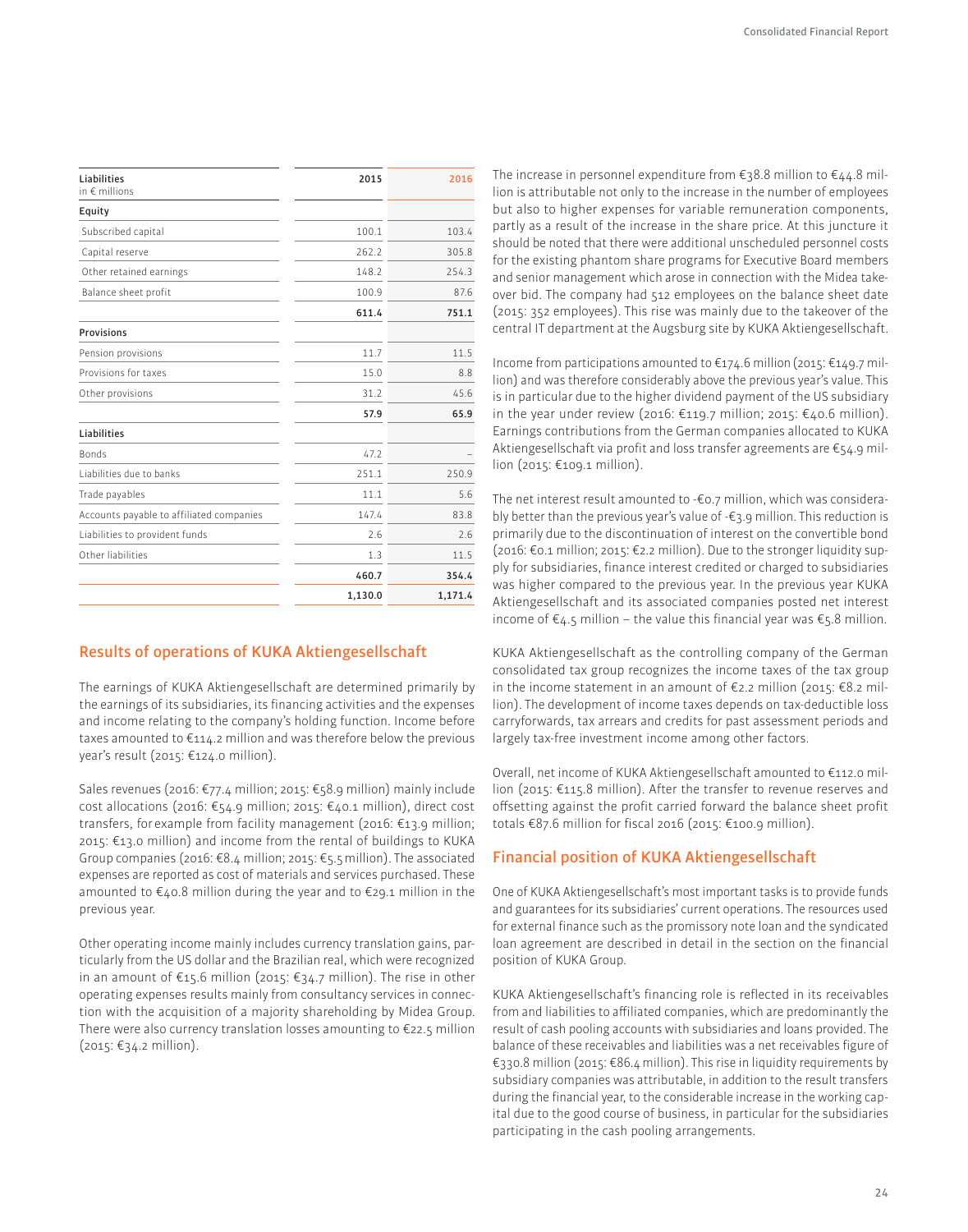Overall, the liquid assets of KUKA Aktiengesellschaft decreased from €330.2 million to €150.4 million. Financial liabilities amounted to €250.9 million on the balance sheet date compared with €298.3 million in the previous year. This decrease also reflects the conversion of the convertible bonds in the first quarter of 2016.

## **Net assets of KUKA Aktiengesellschaft**

The net assets of KUKA Aktiengesellschaft are impacted by the management of its equity investments as well as the way in which it executes its management function for the companies in KUKA Group. For information on receivables from and liabilities to affiliated companies and financial items, please refer to the information on KUKA Aktiengesellschaft's financial position.

Capital expenditure on intangible and tangible ixed assets amounting to €26.1 million (2015: €22.6 million) was accompanied by depreciation, amortization and write-downs amounting to €10.1 million (2015: €6.3 million). Investments during the inancial year were mainly concentrated on IT-based projects to harmonize, standardize and optimize processes. KUKA Aktiengesellschaft is piloting these and will give strong support to the global roll-out in the coming years. KUKA Aktiengesellschaft's direct equity investments in its subsidiaries are reported under financial assets. Apart from a further milestone-based payment to KBee AG, Munich, additions during the financial year mainly included the now completed acquisition of the remaining shares in Reis Group. A payment of around €9.2 million was made in January 2017 such that the corresponding liability at the balance sheet date is shown under other liabilities.

Earnings for the financial year reflect the changes in equity as well as the remaining bond conversions described above. Dividend payments totaling  $E_{19.3}$  million for the 2015 financial year were deducted from equity capital. The equity ratio of KUKA Aktiengesellschaft amounted to 64.1% on December 31, 2016 (2015: 54.1%).

The  $E14.4$  million rise in other provisions results mainly from the expenses connected with the acquisition of a majority shareholding by Midea Group.

The net impact of these changes on the balance sheet total of KUKA Aktiengesellschaft was an increase of €41.4 million to €1,171.4 million compared to the reporting date of the previous year.

## **Non-financial key performance indicators**

#### **Sustainability**

#### **Sustainability in KUKA Group**

Sustainability is anchored in KUKA's corporate culture. As a forward-looking company, KUKA encourages sustainability in all its field of activity  $$ for people, products, but also as regards society and the environment.

#### **Working environment and health**

As an automation group which is experiencing growth on a global scale, KUKA is reliant on a qualified, committed and efficient workforce. They form the basis of the company's success. To meet the rising demands and perform well, employees need a good working environment. KUKA therefore values a working environment which enables employees to promote their own health and work lexibly. For example, employees can work flextime hours and to some extent also in their own homes. The children's daycare center at the Augsburg site, sponsored by the non-profit association Orange Care e.V., a kid's holiday club and other benefits such as a weekly laundry service are designed to promote the compatibility of work and family life.

Within the company's health promotion scheme, KUKA offers its employees diferent focal themes each year. These mainly address the major causes of various lifestyle aflictions such as lack of exercise, incorrect diet, excess weight and stress. . Sporting activities such as taking part in the Augsburg corporate challenge run are part of the program as is preventive healthcare. In the year under review, the Corporate Medical Service unit was restructured and preventive occupational healthcare was enhanced. A wide-ranging vaccination campaign was organized, for example, based on travel-related medical counselling. Moreover the outpatient and medical emergency treatment services were revised and improved.

#### **Key social figures**

|                                         | 2015   | 2016   |
|-----------------------------------------|--------|--------|
| Number of employees (Dec. 31)           | 12,300 | 13,188 |
| of which apprentices                    | 348    | 305    |
| Average length of service (years)       | 7.6    | 79     |
| Sick leave rate in %                    | 3.2    | 37     |
| Fluctuation in %                        | 9.6    | 10.3   |
| Accidents per 1,000 employees (Germany) | 9.81   | 1152   |

1 Excl. Obernburg

2 Incl. Obernburg

In the year under review, the Group-wide sick leave rate rose slightly from 3.2% to 3.7%. Compared with other companies in the same industry, this figure is relatively low. The average length of service was 7.9 years (2015: 7.6 years). This figure remains relatively stable and is similar to that found in other companies.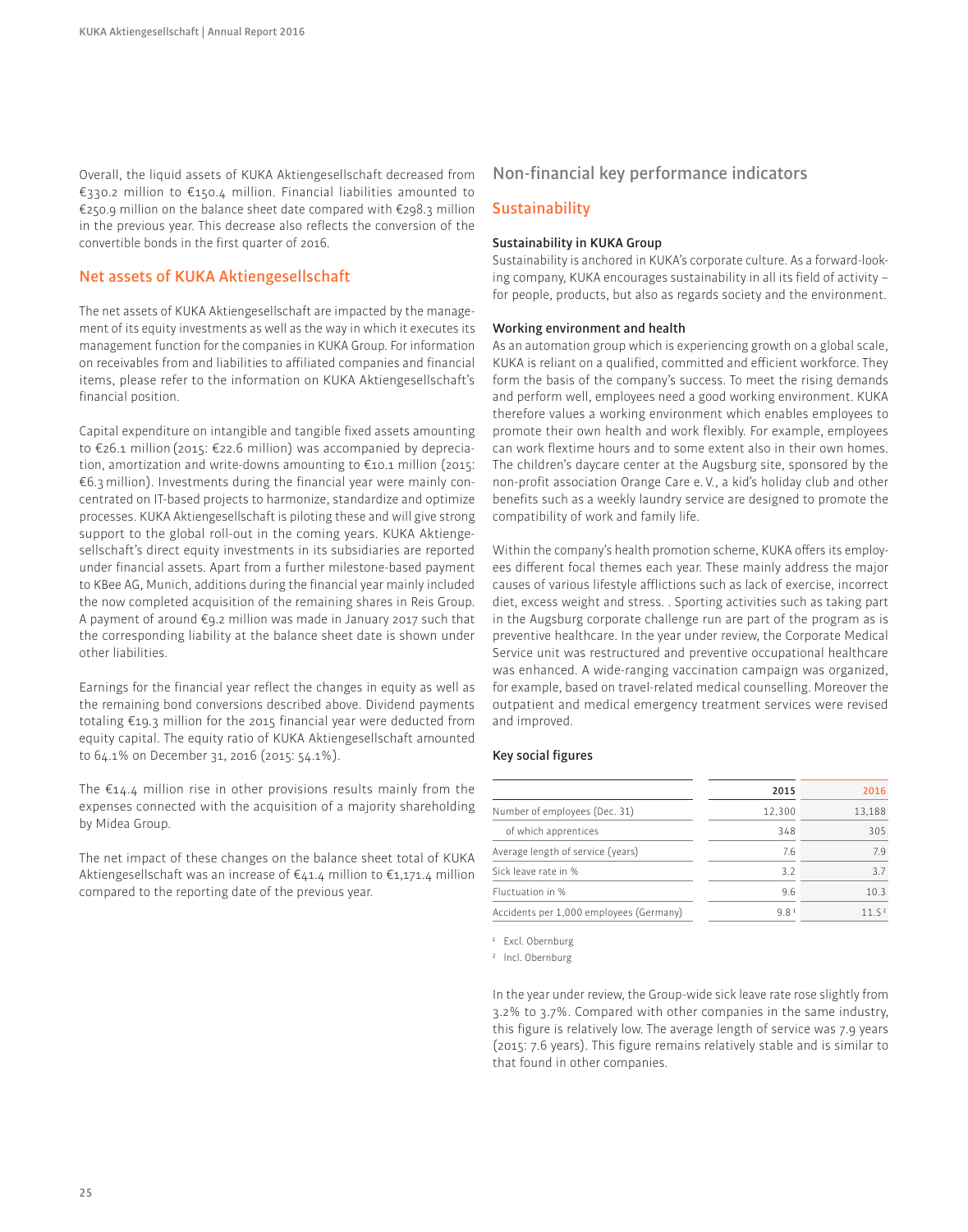At 10.3%, staff turnover (fluctuation) appears to be relatively high for industry standards. However, this figure includes not only those leaving the company for other employment but also all internal transfers among the companies of KUKA Group.

Even though the workload at KUKA is high in comparison with other companies in the sector, the number of accidents reported is very low. In 2016, 11.5 accidents were recorded for every 1,000 employees. KUKA constantly endeavors to improve work safety so as to reduce the number of accidents further.

Details of the workforce and human resources policy can be found in the "Employees" section from page 29 on.

#### **Orange Care e. V. promotes assistance for young people and families**

KUKA colleagues accept social responsibility and get involved in the work of Orange Care e.V. This is an association set up by KUKA colleagues with the objective of supporting people in need, especially through the provision of assistance for young people and families. For instance, it promoted the "füreinanderda" (there for each other) project organized by the Prisma youth and family support scheme. Part of this project involved Orange Care providing financial support for shared activities for single mothers. This made it possible to organize a trip to an exhibition on the Vikings, for example. The organization also helped refugees. It helped a refugee assistance association in the Augsburg area acquire computers as a way of aiding the search for jobs and housing, these being the main requirements for successful integration. The Bavarian bone marrow donor campaign and St. Anna high school in Augsburg have been supporting people with leukemia by encouraging potential donors to register for marrow typing. With the campaign entitled "Anna typisiert" (Anna registers for typing) the association was bearing part of the expenses of the marketing measures for this important project. The association has also provided financial support for the therapeutic assistance of children and young people in the "Ziegelhof" project of the Martinschule, a school in Augsburg. This project deals with therapies involving animals. For example, the children were able to try out being sheep trainers, lama whisperers, dog walkers, rabbit tamers and donkey drovers. Orange Care has also provided a regular contribution to the financial support of Klinik Clowns e. V., which can be used by the clowns involved to cover their travel, material and fees. Members of Klinik Clowns visit the children's ward at the Josefinum Clinic in Augsburg for several hours each week. The association has also organized a furniture flea market and from the revenue has given support to the projects mentioned above, amongst others.

Orange Care is also the sponsor of the daycare center on the KUKA site in Augsburg where there are a total of 30 places for children less than three years old.

#### **Social engagement – apprentices at A**

The KUKA training center welcomed a class of young refugees to KUKA during the year under review to give them an impression of day-to-day employment and the occupations for which there are apprenticeships. KUKA also issued invitations to Girls' Day 2016 with the idea of getting girls interested in taking up technical and industrial occupations in mechanical and electrical engineering, mechatronics and machining.

#### **Corporate responsibility action week**

In September 2016, KUKA participated in the action week on corporate responsibility instigated by the German Engineering Federation VDMA. During this week, the apprentices supported social institutions such as the food bank Augsburger Tafel e. V., the charitable department store Sozialkaufhaus Augsburg, and retirement homes.

#### **A is a member of Blue Competence**

Blue Competence is the sustainability initiative of the VDMA and the European mechanical and systems engineering platform for issues relating to sustainability. KUKA has committed itself to compliance with the Blue Competence codex. Within the scope of this initiative, KUKA participated in the corporate responsibility action week.

KUKA is also a member of the Chamber of Industry and Commerce and the International Federation of Robotics (IFR). Both organizations have special working groups dealing with the topics of energy eficiency and sustainability.

#### **Safe, flexible and productive**

The demographic shift and the changes in the working and living environment have an impact on employee performance; this calls for forward-looking and sustainable solutions that help maintain health. Operations that are deemed not to be ergonomic have been automated in order to reduce the physical stresses on production employees. For example, some body assembly taks were automated during the year under review. Production employees are now supported by a KR AGILUS when applying surface sealants. This ensures a high level of process reliability and reduces the risks to employee health. Employees are also offered training and upskilling, so as to enhance employee flexibility and minimize one-sided physical stresses. Certain logistics activities such as the transportation of completed robots to the calibration station have also been automated to reduce the burdens on employees and allow them to work on more challenging tasks.

#### **Sustainable site concept in Augsburg**

The establishment of the Development and Technology Center (DTC) has laid the foundation for the site concept finalized during 2016. This concept sees the site being developed still further in a number of stages which will lead to modern, flexible and dynamic employment. These include new production, administration and development premises, a training center, a medical center and a garage.

KUKA will continue to implement innovative environmental and energy concepts for all new construction, expansion and modernization projects at the Augsburg site.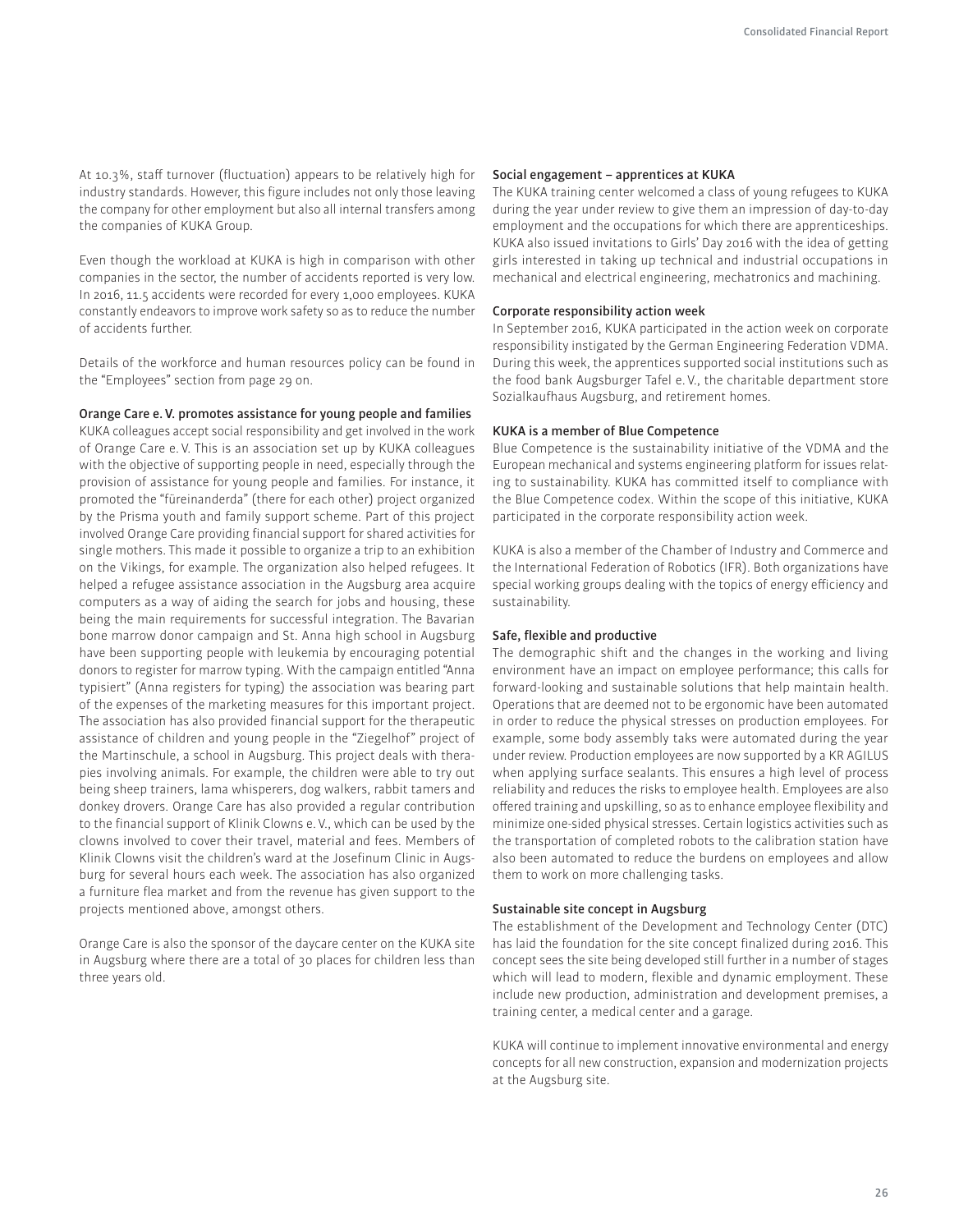#### **Promoting excellence in sports and culture**

KUKA promotes top performance in sports and culture. This raises brand awareness for KUKA and is also a way for KUKA to take social responsibility. KUKA concentrates on local projects at its own locations. For instance, KUKA has supported the Bundesliga soccer team FC Augsburg and the first-division ice hockey team Augsburg Panthers for years. Cultural institutions in Augsburg such as the Textile and Industry Museum and specific art collections are also sponsored.

#### **Research partnerships to promote sustainability**

KUKA is a partner in EU-funded projects that promote research activities in the field of sustainable, innovative technologies:

#### **AREUS, an EU-funded project**

During 2014-2016, KUKA was a partner in the European combined research project "AREUS – Automation and Robotics for EUropean Sustainable Manufacturing" which has now been completed successfully. Together with research partners from industry and science, KUKA advanced the development of energy-eficient robot-based solutions for the factories of the future. Optimized processes for robot movement were developed, affecting both the individual robot and groups formed of several robots. The power supply for the robot-based test installations was converted to direct current as a prototype development in order to collect initial experience for future regenerative power supplies and to allow the energy requirement in a system to be distributed better and for braking energy to be recovered. The new concepts were tested in a real production scenario at Daimler, a project partner. On completion of the project, the findings were presented at two trade fairs (ICRA 2016, Stockholm and Automatica 2016, Munich). This included presentation of a new form of energy-eficient path planning which can achieve savings of up to 30% in energy consumption and up to 60% in the peak demand for energy supply, depending on the type of task.

#### **euRobotics AISBL**

The European non-profit organization euRobotics AISBL (association internationale sans but lucratif) has agreed on a public-private partnership (PPP) with the European Commission for robotics in Europe. Its research and innovation program is receiving more than €700 million funding in 2014-2020. The sustainability targets are outlined in a joint road map. The development of sustainable industrial production methods is one of the objectives. See the "Research and development" section starting on page 7 for more information.

#### **EFFRA**

KUKA is also involved in a partnership with EFFRA (European Factories of the Future Research Association). Members make important contributions that influence the development of sustainable production and manufacturing processes, as for example in the saving of materials and reduction of waste (Road Map 2014 to 2020). KUKA's role is to advance key topics in robot-based automation.

#### **Sustainability and energy eficiency in friction welding**

As well as aiming to improve welding processes and quality, KUKA focuses on optimizing energy consumption in particular. During the previous year A had already launched the new MagnetArc power source, MagnetAr 620A, which uses up to 20 % less energy, and this was installed in further welding systems during the year under review. The Genius friction welding machine was also equipped with a servo-controlled hydraulic system. This means that the hydraulic performance can be adapted to the actual demand, thus avoiding unnecessary losses.

#### **Energy optimization in the press shop**

To reduce energy consumption by fast trimming presses, KUKA Industries also optimized the hydraulic drive when developing the new Dialog IV series. Through the optional use of a frequency inverter, the drive power of the hydraulic unit is matched to the required mechanical power. On the basis of the process cycle, the required hydraulic power and energy consumption can be determined beforehand by means of an amortization calculator. This allows a cost/benefit analysis to be made.

#### **A showcases multi-functional cell at Augsburg Innovation Park – production of irst test components for Ariane 6 booster**

With reference to sustainability, lightweight construction is a key topic for the future of industrial manufacturing. Within the scope of a project at the Augsburg Innovation Park, experts from industry and the scientific community are working on the industrialization of carbon-reinforced components and taking human-robot interaction to the next level.

In collaboration with the German Aerospace Center (DLR), KUKA has been involved for years in researching and developing innovative processes and automation solutions. Industrial-scale production processes with lightweight materials are developed at the new location for aerospace applications. KUKA and the DLR installed a multi-functional cell (MFC) together that is 32.5 m long and 16 m wide. This enables aerospace research to be carried out on large components of lightweight materials on an industrial scale.

Within the Koffer (Kosten Optimierter Faserverbund Feststoff Raketenmotor – cost-optimized composite solid rocket motor) research project a wrapping and layup installation was incorporated into the MFC, enabling a first test component for booster housings on Ariane 6 to be built using a new fiber composite technology. This new technology was implemented with a CAD/CAM process chain and a Siemens machine tool controller. It was thus possible for the robots of the KR QUANTEC series to be controlled directly via the KUKA.CNC Sinumerik interface. The project was successfully completed at the end of 2016.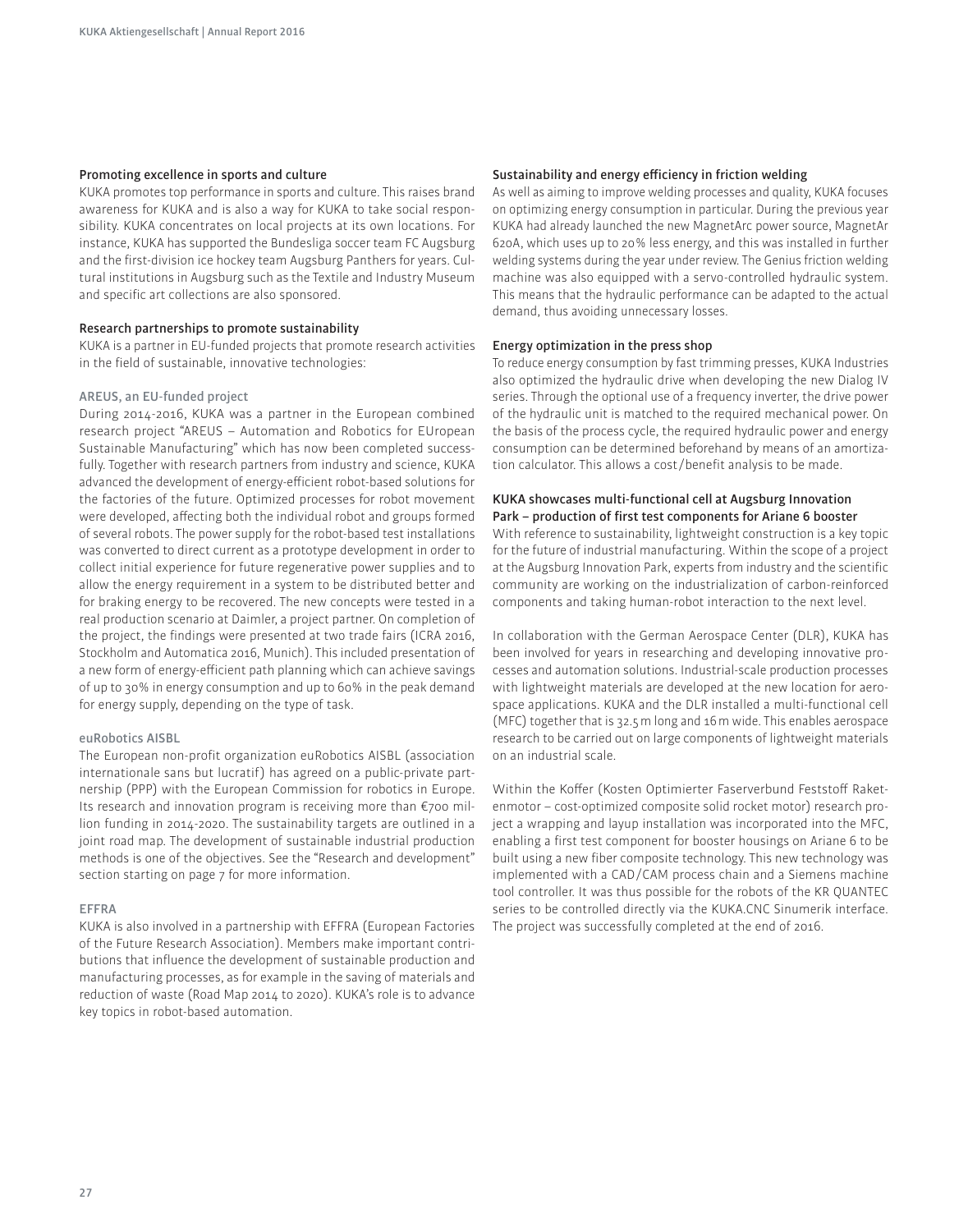#### **A partners with MAI Carbon – MAI ZPR research project**

KUKA is active in the leading-edge cluster MAI Carbon. The cluster in the Munich-Augsburg-Ingolstadt triangle is directing its efforts toward developing carbon iber-reinforced plastics (CFRP) technology for a variety of sectors in Germany by the year 2020. In the year under review the MAI ZPR project on CFRP machining via accurate robot processing sponsored by the Federal Ministry of Education and Research (BMBF) was successfully completed. Alongside partners from industry and research, with KUKA acting as project coordinator, manufacturing technologies using classic industrial robotics took a significant step forward.

The benefits for KUKA include technology modules to increase the precision of robot path processes and the use of integrated CAD /CAM process chains. The aim is also to achieve sustainable development in this business segment via technology transfer to other segments in addition to fiber composites. A robot test cell for the flexible processing of large components on an industrial scale is available for customer trials and is used for other technological developments.

#### **Energy eficiency in systems engineering**

The catalog of measures drawn up by KUKA for energy-efficient production represents a guideline which is used for new systems. Quantitative evaluation of the measures is already possible during the planning phase of a system using the KUKA-produced calculation tool for energy and media consumption. KUKA has helped its customers in this way with achieving sustainable production. This approach can also be applied to existing facilities, meaning that sustainable production is also ensured in practice. For this to happen, consumption must be checked continuously and optimized as necessary. With these solutions the energy consumption can be recorded during planning as well as during subsequent operation, after which it can be compared with average values stored in the calculation tool. When the calculation tool reveals potential for optimization, KUKA offers to optimize energy consumption. A first project has already been carried out in which our trained specialists optimized an existing system on the basis of this catalog of measures.

#### **Recycling and retooling**

The recycling concept for KUKA robots comprises a number of different aspects, including not just proper disposal and sustainable utilization. KUKA also focuses on recyclable materials as early as the parts selection phase.

KUKA offers customers refurbishing services for used robots, which can then be returned to customers for productive use (retooling). Ideas for replacing or optimizing components or giving robots a new coat of paint are discussed with the customer on a case-by-case basis. It is also possible to rent robots in order to test them or for short-term operation. As well as robots, used presses, tilt-turn positioners and friction welding machines are also available.

KUKA offers its customers a return program for robots that are no longer in use. The used robots are refurbished or retooled to meet new requirements. Then they are available again for purchase as used robots. KUKA uses environmentally compatible methods to disassemble and dispose of robots that can no longer be refurbished. All of KUKA's recycling partners must undergo a strict confirmation process.

#### **CO2 emissions greatly reduced**

CO<sub>2</sub> emissions have fallen steeply since the previous year. Their value was 2.2 (t /employee), which was 16% lower than the previous year's level (2015: 2.6). This reduction is largely due to the changeover from fossil resources to district heating at the Augsburg site. The reduced consumption of thermal energy and electricity also results from this changeover. The consumption of thermal energy was 85.88 kWh/m2, which was 10% lower than the previous year's level (2015: 85.88 kWh/ m2). Power consumption fell by 4% from the year before (94.95 kWh/employee), reaching a value of 85.88 kWh/employee. Water consumption is relatively low overall and plays a less important role here because water is only available for normal daily use, with production only requiring a fraction of all the water consumed. Consumption of water during the year under review was 9,537.4 l/employee at the Augsburg site.

In switching over to district heating at the Augsburg site as early as September 2015, the stage was set for an energy-eficient, environmentally friendly and future-proof energy supply. The environmental impact from the increased use of the site is thus steadily being reduced and the requirements of the latest version of the Energy Saving Ordinance (EnEV) for energy efficiency for new and existing structures have been fulfilled.

#### **Strategic energy targets 2020**

KUKA is committed to ensuring all the resources it uses are handled in a sustainable manner. To comply with this commitment, the 2020 strategic energy targets were defined in the year under review and declared binding:

- **›** Reduction of energy consumption per unit of revenue by 7.5% in Germany by 2020 compared with the baseline for energy consumption (December 31, 2014)
- Reduction of CO<sub>2</sub> emissions per unit of revenue by 20% in Germany by 2020 compared with the baseline for energy consumption (December 31, 2014)
- **›** Raising of energy awareness and employee commitment through at least half-yearly campaigns /information
- **›** Expansion of energy consumption recording and analysis for each site with at least a quarterly presentation of suitable Energy Performance Indicators (EnPI).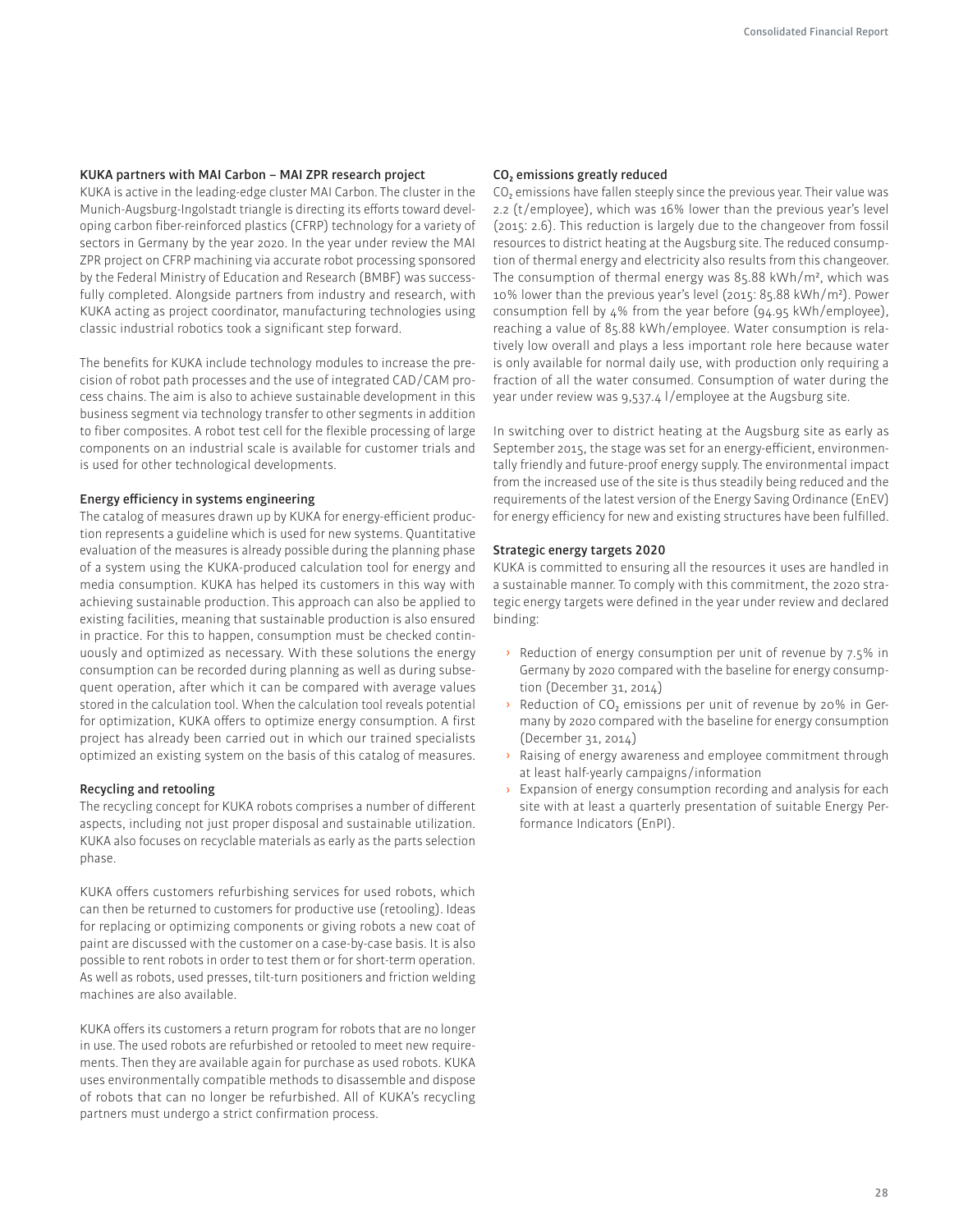#### **Certiications**

At the sites in Germany as well as the global sites, KUKA holds numerous certificates which are issued and monitored by recognized, accredited certification institutions at regular intervals. ISO 9001, now the basic standard for a quality management system, should be mentioned in this context, on which VDA 6.4, the supplementary standard of the automotive industry, is based. Furthermore, management systems for the topics of environmental protection, occupational safety and energy have been certified with the ISO standards 14001, 18001 and 50001.

#### **A is certiied in accordance with ISO 50001 throughout Germany**

In the year under review, KUKA introduced a Group-wide energy management system which has been certified by an accredited, independent inspection authority in several certification audits as being in conformity with the requirements of ISO 50001. The figures taken from 2014 were used as the basis for the energy evaluation. KUKA takes its guidance from the energy targets of the German Government and the EU. The efforts related to introduction of the energy management system supplement KUKA's existing environmental management system. Corresponding synergetic efects were achieved in the audits.

#### **Key ecology igures**

|                                           | 2015     | 2016     |
|-------------------------------------------|----------|----------|
| Number of locations worldwide             | 66       | 97       |
| of which ISO 9001 certified               | 39       | 47       |
| of which ISO 14001 certified              | 13       | 20       |
| of which ISO 50001 certified <sup>1</sup> | -        | 20       |
| Consumption (Augsburg site)               |          |          |
| Electric power (kWh)/employee             | 3,921.80 | 3.767.22 |
| Heat (kWh)/m <sup>2</sup> heated area     | 94.95    | 85.88    |
| Water (I)/employee                        | 7.160.7  | 9.537.4  |
| CO <sub>2</sub> (t)/employee              | 2.6      | 22       |

1 Throughout Germany

#### KUKA is certified in accordance with VDA 6.4 at the relevant sites

As a supplier to the automotive industry, product reliability and safety are the number one priority. The VDA 6.4 certification documents that processes have been implemented within the company to ensure that customers can rely on the high quality of their machines, systems, tools or inspection equipment from KUKA. One important aspect here is the efficiency of processes. The certificate is a supplement to ISO 9001.

#### **A participates in Carbon Disclosure Project**

A Aktiengesellschaft has been part of the Carbon Disclosure Project since 2008. This organization publishes information on the life-cycle assessments of listed companies and on business prospects for sustainable products once a year. The Carbon Disclosure Project is supported by a number of investor groups (www.cdproject.net). During 2016, in addition to Carbon Disclosure, KUKA also participated in various ratings relevant to sustainability, including those conducted by EIRIS and MSCI.

Further information can be found on our website www.kuka.com under "Guidelines for health, safety, sustainability and quality".

#### **Employees**

#### **Global growth of KUKA Group**

KUKA is transforming into a global group and operates in an international and dynamic competitive environment. As part of Industrie 4.0, KUKA is on a growth path worldwide as a technology leader with its solutions for the digitization of production. The number of employees increased in the year under review, primarily due to growth in the strategically important regions of Asia and Europe. The Group also continued to work on establishing the shared values and leadership principles relating to a consistent management and corporate culture. The personnel development team was selectively expanded and the work was focused on talent and cultural development. KUKA employees developed measures within orangeWIN (WIN standing for Women in Network) to pursue diversity within the Group and to promote the advancement of women. KUKA is also making itself more attractive as an employer by means of employer branding measures, as well as ofering high-quality vocational training and a wide range of continuous professional development courses and cooperating with renowned universities. The focus is also on combining work and family life.

#### **Signiicant increase in personnel – Global presence enhanced**

In the year under review, the Group's workforce has risen by 7.2% from a total of 12,300 at the end of 2015 to 13,188 at the end of 2016. Personnel has been increased, particularly in the strategically important regions of Asia, primarily in China, and Europe. The Robotics division recorded the greatest growth with a rise of 11.7% to 4,726 employees (2015: 4,232). The Systems division increased its workforce in the year under review by 42 employees from 5,146 to 5,188. The number of Swisslog employees rose by 4.9% from 2,555 (2015) to 2,679 (2016).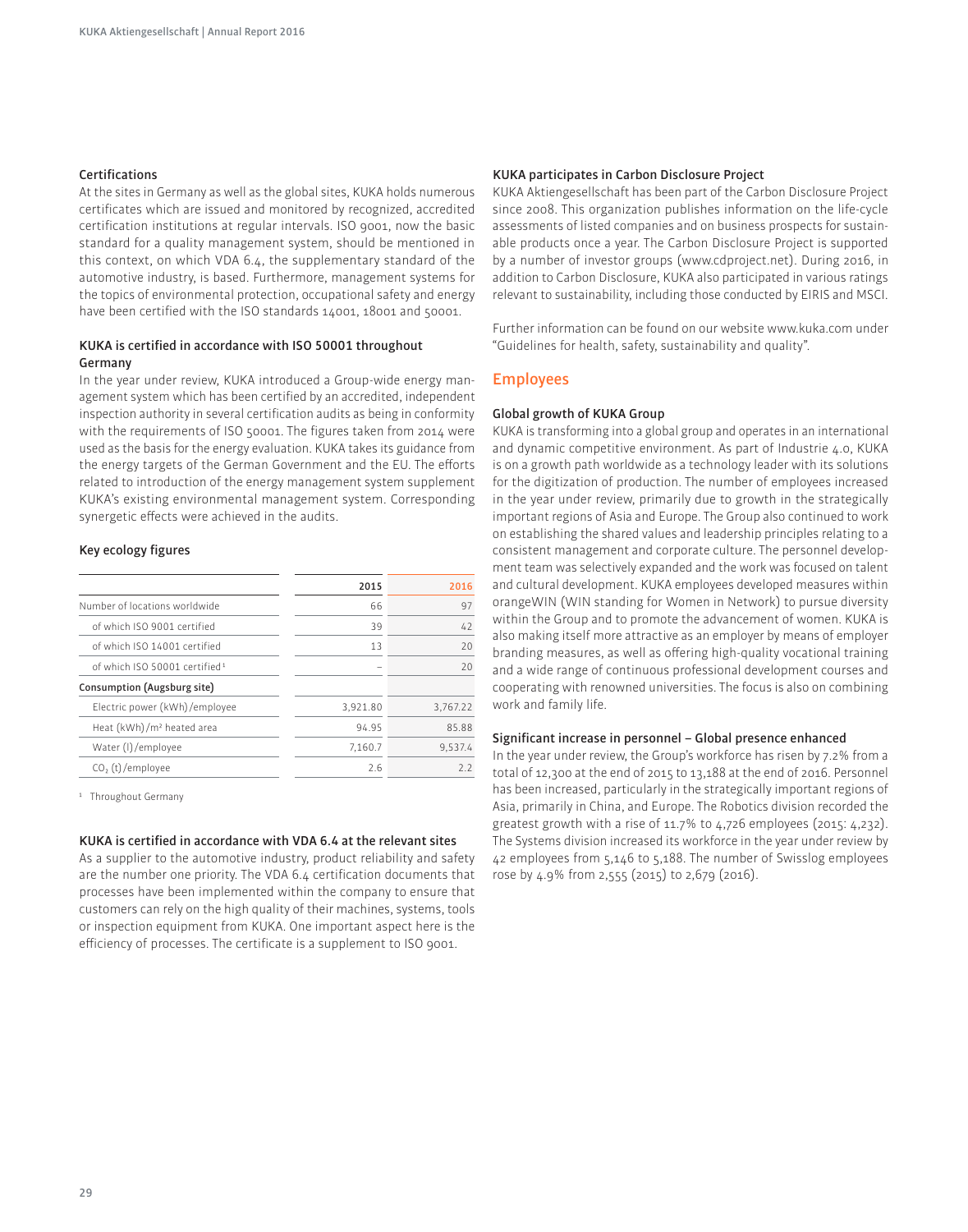

#### **Stable age structure**

At 40.4 years, the average employee age throughout the Group was around the level of the previous year (2015: 40.7 years). 34 employees were honored for 25 years of service during the year under review, while three employees celebrated their  $40<sup>th</sup>$  anniversary.

#### **Vocational training at a high level**

At the end of 2016, KUKA Group was employing a total of 305 apprentices (FTE) (2015: 348). The process of centralizing apprentice training at A Aktiengesellschaft, which was carried out in 2013, has proven to be a success. This ensures that apprentices are given more opportunities for their own development and teaches them to think and act globally on a Group-wide scale. KUKA attaches great importance to familiarizing apprentices with the internationalization strategy of the Group at an early stage. Apprentices gain experience abroad at other KUKA locations each year such as, for example, company sites in China and the USA. KUKA continues to maintain a high standard in the quality of training and the level of performance. This is repeatedly demonstrated by KUKA apprentice graduates finishing best in their year in their respective training occupation. In the year under review, the Swabian Chamber of Industry and Commerce honored two apprentices as the best in their year for the occupation of electronics technician for automation technology. 17 apprentices completed their examinations prematurely in summer 2016 – with an average grade of 1.62.

#### **Wide range of training and further education options**

KUKA Group offers a variety of training programs covering both technical and commercial occupations:

- **›** Industrial mechanic and lathe /milling machine operator
- **›** Mechatronics technician
- **›** Electronics technician for automation technology
- **›** Industrial clerk
- **›** IT specialist
- **›** Technical product designer
- **›** Warehouse logistics specialist
- **›** Specialist for forwarding and logistics services

The share of female apprentices in technical professions has remained constant over the last few years at around 20%. This percentage is expected to increase, in particular thanks to the company's participation in the annual Girls' Day program, the offer of introductory apprenticeships for girls and cooperative partnerships with girls' schools. During the year under review, the company also intensified its contacts with schools in the region. Students at all forms of secondary schools can now learn more about work life at KUKA in a week-long work experience placement. Around 130 students took advantage of this opportunity at the company's site in Augsburg in 2016. Students were also given the chance to learn more about the company's training center on tours of the plant and during many other regional activity days.

In addition to the traditional apprenticeships, KUKA offers a dual, training-integrated degree course at the University of Augsburg with the aim of gaining a Bachelor's degree. In addition to the dual integrated study course for mechanical engineering, mechatronics and electrical engineering, the disciplines of business administration, information technology, technical information systems and business information systems are also available to choose from.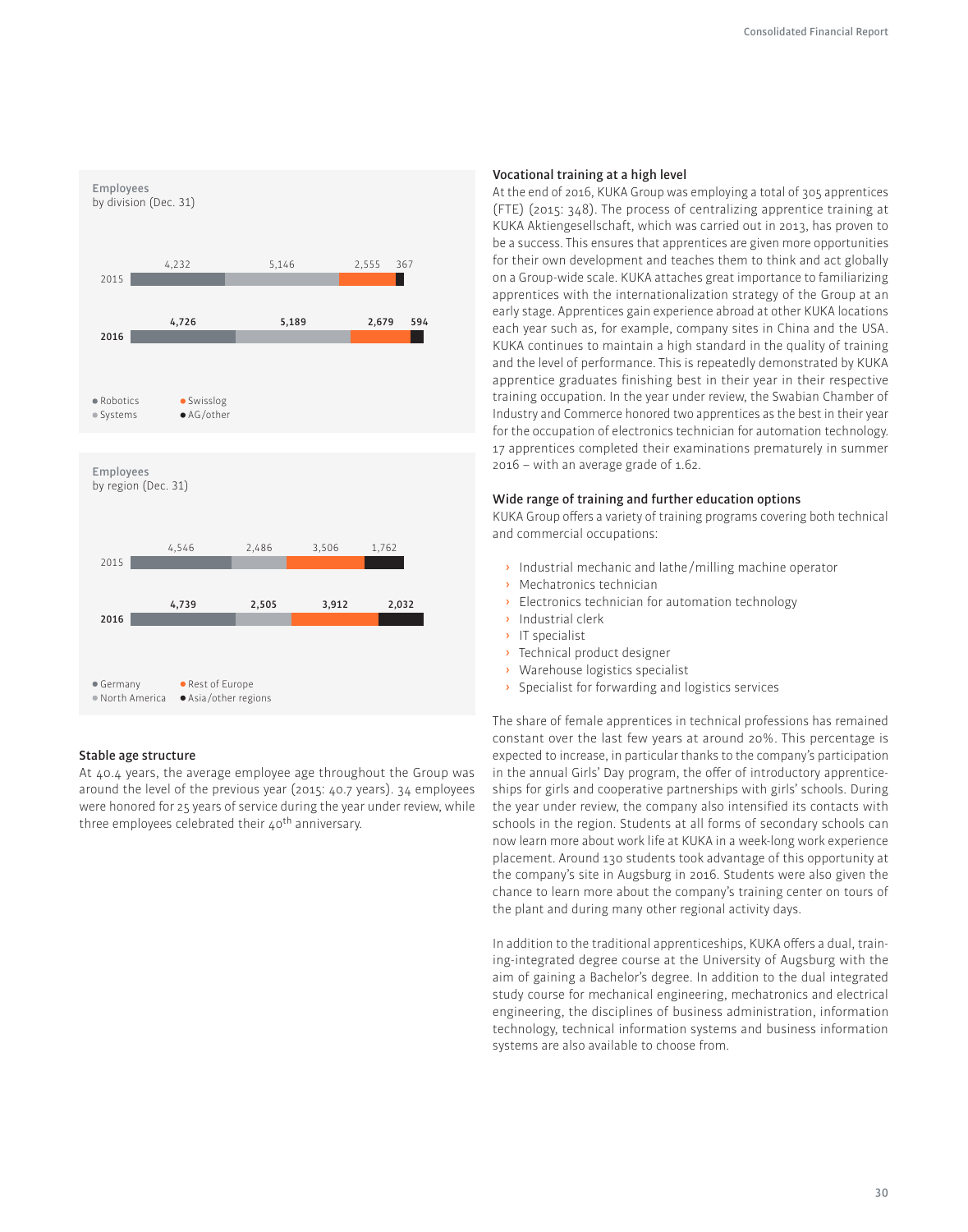KUKA attaches great importance to the qualified advanced training of employees. Training sessions and workshops were carried out in personal development and in team and organizational development as part of internal training measures. All standard courses, such as computer and language courses, specific professional courses from the fields of sales, purchasing, business administration, strategic implementation and project management, are offered by KUKA Academy along with seminars for leadership, communication and change management. In 2016, a total of 3,387 employees took part in 125 seminars and 49 language groups at the Augsburg and Obernburg locations. The training portfolio and administration of KUKA Academy has been managed in Augsburg using a modern, user-friendly learning management system since the start of 2016, which is available to every employee on an e-self service basis. The global roll-out of this system has already been started.

#### **Cooperative partnerships with universities around the world**

KUKA has partnerships with universities all over the world, including Tongji University in Shanghai and TU Munich, and works together with renowned universities on a number of international research and development projects. The company also has close contacts in the region with the universities in Augsburg and Kempten. During the year under review, KUKA attended numerous university contact fairs and was the principal sponsor of the "Pyramid" fair in Augsburg. Pyramid is designed to establish contacts between companies and young professionals.

#### **A values and leadership programs**

Work was continued on establishing the shared KUKA values and leadership principles relating to a consistent Group-wide management and corporate culture in the period under review. The personnel development team was selectively expanded and the work was focused on talent and cultural development. The leadership principles were linked to the head, hand and heart symbols in order to create a holistic reference for all employees. Internal workshops were launched for all employees and executives in relation to cultural development and strengthening with the aim of further consolidating the shared understanding of KUKA values and principles worldwide.

In addition to the programs for new executives, additional Group-wide leadership, team development and team strengthening programs and change management programs were designed and introduced. These programs were established for all management levels and focus on the successful implementation of the corporate strategy based on values. They support the executives worldwide in implementing changes positively, communicating and creating corresponding framework conditions in new structures of an agile and digital company on a collaborative partnership basis.

#### **Promoting diversity with orangeWIN – Network as a success factor**

KUKA employees introduced a diversity initiative with orangeWIN (WIN standing for Women in Network). Targets and measures were developed under the patronage of Jurate Keblyte, CFO at KUKA Roboter GmbH, at a launch event during the period under review with more than 100 female A employees, primarily from MINT professions, in order to enhance diversity within the Group and promote the advancement of women. In addition to creating innovative and creative impetus, the program is primarily about identifying and supporting female talents within the company. The first projects introduced by orangeWIN in 2016 are a social network for professional and private exchange, regular quarterly events with podium discussions, specialist lectures and guest speakers as well as a specially developed mentoring program which establishes both internal and external networks.

#### **Strong employer brand**

The large-scale employer branding campaign introduced in 2013 for diferent target groups is still being pursued in order to enhance the public perception of KUKA as an attractive employer. The appeal of the work environment at KUKA is reflected in external reviews. In the 2016 trendence Graduate Barometer, which is based on a survey conducted among pupils, students and young professionals about their preferred employer, KUKA was ranked 27<sup>th</sup> in the Engineering Edition and occupied 53<sup>rd</sup> place in the IT Edition. In the Universum study of the top employers for young professionals, KUKA rose to 25<sup>th</sup> place. The number of applications was at a very high level at a solid 15,000 in 2016 (compared to 2011 with just over 5,000). The career page was also completely revised in 2016 as part of the new KUKA website. KUKA received the silver seal in the best recruiters study in 2016 for excellent recruitment quality and occupied  $4<sup>th</sup>$  place out of 35 examined companies in the mechanical and systems engineering industry ranking. In addition, KUKA supported the "Fair Company" initiative in the year under review, which promotes fair internships and real opportunities for university graduates. This means, for example, that KUKA primarily offers internships geared towards providing career orientation and does not propose internships as alternatives to graduates seeking permanent employment.

#### **Employee share program**

KUKA employees identify with the company's success and are interested in the employee share program. 218 employees participated in the program during the year under review. 22,991 shares were transferred to employees.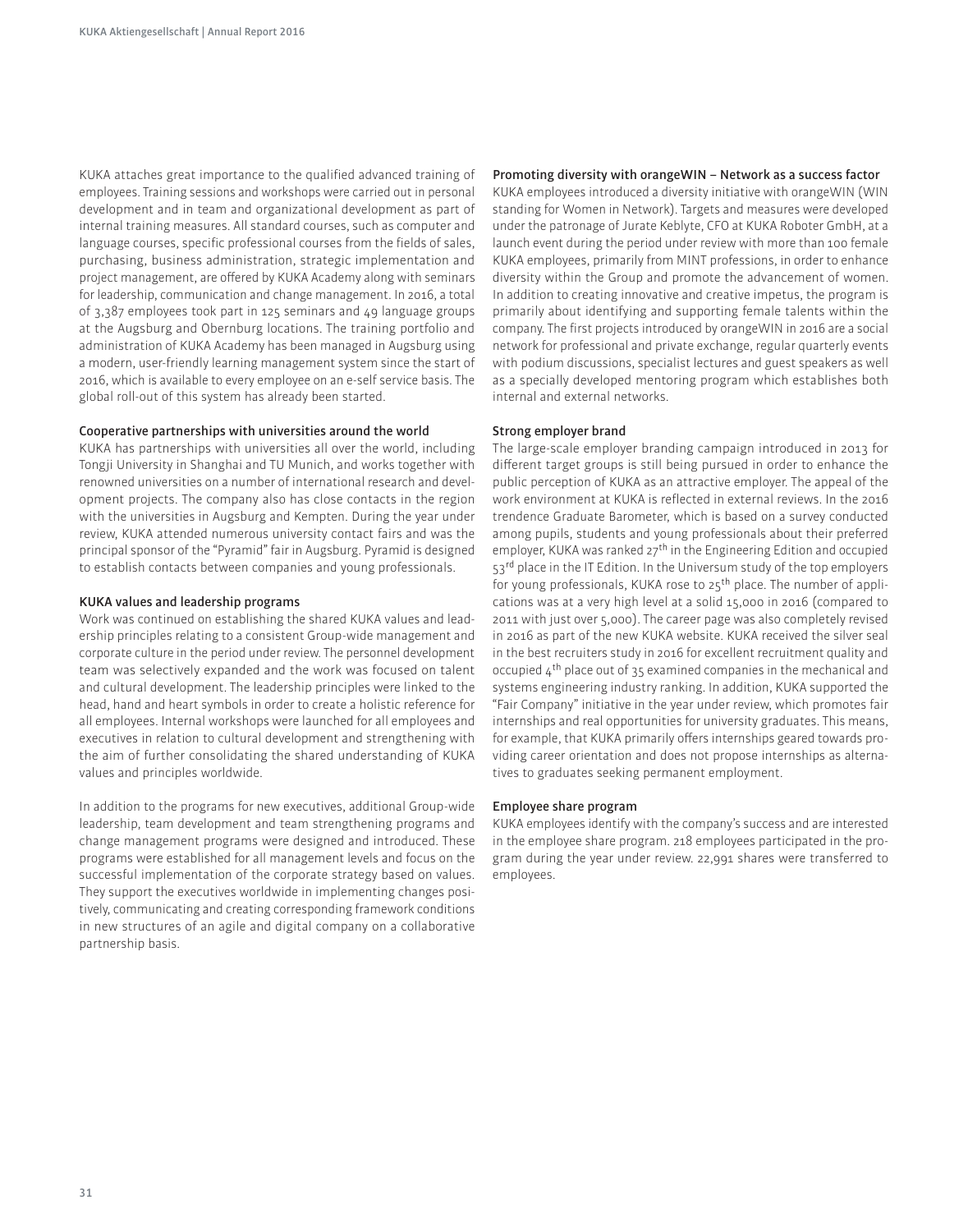## **Forecast, opportunities and risk report**

## **Opportunities and risk report**

## **Basic principles**

KUKA Group is a global enterprise with international operations. Any entrepreneurial activity provides new business opportunities, but also involves many risks, especially technical ones. The Executive Board of A Aktiengesellschaft aims to systematically and sustainably improve the value of the company for all stakeholders and shareholders by seizing potential opportunities and minimizing said risks.

To achieve this objective, the Executive Board has implemented a comprehensive corporate risk management system to systematically and consistently identify, evaluate, manage, monitor and report the internal and external risks to which its divisions and subsidiaries are exposed.

Group management regularly assesses the likelihood that identified risks will occur and their potential impact on expected earnings (EBIT). Risks are categorized according to worst, medium and best case scenarios including the expected impact of the occurrence of an event. Accruals and write-downs associated with these risks are recognized in the annual inancial statements in accordance with applicable accounting principles. The unsecured residual risks, i. e. risks according to risk mitigation measures (net assessment), are therefore depicted as risks.

The risk management system is subject to a monthly reporting process (risk inventory) which involves identifying new risks and carrying out a follow-up assessment of existing risks. The information that has been collected in this way is summarized in a risk report that is also prepared each month and addressed to the Executive Board of KUKA Group. This report contains a top 10 risk assessment and a risk exposure assessment (overall risk situation) for the divisions, KUKA Aktiengesellschaft as the holding company and KUKA Group. The top 10 risks are also a fixed part of internal monthly management reporting and are discussed at monthly results discussions between the Executive Board of KUKA Group and the management of the divisions. The identified risks are additionally presented and explained in more detail to the Executive Board each quarter by the Risk Management Committee. The committee also determines whether any measures already implemented to minimize risk are adequate or whether further steps need to be initiated. These plenums also assess the plausibility of the reported risks and determine how to avoid similar risks in future. The risk report is also reviewed during Executive and Supervisory Board meetings, especially by the Audit Committee.

The managers of the divisions and subsidiaries are directly responsible for the early identification, control and communication of risks. Risk managers in the central and decentralized business units ensure that the reporting process is uniform with clearly defined reporting channels and reporting thresholds that are in line with the size of the company. Internal ad hoc announcements are mandatory whenever risks exceed the Group's defined reporting thresholds. The standard risk management procedures applied throughout the Group are eficient and efective. The head of risk management coordinates the risk management system. He compiles the individual risks identified into the aforementioned top 10 risk overviews or risk exposure overviews and communicates and monitors them. This role is based within KUKA Aktiengesellschaft's Group controlling department, which reports directly to the CFO of KUKA Aktiengesellschaft. This ensures that risk management is an integral component of KUKA Group's overall planning, control and reporting process.

The Group's risk management system enables the Executive Board to identify material risks at an early stage, initiate appropriate steps to counter these risks and monitor implementation of the steps. The internal audit department regularly monitors compliance with the risk management guideline of KUKA Group and therefore whether existing procedures and tools are efective. It also audits those responsible for the risks if this is relevant. The internal audit department also regularly audits the risk management process to ensure eficiency and continuous improvement. Furthermore, external auditors check that the early risk identification system is suitable for early identification of risks that could threaten the existence of the company as a going concern.

In addition to the risk management system, KUKA Group has an internal control system (see management report, "Internal control and risk management system" section, page 41 et seq.) above and beyond the risk management system, which it uses to continuously monitor the appropriateness of the corporation's business and accounting processes and identify potential improvements.

## **Strategic risks and opportunities**

KUKA's business divisions aim to be among the technology and market leaders in their target markets. The key to achieving this is to consistently enhance their core technologies on the basis of coordinated innovation programs. One important task is to identify opportunities and risks associated with technical innovations early and to evaluate the innovations' manufacturability. The company mitigates the impact of faulty market assessments by conducting regular market and competitor analyses, some of which are decentralized. The risk of developing non-marketable products and systems is reduced through application-oriented development, partnerships with system integrators and alliances and cooperative research projects with, for example, the German Aerospace Center (DLR) in Wessling near Munich, the RWTH technical college in Aachen and several institutes of the Fraunhofer Society. Strategic risks and opportunities are not quantified.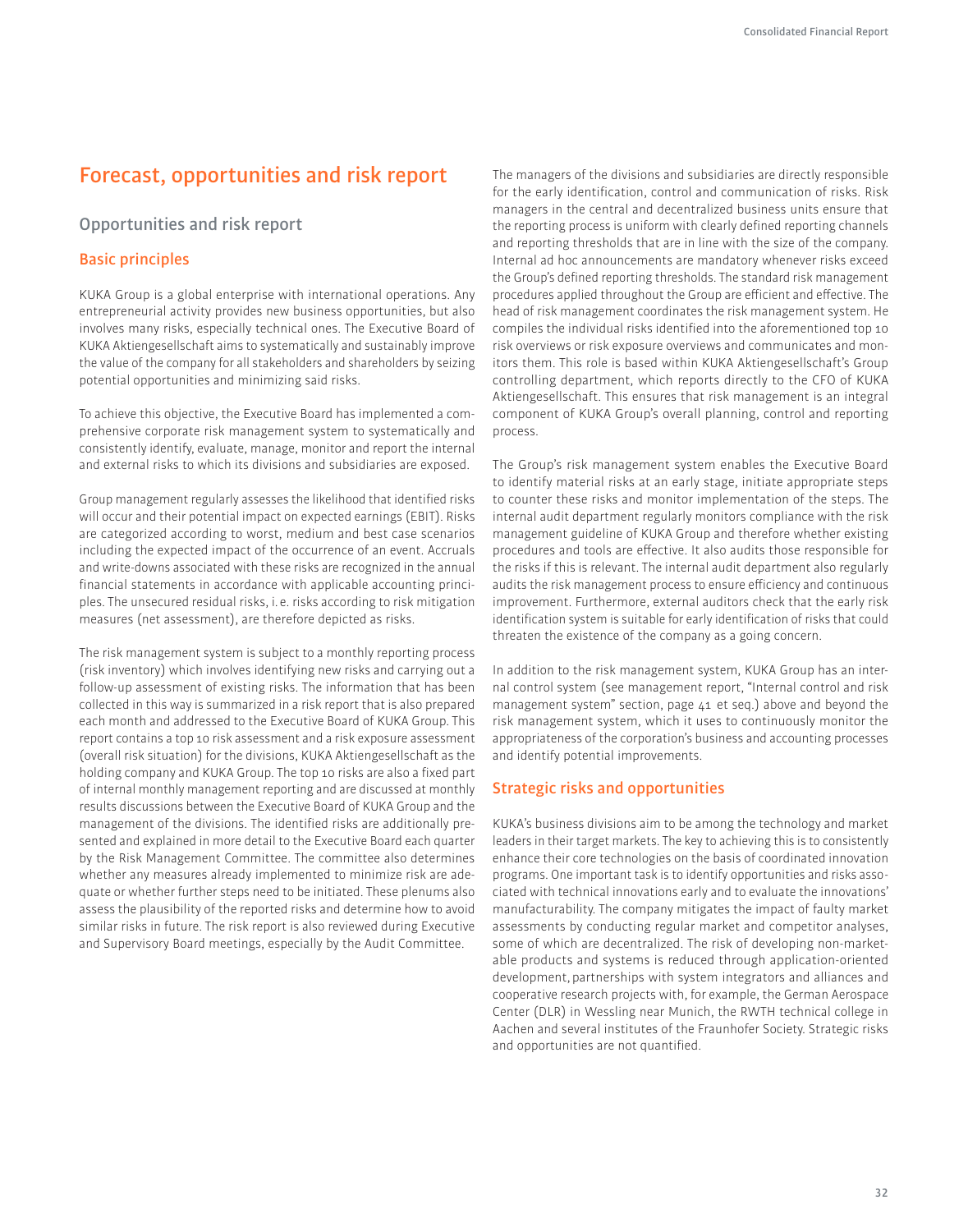## **Operational risks and opportunities - KUKA Group**

A Group's opportunities and risk-related controlling process ensures that the company's managers take both opportunities and risks into consideration. The Group's risk exposure, based upon evaluating operating risks according to the procedure outlined in the "Basic principles" section, is described below. The report includes the total aggregated maximum risk (worst case) and expected risk value, which are calculated on the basis of the various weighted scenarios and their respective likelihood of occurrence.

Opportunities are evaluated by the individual divisions and are not further aggregated. For this reason, the opportunities are dealt with in greater detail in the following sections on the divisions (Robotics, Systems, Swisslog).

Legal risks 6.5 6.1 0.4 -0.5 Economic risks 51.2 26.4 2.8 -3.8 **Total for the Group 57.7 32.5 3.2 -4.3**

**Worst case Expected risk value 2015 2016 2015 2016**

Legal and economic risks occur primarily as a result of the activities of the Robotics, Systems and Swisslog divisions. The changes on the previous year can be explained in part by the positive development of business and also by intensified risk mitigation measures, which in some cases result in a theoretically negative expected risk value.

More detailed explanations of legal and economic risks can be found in this section with regard to cross-division risks that are managed at Group level or in the following sections with regard to the individual divisions (Robotics, Systems, Swisslog). We also evaluate the potential worst-case damage that could be caused by the individual risks and the likelihood that they will occur, categorized as follows:

| Maximum loss        |                      |
|---------------------|----------------------|
| to €5 million       | occurrence<br>to 10% |
| €5 to 10 million    | 10 to 25%            |
| $€10$ to 20 million | 25 to 40%            |
| over €20 million    | over 40%             |
|                     |                      |

Please refer to the notes, starting on page 54, for details regarding the precautionary balance sheet measures for the identified risks.



#### **Risk management organization**

**Group risk exposure**

in € millions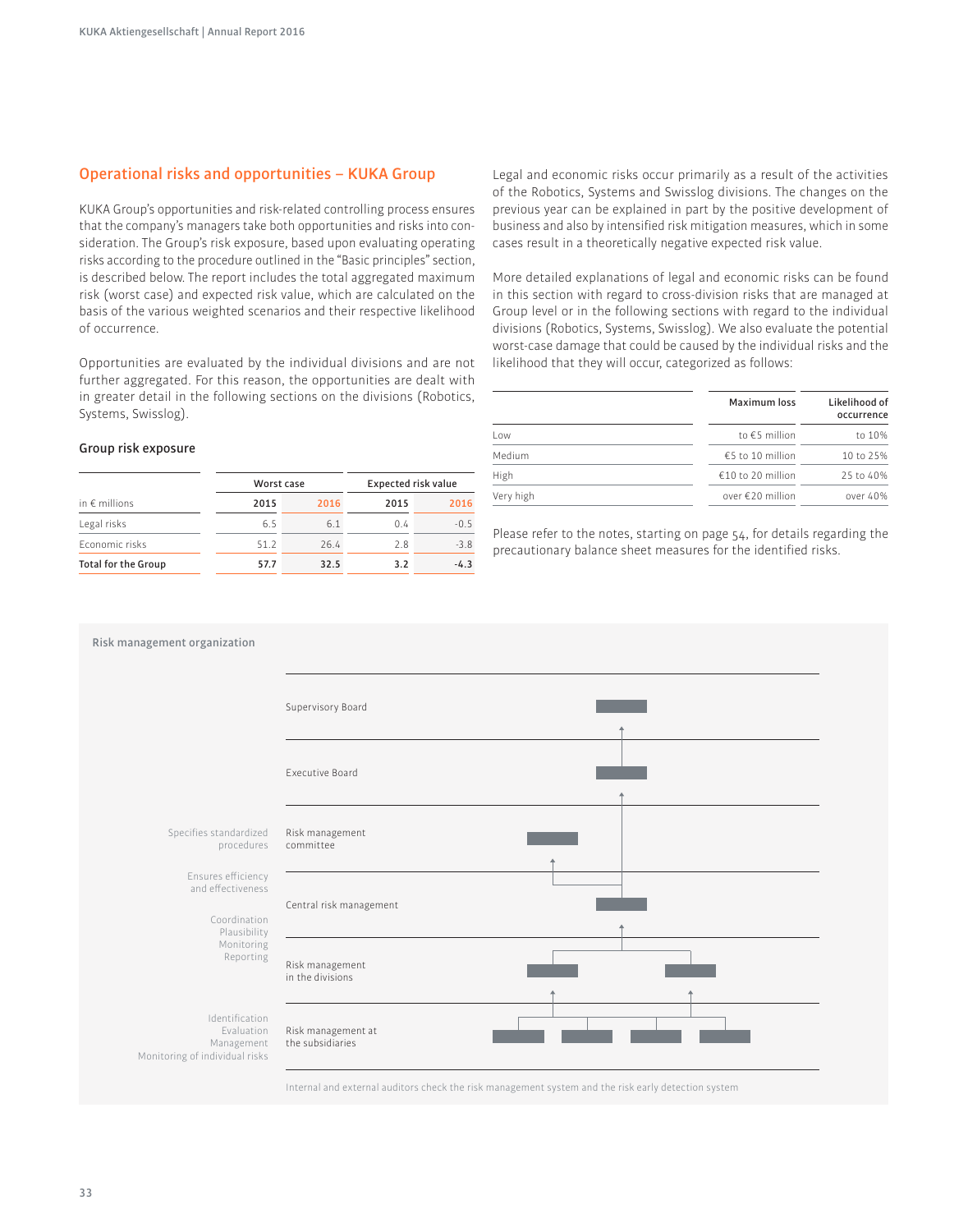Cross-division opportunities and risks such as financing, personnel and IT are analyzed and managed at Group level, not by the individual divisions, which is why said risks are only addressed from the Group perspective in the opportunity and risk report.

Since KUKA conducts business around the world, it is obliged to comply with many international and country-specific laws and regulations issued by, for example, tax authorities. The company employs specialists familiar with the respective countries' laws on a case-by-case basis. Opportunities and risks arise as a result of changes to legal frameworks. For example, tax audits discovering non-compliance issues could negatively impact the Group in the form of payment of interest charges, penalties and back taxes. At the present time, there are no foreseeable tax or legal issues that could have a significant negative impact on KUKA Group. Appropriate provisions have been recognized for tax risks based on experience.

Standard general contracts are used whenever possible to cap legal risks. The Group's legal department supports the operating companies to help limit risks associated with in-house contracts, warranty obligations and guarantees as well as country-specific risks such as the lack of patent and brand protection in Asia. KUKA has developed an independent strategy to safeguard its intellectual property, which is primarily secured by patents and trademark rights.

In addition, Group-wide Directors' and Oficers' (D&O) liability insurance policies are in place that cover the managing bodies (Executive Board and managing directors) and supervisory bodies (Supervisory Board, administrative and advisory boards) of the German and foreign subsidiaries. Existing insurance policies are reviewed annually in order to weigh the relationship between the insurance protection and deductible amount versus the risk premium.

There are no operating risks in existence for KUKA AG or other companies.

#### **Operational risks and opportunities in the divisions**

KUKA is exposed to the cyclic investment behavior of its customers in the various market subsectors. A major portion of the Systems, Robotics and Swisslog divisions' business volume is in the automotive sector where oligopolistic structures and constant price pressure are ongoing concerns. Fluctuations in the industry's capital spending plans are also considered in the respective strategic and operative plans by analyzing public announcements and disclosures. The company continuously strives to be as flexible as possible with its own capacities and cost structure to address the cyclic nature of the business.

KUKA benefited from significant investment activities in both the automotive industry and the aircraft industry and general machinery and systems engineering sector throughout 2016. Additional opportunities arose because KUKA Group's key automotive customers enjoy an excellent competitive position in their markets. In comparison to its own competitors, KUKA Group sees business growth opportunities due to its customer portfolio, particularly with respect to the growth of its customers' market shares. Further opportunities arise due to the general trend toward greater automation in non-industrial sectors, such as the long-term prospects associated with assisting an aging society. The acquisition of Swisslog Group in December 2014 reduced dependency on the cyclical automotive industry, as Swisslog implements automation solutions for hospitals, warehouses and distribution centers.

KUKA works with suppliers that focus on quality, innovative strength, continuous improvement and reliability so that it can supply its own customers with products of the highest possible quality. Generally, KUKA sources product components from several suppliers in order to minimize the risk of sharp price rises for key raw materials, but in a few cases, due to a lack of alternative sources, is dependent on single suppliers that dominate their markets.

#### **KUKA Robotics**

Demands for continuous product innovation from international customers and unrelenting cost awareness are the key challenges for this division's product portfolio; especially when it comes to the automotive industry and its subsuppliers. The result is permanent price pressure and potentially longer life cycles for the robotic applications combined with demands for ever-improving quality and longer warranties.

KUKA Robotics responds to such trends by continually developing new products and applications that offer customers in existing markets quantifiable financial benefits driven by quick paybacks. Launching new products goes hand in hand with product performance risks and quality guarantees, which could generate additional costs if rework is required. KUKA employs a comprehensive quality management system that includes extensive validation and test processes to manage such risks or avoid them altogether.

KUKA sees an opportunity to continuously expand its customer base in general industry. One of the corporation's key strategic thrusts is to penetrate new, non-automotive markets. The aim is to penetrate the health care sector and other consumer-related markets in which human-machine collaboration will in future be essential. Systems used for human-machine collaboration can operate without protective barriers or similar safety measures. One of the division's sections, Advanced Robotics, focuses on developing and implementing the technology for such innovative products and applications. The company's profitability will become less and less dependent on exchange-rate fluctuations as it increasingly spreads its value added across diferent local currencies.

|                           | Worst case | Expected<br>risk value |
|---------------------------|------------|------------------------|
| Legal risks               | 0.0        | 0.0                    |
| Economic risks            | 12.1       | 0.0                    |
| <b>Total for Robotics</b> | 12.1       | 0.0                    |

The assessed potential damage associated with all individual risks is low (to €5.0 million) and the likelihood of occurrence is low to high (to 40.0%).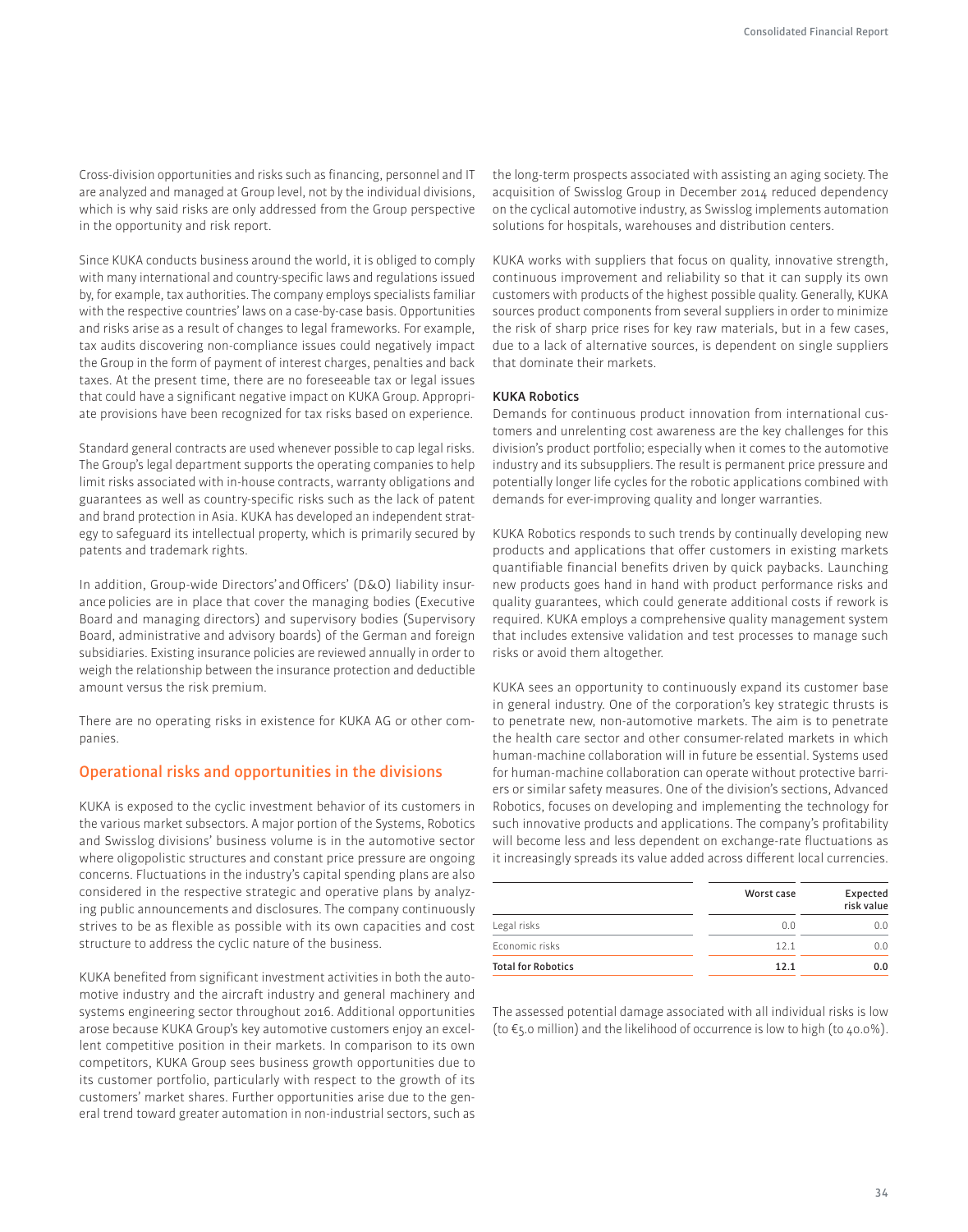#### **KUKA Systems**

This division's sales and profits are subject to general business risks due to the length in time it takes to process project orders, the revisions to the specifications that are often necessary while already processing the orders, the infrequency of the orders received and the price and competitive pressures. Other risks associated with these projects include inaccurate prediction of the actual costs as well as penalties for late deliveries. The division therefore uses appropriate risk checklists for individual orders in order to assess the associated legal, economic and technological risks prior to preparing a quotation or accepting a contract. One of the components of project execution is to monitor and track solvency risks and mitigate them using a strict project and receivables management process. Other risks are continuously monitored and if necessary accounted for by way of accruals or write-downs. Opportunities associated with the project business arise mainly when parts can be purchased at a lower cost than originally estimated and by invoicing the customer for any change orders received over the course of the project.

Major automakers throughout the world are currently feverishly expanding their global manufacturing capacities. KUKA increasingly works together with internal partners, whereby several of the division's regional subsidiaries collaborate on a project, especially in South America and Asia. In these situations, risks involve information exchange, the value-added process and the IT-based master project management system. There are also organizational risks associated with extraordinarily rapid and strong growth in business volume, particularly in emerging markets. KUKA mitigates these risks by harmonizing its global IT systems and deploying experienced internal and contract employees when establishing and expanding the local organizations.

The increasing variety of models offered by the automotive industry has a positive impact on the potential market volume, since this generates increasing demand for flexible manufacturing systems, which in turn spurs demand for new or revamped assembly lines. This creates new business opportunities for system providers and subsuppliers. Scarce resources are driving demand for smaller and more fuel-eficient vehicles that will use alternative energy sources. This means automakers, especially American manufacturers, will have to invest in new production lines or upgrade their existing assembly lines in the future.

Pay-on-production contracts such as KTPO's (KUKA Toledo Production Operations) offer additional opportunities, but also risks. The Jeep Wrangler brand continues to promise above-average growth prospects compared to other American car models. KUKA again participated in this growth during 2016. Here risks involve greater dependence on the volumes produced for the American car market.

Thorough market analyses have shown that KUKA Systems also has longterm business opportunities outside the automotive industry; namely, in general industry. The main risks here when tapping into new market potential relate to technical requirements, since customers in these sectors often have no experience with automated systems. The aforementioned checklists to review the technical risks associated with applying new automation techniques are therefore an especially important tool for mitigating risks.

#### **Systems risk exposure**

|                          | Worst case | Expected<br>risk value |
|--------------------------|------------|------------------------|
| Legal risks              | 4.6        | 0.0                    |
| Economic risks           | 13.3       | $-4.3$                 |
| <b>Total for Systems</b> | 17.9       | $-4.3$                 |

The assessed potential damage associated with all individual risks is low to high (to €20.0 million) and the likelihood of occurrence is low to medium (to 25%). Intensified risk mitigation measures result in a theoretically negative expected risk value in individual cases.

#### **Swisslog**

The division is subject to long-term investment cycles spread over various industries, such as hospitals, pharmaceuticals, food and e-commerce. The competition and the associated pressure on prices vary from one region to another. High investments in its own products to expand its range of solutions serve to strengthen the company's competitive position considerably. In addition to synergy effects, integration into KUKA enables expansion of the range of solutions by making it possible to ofer customers integrated automation and robotics solutions.

In some cases, projects for the automation of warehouse and distribution centers are subject to long lead times which can give rise to inancial risks resulting from miscalculations, failure to meet acceptance specifications or late deliveries. To counter this, regular project risk assessments are carried out at diferent stages of the projects by those responsible for project implementation in the relevant countries. Potential risks are regularly checked, new ones are added or existing ones eliminated, and measures for risk reduction are introduced and their progress documented. Projects requiring particular management attention are classified as "top attention projects" and their status is communicated monthly to the higher management levels.

Market data indicate that the increasing pressure on costs and the strict safety requirements for hospital logistics offer high growth potential for automation. Furthermore, consolidated service centers, in which hospitals standardize their logistics processes and achieve cost advantages, generate greater demand for automation solutions.

#### **Swisslog risk exposure**

|                           | Worst case | Expected<br>risk value |
|---------------------------|------------|------------------------|
| Legal risks               | 1.5        | $-0.5$                 |
| Fconomic risks            | 1.0        | 0 5                    |
| <b>Total for Swisslog</b> | 2.5        | 0.0                    |

The assessed potential damage associated with all individual risks is low (to €5.0 million) and the likelihood of occurrence is low to high (to 40.0%). Intensified risk mitigation measures result in a theoretically negative expected risk value in individual cases.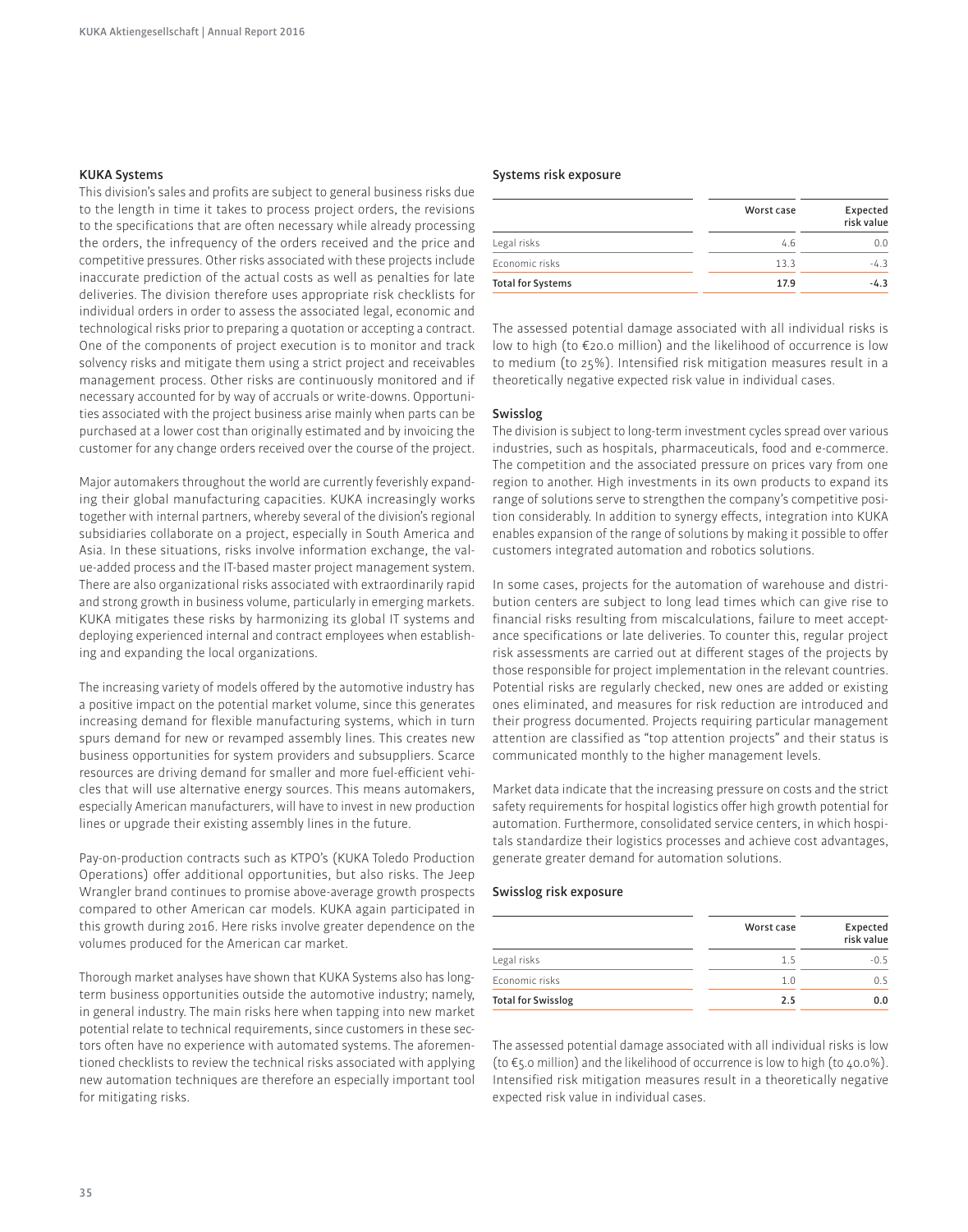#### **Financial risks**

KUKA Group is under the financial control of KUKA AG. The primary objectives of inancial management are to secure the liquidity and creditworthiness of the Group, thus ensuring financial independence. Effective management of foreign exchange, interest rate and default risk also serves to reduce earnings volatility.

KUKA AG identifies, coordinates and manages the financial requirements of the Group companies and optimizes the inancing of the Group. For this it employs a Group-wide standard treasury management and reporting system. KUKA AG normally procures finance centrally and distributes the funds among the Group companies. In addition, liquidity risk is reduced for KUKA Group by closely monitoring the Group's companies and their management of payment flows.

The significant improvement in the company's credit rating during recent years is a reflection of the positive development of KUKA Group and guarantees access to a broad investor base as a source of inance. Standard & Poor's awards KUKA Group a rating of BB+ along with a positive outlook. Early in 2017, Moody's even raised the KUKA Group rating to investment grade and now rates KUKA as Baa3 with a stable outlook.

KUKA pursues a conservative debt policy with a balanced funding portfolio. This is based on promissory note loans issued in 2015 with maturity dates up to 2022, an ABS program and a syndicated loan significantly extended and adapted in 2016 with a term until 2022. The usual financial covenants were agreed for the syndicated loan. KUKA monitors adherence to these covenants on a monthly basis; the covenants were complied with throughout fiscal 2016. As of December 31, 2016, all the covenants were well within the contractually defined limits. Please refer to the notes to the annual financial statements under number 15, for comprehensive details of the syndicated loan and the extent to which the agreed credit lines have been utilized.

KUKA hedges the risks from operations and financial transactions with inancial derivatives. As a matter of principle, no hedging transactions are entered into without an underlying basic transaction. Whenever possible, KUKA AG is the central hedging partner of the Group companies, and it in turn hedges the Group's risks by concluding appropriate hedging transactions with banks. Internal guidelines govern the use of derivatives, which are subject to continuous internal risk monitoring. For a more precise description of our risk management objectives and the methods employed please refer to the notes on financial risk management and financial derivatives.

Currency translation risks, i. e. measurement risks associated with balance sheet and income statement items in foreign currencies, are not hedged, but are continuously monitored. The risk associated with the volatility of leading currencies and the resulting economic exchange risk (competitive risk) is mitigated by having production facilities in several countries (natural hedging).

#### **Personnel risks and opportunities**

The success of KUKA Group, a high-tech enterprise, depends to a great degree on having qualified technical and management staff. Personnel risks arise mainly from employee turnover in key positions within the Group. Improvements in both business and economic prospects enable the company to strengthen the loyalty of its core personnel, train new, highly skilled employees and entice new recruits to join the Group. This applies to the traditional markets in Europe and the United States, but especially to recruiting employees in growth markets, where the need for skilled employees is growing steadily. Last but not least, in-house continuing education programs such as those offered by KUKA Academy or employee suggestion programs generate opportunities resulting from the improved motivation and qualification of the workforce.

#### **IT risks and opportunities**

IT risks have risen over the past number of years, not least because of the importance of IT to business processes. These risks relate to both the frequency of viruses or hacking and the damage they could potentially cause. The existing IT security and business continuity management systems as well as guidelines and organizational structures are regularly optimized and reviewed in an efort to predict and minimize possible IT-related risks such as failure of computer centers or other IT systems. One way this is addressed is by continuously upgrading hardware and software. Furthermore, KUKA has launched several transformation projects which are currently running with the objective of harmonizing processes and the supporting IT application system architecture throughout the Group. This will generate long-term cost reduction potential and lead to continuous quality improvements. By systematically monitoring the processes concerned, the company reduces the risks associated with an increasing number of external threats as well as dependence on the ever-expanding digitization of business processes.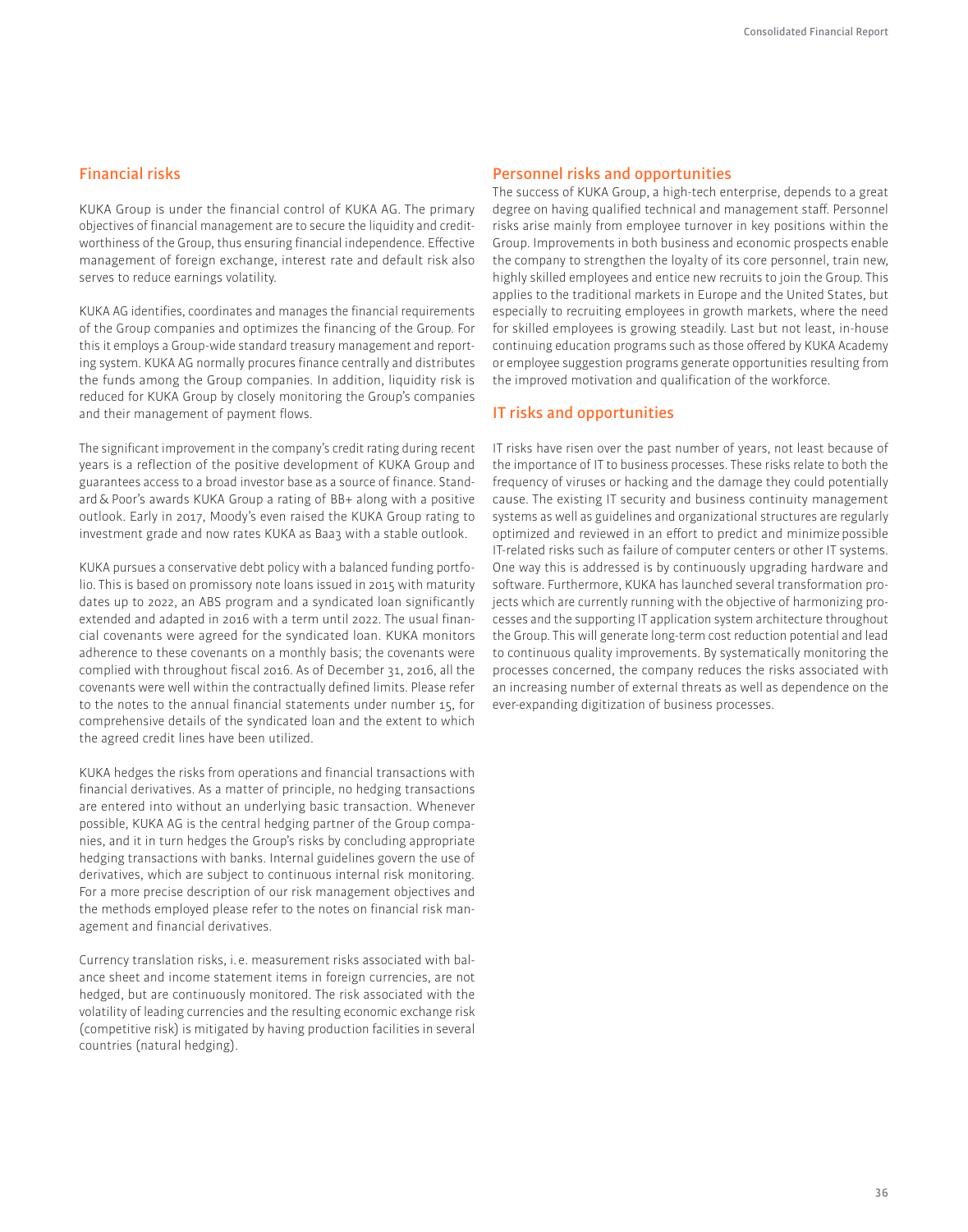## **Compliance risks**

Compliance violations may lead to fines, sanctions, judicial orders regarding future conduct, forfeiture of profits, exclusion from certain transactions, loss of trade licenses or other restrictions. Furthermore, involvement in potential corruption proceedings could harm the overall reputation of KUKA Group and could have a negative impact on efforts to compete for business in both the public and private sectors. Such proceedings could also have a negative impact on the relationship A Group has with business partners upon which it depends as well as its ability to find new business partners. They could furthermore negatively impact the company's ability to pursue strategic projects and transactions of potential importance for the business, such as joint ventures or other forms of cooperation. Ongoing or future proceedings could lead to the suspension of some existing contracts, and third parties, including competitors, could initiate legal proceedings against KUKA Group for substantial sums of money.

KUKA therefore rolled out a Corporate Compliance Program in early 2008 to make such risks transparent and controllable. The Compliance Committee established through this program meets at regular intervals and ad hoc and reports to KUKA Aktiengesellschaft's CEO, who in turn reports directly to the Supervisory Board's Audit Committee. The CEO is ultimately responsible for the Corporate Compliance Program, which is regularly updated and subject to strict internal controls. Moreover, mandatory training is organized for employees on compliance issues at regular intervals (most recently, the new Corporate Compliance e-learning program introduced in 2016). No substantial risks were identified in 2016 due to the active countermeasures taken to mitigate risk at an early stage and to eliminate risk sources, e. g. by realigning business processes.

#### **Other risks**

KUKA Group continuously monitors other risks and mitigates these to the greatest extent possible. There is no evidence of environmental risks from operational activities, since the company does not use hazardous materials. The Group makes use of buildings and properties for its business operations, some of which it owns. As a result, the company is exposed to risks associated with any residual pollution, soil contamination or other damaging substances that may be discovered on its properties. There is currently no evidence of any situations that would have a negative impact on the measurement of balance sheet items. However, it cannot be ruled out that any such situations, which could, for example, require costly clean-up operations to be undertaken, will occur in the future. Please refer to page 46 for information about material agreements subject to conditions related to a change of control.

#### **Summary**

Overall, KUKA Group's named risks relate to the business performance of the divisions and financial risks associated with currency exchange rate fluctuations and corporate financing. The Executive Board is not aware of any individual or aggregated risks that could threaten the company's existence. Strategically and financially, the company is positioned to be able to take advantage of business opportunities.

#### **Forecast**

#### **General economic environment**

Development of the global economy is generally positive with the growth trend continuing. According to the International Monetary Fund (IMF) the global economy grew 3.1% in the past year. Compared with growth in 2015 this represents a stable trend (2015: 3.1%).

The IMF expects the global economy to expand again more rapidly in 2017 and has forecast economic growth of 3.4%. This increase is likely to be driven by the higher growth in some major industrialized countries and specifically by economies which underwent a sharp decline during 2016.

According to the IMF, the overall economy in Europe is set to continue growing, although the rate of growth is expected to decrease slightly. Following a plus of 1.7% in 2016, growth of 1.6% is expected for 2017. Behind this development are deflationary general conditions and uncertainties in advance of elections in various member states. Moreover, the coming departure of the United Kingdom from the European Union makes economic planning dificult and thus hinders investment. The IMF is predicting the trend in Germany, the most important single market for KUKA, to be similar to that in the rest of Europe. Following an increase of 1.7% in 2016, growth of 1.5% is expected in 2017.

For the USA, the IMF has slightly raised its growth forecasts for 2016. According to the experts, the new US Government's announcements concerning lower corporate taxes and investment in the infrastructure should be a boost for the US economy. In actual figures, the IMF is anticipating 2.3% growth during 2017. The North American market is the second largest sales market worldwide for KUKA Group.

Among the larger economic markets, the IMF still regards China as likely to be one of the largest motors for growth of the global economy during 2017. However, in comparison to the year before, the pace of growth is anticipated to diminish further. The reasons lie in lower investment and the transition from an export-driven economy to demand supported to a greater extent by the internal market. The IMF forecasts growth of 6.5% for China in 2017 (2016: 6.7%). China was KUKA's third largest single market worldwide in 2016.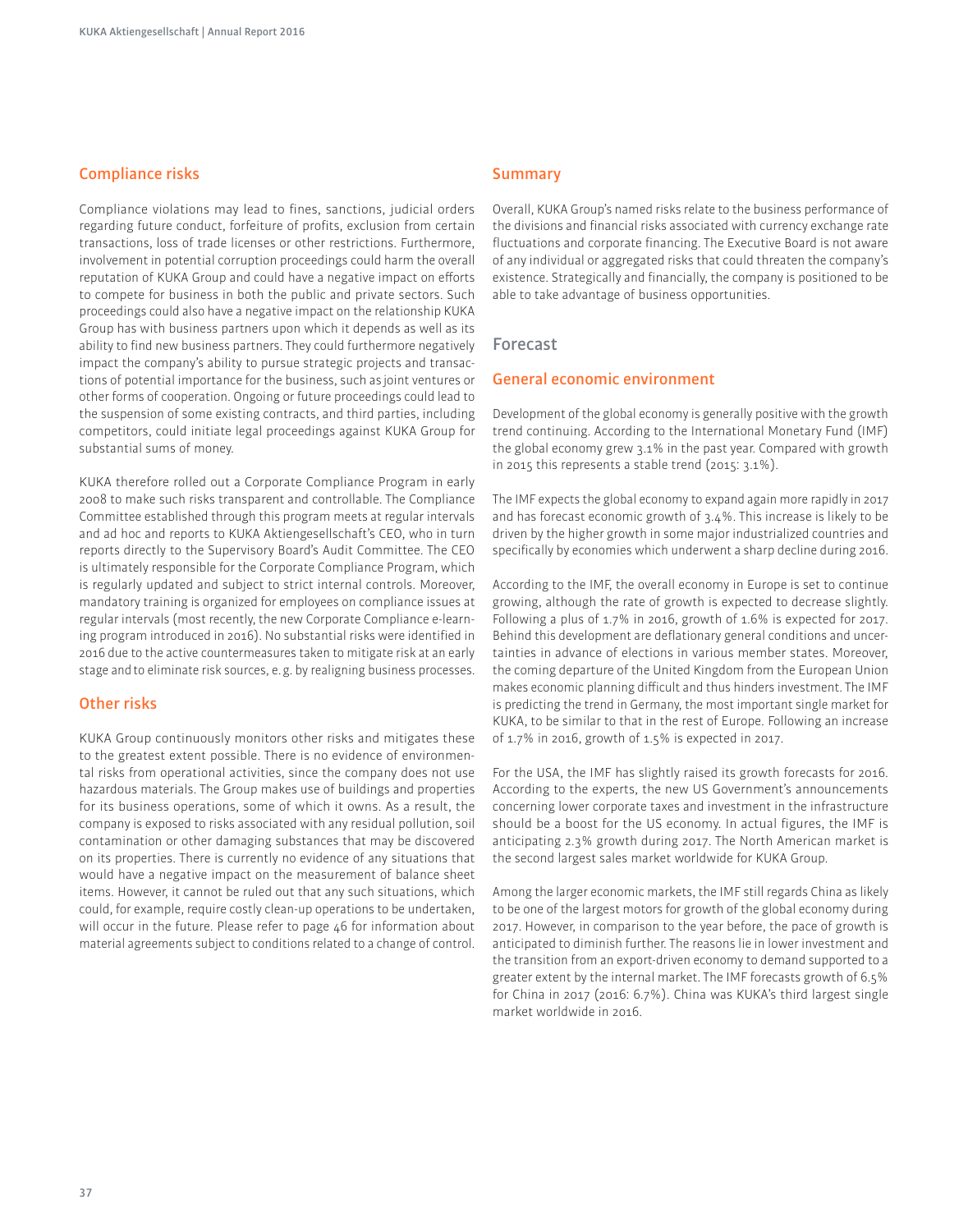IMF expectations for the most significant global markets from KUKA's viewpoint:

#### **Economic growth**

| in %                          | 2016 | 2017 | 2018 |
|-------------------------------|------|------|------|
| Germany                       | 1.7  | 1.5  | 1.5  |
| Eurozone                      | 1.7  | 1.6  | 1.6  |
| <b>USA</b>                    | 1.6  | 7.3  | 2.5  |
| China                         | 6.7  | 6.5  | 6.0  |
| Developing/emerging countries | 4.1  | 4.5  | 4.8  |
| World                         | 3.1  | 3.4  | 3.6  |
|                               |      |      |      |

Source: IMF, January 2017

#### **Global drivers of growth in robot-based automation**

The growth prospects for automation and robotics remain high. In its most recent study, the International Federation of Robotics (IFR) anticipates corresponding expansion of the global robot market and greater investment in the automation of production systems. Eficiency increases, improved product quality, higher unit quantities, greater product diversity and flexibility in particular are decisive factors for manufacturing companies continuing to raise the level of automation.

#### **Growth opportunities for KUKA**

#### **1) China and other emerging economies**

Robot density, and thus the degree of automation, is much higher in industrial countries than in the developing and emerging economies. In other words, the growth potential of robot-based automation on these markets is much higher than in the industrialized countries. The growth potentials in the emerging markets afect the automotive sector as well as the various segments of general industry. The international automotive industry is investing predominantly in these countries in order to profit from lower wage costs, but also in order to be able to react flexibly to local customer requirements. Another important element is robot-based automation. For decades it has been the standard for some production stages – body-in-white manufacture, for example. . Local car manufacturers in the emerging markets are also investing in automation in order to match up to the rising quality requirements and to enable them to export more of their vehicles in the medium-term future.

At the same time, wages and salaries are sometimes rising by 10 percent or more each year in the emerging economies, and this generally poses great challenges to companies that manufacture locally. Automation solutions can assist in cushioning against this rise in costs. The growth of automation in general industry is exposed to the same factors as the automotive industry: increased cost pressure at the same time as rising product quality requirements. In recent years the Chinese robot market grew disproportionately and is now the world's largest sales market. According to the latest study by the IFR, the number of robots sold per year has risen by more than the factor 10, from just under 8,000 (2008) to approximately 90,000 in 2016. The robots installed in China are made almost exclusively by international manufacturers. However, according to the IFR, Chinese robot suppliers will become increasingly important and will increase their market share further in the coming years. The new market players are also supported by government programs.

KUKA sees the Chinese robot and automation market as a core element of its future growth strategy and is therefore expanding its market presence in China. At the end of 2013, a robot assembly plant was opened in the Greater Shanghai area, with production there now already meeting a large proportion of local demand. This plant is to increase its capacity in 2017. In addition, KUKA Group's workforce in China rose from 1,101 employees (December 31, 2015) to 1,289 (December 31, 2016). This has afforded KUKA greater local presence, increasing its proximity to the customer and allowing it to act with greater flexibility. The customers profit from much shorter delivery times and faster response times. Through Midea's support, KUKA expects to gain an even greater market presence in China over the coming years with positive stimuli for the Group's growth.

#### **2) General industry**

Compared with the automotive industry, the robot density (number of robots per 10,000 employees) in general industry is still relatively low (see graphic on page 39). On average, the automotive industry's robot density is roughly eight times that found in general industry. Above all, it is high cost pressure, rapidly changing markets and customers' requirements as well as growing demands for quality which necessitate production that is flexible and efficient for companies to remain competitive. This is why the sales potential of the automation sector is very high. For the electronics (computers, communications and consumer goods), logistics /e-commerce, metal, machine tool and food industries in particular KUKA is expecting a significant increase in investment in automation solutions and robots in the coming years. KUKA is following a strategy of expanding its market shares in general industry overall and pushing expansion specifically in the sectors referred to above.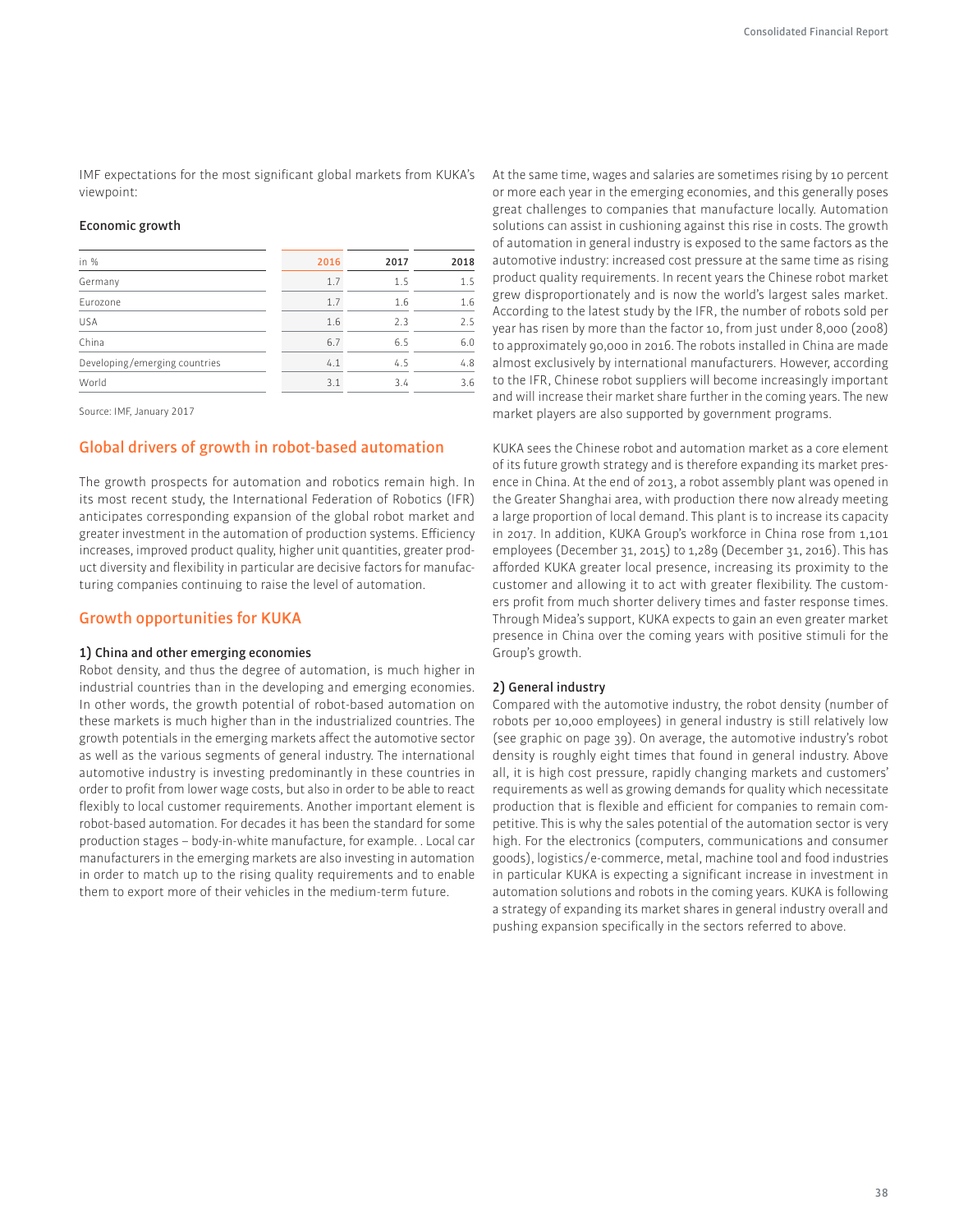

#### **3) Automotive**

The international automotive industry has a decisive impact on robot sales development, as it accounts for around 35 to 40% of the industrial robots sold annually. In the mature manufacturing regions such as Europe, the United States and Japan, growth potential is driven mainly by the need to modernize or upgrade existing production systems. Increasingly, however, production operations and processing stages are changing where at present there are relatively low numbers of robots being employed. Car manufacturing and sales volumes will continue to rise worldwide. According to estimates released in October 2016 by PWC /Autofacts, the annual number of cars manufactured will rise from some 88.2 million vehicles in 2015 to 107.3 million vehicles in 2020. KUKA is not directly dependent on the number of vehicles built, yet the range of models of the manufacturers is increasing with car sales. The manufacturers must therefore invest in new production systems and in making existing facilities more flexible in order to allow this growth to be generated in the most efficient way possible. KUKA is therefore expecting, as predicted by the IFR, that the investments of the car makers in automation will rise further, but accompanied by lower growth rates than in general industry. In addition to the continuing increase in model diversity, the drivers of this trend are the decrease in product life cycles of existing vehicle types and an increase in model platforms without the risk of forfeiting eficiency. Moreover, local car manufacturers from emerging and developing economies are increasingly investing in automation in order to raise the quality of their vehicles and so further their exports to the industrialized nations.

#### **4) Digitization and Industrie 4.0**

Industrie 4.0 is the next stage of industrialization, in which automated production technologies, mechanical engineering and intelligent IT systems are networked. This networking will lead to smart factories, characterized by versatility, resource eficiency, ergonomic design of workplaces and the integration of customers and business partners in business and value creation processes. As an automation company, A is playing a central role in the practical implementation of Industrie 4.0. Industrie 4.0 is creating the basis for manufacturing high-quality one-of products with the advantages of series production. Traditional manufacturing is being superseded by the flexibility of new technologies. It is all about the interoperability of systems, one of KUKA's strengths: hardware and software all from one source. This is an important competitive advantage for our customers since production sequences can be better coordinated by networking. The robot is to serve as the link between IT and production and between humans and technology. The robot will assist them and take over the monotonous or physically demanding work, while the humans will perform challenging and creative tasks. In Austin, Texas, KUKA has set up a new IT site which connects robots and logistics solutions to the cloud, the web, mobile platforms and other IT technologies. This site is also concentrating on developing our software applications further and pushing ahead with the development of our skills in the area of data analytics. To further enhance KUKA's power of innovation, we have invested in start-ups such as Nebbiolo in Silicon Valley and Roboception in Munich, as well as setting up the software platform Connyun. We have also entered into strategic partnerships, for example with Salesforce (digitization of the value chain and improvement of all points of contact between companies and their customers).

#### **Company-specific factors**

#### **Summary**

Given the current economic forecasts and general conditions, KUKA anticipates high demand in fiscal 2017, particularly from China and North America. A slight increase in demand is expected in Europe as a whole. From a sector perspective, a positive development is predicted for the general industry market. Demand in the automotive industry is expected to remain stable, now that customer investments have already risen considerably in recent years, with positive stimulus in the USA and China.

There is a detailed report on the currency influences in the notes, starting on page 54. In the case of Systems, a higher US dollar /euro exchange rate has a positive impact on the key financial indicators because the North American sales market is very important for this business division. For Robotics, the development of the yen /euro exchange rate is particularly important. A weaker yen /euro exchange rate has a negative efect on Robotics because the main competitors predominantly manufacture in Japan. For Swisslog, the appreciation of the Swiss franc will have a slightly adverse efect on operations, because the cost share of this division in Switzerland is slightly higher than the revenue share.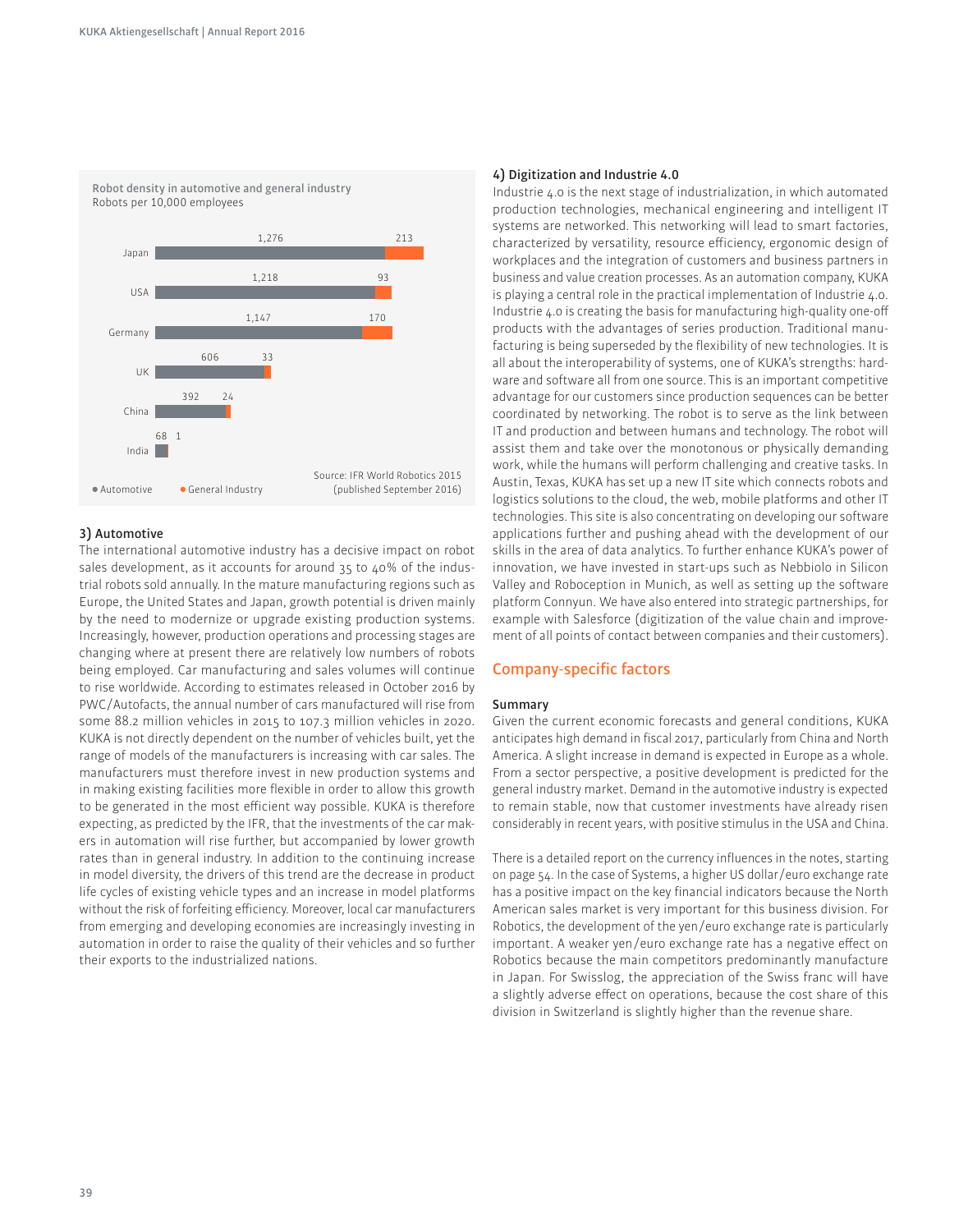#### **Anticipated business development at A**

| Summary                  | 2016 result                   | 2017 outlook        |
|--------------------------|-------------------------------|---------------------|
| Sales revenues           | €2,948.9 million <sup>1</sup> | $\sim$ €3.1 billion |
| <b>EBITDA</b> margin     | 7.0%                          | virtually stable    |
| <b>EBIT</b> margin       | $5.6%$ 2                      | $~1.5.5\%$ 4/4% 3   |
| Net income for the year  | €86.2 million                 | virtually stable    |
| Investments <sup>5</sup> | $€99.6$ million               | rising              |
| Free cash flow           | $-£106.8$ million             | rising              |
| Dividend per share       | $0.50 \in$                    | constant to rising  |

1 Including the divested Systems aerospace business segment in the USA  $(-6100 \text{ million})$ 

2 Before purchase price allocation for Swisslog (€10.8 million) and before extraordinary costs relating to the takeover by Midea (€28.0 million)

- 3 Before purchase price allocation for Swisslog (around €10.0 million)
- 4 Before purchase price allocation for Swisslog and investment into the future (e. g. Industrie 4.0)
- 5 Before inancial investments

#### **Deinitions:**

rising slightly /declining slightly: absolute change compared to prior year <10% declining /rising: absolute change compared to prior year >10% virtually stable: absolute change compared to prior year 0 – 5% or 50 basis points

#### **Sales and EBIT margin**

On the basis of the current general conditions and exchange rates, KUKA is expecting sales revenues of around  $\epsilon_{3.1}$  billion in fiscal 2017. Based on the current economic environment and the anticipated development of sales, KUKA Group expects to achieve an EBIT margin of 5.5% before purchase price allocation for Swisslog and also before investment into the future amounting to about €45 million. Investment relates e. g. to Group-wide issues such as digitization, Industrie 4.0, general industry and China. KUKA is expecting these investments to open up additional areas of growth for the Group in the coming years, which should be reflected in higher sales revenues. The expenditure for purchase price allocation at Swisslog should amount to about €10 million in 2017 and thus remain at the level of the previous year.

#### **Net income**

In the 2016 fiscal year, KUKA Group generated net income for the year of €86.2 million. In 2017, the envisaged rise in revenues should have a positive efect on net income, but the planned increase in growth investment should have a negative effect. KUKA is therefore expecting a relatively stable development of net income at Group level in 2017, as well as on AG level before growth investment.

KUKA Aktiengesellschaft's result in the separate financial statements depends primarily on the profit transfers of the German subsidiaries and on dividends from subsidiaries.

#### **Research and development /investments**

The total expense of research and development  $(R & D)$  can chiefly be attributed to the Robotics division and, to an increasing extent, to topics concerning the whole Group. At Systems in particular, research and development activities are mainly conducted as part of customer projects. The high demand for our robots and solutions is based predominantly on their competitive advantages in terms of innovation, quality and benefit to customers. The spending on R & D is to rise in 2017 in order to safeguard and expand these competitive advantages in a sustainable way. Overall, KUKA plans to strengthen the R&D segment regionally. Correspondingly, new sites are being opened and existing sites expanded. Spending by the Robotics division will mainly focus on extending the product portfolio, developing applications, new software solutions and measures to boost the eficiency of existing products. We are planning to extend and broaden our product portfolio throughout the Group in the areas of digitization /Industrie 4.0 and mobility so as to remain a leading innovator in automation and be capable of serving the rising customer demand for such products. KUKA is budgeting for around 5% to be spent on research and development in 2017 (2016: €126.6 million).

#### **Free Cashflow**

KUKA Group's free cash flow is primarily generated from operating profits and the development of working capital in the Robotics, Systems and Swisslog divisions. Based on the current general conditions and the budgeted sales growth, KUKA Group expects a significant improvement in free cash flow before financial investments in 2017.

#### **Dividend**

The Executive and Supervisory Boards will recommend to shareholders at the Annual General Meeting on Wednesday, May 31, 2017 that a dividend of €0.50 per share be paid for 2016. KUKA's dividend policy is to pay out between 25 and 30% of net income to shareholders provided business performance is good and the general conditions are stable.

For fiscal 2017, KUKA plans to maintain its dividend and possibly increase it slightly, allowing for the general conditions at the time.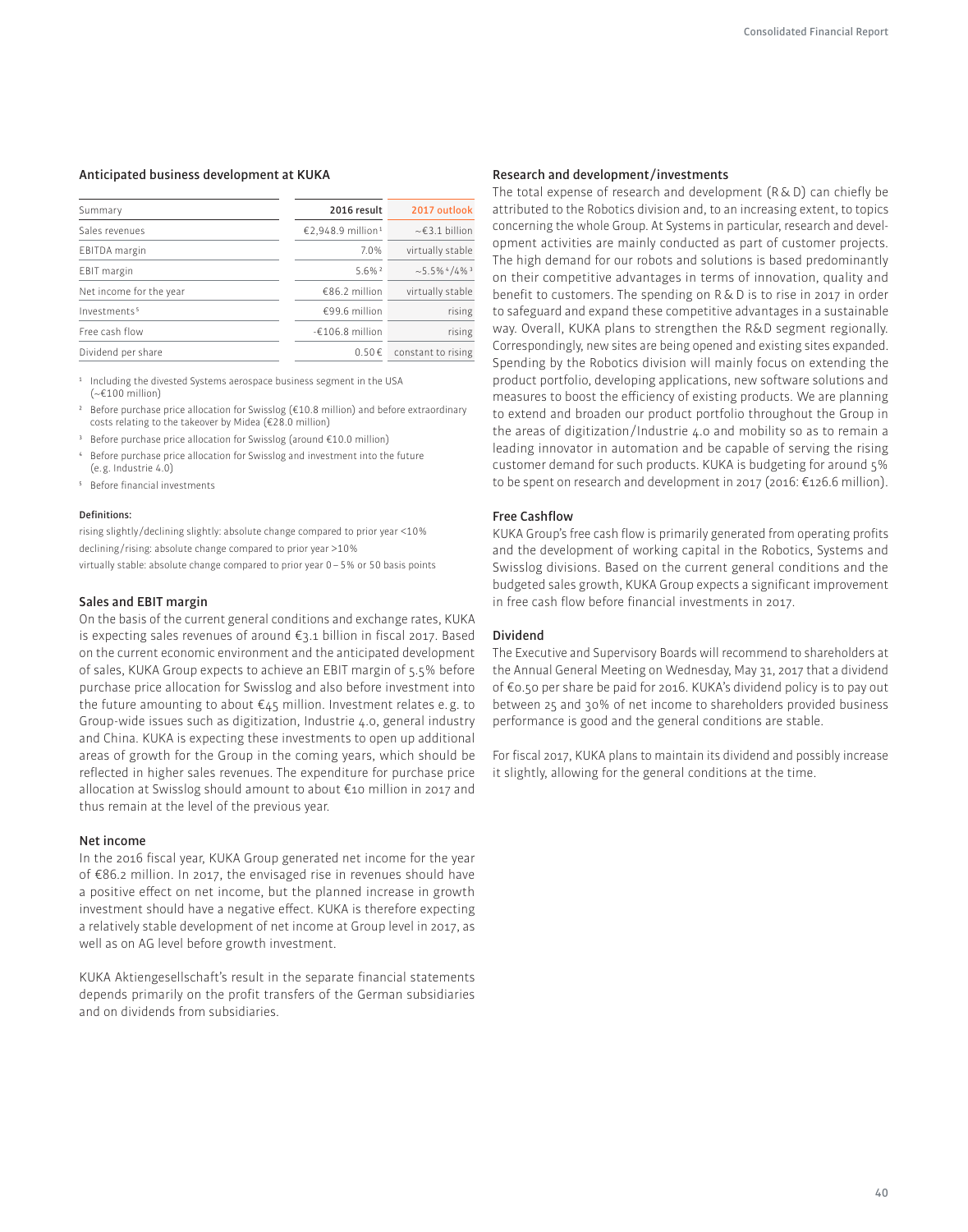## **Internal control and risk management system**

## **Basic principles**

Pursuant to section 289 para. 5 and section 315 para. 2 no. 5 of the German Commercial Code (HGB), KUKA Aktiengesellschaft as a publicly traded parent company, must describe within the management report the key characteristics of its internal control and risk management system with regard to the accounting process. The description must include the accounting processes of the companies included in the consolidated inancial statements.

The risk management system comprises all organizational rules and measures related to identifying risk and dealing with entrepreneurial risk (see "Opportunities and risk report" on page 32 et seq.). The internal control system is an integral part of the risk management system.

The internal control system (ICS) comprises all principles, processes and measures introduced to the company by management that result in systematic and transparent risk management. The internal control system focuses on organizational implementation of management decisions made to ensure the efectiveness and eficiency of business operations (including the preservation of assets, which includes preventing and exposing asset misappropriation), adherence to generally accepted accounting principles and the reliability of internal and external accounting and compliance with the legal provisions relevant to the company.

The objective of the ICS is to obtain suficient certainty using the implemented controls and to be able to monitor and manage risks to ensure that the company's goals can be achieved. Various monitoring measures – both integrated into and independent of the processes – contribute to the preparation of annual and consolidated financial statements that are in conformity with the legal provisions.

Regardless of its specific form, an ICS is unable to provide absolute certainty as to whether it will achieve its objectives. Taking this into account, the accounting-related ICS can only provide relative certainty rather than absolute certainty that material misstatements in accounting will be avoided or detected.

## **Structures and processes**

With regard to the accounting process, the structures and processes described below have been implemented in KUKA Group. The Executive Board of KUKA Aktiengesellschaft bears full responsibility for the scope and design of the ICS.

The system extends via clearly defined management and reporting structures to all subsidiaries that are included in the consolidated financial statements.

For the Group's German companies, the Shared Service Center of KUKA Aktiengesellschaft is responsible at a central level for accounting and human resource operations.

Intra-group tasks such as treasury, legal services and taxes are also largely performed centrally by KUKA Aktiengesellschaft on the basis of uniform Group processes.

The principles, organizational structures and processes of the (Group) accounting-related internal control and risk management system are defined in guidelines and organizational procedures. Adjustments based on external and internal developments are integrated on a continuous basis and made available to all employees concerned.

## **Characteristics of the internal control and risk management system**

With respect to the accounting process, we regard those characteristics of the internal control and risk management system as material that can significantly impact the accounting and the overall presentation of the consolidated and annual financial statements, including the combined management report. At KUKA Group, these include, in particular:

- **›** Identifying the main areas of risk (see "Opportunities and risk report" on page 32 et seq.) and control that afect the (Group) accounting process;
- **›** Quality controls to monitor the (Group) accounting process and the accounting results at the level of the Group Executive Board, the management companies and individual reporting entities included in the consolidated financial statements;
- Preventive control measures in the finance and accounting systems of the Group and the companies included in the consolidated inancial statements as well as in operating business performance processes that generate key information for the preparation of the consolidated and annual financial statements and the combined management report, including a separation of functions of predefined approval processes in relevant areas;
- **›** Process-integrated monitoring measures such as the principle of dual control for which each material business transaction must be signed or otherwise authorized by at least two authorized persons;
- **›** Measures to ensure proper, IT-supported processing of (Group) accounting-related facts and data. These include, for example, central management of access rights to the bookkeeping systems and automated plausibility checks when data are recorded in the reporting and consolidation system;
- **›** Implementation of the control requirements to be met by the accounting-related ICS is defined and monitored by the central Group ICS department, which remains independent of the processes. By means of a deined procedure, the internal controls are documented by the responsible departments and then examined by independent parties – normally the Group ICS department – for functional capability and efectiveness. Any weak points in the control system are targeted through action plans, whose implementation is monitored. Significant control weaknesses and the implementation of action plans are reported to the Executive and Supervisory Boards.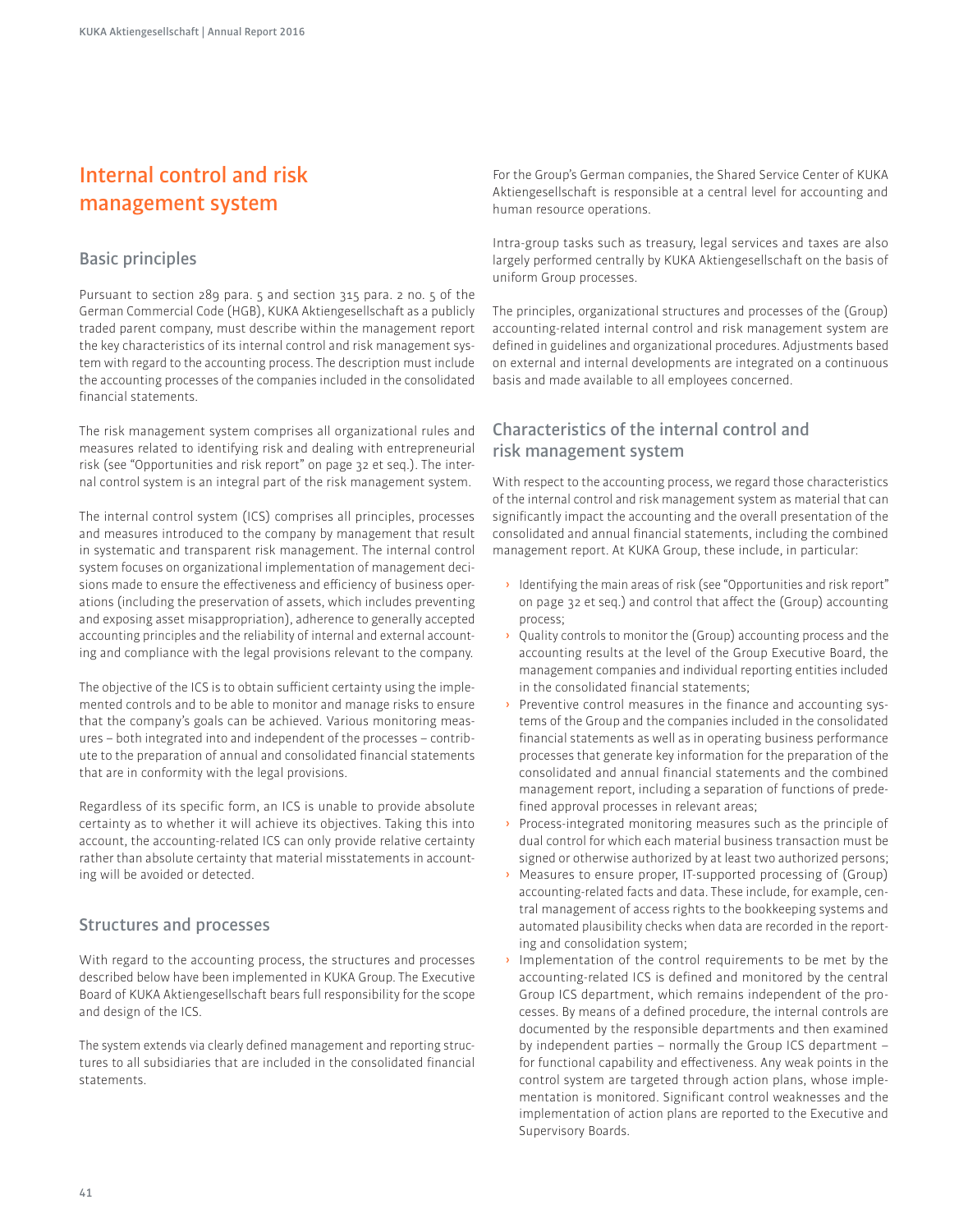Internal Audit constitutes an additional control entity that is independent of processes and regularly reviews the organizational structures, processes and orderliness in addition to the deined ICS requirements, thus contributing to compliance with the ICS and risk management system.

In addition, the CFOs of all subsidiaries must provide an internal responsibility statement in the context of external reporting every quarter, confirming that the data reported are correct. Only then do the members of the Executive Board of KUKA Aktiengesellschaft issue and sign a responsibility statement at mid-year and year-end (see page 87), by which they confirm that they have adhered to the prescribed accounting standards of KUKA Group and that their figures give a true and fair view of the Group's financial performance, financial position and cash flows.

The elements of the ICS relevant for financial reporting are evaluated by an auditor to determine their efectiveness as part of a risk-oriented audit approach.

In its meetings, the Audit Committee of the Supervisory Board regularly reviews the effectiveness of the accounting-related internal control system. The Supervisory Board therefore continuously obtains an appropriate view of the Group's risk situation and monitors ICS efectiveness. In so doing, the Executive Board of KUKA Aktiengesellschaft presents the risks associated with financial reporting at least once per year, outlines the control measures implemented, and monitors their correct execution.

## **Summary**

The structures, processes and characteristics of the internal control and risk management system that have been depicted ensure that the accounting processes of KUKA Aktiengesellschaft and KUKA Group are uniform and are implemented in accordance with the legal requirements, generally accepted accounting principles, international accounting standards and internal Group guidelines.

They also ensure that transactions are recognized and measured uniformly and accurately throughout the Group and that accurate and reliable information is therefore provided to the internal and external recipients of the information reported.

## **Disclosures in accordance with section 289 para. 4 and section 315 para. 4 of the German Commercial Code (HGB) including accompanying explanations**

The disclosures in accordance with takeover law required by sections 289 para. 4 and 315 para. 4 of the German Commercial Code (HGB) are presented as of December 31, 2016 and explained in the following.

## **Composition of subscribed capital**

As of December 31, 2016, the total share capital of KUKA Aktiengesellschaft amounted to €103,416,222.00 and consisted of 39,775,470 no-par-value bearer shares with pro rata share capital of €2.60 per share. The share capital is fully paid up. All shares have equal rights and each share guarantees its holder one vote at the Annual General Meeting. Shareholders are not entitled to have share certificates issued for their shares (section 4 para. 1 of the Articles of Association). When new shares are issued, the start of profit sharing may be established at variance with section 60 para. 2 of the German Stock Corporation Act (AktG) (section 4 para. 3 of the Articles of Association).

## **Restrictions afecting voting rights or transfer of shares**

KUKA Aktiengesellschaft has granted the company's Executive Board members and other selected executives from Group companies the right to participate in so-called "phantom share programs", i. e. virtual share programs, as per the terms of their individual contracts for the period up to and including 2016. The phantom share programs are part of the performance-based compensation system for executives and have been aimed at sustainably increasing the enterprise value. Each of the programs has a term of three years. The payout at the end of the term depends on the development of the share price and on the change in enterprise value during the term of the program. The phantom share programs stipulate that at the end of the term of the respective program, Executive Board members must apply 25% of the gross sum paid out toward the purchase of KUKA shares until a predetermined holding volume is reached. For the programs established to date, the holding volume amounts to 50% of the ixed annual remuneration of the executive in question. Shares acquired outside the phantom share program also count towards the holding target. The holding obligation of the Executive Board does not end until the participant leaves KUKA Group. In the context of the Midea takeover bid, the Executive Board was relieved of its holding obligation by the Supervisory Board on June 25, 2016 in relation to the shares currently held.

The Executive Board is not aware of any other restrictions that would afect voting rights or the transfer of shares.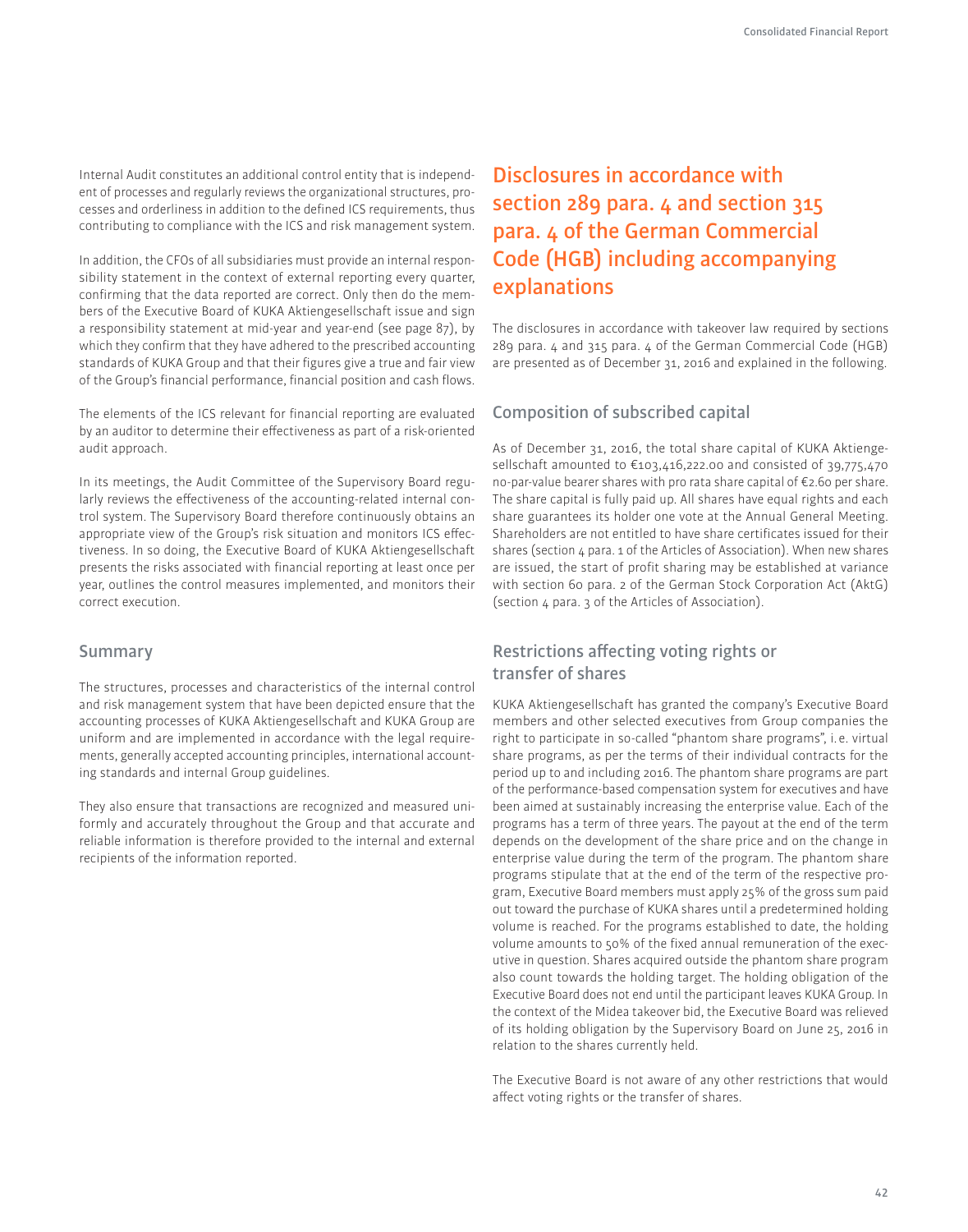## **Shareholdings that exceed 10% of the voting rights**

According to the German Securities Trading Act (WpHG), any investor who reaches, exceeds or falls below the voting rights threshold pursuant to section 21 of the WpHG through purchase, sale or by other means is obliged to report this to the company and the German Federal Financial Supervisory Authority (BaFin).

A Aktiengesellschaft was informed of the following shareholdings of more than 10% of the voting rights by the following persons and companies until December 31, 2016 as follows:

#### a) Swoctem GmbH - Notifications dated August 5, 2014

| $\mathbf{1}$ .        | Swoctem GmbH,<br>Haiger/Germany | 10.018% | held directly                                                                 |
|-----------------------|---------------------------------|---------|-------------------------------------------------------------------------------|
| $\mathcal{P}_{\cdot}$ | Dr. Friedhelm Loh/Germany       | 10.018% | allocated pursuant to sec-<br>tion 22 para. 1 sentence 1<br>no. 1 of the WpHG |

#### **b) J.M. Voith GmbH & Co. Beteiligungen KG – Notiications dated March 31, 2015 and April 1, 2015 1**

| 1. | J.M. Voith GmbH & Co. Beteiligungen KG,<br>Heidenheim an der Brenz/Germany | 25.10% | held directly                                                                 |
|----|----------------------------------------------------------------------------|--------|-------------------------------------------------------------------------------|
| 2. | J.M. Voith Verwaltungs GmbH,<br>Heidenheim an der Brenz/Germany            | 25.10% | allocated pursuant to<br>section 22 para. 1 sen-<br>tence 1 no. 1 of the WpHG |
| 3. | Voith GmbH,<br>Heidenheim an der Brenz/Germany                             | 25.10% | allocated pursuant to<br>section 22 para. 1 sen-<br>tence 1 no. 1 of the WpHG |
| 4. | JMV GmbH & Co. KG<br>Heidenheim an der Brenz/Germany                       | 25.10% | allocated pursuant to<br>section 22 para. 1 sen-<br>tence 1 no. 1 of the WpHG |
| 5. | JMV Verwaltungs GmbH,<br>Heidenheim an der Brenz/Germany                   | 25.10% | allocated pursuant to<br>section 22 para. 1 sen-<br>tence 1 no. 1 of the WpHG |
| 6. | Voith Familien Verwaltung GmbH,<br>Mannheim/Germany                        | 25.10% | allocated pursuant to<br>section 22 para. 1 sen-<br>tence 1 no. 1 of the WpHG |
| 7. | Familiengesellschaft J.M. Voith GbR,<br>Mannheim/Germany                   | 25.10% | allocated pursuant to<br>section 22 para. 1 sen-<br>tence 1 no. 1 of the WpHG |

Pursuant to the notifications of December 3, 2014 and December 12, 2014, the entire voting rights of J.M. Voith GmbH & Co. Beteiligungen KG already consisted of voting rights in accordance with sections 21, 22 WpHG (24.91%) and section 25a WpHG (0.19%) on these dates. Pursuant to the notifications of March 31, 2015 and April 1, 2015, the entire voting rights of J.M. Voith GmbH & Co. Beteiligungen KG consisted solely of voting rights in accordance with sections 21, 22 WpHG from that time on.

#### **c) Midea Group – Notiication dated February 3, 2016**

|    | MECCA International (BVI) Limited/<br>British Virgin Islands | 10.22% | held directly                                   |
|----|--------------------------------------------------------------|--------|-------------------------------------------------|
|    | Midea International Corporation<br>Company Limited/China     | 10.22% | allocated pursuant to<br>section 22 of the WpHG |
| З. | Midea Group Co., Ltd.<br>Foshan/China                        | 10.22% | allocated pursuant to<br>section 22 of the WpHG |

On May 18, 2016 MECCA International (BVI) Limited (the "bidder") published its decision to submit a voluntary public takeover bid to acquire all no-par value bearer shares of KUKA Aktiengesellschaft. The bidder then published the bid document on June 16, 2016 within the meaning of section 11 of the WpÜG, which contained the specific conditions of the takeover bid.

The takeover was completed on January 6, 2017 once all the closing conditions for the takeover bid were met. KUKA Aktiengesellschaft was informed of the following shareholdings of more than 10% of the voting rights – as of January 6, 2017 – by the following persons and companies in January 2017:

#### Midea Group - Notification dated January 9, 2017

| 1.                    | MECCA International (BVI) Limited/<br>British Virgin Islands | 94.55% | held directly                                   |
|-----------------------|--------------------------------------------------------------|--------|-------------------------------------------------|
| $\mathcal{P}_{\cdot}$ | Midea International Corporation<br>Company Limited/China     | 94.55% | allocated pursuant to<br>section 22 of the WpHG |
| 3.                    | Midea Group Co., Ltd.<br>Foshan/China                        | 94.55% | allocated pursuant to<br>section 22 of the WpHG |

Accordingly, Dr. Loh (SWOCTEM GmbH) as well as Voith Familien Verwaltung GmbH and Familiengesellschaft J.M. Voith GbR (for the entire Voith Group) reported their respective shareholdings in KUKA Aktiengesellschaft as 0%.

## **Shares with special rights that confer powers of control**

There are no shares with special rights conferring powers of control.

## **Method of voting rights control when employees hold an interest in the share capital and do not directly exercise their rights of control**

No employees hold an interest in the share capital within the meaning of section 289 para. 4 no. 5 and section 315 para. 4 no. 5 of the German Commercial Code (HGB).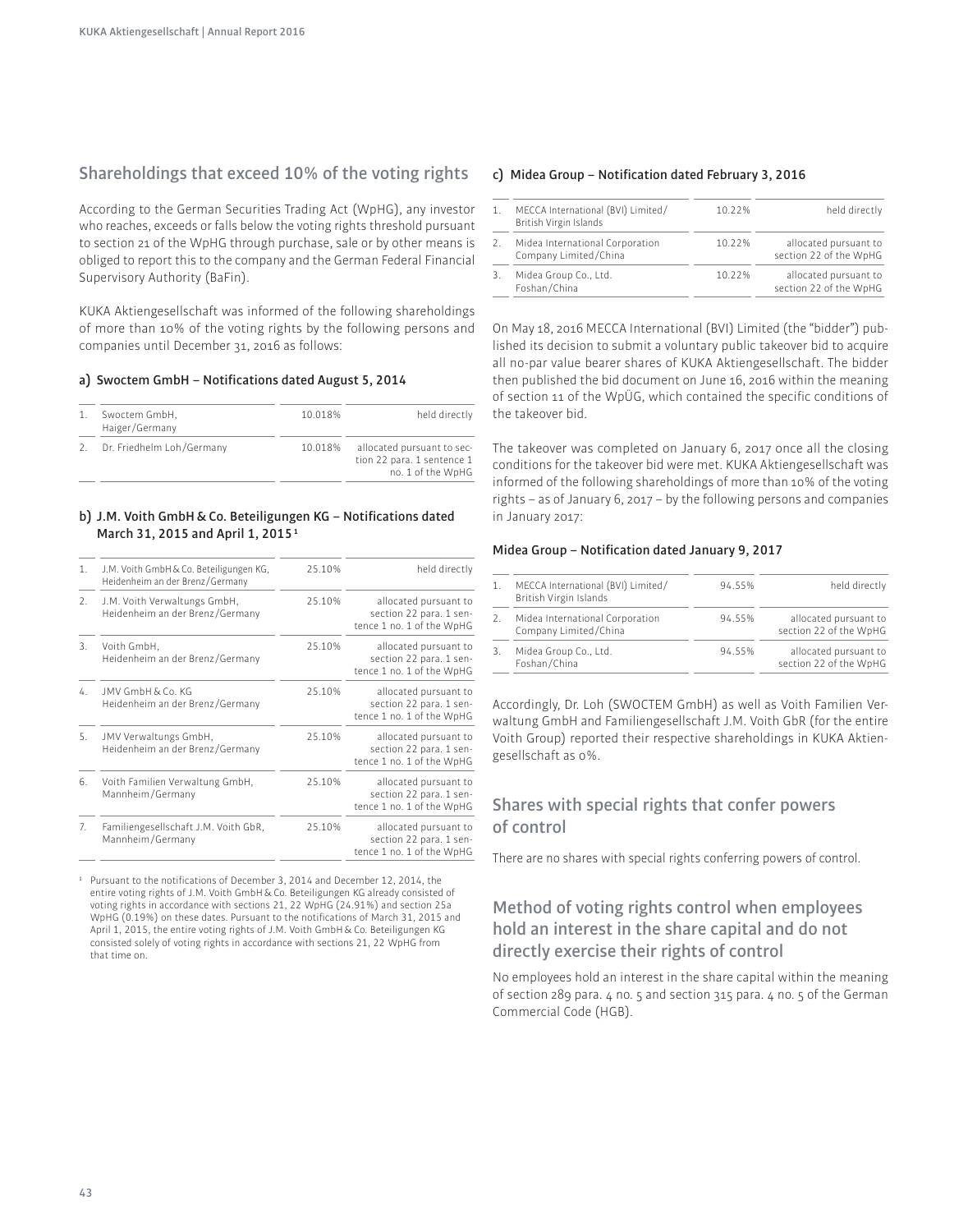**Legal provisions and provisions of the Articles of Association regarding the appointment and dismissal of Executive Board members and amendments to the Articles of Association**

Pursuant to section 6 para. 1 of the Articles of Association, the company's Executive Board must consist of at least two persons. The Supervisory Board determines the number of Executive Board members (section 6 para. 2 of the Articles of Association). The appointment and dismissal of members of the Executive Board are governed in sections 84 and 85 of the Stock Corporation Act (AktG), section 31 of the Co-determination Act (MitbestG) and section 6 of the Articles of Association.

Pursuant to sections 119 para. 1 no. 5 and 179 para. 1 of the Stock Corporation Act (AktG), any changes to the Articles of Association require a resolution by the Annual General Meeting. Section 22 para. 1 of the Articles of Association states that a simple majority of the share capital represented at the Annual General Meeting is suficient to pass a resolution, provided that a greater majority is not required by law. A greater majority is required in particular for resolutions concerning changes to the company's business purpose, reductions in the share capital and changes to the form of incorporation.

Pursuant to section 11 para. 3 of the Articles of Association, the Supervisory Board is authorized to make amendments to the company's Articles of Association that only afect the wording.

The resolution passed at the Annual General Meeting held on June 10, 2015 also authorized the Supervisory Board to amend the wording of section 4, para. 1 and 5 of the Articles of Association following complete (or partial) execution of the capital increase after Authorized Capital 2015 has been used and, if Authorized Capital 2015 has not been fully used by June 9, 2020, following expiration of the authorization.

With regard to the changes in the Authorized Capital and Conditional Capital 2010 and in the Conditional Capital 2013, the Supervisory Board was /is authorized by resolutions of the Annual General Meetings held on June 5, 2013 and May 28, 2014 to amend the wording of section 4 para. 1, 6 and 7 of the Articles of Association as per the respective issue of subscription shares and all other associated amendments to the Articles of Association that only afect the wording.

Furthermore, the Supervisory Board was authorized by resolution of the Annual General Meeting of May 28, 2014 to amend the wording of section 4 para. 1 and 8 of the Articles of Association after (fully or partially) increasing the share capital after utilizing Conditional Capital 2014 and, in the event this has not been (fully) utilized by May 25, 2016 or June 4, 2018, after expiry of the respective authorizations or deadlines for exercising conversion rights.

## **Executive Board authorization to issue and buy back shares**

#### **Authorized capital**

As per the resolution of the Annual General Meeting on June 10, 2015 and section 4 para. 5 of the company's Articles of Association, which was added on the basis of this resolution, the Executive Board, subject to approval by the Supervisory Board, is authorized to increase the company's share capital on or before June 9, 2020 by up to €46,420,808.20 through the issue of new shares in exchange for contributions in cash or in kind on one or more occasions (Authorized Capital 2015). The shareholders shall be granted subscription rights. The new shares may also be underwritten by one or more financial institutions or by enterprises operating according to section 53 para. 1 sentence 1 or section 53b para. 1 sentence 1 or para. 7 of the German Banking Act, as specified by the Executive Board, subject to the obligation that they are ofered to the shareholders for subscription (indirect subscription right). However, the Executive Board shall be authorized, subject to approval by the Supervisory Board, to exclude fractional amounts from shareholder subscription rights and to exclude shareholder subscription rights if a capital increase in exchange for contributions in kind takes place for the purpose of acquiring companies or parts of companies or interests in companies or other assets (including third-party claims against the company). Subject to approval by the Supervisory Board, the Executive Board shall be further authorized to exclude shareholder subscription rights in the event of Authorized Capital 2015 being used once or several times in exchange for cash contributions in an amount not exceeding 10% of the existing share capital at the time this authorization comes into efect and – if this value is lower – at the time this authorization is exercised, in order to issue the new shares at a price that is not significantly lower than the price of the company's shares already quoted on the stock exchange at the time the new share issue price is finalized. Shares sold as a result of, and during the term of, the authorization granted at the Annual General Meeting of May 28, 2014 in accordance with section 71 para. 1 no. 8 sentence 5 AktG in conjunction with section 186 para. 3 sentence  $\Delta$  AktG shall count towards the aforementioned 10% threshold. Furthermore, this 10% threshold shall also include shares issued for the purpose of servicing warrant or convertible bonds, participation rights or participating bonds or a combination of these instruments, provided that these instruments were issued as a result of, and during the term of, an authorization granted at the Annual General Meeting of May 28, 2014 in accordance with the appropriate application of section 186 para. 3 sentence 4 AktG.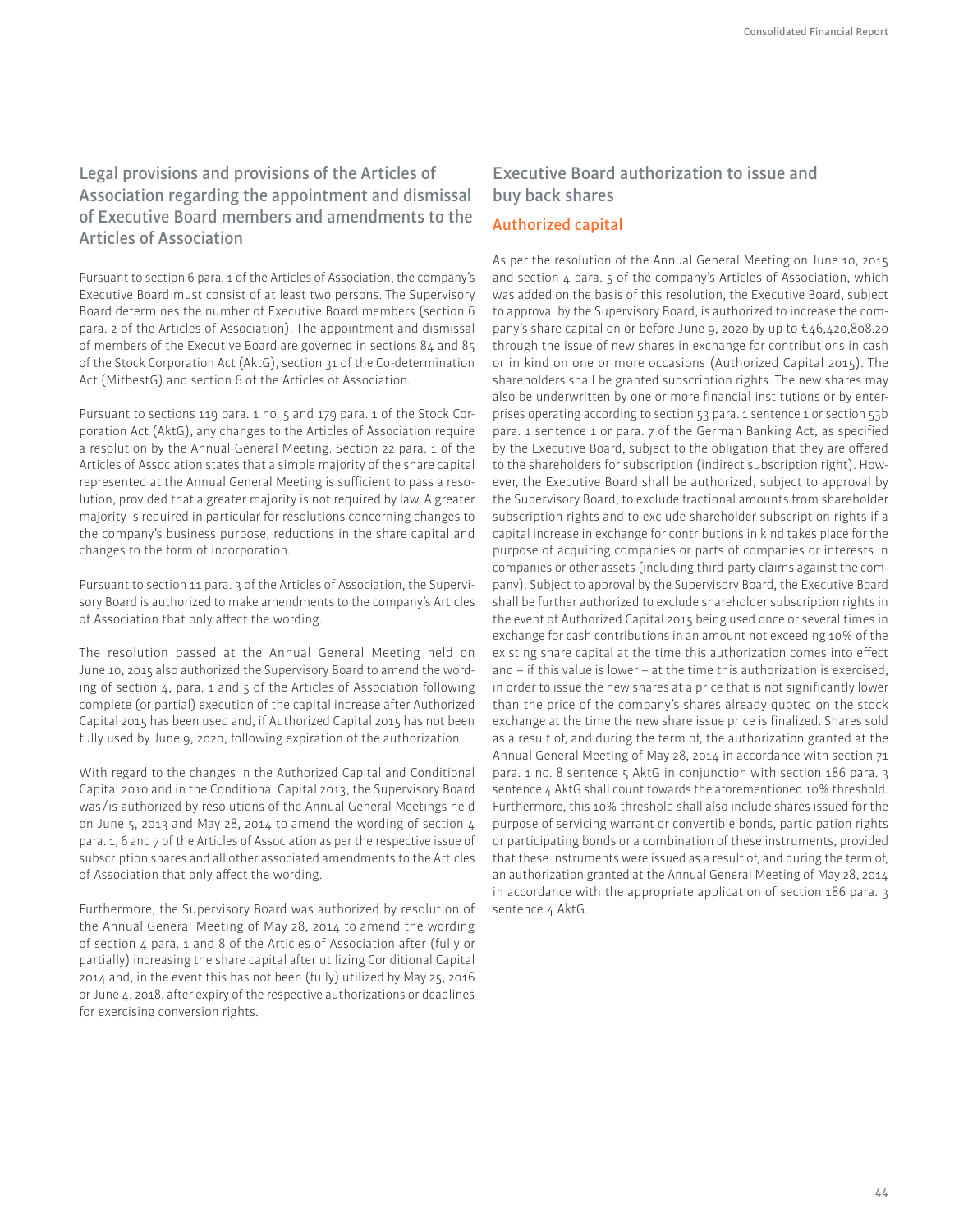The Executive Board, subject to approval by the Supervisory Board, is only permitted to use the aforementioned authorization to exclude shareholder subscription rights to the extent that the pro rata amount of the total shares issued under exclusion of subscription rights does not exceed 20% of the share capital at the time the authorization becomes efective or of the existing share capital at the time this authorization is exercised, should this amount be less. The Executive Board is authorized, subject to approval by the Supervisory Board, to stipulate other details regarding the capital increase and its execution, in particular with regard to share rights and the terms and conditions relating to the issuance of shares.

#### **Conditional capital**

Section 4 para. 8 of the Articles of Association stipulates a conditional increase in the company's share capital by up to €33,486,707.80, divided into up to 12,879,503 no-par-value bearer shares (Conditional Capital 2014). The conditional capital increase will only be carried out to the extent that holders or creditors of option or conversion rights or conversion or option obligations exercise their option or conversion rights in exchange for cash for options and or convertible bonds, participation rights or participating bonds (or combinations of these instruments), issued or guaranteed by KUKA Aktiengesellschaft or a dependent Group company of KUKA Aktiengesellschaft up to May 27, 2019 on the basis of the authorization granted to the Executive Board by shareholders at the Annual General Meeting of May 28, 2014, or, to the extent they were obligated to exercise their conversion or option rights, fulfill their conversion or option obligations, or to the extent that KUKA Aktiengesellschaft exercises its option to grant shares of KUKA Aktiengesellschaft wholly or partially instead of paying the monies due, provided no cash settlement or treasury shares or shares of another listed company are used to service the bonds. The new shares will be issued at the option or conversion price to be determined in accordance with the aforementioned authorization resolution. The new shares will participate in the profits as of the beginning of the financial year in which they are created. The Executive Board is authorized, subject to approval by the Supervisory Board, to define the further details of the execution of the conditional capital increase.

There was also Conditional Capital 2010 (section 4 para. 6 of the Articles of Association) and Conditional Capital 2013 (section 4 para. 7 of the Articles of Association) amounting to €2,958.80 and €25,789.40 respectively. This concerns the remaining amounts of the original Conditional Capital 2010 and 2013 after the complete service of convertible bonds issued on February 12, 2013 and July 26, 2013 with a total nominal amount of €150,000,000.00.

#### **Acquisition of treasury shares**

As per the resolution passed by the Annual General Meeting on May 28, 2014, the company is authorized, until May 27, 2019, to buy back its own shares in an amount not to exceed 10% of the share capital existing at the time the resolution was passed via the stock market or in the form of a public purchase offer addressed to all shareholders by the company. In doing so, the purchase price (excluding transaction costs) may not be more than 10% higher or lower than the average stock market price defined in detail in the authorization.

The company may exercise this authorization in whole or partial amounts, once or several times; however, it may also be executed by dependent companies or companies in a majority holding of the company, or through a third party on behalf of the company or its dependants.

Pursuant to the above resolution, the Executive Board is also authorized, subject to approval by the Supervisory Board, to treat the treasury shares acquired subject to the exclusion of shareholder subscription rights on the basis of that and earlier authorizations as follows:

- (1) To sell the treasury shares acquired to third parties in connection with company mergers or the acquisition of companies, or parts of companies, or interests in companies, or for the purpose of acquiring other assets (including claims of third parties against the company);
- (2) To sell the treasury shares acquired by means other than via the stock exchange or an offer to all shareholders, provided the shares are sold for cash at a price that is not substantially lower than the quoted stock market price of treasury shares at the time of sale.

 However, this authorization only applies subject to the proviso that the shares sold subject to the exclusion of subscription rights pursuant to section 186 para. 3 sentence 4 of the German Stock Corporation Act (AktG) may not, in total, exceed 10% of the share capital, whether on the efective date of the authorization or on the date on which it is exercised. The limit of 10% of the share capital is to include shares

- (a) that are issued to service bonds with warrants or convertible bonds, participation rights or participating bonds, or a combination of these instruments, provided the instruments were issued on the basis of an authorization resolved by the Annual General Meeting of May 28, 2014 pursuant to the corresponding application of section 186 para. 3 sentence 4 of the German Stock Corporation Act (AktG);
- (b) that are issued by exercising an authorization  $-$  in effect on the date on which the above authorization took efect or that was resolved by the Annual General Meeting of May 28, 2014, from authorized capital pursuant to section 186 para. 3 sentence 4 of the German Stock Corporation Act (AktG), under exclusion of subscription rights;
- (3) To use the treasury shares acquired to introduce the treasury stock on foreign stock exchanges on which they have not previously been admitted for trading.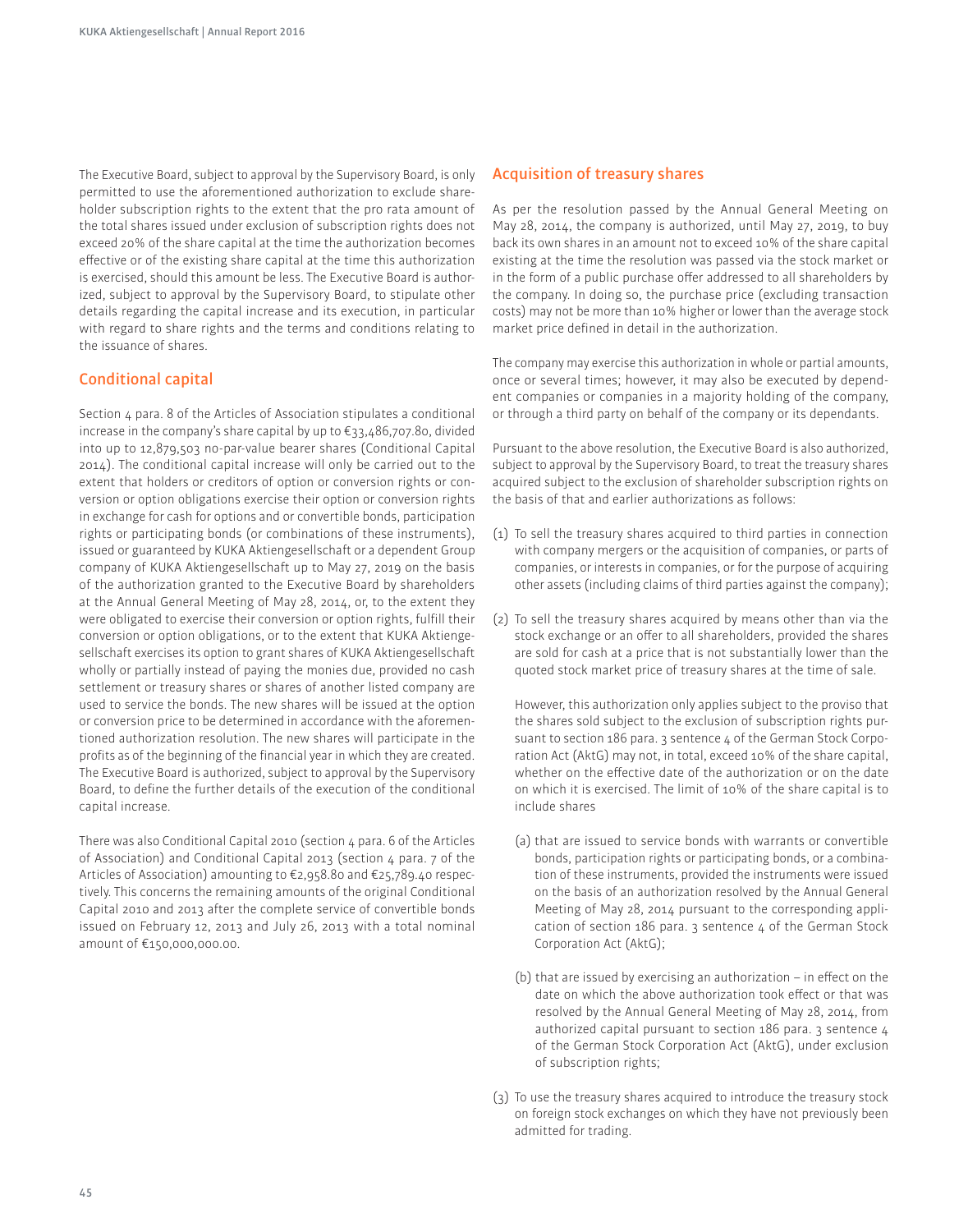Treasury shares acquired on the basis of this authorization or authorizations granted at an earlier time may be canceled without requiring a further resolution at the Annual General Meeting for the cancelation. Cancelation leads to reduction of the share capital. However, the cancelation can also be effected by means of a simplified process without the reduction of share capital by adjusting the proportionate amount of share capital of the remaining shares according to section 8 para. 3 of the German Stock Corporation Act (AktG). The Executive Board is in this case authorized to change the disclosure of the number of shares in the Articles of Association accordingly. This authorization for the acquisition of treasury shares, as well as the resale or cancelation of such shares, may be used once or several times, in whole or in part. Moreover, subject to approval by the Supervisory Board, the Executive Board is authorized to withdraw or resell the treasury shares acquired. Both the purchase and disposal authorization may be exercised in part on one or more occasions.

## **Significant company agreements that are conditional upon a change of control, and the resulting impact**

#### **Employment contracts of Executive Board members**

The employment contracts of the Executive Board members contain "change-of-control" clauses. In the event of a change of control within the company (sections 29 para. 2 and 30 of the German Securities Acquisition and Takeover Act (WpÜG)), the Executive Board members are entitled to terminate the employment contract within three months of the change in control occurring, subject to a notice period of three months. In the event of a termination, the Executive Board members will be entitled to a severance payment, which is measured against the compensation due for the remainder of their contract, but is restricted to twice the annual compensation at most.

#### **Syndicated bank loan**

On March 30, 2015, KUKA Aktiengesellschaft and its associated companies signed a syndicated loan agreement with a banking syndicate led by Commerzbank AG, Deutsche Bank AG Deutschlandgeschäft branch, Deutsche Bank Luxembourg S.A., UniCredit Bank AG, Landesbank Baden-Württemberg, BNP Paribas S.A. German branch and Credit Suisse AG, which has been amended in part through amendment agreements dated April 29, 2016 and November 28, 2016. According to the loan agreement, the creditors provide a credit volume of up to €400,000,000. The facility covers the main credit requirements of KUKA Group (including the furnishing of bank guarantees). The contract contains a change-ofcontrol clause that is typical in the industry, under the terms of which the syndicated banks may demand repayment of the loan in the event that a shareholder (or group of shareholders acting in concert) acquires control of at least 30% of the voting rights of KUKA Aktiengesellschaft, or otherwise has the ability to control the operating policies of the company. An exception to this was the takeover bid of Midea Group already known at the time the amended loan agreement was concluded on November 28, 2016. The creditors may also declare the loan agreement due for repayment in the cases of a delisting, a squeeze-out or the conclusion of a control and/or profit transfer agreement with a company of Midea Group.

#### **Promissory note loan 2015**

A Aktiengesellschaft issued a promissory note loan for €250,000,000 on October 9, 2015 led by Landesbank Baden-Württemberg and UniCredit Bank AG.

The terms and conditions of the promissory note loan contain a standard clause referring to a "change-of-control" provision. Accordingly, immediately it learns of a change of control, KUKA Aktiengesellschaft must disclose this in accordance with the terms and conditions of the loan. The lenders then have the right, within 30 days of receiving notification of a change of control, to demand repayment of their (pro rata) loan at the next interest due date after receipt of the request for repayment and the interest due up to the date of repayment. A "change of control" within the meaning of the terms and conditions of the loan is given if a person or persons acting in concert directly or indirectly (i) either hold more than 30% of the voting shares, (ii) hold more than 30% of the voting rights in the company and /or (iii) otherwise have the possibility of directing the company's business policy. The creditors of the promissory note loan ("promissory note investors") have not exercised their rights to early repayment of the loan within the contractually stipulated period.

## **Agreements concluded between the company and members of the Executive Board or employees governing compensation in the event of a takeover bid**

No agreements have been concluded between the company and members of the Executive Board or employees governing compensation in the event of a takeover bid. The change-of-control clauses in the employment contracts of the Executive Board members do not constitute compensation clauses as defined in sections 289 para. 4 sentence 1 no. 9 and 315 para. 4 sentence 1 no. 9 of the German Commercial Code (HGB).

#### **Declaration regarding corporate management**

Reference is made to published information on the KUKA AG website for the declaration regarding corporate management pursuant to section 289a: https://www.kuka.com/de-de/investor-relations/corporate-governance/unternehmensführung.

#### **Disclaimer**

This management report contains forward-looking statements regarding expected developments. These statements are based on current estimates and are naturally exposed to risks and uncertainties. Actual results may difer from the statements contained herein.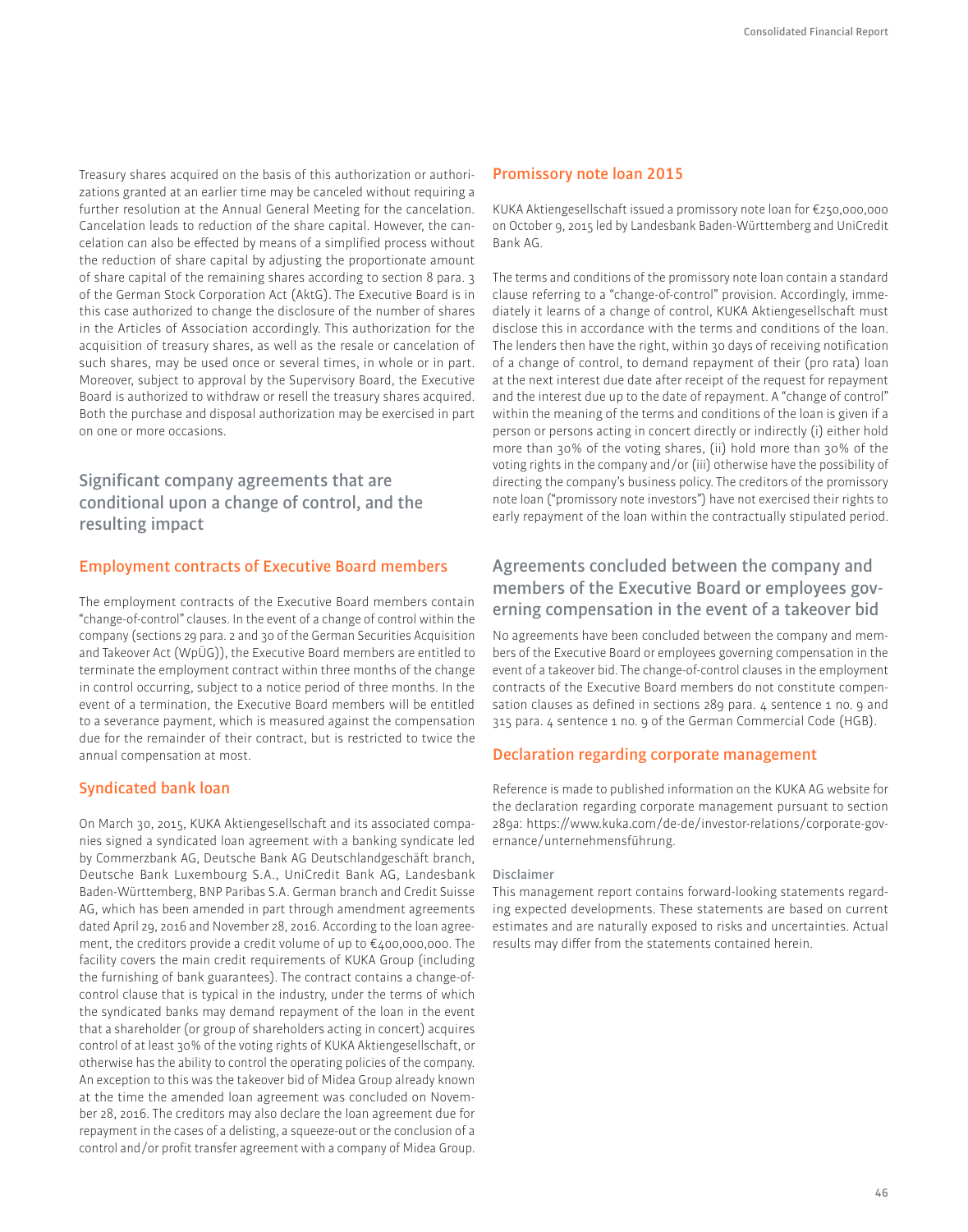# Compensation Report

The compensation report summarizes the basic principles used to determine the compensation of the Executive and Supervisory Boards of KUKA Aktiengesellschaft and describes the structure and compensation of the members of the Executive and Supervisory Boards. The compensation report is an integral part of the combined management report.

## **Executive Board compensation**

## **1. Compensation structure**

A Aktiengesellschaft's Executive Board compensation contains fixed and variable components. The latter consist of several variable compensation elements. The Executive Board compensation system thus conforms with section 87 of the German Stock Corporation Act (AktG) and the requirements of the GCGC regarding sustainable corporate performance. The variable components take into consideration both positive and negative business developments.

The fixed compensation consists of a base salary and payments in kind. The base salary is paid in twelve equal monthly installments. The payments in kind made to Executive Board members consist mainly of the non-cash benefits for the provision and use of a company vehicle.

One half of the variable compensation is based on the achievement of personal targets and the other half is dependent on the performance of KUKA Group's key indicators, EBIT and free cash flow. The associated details are agreed separately each year. The variable compensation component is capped (maximum target achievement of 200%) and achievement of the financial targets is linked to business performance over several years.

In addition, annual allocation volumes for participation in phantom share programs (hereinafter also referred to as the "programs") are stipulated for members of the Executive Board as a further variable compensation component designed to provide a long-term incentive for the period up to and including 2016. Phantom shares are virtual shares that grant the holder the right to a cash payment in the amount of the company's applicable share price. In contrast to stock options, the proceeds from phantom shares reflect not only the increase in share value, but also the full value of the stock. Moreover, a dividend equivalent that mirrors the actual dividend distributed on real KUKA shares is paid annually during the life of the plan for each virtual share held. There are no voting rights associated with phantom shares.

The programs each run for three calendar years. The allocation volume is either already contractually agreed or is set by the Supervisory Board before the respective three-year period commences. The allocation volume divided by a reference price for the KUKA share then results in a provisional number of phantom shares. The Supervisory Board has calculated the provisional number of phantom shares for the 2016 – 2018 program based on the average price of the KUKA share (opening price in XETRA trading on the Frankfurt Stock Exchange) between January 4, 2016 and March 7, 2016 (the last trading day prior to the Supervisory Board's financial review meeting). The relevant price thus determined for the KUKA share is  $\epsilon$ 77.53.

The Supervisory Board also establishes an EVA (economic value added) for continuing operations (before taxes) at the beginning of the threeyear performance period. The EVA is based on the operational planning for the three years of the program, which is geared towards the budget for the first financial year of the three-year period and the projections for the two subsequent financial years.

The cumulative EVA (actual EVA) for the three-year performance period is divided by the EVA for continuing operations in accordance with the operational planning for the three program years in order to determine a success factor. The success factor may fluctuate between o and 2.0. The final number of phantom shares depends on the success factor achieved, which is multiplied by the provisional number of phantom shares. The upper limit for the final number of phantom shares is capped at twice the number of provisional shares, which would constitute a success factor of 2.0. Payment is based on the final number of phantom shares at the final price of the KUKA share (average price of the KUKA share between January 2 of the year subsequent to the three reference years ("subsequent year") and the day prior to the financial review meeting of the Supervisory Board in the subsequent year).

In the event that an Executive Board member's contract is terminated – regardless of which party initiates the termination – all phantom shares allocated to that member expire. However, this does not apply if an Executive Board member uses their right to step down from their place on the Board owing to a change of control at the company. In this case, a proportionate payment is made in accordance with the terms and conditions of the phantom share program.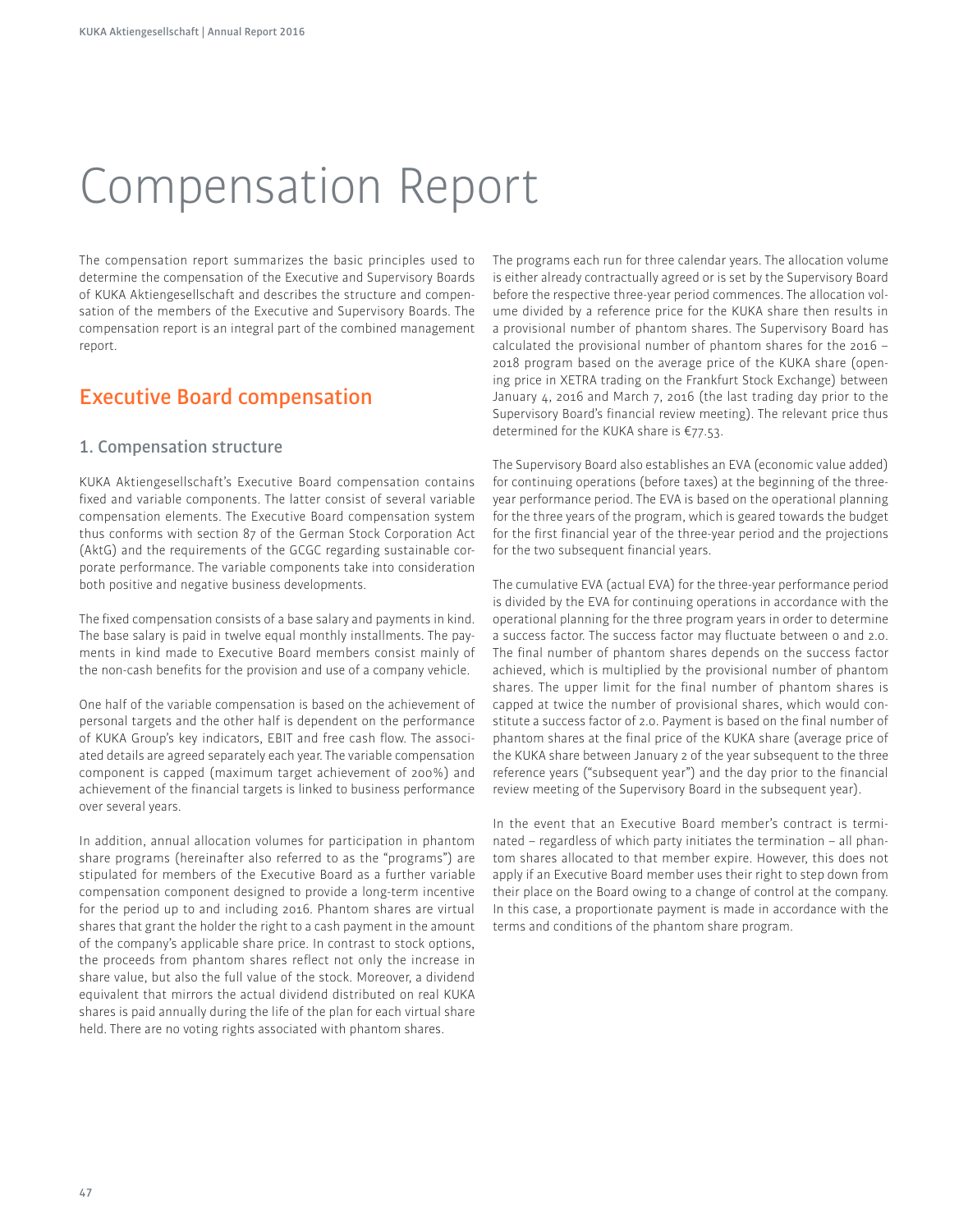The relevant Executive Board member is obliged to purchase a certain number of KUKA shares from the gross proceeds paid out on the basis of the programs, in order to build up a holding volume of 50% of the annual base remuneration (fixed annual remuneration) in the year of allocation. Until the holding volume has been built up, 25% of the gross amount paid out for the relevant year must be spent on purchasing KUKA shares. The purchase amount is retained from the net proceeds. The obligation ends with the participant's departure from KUKA Group. In the context of the Midea takeover bid, the Executive Board was relieved of its holding obligation by the Supervisory Board on June 25, 2016 in relation to the shares currently held.

Unless fixed benefits have been contractually granted, the Supervisory Board decides each year on the amount of the Executive Board's sharebased payments. The objective of the phantom share program and its configuration is to ensure that every member of KUKA's Executive Board is also a shareholder. The program promotes share ownership among members of KUKA's Executive Board and thereby ties the interests of these governing body members more closely to the interests of shareholders. The profit targets and comparative parameters may not be changed retroactively.

The payment amounts (to be paid out in 2018 and 2019 respectively) for the 2015 – 2017 and 2016 – 2018 phantom share programs were limited for the first time to an amount equal to three times the allocation volume. Future phantom share programs will also be limited correspondingly, so that the Executive Board compensation as of 2018 is therefore limited by the accumulation of caps on individual items (fixed annual salary, variable bonuses and payments from a phantom share program).

The amounts paid out from the 2014 – 2016 phantom share program still running are not yet subject to a limit. For this reason the total compensation of the Executive Board is currently not limited (the Executive and Supervisory Boards reported on the resulting divergence from the recommendation as per section 4.2.3 para. 2 sentence 6 of the GCGC in their joint declarations of compliance).

The employment contracts of Executive Board members contain "severance payment caps". This means that a restriction is agreed upon in the event of the employment contracts being terminated prematurely without good cause in relation to potential severance payments. The regulations specifically stipulate that the settlement shall not exceed the compensation value for the remaining term of the employment contract, restricted to twice the annual compensation.

The employment contracts of Executive Board members additionally contain "change-of-control" clauses. In the event of a change in control within the company (sections 29 para. 2 and 30 WpÜG), the Executive Board members are entitled to terminate the employment contract within three months of the change in control occurring, subject to a notice period of three months. In the event of a termination, the Executive Board members will be entitled to a severance payment, which is measured against the compensation due for the remainder of their contract, but is restricted to twice the annual compensation at most.

No loans were granted to Executive Board members during the year under review.

## **2. Compensation for 2016**

Executive Board compensation for fiscal 2016 is disclosed for each individual member in accordance with the standardized reference tables recommended in the GCGC. Following this, the compensation is disclosed separately according to "granted benefits" (table 1) and "actual inflow" (table 2). The target values (payment for 100% target achievement) and the minimum and maximum values achieved are also disclosed for the benefits.

Payments granted to members of the Executive Board – taking into account the actual inflow – totaled  $\epsilon$ 5,561,000 in fiscal 2016.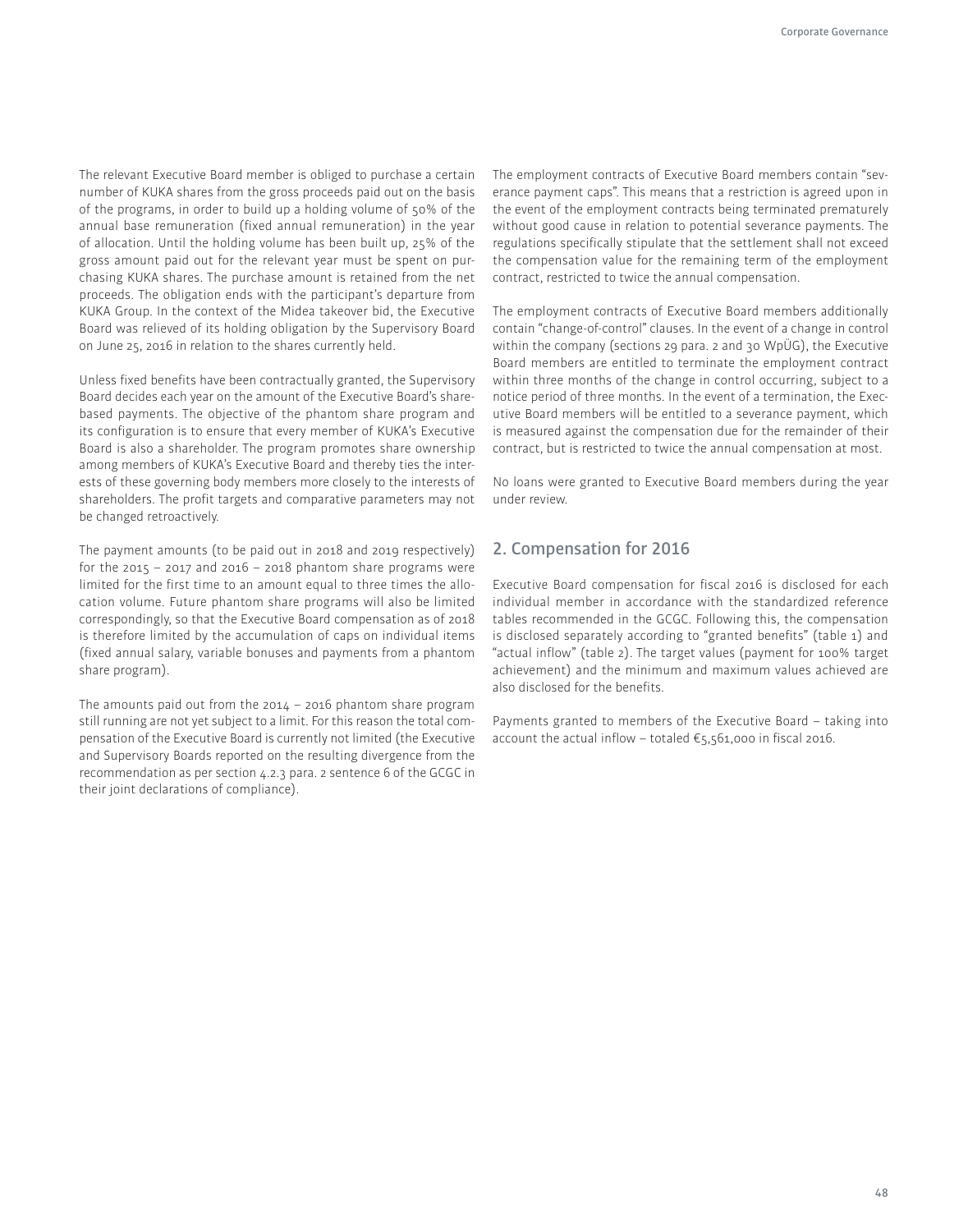#### **Table 1: Executive Board compensation for 2016 – Overview of beneits**

|                                                | Dr. Till Reuter<br>CEO   |                          |                          | Peter Mohnen<br>CFO |                          |                          |                          |                  |
|------------------------------------------------|--------------------------|--------------------------|--------------------------|---------------------|--------------------------|--------------------------|--------------------------|------------------|
| in $\epsilon$ thousands                        | FY 2015                  | FY 2016                  | FY 2016<br>(min)         | FY 2016<br>(max)    | FY 2015                  | FY 2016                  | FY 2016<br>(min)         | FY 2016<br>(max) |
| Fixed compensation                             | 600                      | 600                      | 600                      | 600                 | 425                      | 425                      | 425                      | 425              |
| Fringe benefits <sup>1</sup>                   | 25                       | 25                       | 25                       | 25                  | 31                       | 31                       | 31                       | 31               |
| Total                                          | 625                      | 625                      | 625                      | 625                 | 456                      | 456                      | 456                      | 456              |
| One-year variable compensation <sup>2</sup>    |                          |                          |                          |                     |                          |                          |                          |                  |
| Bonus                                          | 350                      | 350                      | $\mathbf 0$              | 700                 | 225                      | 225                      | $\mathbb O$              | 450              |
| Multi-year variable compensation               |                          |                          |                          |                     |                          |                          |                          |                  |
| Company targets bonus<br>for 2015 <sup>3</sup> | 350                      | $\overline{\phantom{a}}$ | $\overline{\phantom{m}}$ |                     | 225                      | $\overline{\phantom{m}}$ | $\qquad \qquad -$        |                  |
| Company targets bonus<br>for 2016 <sup>3</sup> | $\overline{\phantom{a}}$ | 350                      | $\mathbb O$              | 700                 | $\overline{\phantom{a}}$ | 225                      | $\mathbf{0}$             | 450              |
| Phantom share program<br>$2015 - 20174$        | 443                      | $\overline{\phantom{a}}$ | $\overline{\phantom{m}}$ |                     | 277                      | $\overline{\phantom{m}}$ | $\overline{\phantom{a}}$ |                  |
| Phantom share program<br>$2016 - 2018$         |                          | 452                      | $\mathbf{0}$             | 1,200               | $\overline{\phantom{a}}$ | 283                      | $\mathbf{0}$             | 750              |
| Total                                          | 1,768                    | 1,777                    | 625                      | 3,225               | 1,183                    | 1,189                    | 456                      | 2,106            |
| Pension cost                                   | $\Omega$                 | $\mathbf{0}$             | $\mathbf{0}$             | $\mathbf{0}$        | $\mathbf{0}$             | $\mathbf{0}$             | $\mathbf{0}$             | $\mathbf{0}$     |
| <b>Total compensation</b>                      | 1,768                    | 1,777                    | 625                      | 3,225               | 1,183                    | 1,189                    | 456                      | 2,106            |

<sup>1</sup> The fringe benefits include expenses and non-cash benefits for the provision of company cars and insurance allowances. The premium for D&O insurance is included in the fringe beneits because, unlike the accident insurance, it cannot be allocated individually, as the company pays a lump-sum premium for the insured group of persons which goes beyond the members of the Executive Board.

<sup>2</sup> Proportion of variable bonus for achieving personal targets (with 100% target achievement) in the specified fiscal year (possible target achievement from 0 to 200%).

<sup>3</sup> Deferred percentage (50%) of variable bonus (with 100% target achievement) for the specified fiscal year.

4 Allocation value on the date the phantom share program was established by the Supervisory Board. The price of the KUKA share on this date is multiplied by the provisional number of phantom shares. For the phantom share program 2015 – 2017 the share price was €72.14 at this time (Xetra closing price on March 24, 2015). For the phantom share program 2016 – 2018 the share price was €87.67 (Xetra closing price on March 8, 2016)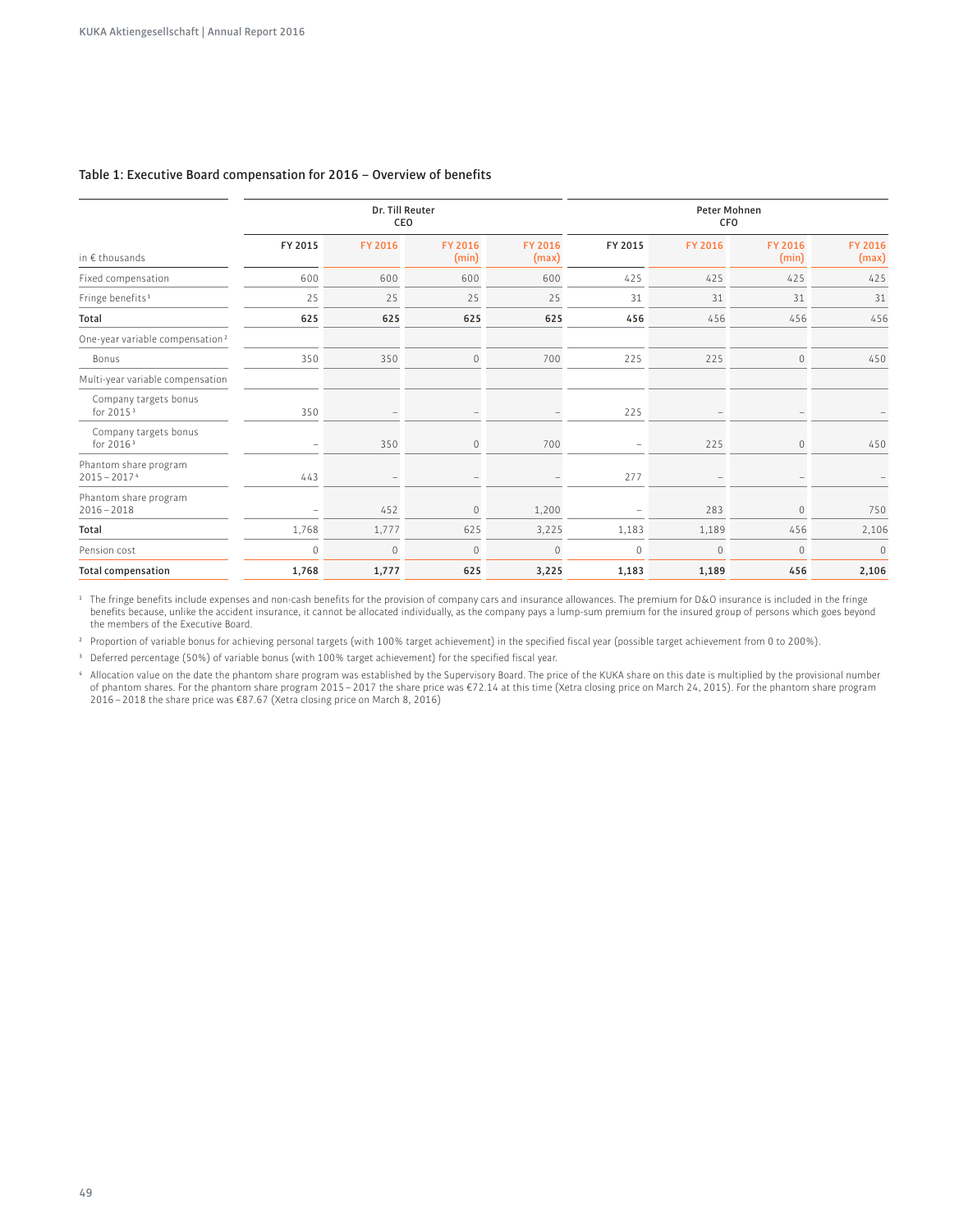#### **Table 2: Executive Board compensation for 2016 – Overview of inlow**

|                                                | Dr. Till Reuter<br>CEO |          | <b>Peter Mohnen</b><br>CFO |                |  |
|------------------------------------------------|------------------------|----------|----------------------------|----------------|--|
| in $\epsilon$ thousands                        | FY 2015                | FY 2016  | FY 2015                    | FY 2016        |  |
| Fixed compensation                             | 600                    | 600      | 425                        | 425            |  |
| Fringe benefits <sup>1</sup>                   | 25                     | 25       | 31                         | 31             |  |
| Other compensation <sup>2</sup>                | 131                    | 156      | $\mathbf 0$                | $\mathbf{0}$   |  |
| Total                                          | 756                    | 781      | 456                        | 456            |  |
| One-year variable compensation <sup>3</sup> :  |                        |          |                            |                |  |
| Bonus                                          | 640                    | 542      | 408                        | 439            |  |
| Multi-year variable compensation:              |                        |          |                            |                |  |
| Company targets bonus for 2013 <sup>4</sup>    | 610                    |          | 400                        |                |  |
| Company targets bonus for 2014 <sup>4</sup>    |                        | 694      | ۰                          | 421            |  |
| Phantom share program 2012 - 2014 <sup>5</sup> | 3,082                  |          | 1,541                      |                |  |
| Phantom share program 2013 - 2015 <sup>5</sup> |                        | 1,406    | ۰                          | 804            |  |
| Other share-based compensation <sup>6</sup>    | 11                     | 11       | $\overline{7}$             | $\overline{7}$ |  |
| Total                                          | 5,099                  | 3,434    | 2,812                      | 2,127          |  |
| Pension cost                                   | $\mathbf{0}$           | $\Omega$ | $\mathbf{0}$               | $\mathbf{0}$   |  |
| <b>Total compensation</b>                      | 5,099                  | 3,434    | 2,812                      | 2,127          |  |

<sup>1</sup> The fringe benefits include expenses and non-cash benefits for the provision of company cars and insurance allowances. The premium for D&O insurance is included in the fringe beneits because, unlike the accident insurance, it cannot be allocated individually, as the company pays a lump-sum premium for the insured group of persons which goes beyond the members of the Executive Board.

<sup>2</sup> Dr. Reuter received compensation of CHF 145,000 (2015 pro rata amount) in fiscal 2015 as President of the Administrative Board of Swisslog Holding AG (Buchs/Switzerland). In iscal 2016, he received remuneration of CHF 170,000 for this activity. This results in an amount of €131,555 for 2015 at an exchange rate of €1 = CHF 1.1022 (average rate in 2015) and an amount of €155.935 for 2016 at an exchange rate of €1 = 1.0902 (average rate in 2016). These amounts are taken into account in the presentation of the inlow. The employment contracts with the Executive Board members stipulate that compensation granted on the basis of a Supervisory Board, Advisory Board or Administrative Board

mandate in a company afiliated to A Aktiengesellschaft shall be ofset against the bonus payable to the member of the Executive Board. The compensation paid to Dr. Reuter by Swisslog Holding AG in iscal 2016 amounting to €155,935 therefore counts towards his bonus for iscal 2016 (to be disbursed in April 2017).

<sup>3</sup> Variable compensation paid out during the fiscal year.

4 Deferred proportion of variable compensation from the 2013 and 2014 iscal years, which was paid out in the 2015 and 2016 iscal years.

- 5 Phantom share program 2012 2014 payout at a final price of €65.10 (average KUKA share price (opening price in XETRA trading on the Frankfurt Stock Exchange) between January 2, 2015 and March 23, 2015). Phantom share program 2013–2015 payout at a final price of €77.53 (average KUKA share price (opening price in Xetra trading on the Frankfurt Stock Exchange) between January 4, 2016 and March 7, 2016). The amounts paid out each represent the gross proceeds. The net payout results from the gross proceeds less taxes and social contributions, other statutory levies and the purchase price for actual KUKA shares.
- 6 Payout of dividend equivalents in 2015 of €0.40 per provisional share from the phantom share programs 2013 2015, 2014 2016, 2015 2017 and in 2016 of €0.50 per provisional share from the phantom share programs 2014 – 2016, 2015 – 2017, 2016 – 2018.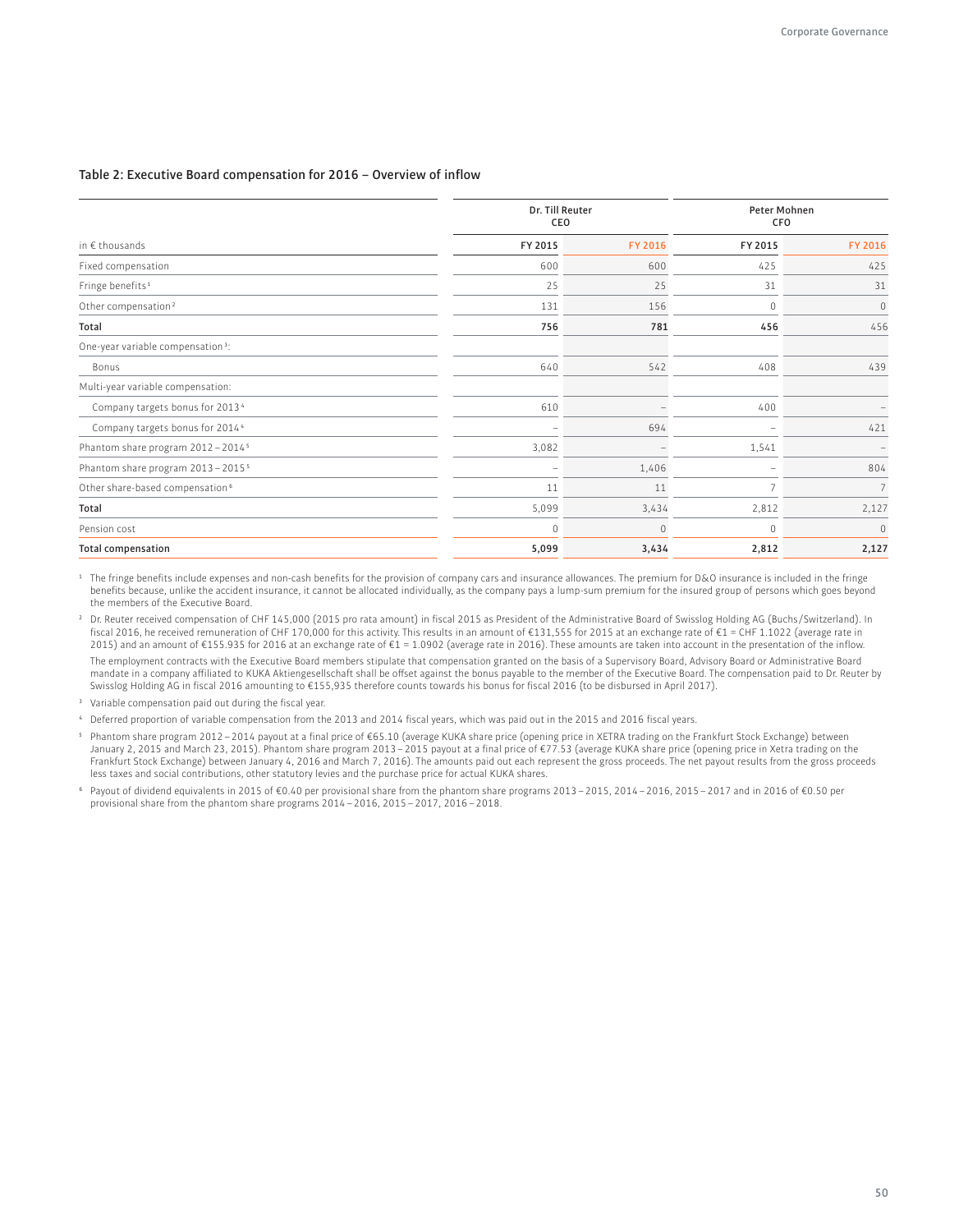Provisions, which took the total expected expense from the phantom share programs into account, were recognized as of December 31, 2016 for all phantom share programs in efect on that date and that have yet to be paid out (i. e. the 2014 – 2016, 2015 – 2017 and 2016 – 2018 programs).

Apart from a few exceptions, former Executive Board members whose terms of ofice ended no later than 2008 were granted company pension benefits that included old age, professional and employment disability, widows' and orphans' pensions. The total sum for the provisions recognized in 2014 for current pensions and expected pension beneits for this group of persons totaled €10,041,000 (German Commercial Code) (2015: €10,018,000).

## **Supervisory Board compensation**

#### **1. Compensation structure**

Based on a resolution at the company's Annual General Meeting on January 1, 2006, the Articles of Association were amended to include fixed compensation for members of the Supervisory Board.

In addition to reimbursement of expenses, each member of the Supervisory Board is paid a fixed amount of €30,000, payable at the end of the fiscal year.

The chair of the Supervisory Board is paid four times that amount, and the deputy chair receives double the compensation. Supervisory Board members receive additional compensation of €30,000 for chairing the Annual General Meeting, provided this task is not fulilled by the chair of the Supervisory Board, and for membership in any committee that is not of an interim nature, but at most for three committee memberships. A committee chairman also receives half the annual remuneration even if he chairs numerous committees. This does not apply to the committee pursuant to section 27, para. 3 of the German Act on Company Co-determination.

In addition, for each Supervisory Board meeting (including meetings of Supervisory Board committees), each Supervisory Board member is reimbursed for appropriate expenses incurred or is given a lump-sum payment of €450 per meeting (plus the applicable value added tax). The employee representatives on the Supervisory Board who are employed by KUKA Aktiengesellschaft or a KUKA Group company are still entitled to their regular salaries based on their employment contracts.

#### **2. Compensation for 2015 and 2016**

The following table compares the compensation paid to members of the Supervisory Board in the 2015 and 2016 inancial years:

#### **Table 3: Supervisory Board compensation in 2016**

| in $\epsilon$ thousands                                                                                                                                                                         | Payment in 2016<br>for 2015 | Payment in 2017<br>for 2016 |
|-------------------------------------------------------------------------------------------------------------------------------------------------------------------------------------------------|-----------------------------|-----------------------------|
| <b>Bernd Minning</b><br>Chairman of the Supervisory Board and<br>Chairman of the Personnel Committee,<br>Strategy and Development Committee,<br>Mediation Committee and Nomination<br>Committee | 165                         | 198                         |
| Michael Leppek <sup>1</sup>                                                                                                                                                                     |                             |                             |
| Deputy Chairman of the Supervisory Board                                                                                                                                                        | 90                          | 123                         |
| Prof. Dr. Dirk Abel                                                                                                                                                                             | 60                          | 60                          |
| <b>Wilfried Eberhardt</b>                                                                                                                                                                       | 30                          | 30                          |
| Siegfried Greulich <sup>1</sup>                                                                                                                                                                 | 60                          | 93                          |
| Thomas Knabel <sup>1</sup><br>(until May 27, 2016)                                                                                                                                              | 60                          | 74                          |
| Armin Kolb <sup>1</sup>                                                                                                                                                                         | 60                          | 76                          |
| Dr. Constanze Kurz <sup>1</sup><br>(from June 1, 2016)                                                                                                                                          | 0                           | 35                          |
| Carola Leitmeir <sup>1</sup>                                                                                                                                                                    | 60                          | 76                          |
| Dr. Hubert Lienhard<br>(from June 10, 2015)                                                                                                                                                     | 34                          | 60                          |
| Dr. Friedhelm Loh<br>(from June 10, 2015)                                                                                                                                                       | 34                          | 60                          |
| Prof. Dr. Uwe Loos<br>Chairman of the Technology and<br><b>Production Committee</b>                                                                                                             | 75                          | 91                          |
| Hans Ziegler<br>(from June 10, 2015 to December 1, 2016)                                                                                                                                        | 47                          | 83                          |

<sup>1</sup> The employee representatives on the Supervisory Board, who are also members of IG Metall, have declared that they shall pay their Supervisory Board compensation to the Hans Böckler foundation in line with the guidelines of the Federation of German Trade Unions.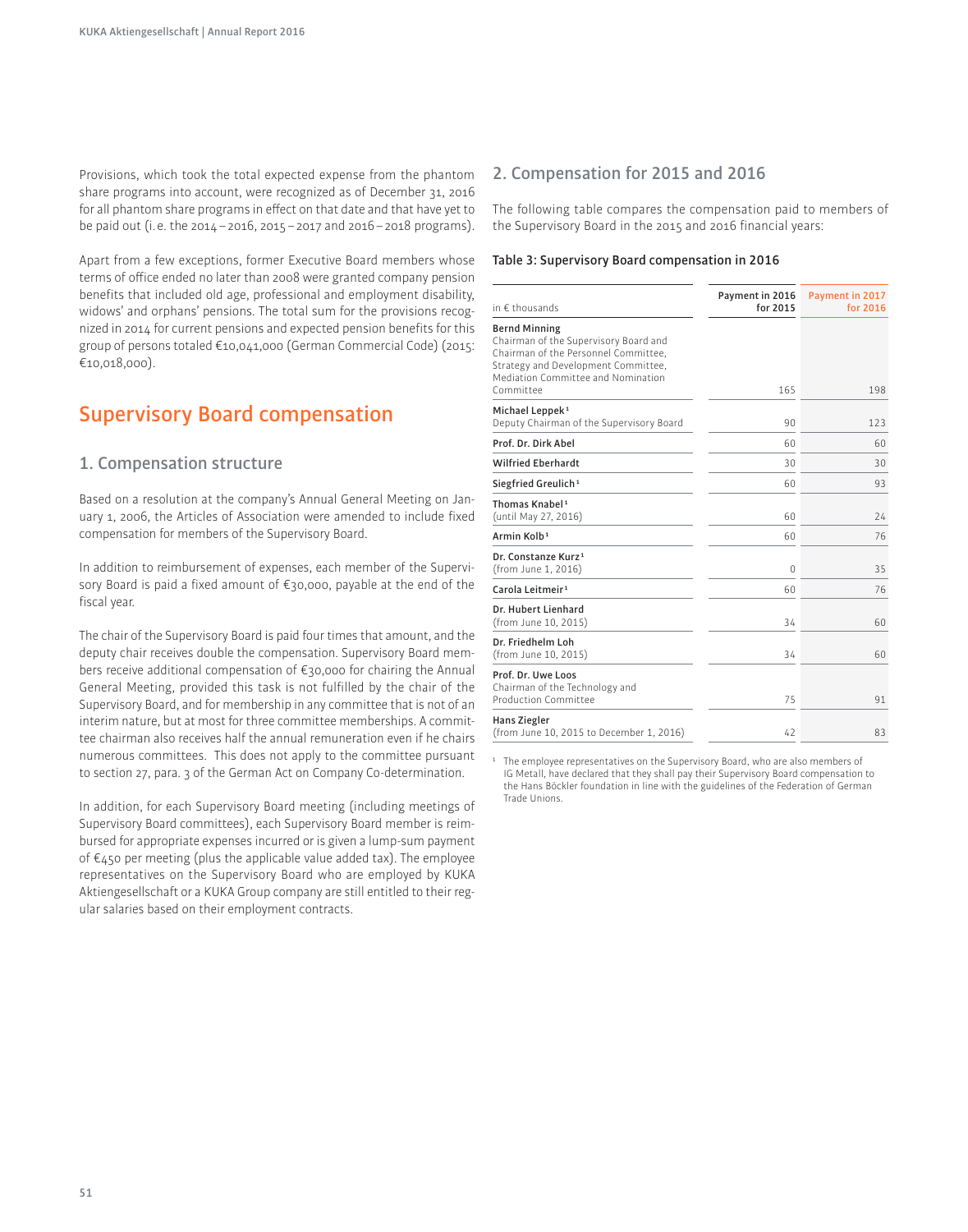## **Balance sheet** 52

of KUKA Aktiengesellschaft as at December 31, 2016

#### **ASSETS**

| in $\epsilon$ thousands               | <b>Notes</b>     | 31.12.2015 | 31.12.2016 |
|---------------------------------------|------------------|------------|------------|
| <b>Fixed assets</b>                   | $\left(1\right)$ |            |            |
| Intangible assets                     |                  | 2.073      | 20.075     |
| Tangible assets                       |                  | 88.357     | 87.919     |
| Financial investments                 |                  | 469.381    | 492.916    |
|                                       |                  | 559.811    | 600.910    |
| <b>Current assets</b>                 |                  |            |            |
| Inventories                           | (2)              | 18         | 18         |
| Receivables from affiliated companies | (3)              | 233.761    | 414.569    |
| Other receivables and assets          | (4)              | 5.625      | 4.125      |
|                                       |                  | 239.404    | 418.712    |
| <b>Cash and cash equivalents</b>      | (5)              | 330.241    | 150.440    |
|                                       |                  | 569.645    | 569.152    |
| <b>Prepaid expenses</b>               | (6)              | 558        | 1.360      |
|                                       |                  | 1.130.014  | 1.171.422  |

## **EQUITY AND LIABILITIES**

| in $\epsilon$ thousands                  | <b>Notes</b> | 31.12.2015 | 31.12.2016   |
|------------------------------------------|--------------|------------|--------------|
| <b>Equity</b>                            |              |            |              |
| <b>Subscribed capital</b>                | (7)          | 100.103    | 103.416      |
| <b>Capital reserve</b>                   | (8)          | 262.209    | 305.796      |
| <b>Other retained earnings</b>           | (9)          | 148.252    | 254.235      |
| <b>Balance sheet profit</b>              | (10)/(11)    | 100.878    | 87.611       |
|                                          |              | 611.442    | 751.058      |
| <b>Provisions</b>                        | (12)         |            |              |
| Pension provisions                       |              | 11.746     | 11.519       |
| Provision for taxes                      |              | 14.953     | 8.832        |
| Other provisions                         |              | 31.183     | 45.573       |
|                                          |              | 57.882     | 65.924       |
| <b>Liabilities</b>                       | (13)         |            |              |
| <b>Bonds</b>                             | (14)         | 47.200     | $\mathbf{0}$ |
| Liabilities due to banks                 | (15)         | 251.126    | 250.923      |
| Trade payables                           |              | 11.067     | 5.593        |
| Accounts payable to affiliated companies | (16)         | 147.392    | 83.778       |
| Liabilities to provident funds           | (17)         | 2.603      | 2.635        |
| Other liabilities                        | (18)         | 1.302      | 11.511       |
|                                          |              | 460.690    | 354.440      |
|                                          |              | 1.130.014  | 1.171.422    |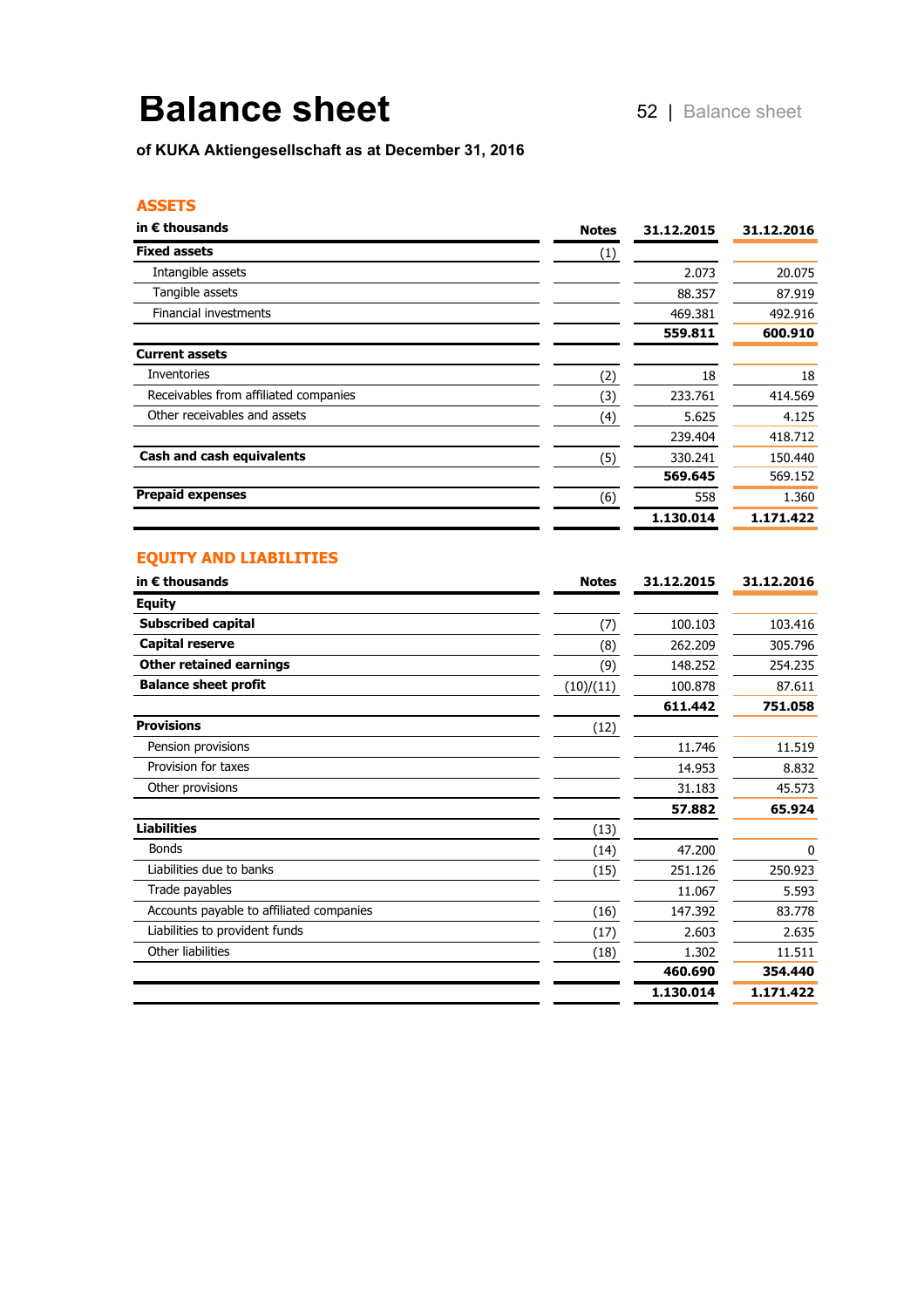## **Income statement**

of KUKA Aktiengesellschaft for the period January 1 to December 31, 2016

| in $\epsilon$ thousands                       | <b>Notes</b> | 2015      | 2016      |
|-----------------------------------------------|--------------|-----------|-----------|
| Sales revenues                                | (19)         | 0         | 77,408    |
| Other company-produced and capitalized assets | (20)         | 1.160     | 2.044     |
| Other operating income                        | (21)         | 108.907   | 21.080    |
| Cost of materials                             | (22)         | 0         | $-40.786$ |
| Personnel expense                             | (23)         | $-38.767$ | $-44.838$ |
| Depreciation and amortization of              |              |           |           |
| tangible and intangible assets                | (24)         | $-6.341$  | $-10.056$ |
| Other operating expenses                      | (25)         | $-86.771$ | $-64.492$ |
| Income from equity investments                | (26)         | 149.678   | 174.643   |
| Income from other securities                  | (27)         | 8         | 6         |
| Other interest and similar income             | (28)         | 5.201     | 6.301     |
| Interest and similar expenses                 | (29)         | $-9.089$  | $-7.109$  |
| Taxes on income                               | (30)         | $-8.193$  | $-2.234$  |
| <b>Earnings after taxes</b>                   |              | 115.793   | 111.967   |
| Net income for the year                       |              | 115.793   | 111.967   |
| Profit carry-forward from the previous year   |              | 42.982    | 31.627    |
| Transfer to retained earnings                 |              | $-57.897$ | $-55.983$ |
| <b>Balance sheet profit</b>                   | (11)         | 100.878   | 87.611    |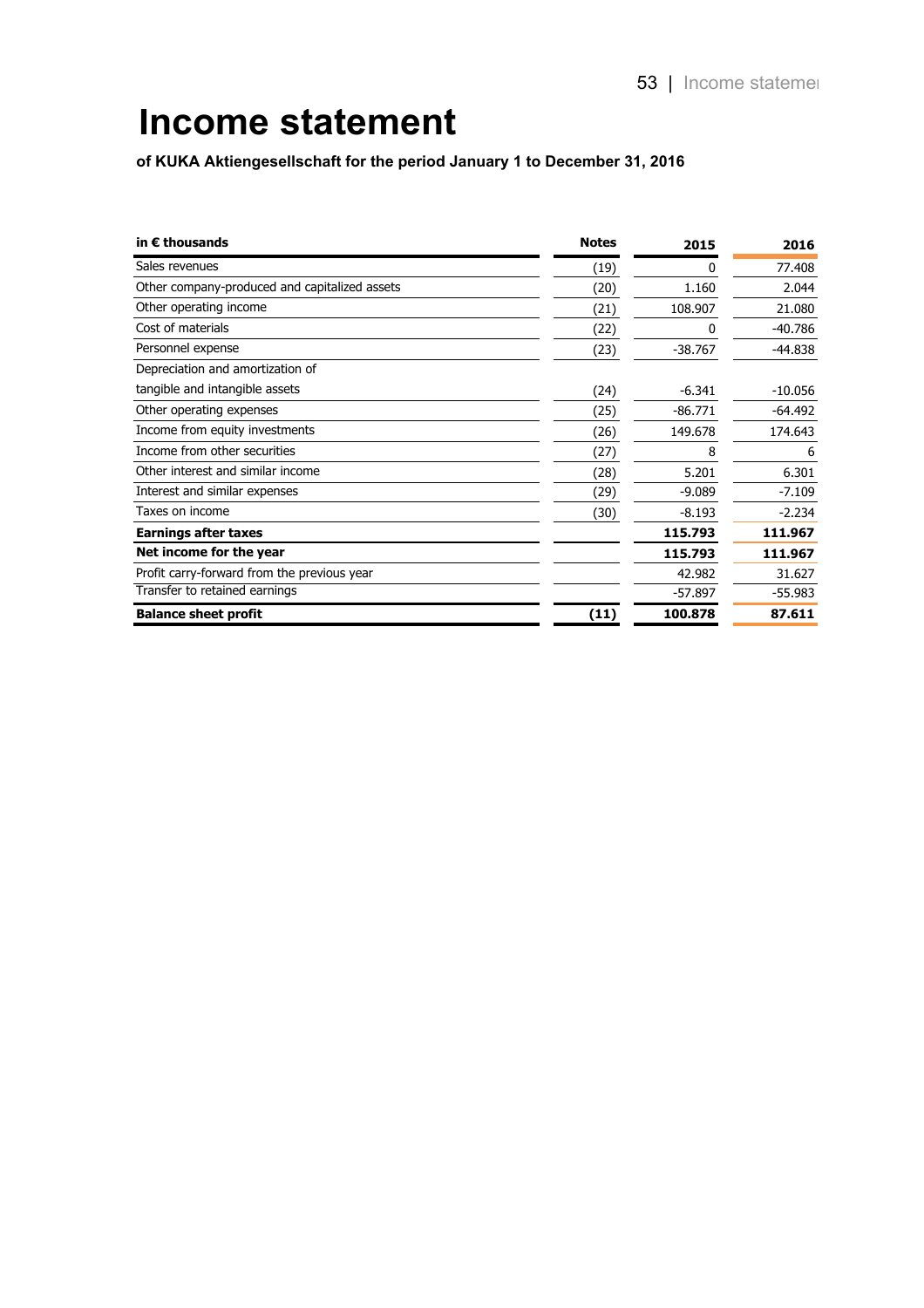## **KUKA Aktiengesellschaft, Augsburg**

## **Notes to the financial statements for the financial year 2016**

## **GENERAL INFORMATION**

## **ACCOUNTING PRINCIPLES**

The 2016 annual financial statements of KUKA Aktiengesellschaft were prepared in accordance with the provisions of the German Commercial Code (HGB), taking into account the amendments of the Accounting Directive Implementation Act (BilRUG) and the German Stock Corporation Act (AktG). The figures for the previous years have not been adjusted.

KUKA Aktiengesellschaft is registered in the commercial register of the Augsburg district court under HRB 22709 and its registered office is in Augsburg.

To give a clearer presentation, the legal classification scheme of the balance sheet has been extended to include the item "Liabilities to provident funds".

The items which are combined in the balance sheet and the income statement plus the additional information are shown individually below.

The income statement is drawn up in euros and the amounts are shown in thousands of euros.

The accounting and valuation methods were unchanged compared with the financial statements as at December 31, 2016.

As a result of legal changes under the BilRUG, it is not always possible to make direct comparisons in the income statement. This is explained in more detail at the appropriate point in the Notes.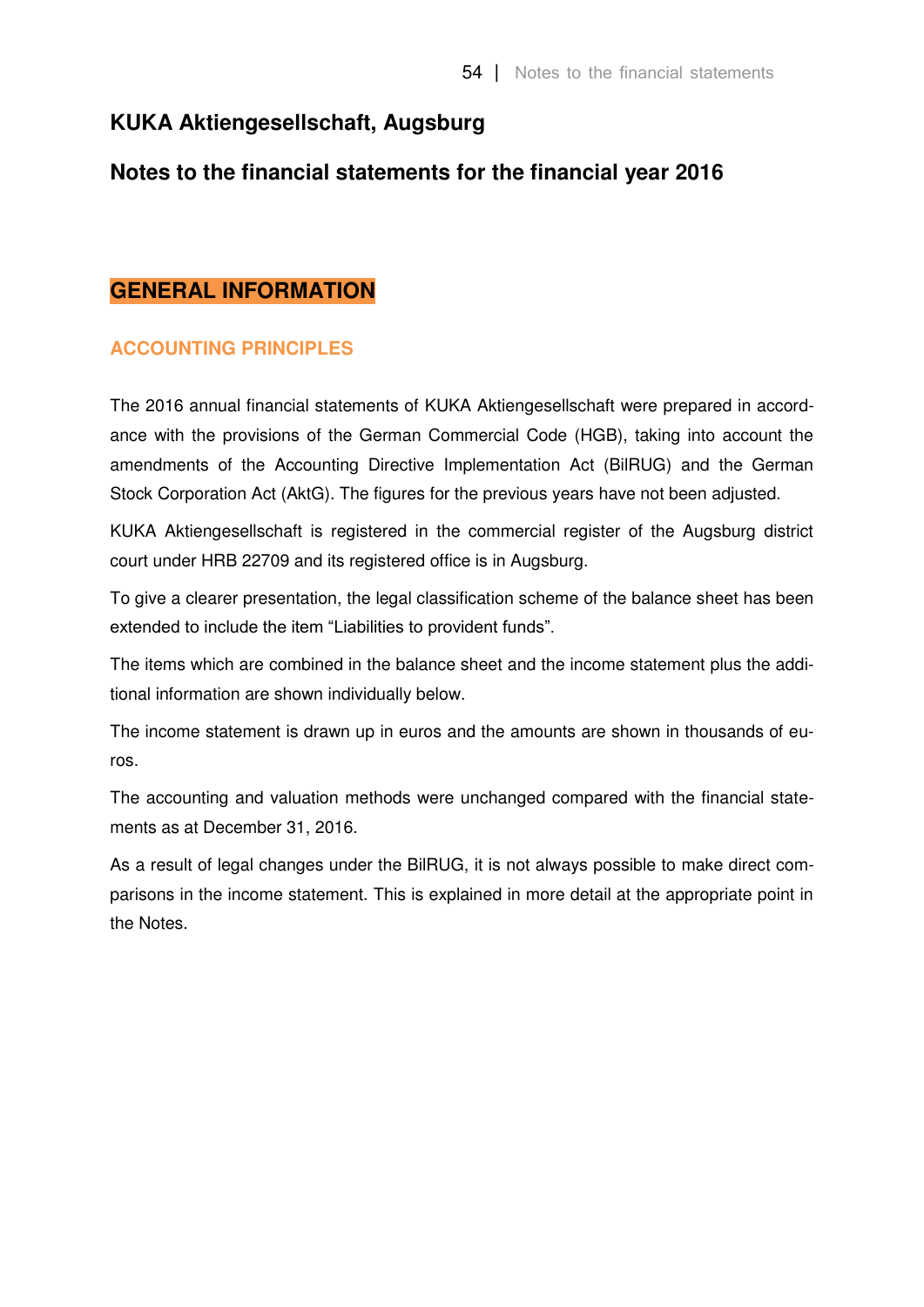## **ACCOUNTING AND VALUATION**

## **ASSETS**

Purchased **intangible assets** are capitalized at cost. The amortization period is between three and five years depending on the anticipated useful life.

Internally generated intangible assets are not capitalized.

**Tangible fixed assets** are recognized at acquisition or production cost, less scheduled depreciation.

Scheduled depreciation is applied over a useful life of 25 to 50 years for buildings and over 3 to 15 years for other tangible fixed assets. Depreciation is applied solely on a straight-line basis. Technical progress and the economic efficiency of the usage are also taken into consideration accordingly. Since 2010, following the new regulation under the Growth Acceleration Act, the option has been taken to depreciate low-value assets with cost values of up to €410.00 in full at the time of acquisition and to show these as disposals.

**Financial assets** include holdings in affiliated companies and equity investments. They are recognized at cost. The subsequent valuation is at the lower of cost or fair value.

**Inventories** are valued at the lower of average cost or at market value. Where necessary, inventory risks are taken into consideration in the form of marketability discounts.

**Receivables and other assets** are recognized at nominal values after applying individual discounts for all recognizable risks. Long-term interest-free or low-interest receivables and other assets are shown at their cash values.

**Liquid assets** are shown at their nominal value.

**Prepaid expenses and accrued income** include costs before the cut-off date which represent expenditure for a specific later period.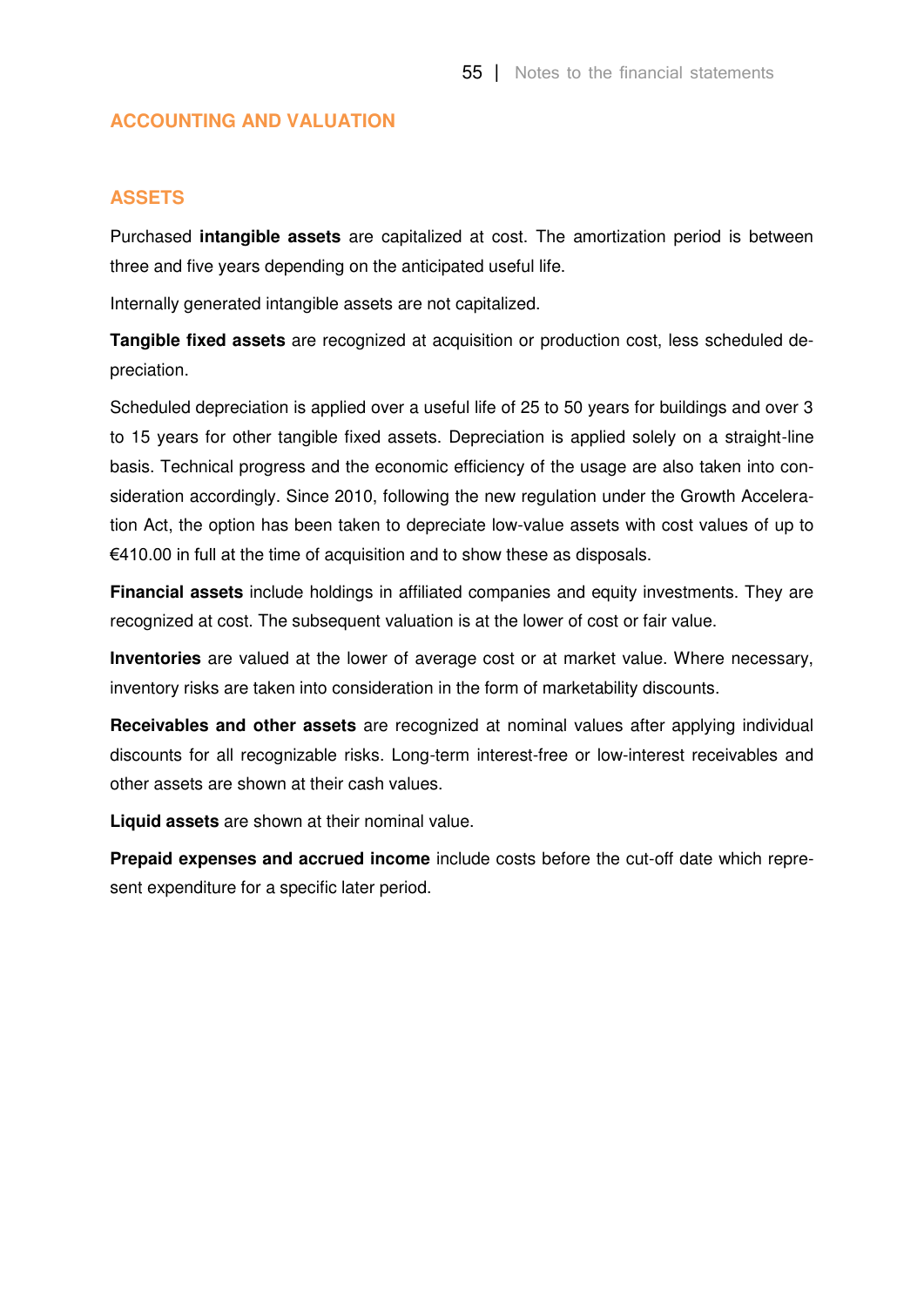## **LIABILITIES**

**Pension provisions** and similar obligations are created on the basis of actuarial calculations taking into consideration the 2005 G guideline tables of Prof. Dr. Heubeck using the projected unit credit method. When calculating the provisions, the market rate for the past ten years published by the German central bank as at October 31, 2016 with an assumed residual term of 15 years was applied. Other calculation parameters, as stated under point (12) of the Notes, are also adopted.

Assets which serve solely to meet pension obligations and are not accessible to all creditors are recognized at their fair value and offset against the corresponding obligations. The fair value is measured at the asset value.

The interest components of the allocations to pension provisions and comparable obligations are shown in order to give an economically correct presentation of the operating result not in personnel costs but in the net interest item.

Tax provisions and other provisions are created for all recognizable risks, uncertain obligations, impending losses and for all other future charges. Provisions are recognized at the settlement amounts deemed necessary on the basis of a reasonable commercial assessment. Provisions with a residual term of more than one year are applied with the average market interest published by the German central bank corresponding to their residual term.

**Liabilities** are recognized at the settlement amount.

**Deferred taxes** originate from the differences between corporate and taxation values which are reversed in subsequent years and from the offsettable loss as limited partner in accordance with section 15a of the Income Tax Act (EStG). Tax loss carryforwards are only taken into consideration if it is expected that the loss can be offset within five years. The tax regulations applicable or adopted on the balance sheet date are applied. Deferred taxes are ascertained based on a combined income tax rate of 32.0% for valuation differences or 15.8% of the offsettable loss in accordance with section 15a of the Income Tax Act (EstG). The resulting tax charges and tax relief amounts are netted off. After netting off, the option stated in section 274 para. 1 sentence 2 of the German Commercial Code (HGB) is exercised not to capitalize the remaining deferred tax assets.

An analysis of the differences existing between the commercial balance sheet and the tax balance sheet showed that the deferred tax assets are principally attributable to temporary differences in pension provisions, impending loss provisions as well as deferrals of the offsettable loss in accordance with section 15a of the Income Tax Act (EstG). Deferred tax liabilities are of minor importance.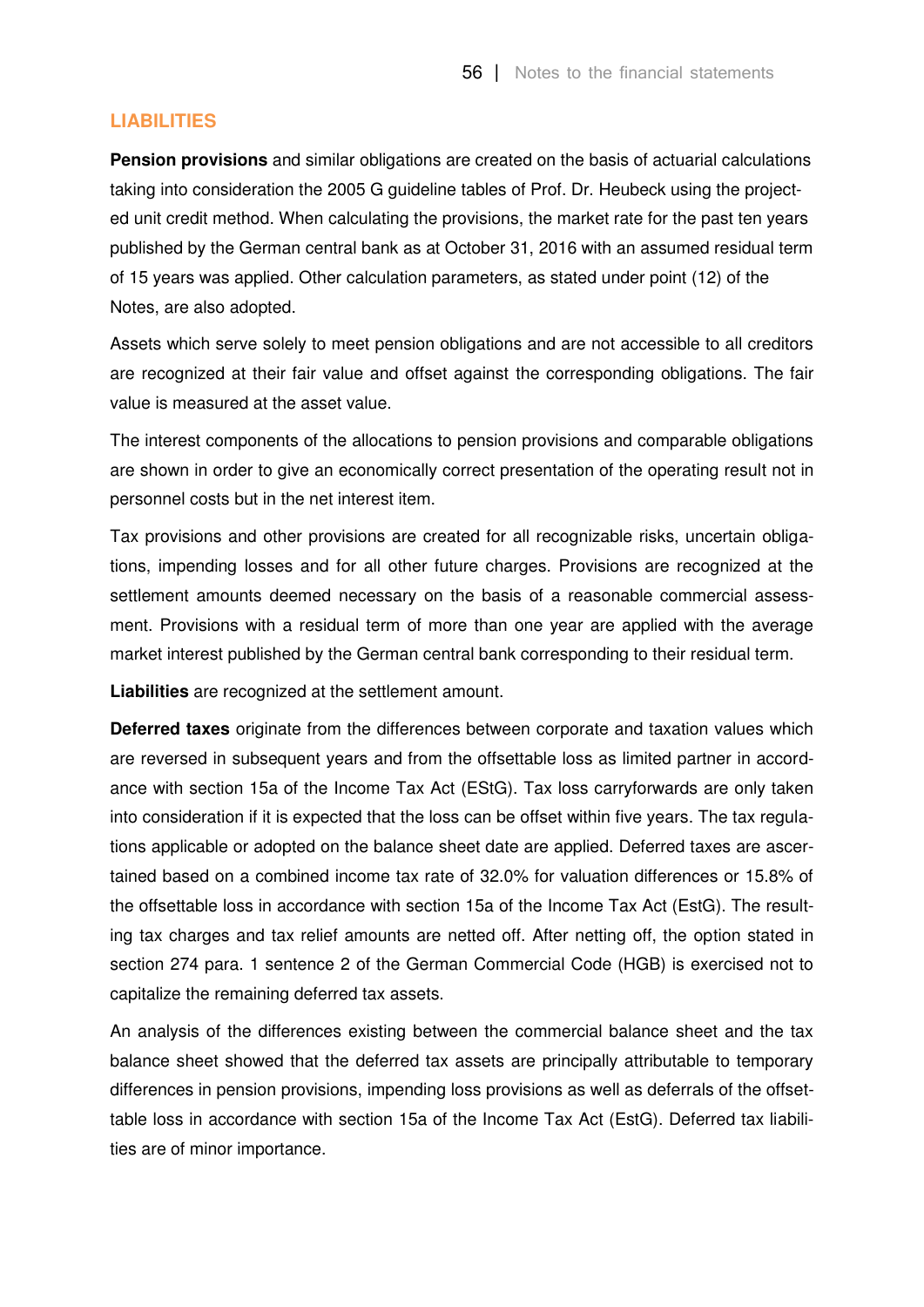The values for **contingent liabilities** from guarantees and warranty agreements are the amounts assessed at the balance sheet date.

## **INCOME STATEMENT**

The income statement is prepared in accordance with section 275 para. 2 of the German Commercial Code (HGB) using the total cost (nature of expense) method.

Redefinition in the BilRUG of the term sales revenues under section 277 HGB leads to a reclassification of the cost allocations in the income statement. Cost allocations were previously recorded as other operating income according to the contractual agreements and to the services provided. Due to the changes in legislation, they are shown as sales revenues with effect from fiscal 2016. Following this principle, expenses to provide these services are shown under cost of materials instead of under other operating expenses as in previous years.

**Taxes on income and profit** encompass the taxes paid or owed on income and profit. Taxes on income and profit consist of trade tax, corporation tax, solidarity surcharge and foreign income taxes for the current fiscal year and income taxes for previous years.

**Other taxes** are shown under other operating expenses.

Transactions with **related parties and companies** are conducted by KUKA Aktiengesellschaft under the same terms as for external third parties.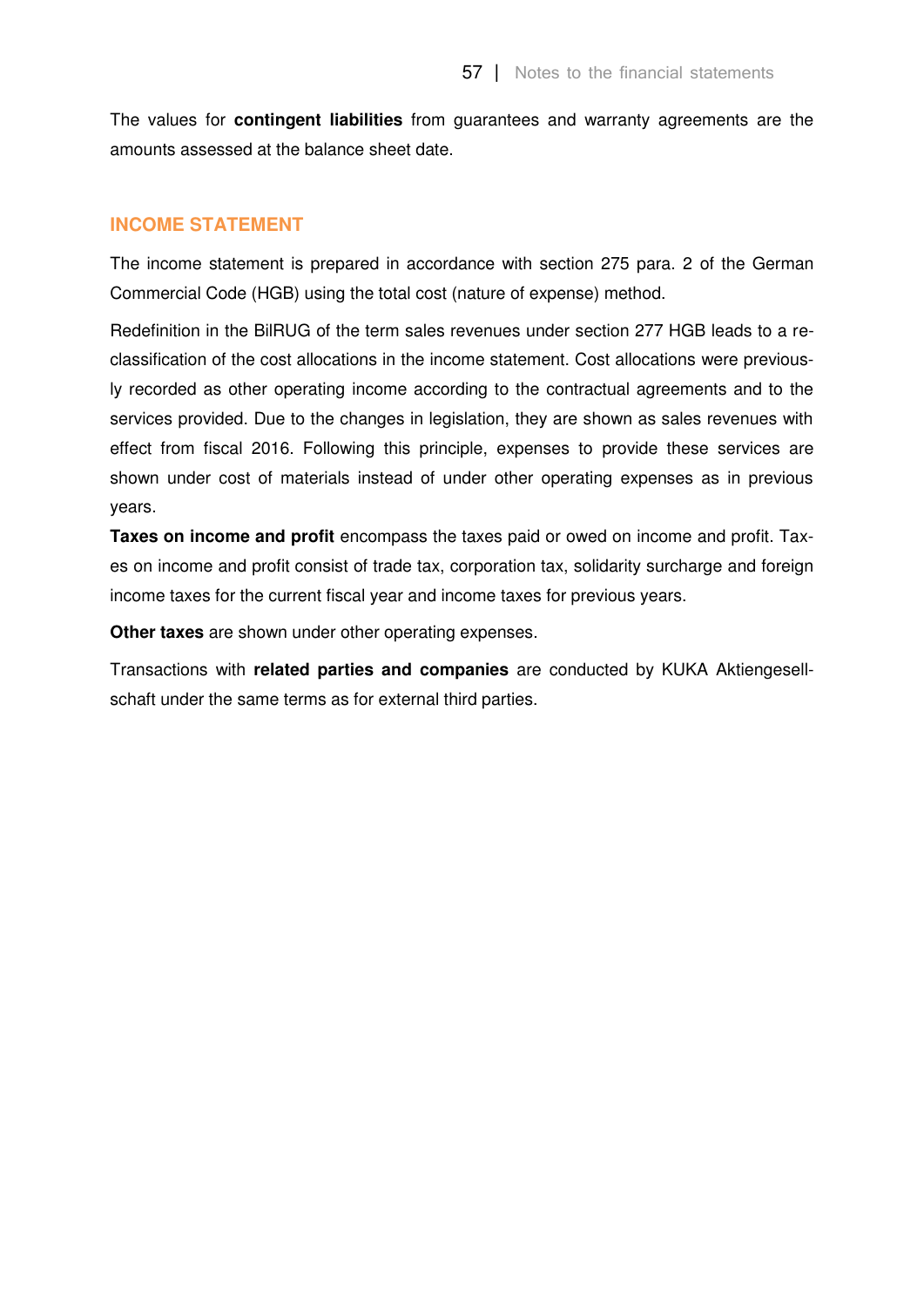## **TRANSLATION GAINS/LOSSES**

Receivables and payables denominated in foreign currency are valued at the rate on the date of acquisition. The subsequent valuation is based on the average spot rate at the balance sheet date. Gains from foreign currency translations are only taken into consideration if they relate to receivables and liabilities with a residual term of up to one year.

**Balance sheet date Country Currency Dec. 31, 2015 Dec. 31, 2016**  United Arab Emirates **AED** 4.9876 3.9876 3.8647 Australia AUD 1.4897 1.4596 Brazil BRL 4.3117 3.4305 China CNY 7.0608 7.3202 China, Hong Kong **HKD** 8.4376 8.1751 India INR 72.0215 71.5935 Japan JPY 131.0700 123.4000 Canada CAD 1.5116 1.4188 Korea 1,280.7800 KRW 1,280.7800 1,269.3600 Malaysia MYR 4.6959 4.7287 Mexico MXN 18.9145 21.7719 Norway NOK 9.6030 9.0863 Romania RON 4.5245 4.5411 Russia RUB 80.6736 64.3000 Sweden SEK 9.1895 9.5525 Switzerland **CHF** CHF 1.0835 1.0739 Singapore SGD SGD 1.5417 1.5234 Taiwan TWD 35.7632 34.1403 Thailand THB 39.2480 37.7260 Czech Republic CZK 27.0230 27.0210 Hungary HUF 315.9800 309.8300 USA USD 1.0887 1.0541 UK GBP 0.7340 0.8562

The following conversion rates were applied:

## **NOTES TO THE BALANCE SHEET AND INCOME STATEMENT**

## **(1) FIXED ASSETS**

Movements in the fixed assets of KUKA Aktiengesellschaft are shown in the following table of assets.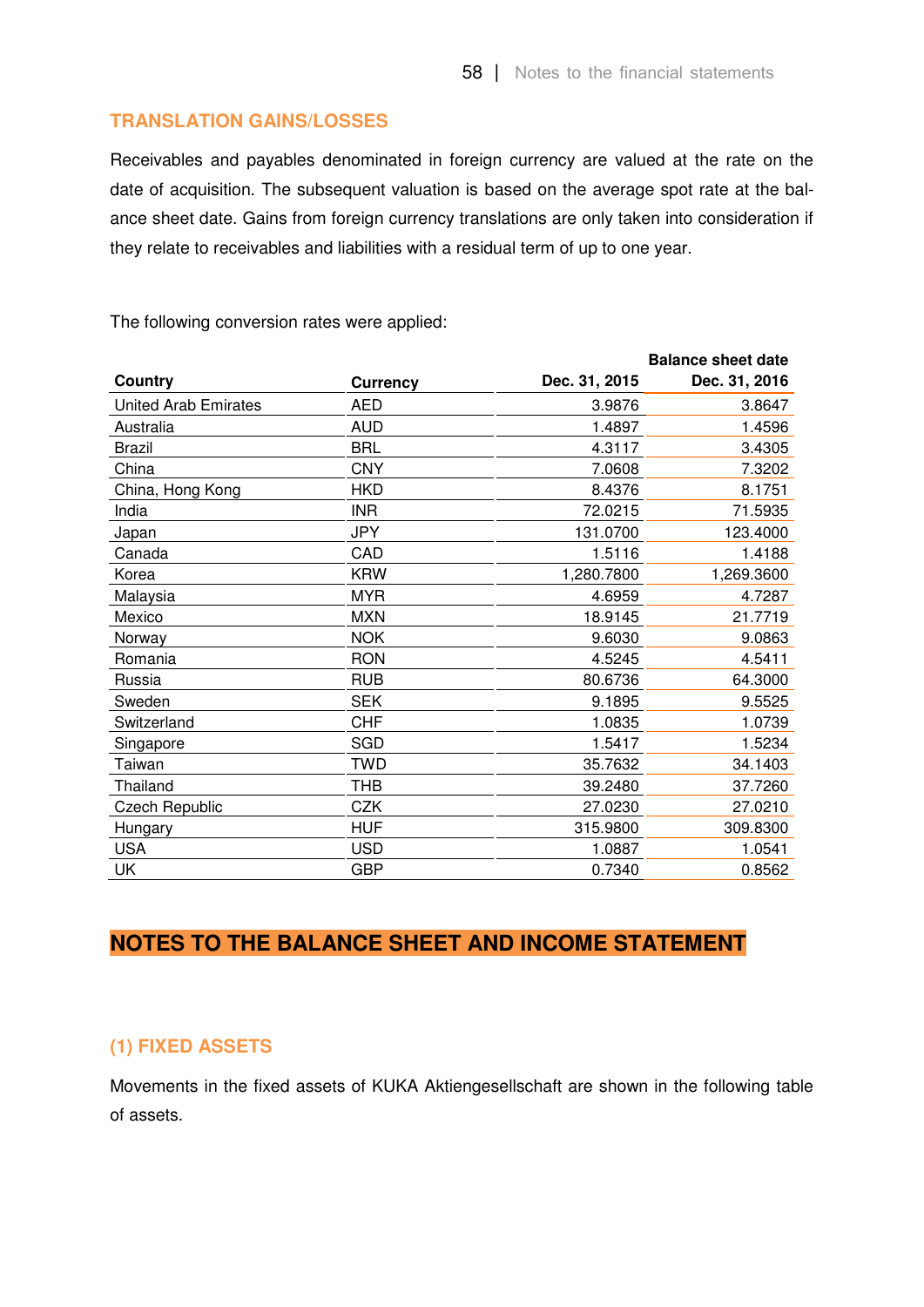|                                                        | Acquisition / manufacturing costs |        |             |           |           |              |  |
|--------------------------------------------------------|-----------------------------------|--------|-------------|-----------|-----------|--------------|--|
|                                                        | Status as of                      |        | Additions   |           | Reclassi- | Status as of |  |
|                                                        |                                   |        | from trans- |           |           | Dec. 31,     |  |
| in $\epsilon$ thousands                                | Jan. 1, 2016 Additions            |        | fers        | Disposals | fications | 2016         |  |
| I. Intangible assets                                   |                                   |        |             |           |           |              |  |
| 1. Purchased rights                                    |                                   |        |             |           |           |              |  |
| and similar assets                                     | 12.778                            | 18.899 | 8.062       | 0         | 785       | 40.524       |  |
|                                                        | 12.778                            | 18.899 | 8.062       | $\bf{0}$  | 785       | 40.524       |  |
| II. Tangible assets                                    |                                   |        |             |           |           |              |  |
| 1. Land, similar rights<br>and buildings               | 110.665                           | 1.818  | 0           | 0         | 5.189     | 117.672      |  |
| 2. Technical plant and<br>equipment                    | 6.785                             | 5      | 0           | 0         | 0         | 6.790        |  |
| 3. Other equipment,<br>factory and office<br>equipment | 17.727                            | 3.932  | 312         | 1.174     | 1.203     | 22.000       |  |
|                                                        |                                   |        |             |           |           |              |  |
| 4. Advances paid and<br>construction in progress       | 7.313                             | 1.396  | 0           | 0         | $-7.177$  | 1.532        |  |
|                                                        | 142.490                           | 7.151  | 312         | 1.174     | $-785$    | 147.994      |  |
| <b>III. Financial assets</b>                           |                                   |        |             |           |           |              |  |
| 1. Shares in affiliated<br>companies                   | 524.774                           | 19.819 | 0           | 0         | 0         | 544.593      |  |
| 2. Equity investments                                  | 6.366                             | 1.634  | 0           | 0         | 0         | 8.000        |  |
|                                                        | 531.140                           | 21.453 | 0           | 0         | 0         | 552.593      |  |
| <b>Summe</b>                                           | 686.408                           | 47.503 | 8.374       | 1.174     | $\bf{0}$  | 741.111      |  |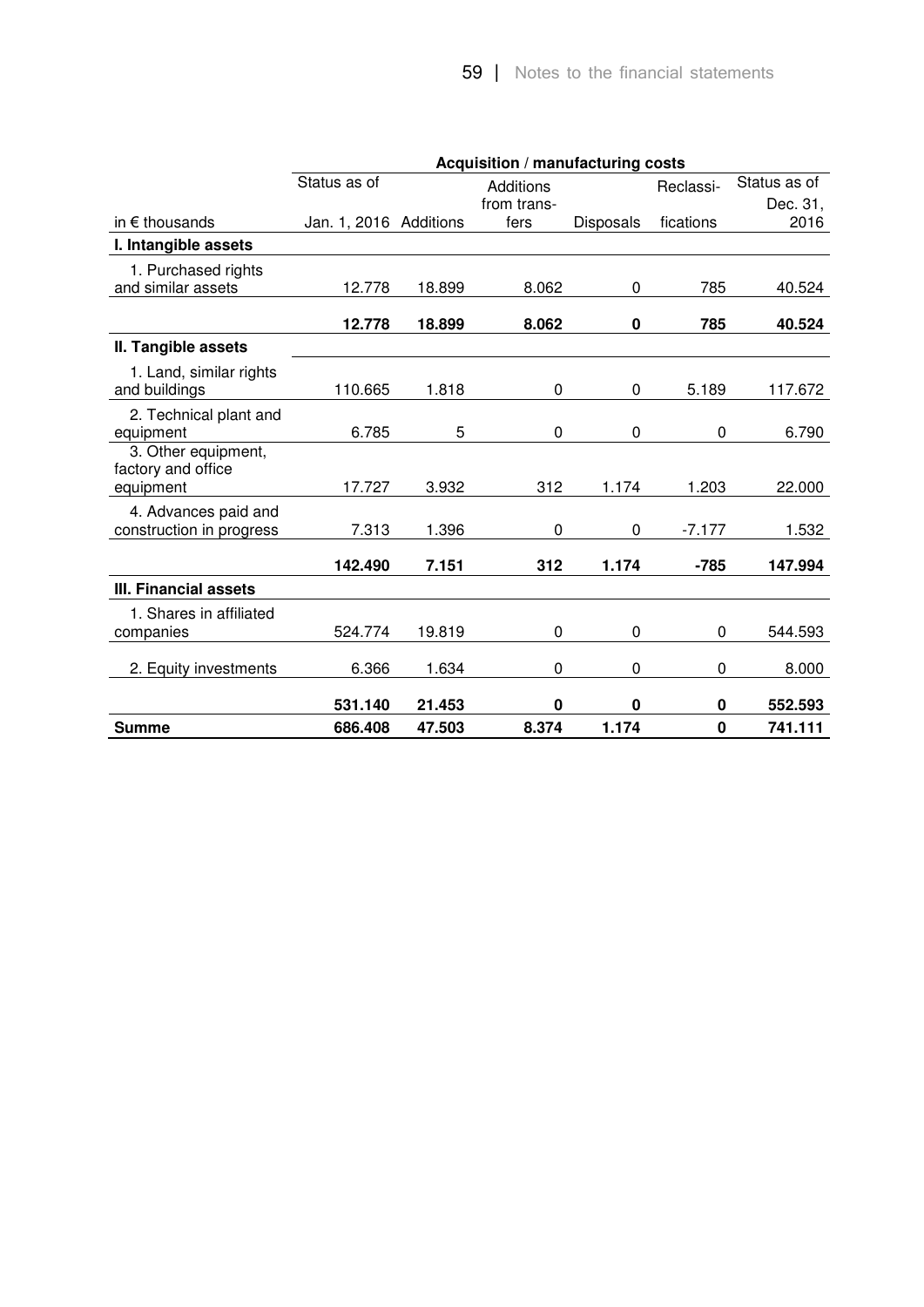|                        |             | <b>Depreciation</b> |             |              |               | <b>Book value</b> |
|------------------------|-------------|---------------------|-------------|--------------|---------------|-------------------|
| Status as of           |             | <b>Additions</b>    |             | Status as of | Status as of  | Status as of      |
|                        |             | from trans-         |             | Dec. 31,     |               |                   |
| Jan. 1, 2016 Additions |             | fers                | Disposals   | 2016         | Dec. 31, 2015 | Dec. 31, 2016     |
|                        |             |                     |             |              |               |                   |
| 10.705                 | 3.136       | 6.608               | 0           | 20.449       | 2.073         | 20.075            |
|                        |             |                     |             |              |               |                   |
| 10.705                 | 3.136       | 6.608               | 0           | 20.449       | 2.073         | 20.075            |
|                        |             |                     |             |              |               |                   |
| 38.140                 | 3.089       | 0                   | 0           | 41.229       | 72.525        | 76.443            |
|                        |             |                     |             |              |               |                   |
| 4.980                  | 391         | 0                   | 0           | 5.371        | 1.805         | 1.419             |
|                        |             |                     |             |              |               |                   |
| 11.013                 | 3.440       | 196                 | 1.174       | 13.475       | 6.714         | 8.525             |
| $\mathbf 0$            | $\mathbf 0$ | $\mathbf 0$         | $\mathbf 0$ | 0            | 7.313         | 1.532             |
|                        |             |                     |             |              |               |                   |
| 54.133                 | 6.920       | 196                 | 1.174       | 60.075       | 88.357        | 87.919            |
|                        |             |                     |             |              |               |                   |
| 61.759                 | 0           | 0                   | 2.082       | 59.677       | 463.015       | 484.916           |
| $\mathbf 0$            | 0           | $\mathbf 0$         | $\pmb{0}$   | $\pmb{0}$    | 6.366         | 8.000             |
| 61.759                 | 0           | 0                   | 2.082       | 59.677       | 469.381       | 492.916           |
|                        |             |                     |             |              |               |                   |
| 126.597                | 10.056      | 6.804               | 3.256       | 140.201      | 559.811       | 600.910           |

The focus of the investments made during the fiscal year can be found in the consolidated management report of KUKA Aktiengesellschaft and KUKA Group.

Shares in affiliated companies are those directly owned by KUKA Aktiengesellschaft. The main change compared with December 31, 2015 was due to the acquisition of the remaining 49% stake in Reis Group.

The addition shown under equity investments during the reporting year relates to additional payments to KBee AG, Munich.

A full list of KUKA Aktiengesellschaft's shareholdings can be found at the end of the Notes.

During the course of the transfer in functions from KUKA Roboter GmbH and KUKA Systems GmbH, assets were transferred to KUKA Aktiengesellschaft. The assets were received at their gross values.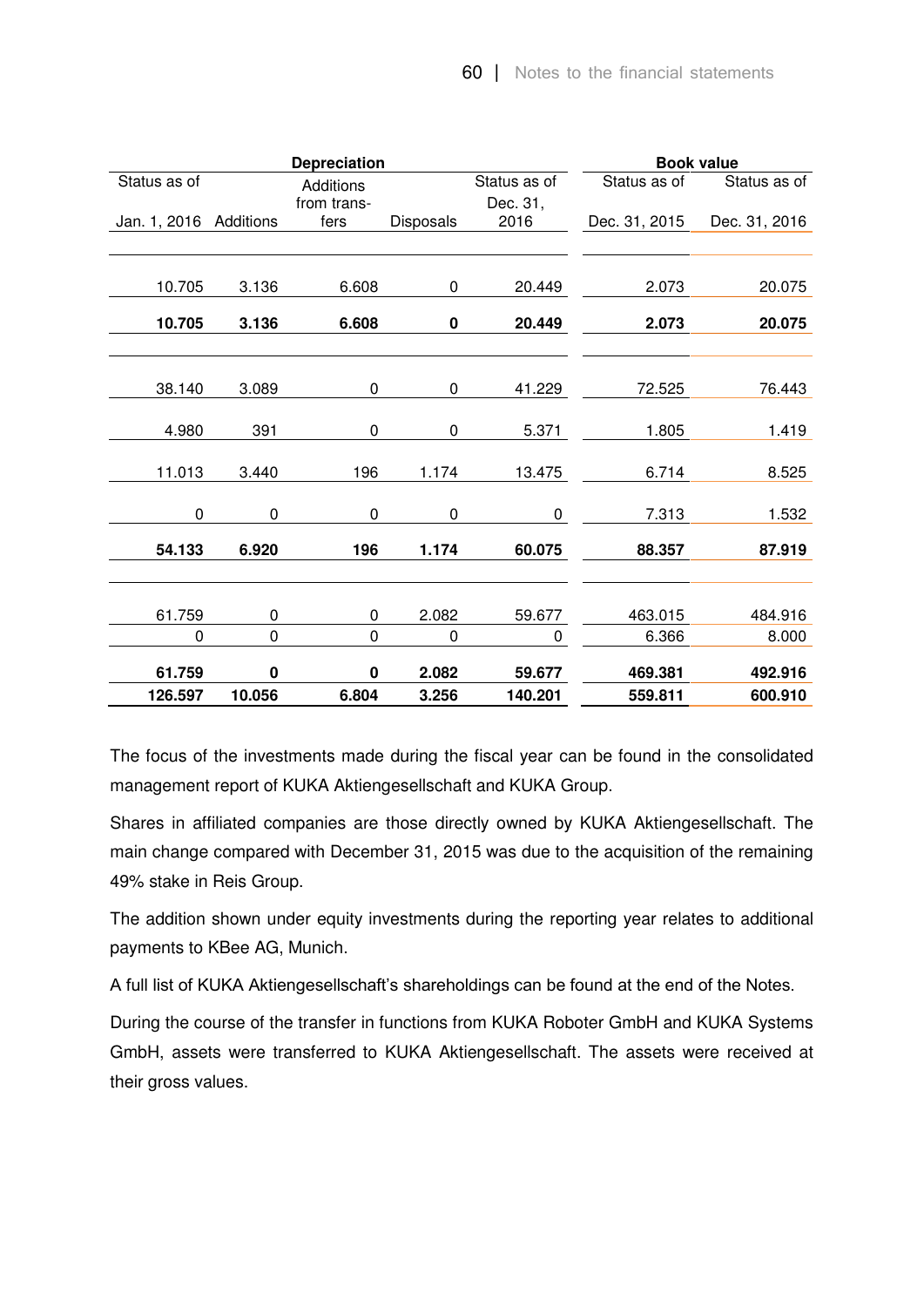## **(2) INVENTORIES**

Inventories include raw materials and supplies.

## **(3) RECEIVABLES FROM AFFILIATED COMPANIES**

Receivables from affiliated companies include receivables from financial resources and from cost allocations to Group companies. There were no long-term receivables from affiliated companies either at the balance sheet date or in the previous year.

## **(4) OTHER ASSETS**

Other assets mainly include amounts receivable from tax authorities. Of this amount  $k \in 1,753$ (previous year: k€ 3,430) relates to a corporation tax credit in accordance with section 37 of the Corporation Tax Act (KStG). It is applied at the cash value with an interest rate of 4.25%. The corporation tax credit will be paid out in equal annual installments of k€ 1,804 until 2017.

In addition other assets include services provided in connection with KUKA Facility Management to external third parties.

Other assets include k€ 0 (previous year: k€ 1,625) with a residual term of more than one year.

## **(5) CASH AND CASH EQUIVALENTS**

In addition to balances at banks, this item includes checks and cash balances.

KUKA Aktiengesellschaft holds bank balances exclusively at financial institutions with an excellent credit rating. Furthermore, funds to be invested are distributed across several institutions in order to diversify risk.

## **(6) PREPAID EXPENSES AND ACCRUED INCOME**

Prepaid expenses and accrued income include costs before the cut-off date which represent expenditure for a specific later period.

## **(7) SUBSCRIBED CAPITAL**

## *Convertible bond*

As a result of the early redemption of the convertible bond issued in 2013, the holders of the convertible bond exercised their conversion rights in March 2016. Due to the conversion dec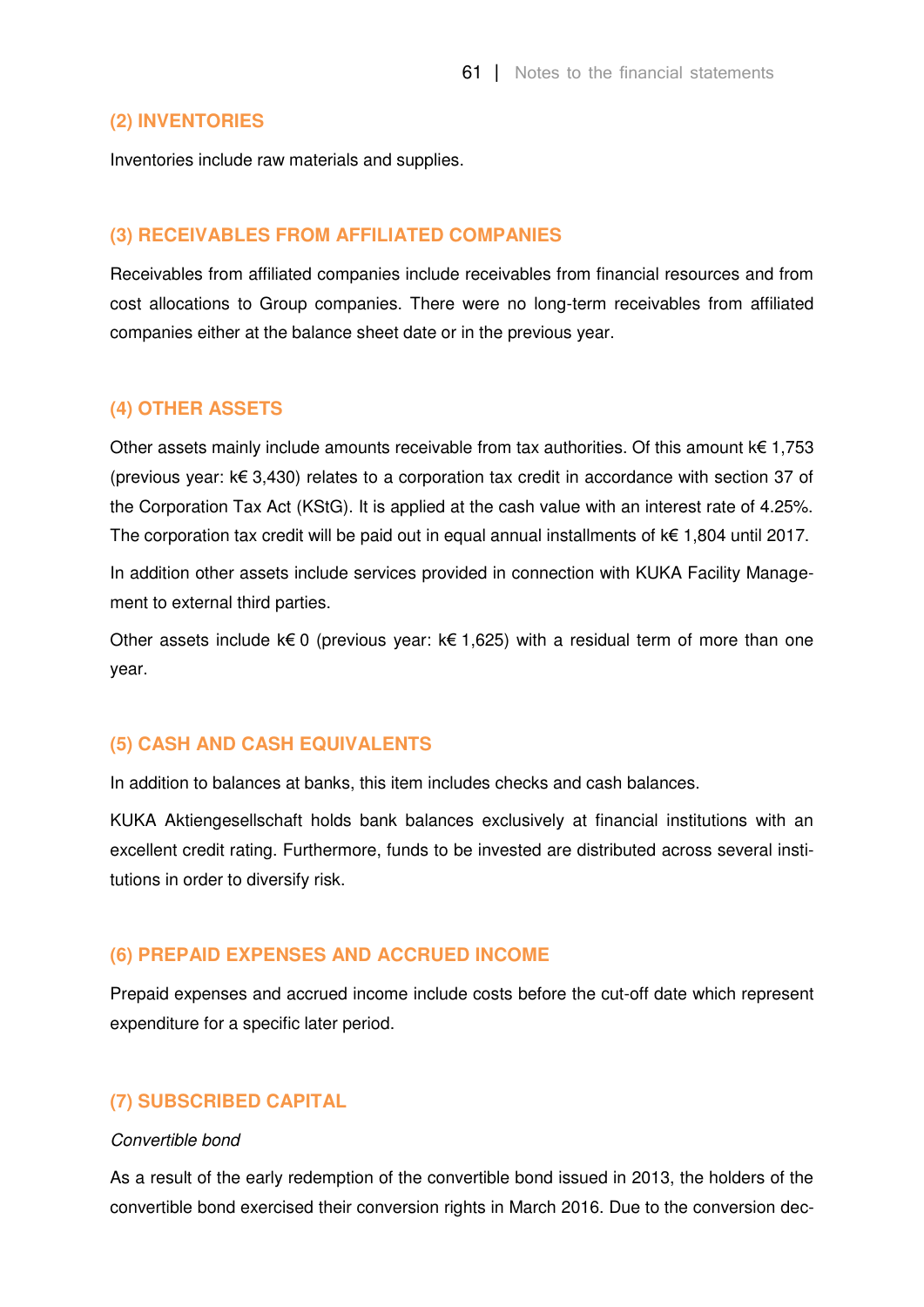laration, new shares were created in accordance with the bond terms. Through the issue of new shares, the total number of KUKA shares has risen by 1,274,211, from 38,501,259 to 39,775,470 shares. The no-par-value bearer shares have a theoretical portion of the share capital amounting to €2.60.

Pursuant to section 200 of the German Stock Corporation Act (AktG), the issue of new shares caused the company's share capital to rise by  $\epsilon$ 3,312,948.60, from  $\epsilon$ 100,103,273.40 to €103,416,222.00. Each share carries one vote.

Regarding the authorized capital and conditional capital, please refer to the notes in the consolidated management report under "Disclosures in accordance with section 289 para. 4 and section 315 para. 4 of the German Commercial Code (HGB) including accompanying explanations".

## **(8) CAPITAL RESERVE**

The change during the reporting year resulted from the conversion of units of the convertible bond in 2016 referred to above. This saw recognized liabilities of k€ 46,900 exchanged for subscribed capital (k€ 3,313) and capital reserve (k€ 43,587).

## **(9) OTHER RETAINED EARNINGS**

50% or k€ 55,983 of the net income for fiscal 2016 was transferred to other retained earnings.

## **(10) LIMITATION ON PROFIT DISTRIBUTION**

Pursuant to the new valuation regulations of section 253 of the German Commercial Code (HGB) when accounting for pension provisions and the related extension of the smoothing period when discounting the provision from an average 7-year interest rate to a 10-year interest rate, a limitation has been introduced on the distribution of positive balances. As a result KUKA AG has a balance of k€ 827 which is blocked for distribution.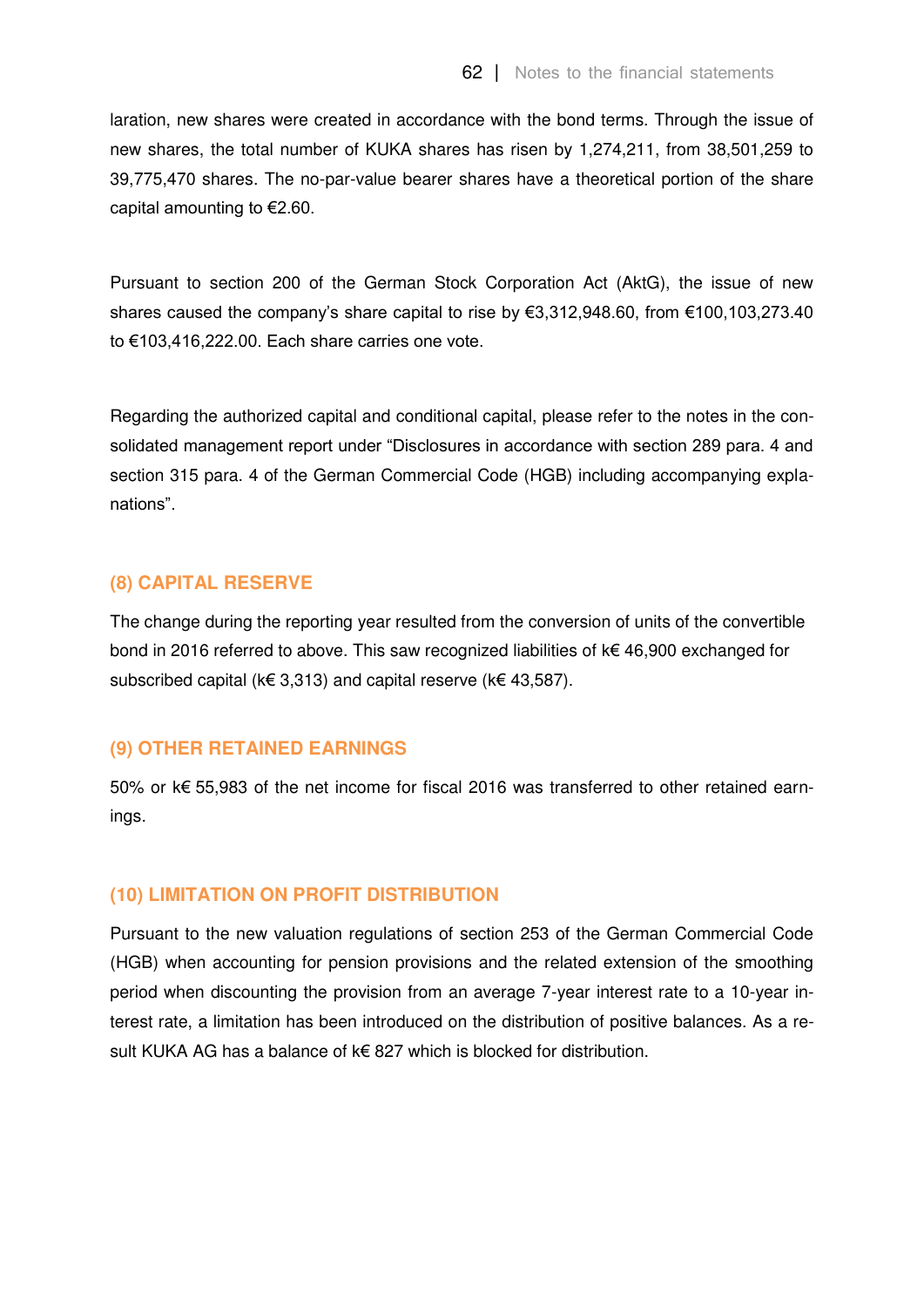## **(11) BALANCE SHEET PROFIT**

## **In € thousands**

| Balance sheet profit at Jan. 1                                         | 100,878   |
|------------------------------------------------------------------------|-----------|
| Transfer to revenue reserves as per section 58, para. 3<br><b>AktG</b> | $-50,000$ |
| Dividend paid for fiscal 2015                                          | $-19,251$ |
| <b>Retained earnings</b>                                               | 31,627    |
| 2016 net income                                                        | 111,967   |
| Transfer to revenue reserves as per section 58, para. 2<br>AktG        | $-55,983$ |
| <b>Balance sheet profit at Dec. 31</b>                                 | 87,611    |

## **(12) PROVISIONS**

| In $\epsilon$ thousands       | Dec. 31, 2015 | Dec. 31, 2016 |
|-------------------------------|---------------|---------------|
| Pension provisions            | 11,746        | 11,519        |
| Provision for taxes           | 14,953        | 8,832         |
| Other provisions              |               |               |
| Provisions for impending loss | 91            | 2,107         |
| Personnel area                | 16,214        | 15,821        |
| Miscellaneous provisions      | 14,878        | 27,645        |
| <b>Total</b>                  | 57,882        | 65,924        |

The amount of pension obligations (defined benefit obligation) was calculated using actuarial methods for which estimates are necessary. In addition to assumptions related to life expectancy, this involves the following significant premises:

|                         | Dec. 31, 2015    | Dec. 31, 2016 |
|-------------------------|------------------|---------------|
| Actuarial interest rate | $3.89\%$         | $4.01\%$      |
| Salary trend            | 2.50%            | 2.50%         |
| Pension trend           | $1.00\%$ - 2.50% | 1.00% - 2.50% |

In addition, deferred compensation models also exist within KUKA Aktiengesellschaft. These cover pension commitments for which the defined benefit obligation is measured exclusively by the fair value of a reinsurance claim. In this respect the commitments meet the conditions of a "value-based pension commitment". The obligations are therefore valued at the amount of the respective fair value of the insurance policies (as at December 31, 2016: k€ 745 previous year: k€ 635). As the assets are not available to all other creditors and serve exclusively to meet the debts arising from pension obligations, they are known as coverage assets. Ac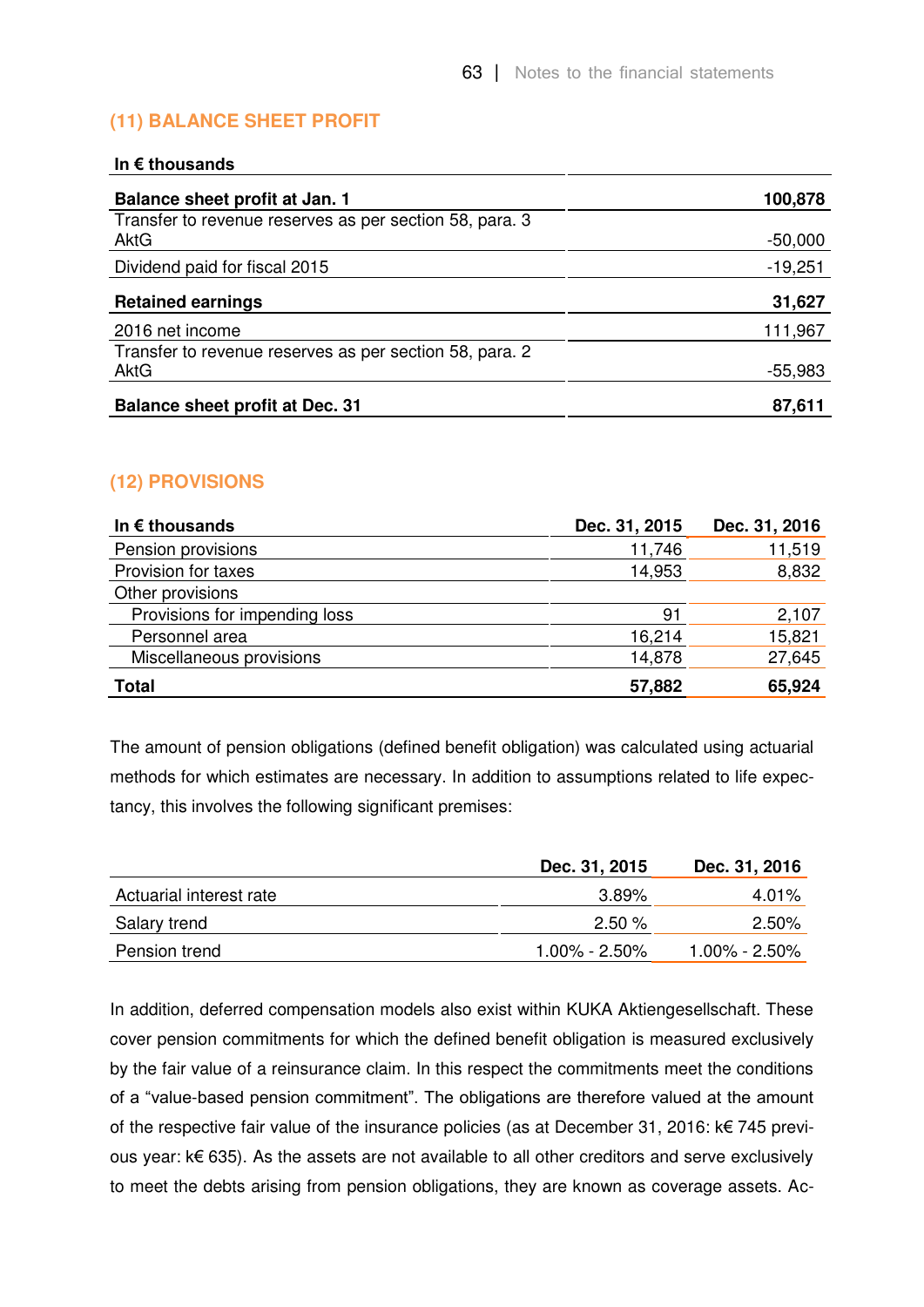cordingly, pursuant to section 246 para. 2 sentence 2 of the German Commercial Code (HGB), the two amounts need to be netted off, which results in a balance sheet value of  $\epsilon$ 0, as in the previous year. The acquisition costs of the assets to be offset correspond to the fair value.

Partial retirement obligations are valued on the basis of the actual agreements and probable future obligations as a shortfall in contribution at the cash value in accordance with the provisions of IDW RS HFA 3 based on an actuarial interest rate of 1.80% (previous year: 2.34%). The expected dynamic of the partial retirement obligation or its basis of measurement is taken into consideration by applying a salary trend of 2.50% (previous year: 2.50%). During the course of the partial retirement obligations shortfalls in contributions are covered by insurance companies. The value of these insurance policies is not available to all the other creditors and serves exclusively to fulfill the obligations from the partial retirement contracts, so there is an offset against the debts in this case too (section 246 para. 2 sentence 2 HGB). During the reporting year in accordance with this offsetting principle, obligations amounting to k€ 1,942 (previous year: k€ 1,412) were netted off against the corresponding coverage assets from the pension liability insurance in an amount of k€ 880 (previous year: k€ 579) and expenses amounting to k€ 38 (previous year: k€ 36) were netted off against income of k€ 1 (previous year: k€ 6). The asset value of the pension liability insurance corresponds to the amortized cost.

Other provisions include all the necessary amounts to allow for the risks of KUKA Aktiengesellschaft. This includes in particular outstanding bills, personnel expenses, Supervisory Board compensation, impending losses, other risks and other costs still due.

In an employee share program in 2016 the company acquired KUKA shares for KUKA employees in Germany (section 71 para. 1 no. 2 AktG) and resold these to employees at the weighted market price on the 3rd business day after the close of the program as the acquisition price. In total 4,430 bearer shares were purchased during the reporting year of KUKA Aktiengesellschaft. Employees of the company are also entitled to additional bonus shares based on the holding period of the shares. An amount of k€ 51 (previous year: k€ 207) is included in the other provisions for all employee share programs.

In addition to the employee share program, KUKA also has an annual phantom share program for the executive management team, which was introduced in 2012. The phantom share program is treated as a cash-settled, share-based compensation instrument using the fair value at the balance sheet date. The measurement parameters correspond to the phantom share program of KUKA Aktiengesellschaft's Executive Board. The entitlements are paid out at the end of the contractually agreed period. Early payment is possible only under certain conditions when leaving the Group. An amount of  $k \in \{3,203\}$  (previous year:  $k \in \{2,885\}$ ) was set aside at December 31, 2016 for future claims arising from the phantom share pro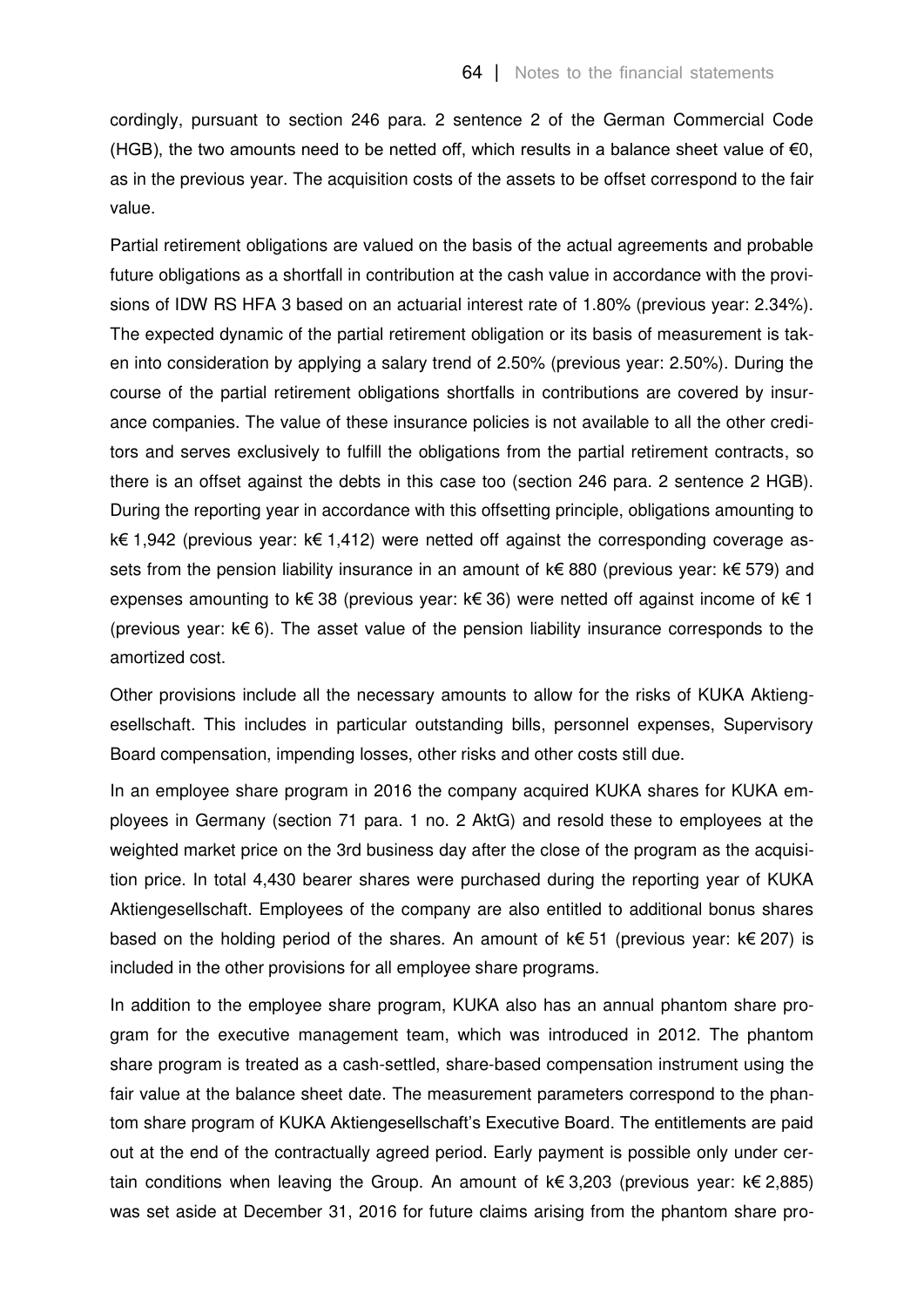gram for the executive management team of KUKA Aktiengesellschaft. See the compensation report for further details about the structure of the phantom share program.

## **(13) LIABILITIES**

|                                                          | <b>Remaining maturity</b> |              |                          |                           | <b>Remaining maturity</b> |              |              |                           |
|----------------------------------------------------------|---------------------------|--------------|--------------------------|---------------------------|---------------------------|--------------|--------------|---------------------------|
| in $\epsilon$ thousands                                  | up to 1 year              | 1-5<br>vears | > 5<br>vears             | Dec. 31,<br>2015<br>Total | up to 1 year              | 1-5<br>vears | > 5<br>years | Dec. 31,<br>2016<br>Total |
| <b>Bonds</b>                                             | $\sim$                    | 47,200       |                          | 47,200                    |                           | 0            |              | 0                         |
| Liabilities due to banks                                 | 1.126                     | 142.500      | 107.500                  | 251,126                   | 923                       | 142.500      | 107,500      | 250,923                   |
| Trade payables                                           | 11.067                    |              |                          | 11,067                    | 5,593                     |              |              | 5,593                     |
| Accounts payable to affiliat-<br>ed companies            | 147,392                   |              | $\overline{\phantom{0}}$ | 147,392                   | 83,778                    |              | ۰            | 83,778                    |
| Liabilities to provident funds<br>(affiliated companies) | 116                       | 463          | 2,024                    | 2,603                     | 124                       | 495          | 2,016        | 2,635                     |
| Other liabilities                                        | 1,302                     |              | -                        | 1,302                     | 11,511                    |              | ٠            | 11,511                    |
| <b>Total</b>                                             | 161,003                   | 190.163      | 109.524                  | 460,690                   | 101.929                   | 142.995      | 109.516      | 354,440                   |

## **(14) BONDS**

## **Convertible bond**

In February 2013, KUKA Aktiengesellschaft had issued a convertible bond with a nominal value of €58.8 million maturing in February 2018 (tranche 1) and increased the nominal volume by €91.2 million in July 2013 (tranche 2). The convertible bond thus had a total nominal value of €150.0 million.

In an announcement on February 18, 2016 KUKA Aktiengesellschaft had irrevocably canceled the February and July 2013 convertible bonds as of March 24, 2016 (redemption date). By this date, further convertible bond units with a nominal value of €46.9 million were converted into 1,274,211 shares in the first quarter of 2016. The non-converted bond units with a nominal value of €0.3 million were redeemed to the investors together with the interest accrued in the financial year.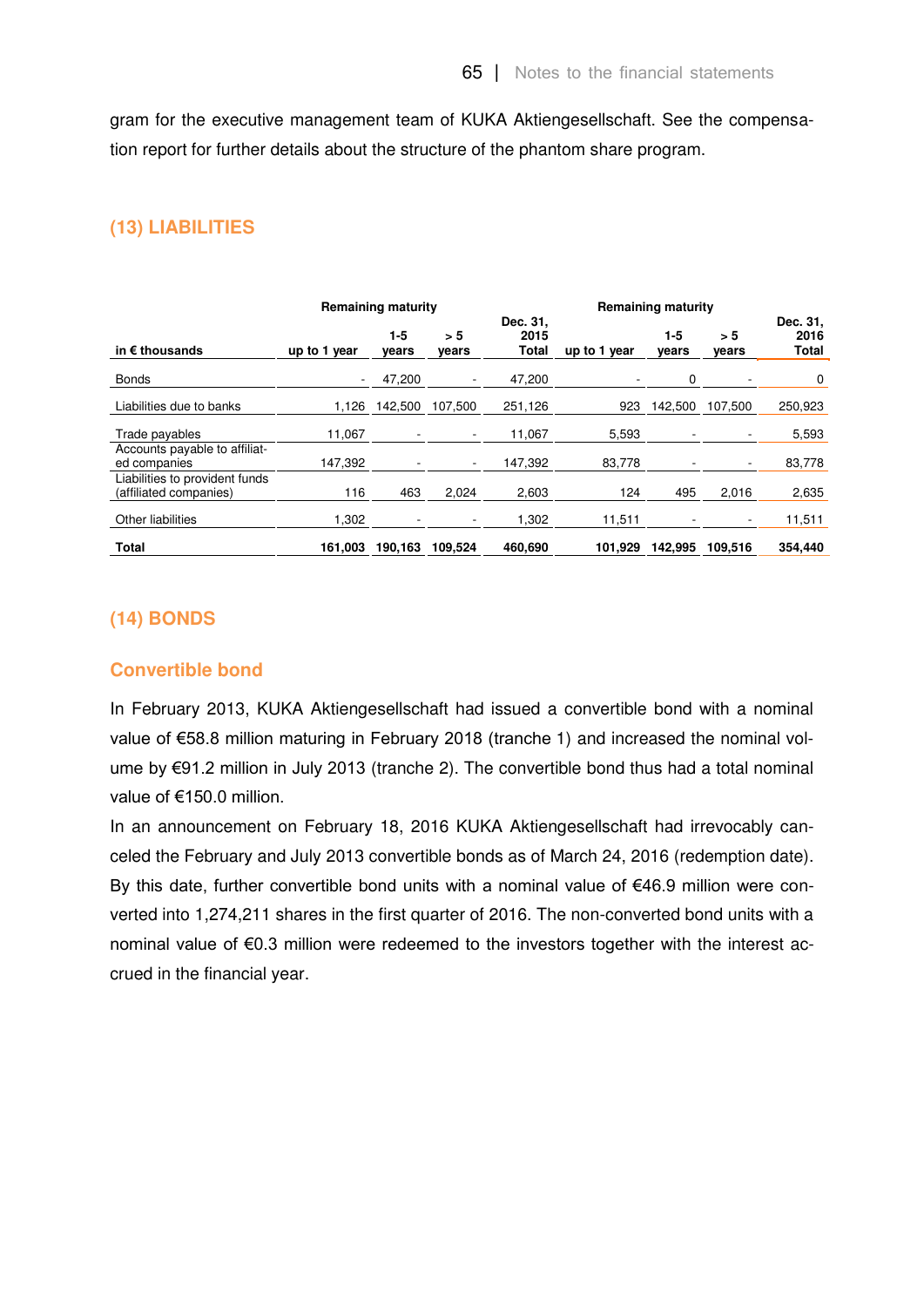#### **(15) LIABILITIES DUE TO BANKS**

Liabilities to banks at the balance sheet date relate in particular to the promissory note loan issued in 2015 as well as liabilities from interest costs to be accrued in connection with the promissory note loan.

## **Promissory note loan**

KUKA Aktiengesellschaft had issued an unsecured promissory note loan with a total volume of €250.0 million on October 9, 2015. The originally planned volume of €150.0 million was increased because the issue was heavily oversubscribed.

The total volume of the loan was placed in two separate tranches. Tranche 1 has a volume of €142.5 million with a term to maturity of 5 years; tranche 2 has a volume of €107.5 million and a term to maturity of 7 years. The issue price was 100.0 % with a denomination per unit of at least €0.5 million or a multiple thereof. Repayment shall occur at 100.0 %, payable in one sum on maturity of each fixed-term tranche. The promissory note loan carries interest coupons of 1.15% for tranche 1 and 1.61 % for tranche 2. Interest payments are made at yearly intervals on October 9. Interest of €0.8 million was deferred as of the balance sheet date.

## **Syndicated loan agreement of KUKA Aktiengesellschaft**

In a refinancing transaction, a syndicated loan agreement ("SFA" - Syndicated Facilities Agreement) came into force in April 2015 which matures on March 30, 2020. The agreement includes options to extend by one year on two occasions. The agreement provided for a surety and guarantee line in the amount of €140.0 million and a working capital line, which can also be used for sureties and guarantees, in an amount of €90.0 million. The syndicated loan agreement is unsecured and contains only the customary equal treatment clauses and negative pledges.

Furthermore the SFA contains a change of control clause whereby each consortium bank is entitled in the event of a change of control to cancel its share in the guaranteed credit and cash line at 30 days' notice and to enforce all claims.

The closing of the takeover bid by Midea would have triggered such a change in control in accordance with the SFA. Therefore KUKA agreed beforehand with the consortium of banks that the SFA should remain in existence after the completion of closing of the takeover bid and that the business relations would be continued. At the same time that the consortium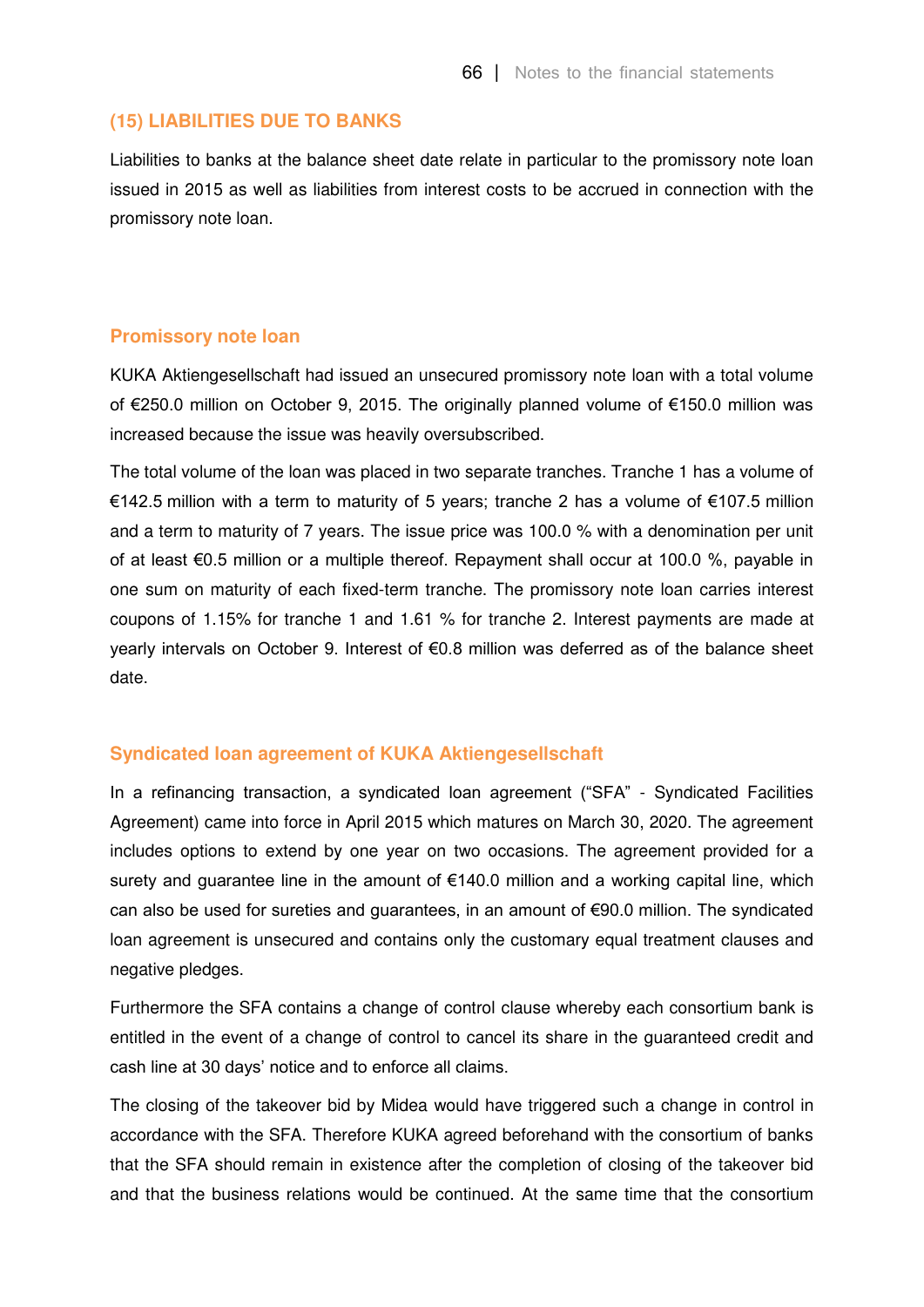banks waived their entitlement to the right of cancellation the volume was considerably increased. Since the effective date of the amendment on November 28, 2016, KUKA has a guaranteed credit line of €200.0 million and a working capital line of the same figure of €200.0 million, which can as previously be used also for guarantees. KUKA was therefore able to increase its liquidity provisions and take into account the increased guarantee requirement. The terms were also adjusted to the low market conditions.

The term of the €400.0 million syndicated loan agreement expires in March 2021. KUKA's second option to extend would increase the term of the SFA by one additional year.

As of the reporting date the utilization of the guarantee facility and cash credit line from the syndicated loan agreement of KUKA AG amounted to a total of €170.9 million (2015: €100.9 million).

#### **Guarantee facilities from banks and surety companies**

The guarantee facilities promised by banks and surety companies outside the SLA total €124.0 million (previous year: €89.0 million) as of December 31, 2016, and can be utilized in full. At the end of the reporting year, the company had utilized  $€87.2$  million (previous year: €47.1 million).

## **(16) ACCOUNTS PAYABLE TO AFFILIATED COMPANIES**

Accounts payable to affiliated companies relate solely to financial resources.

## **(17) LIABILITIES TO PROVIDENT FUNDS**

The liabilities to provident funds reported relate to KUKA Unterstützungskasse GmbH and to IWK Unterstützungseinrichtung GmbH.

## **(18) OTHER LIABILITIES**

Other liabilities include an amount of  $k \in 9,170$  due to the acquisition of the remaining shares in Reis Group. In addition tax liabilities of k€ 782 (previous year: k€ 1,059) are also reported. As in the previous year there are no social security liabilities.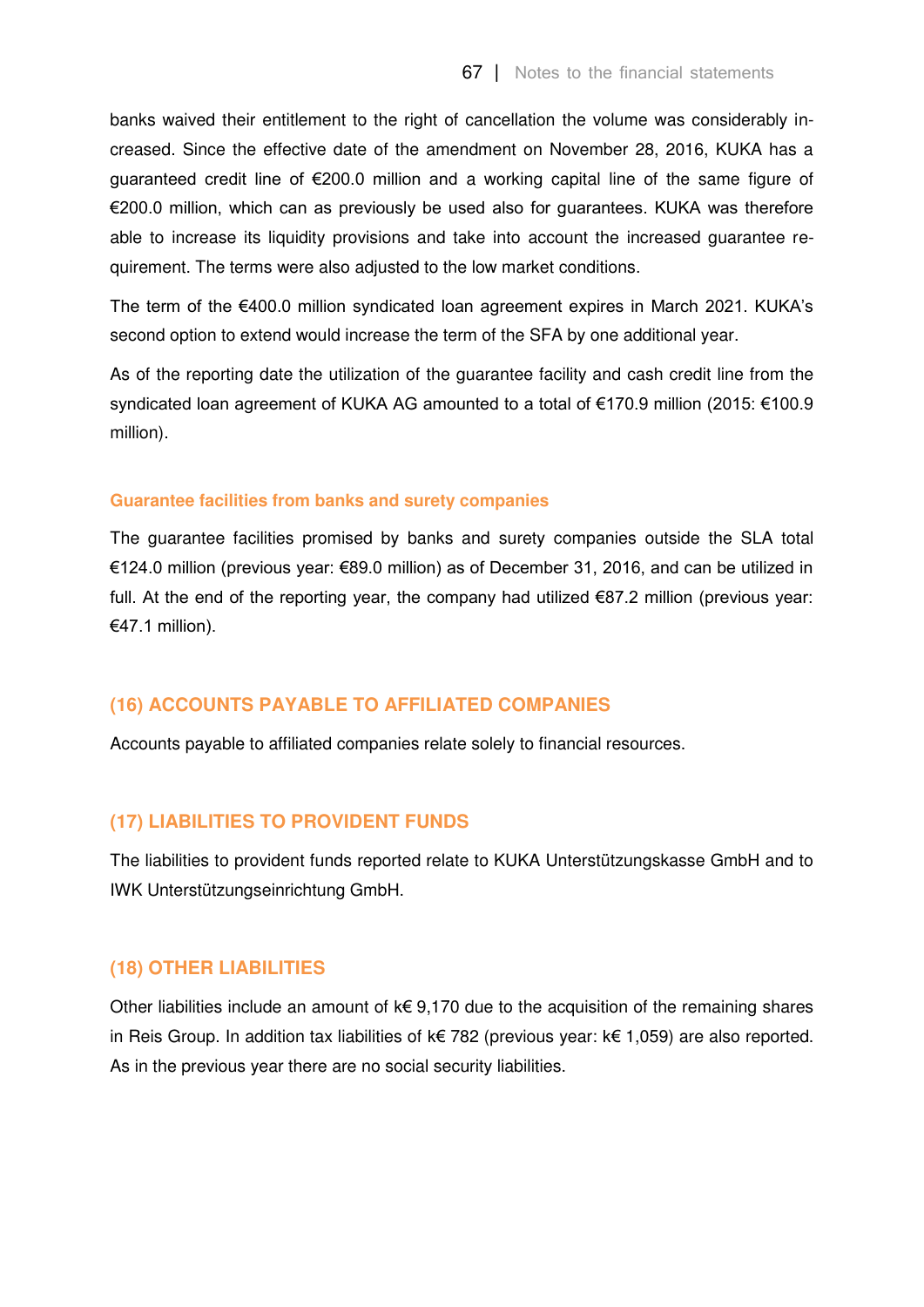## **(19) Sales revenues**

Sales revenues include proportionate charges to affiliated domestic and foreign companies for services which are recorded in line with the contractual agreements and the services provided. This also includes services provided in connection with KUKA Facility Management. Sales revenues additionally include rents and leasehold payments. Of the sales revenues 92 % was generated in Germany and 8 % was generated abroad.

After taking into consideration the changes under the BilRUG and the related reclassification of other operating income as sales revenues, the comparative figures for the previous year are as follows:

| in $\epsilon$ thousands | 2015 | <b>BilRUG 2015</b> | 2016   |
|-------------------------|------|--------------------|--------|
| Sales revenues          |      | 58,938             | 77,408 |

## **(20) OTHER COMPANY-PRODUCED AND CAPITALIZED ASSETS**

This item relates to own work capitalized in connection with improvements and renewals in land and buildings and also the IT infrastructure.

## **(21) OTHER OPERATING INCOME**

Other operating income includes a write-up of the shareholding in Reis Group Holding GmbH, Obernburg, Germany in an amount of k€ 2,082. In addition there were gains from foreign currency conversions in a total amount of k€ 15,621 (previous year: k€ 34,688). Income received during the fiscal year relating to other accounting periods amounted to k€ 3,107 (previous year: k€ 1,341). These mainly result from the release of provisions created in previous years. After taking into consideration the changes under the BilRUG and the related reclassification of other operating income as sales revenues, the comparative figures for the previous year are as follows:

| in $\epsilon$ thousands | 2015    | <b>BilRUG 2015</b> | 2016   |
|-------------------------|---------|--------------------|--------|
| Other operating income  | 108,907 | 49,969             | 21,080 |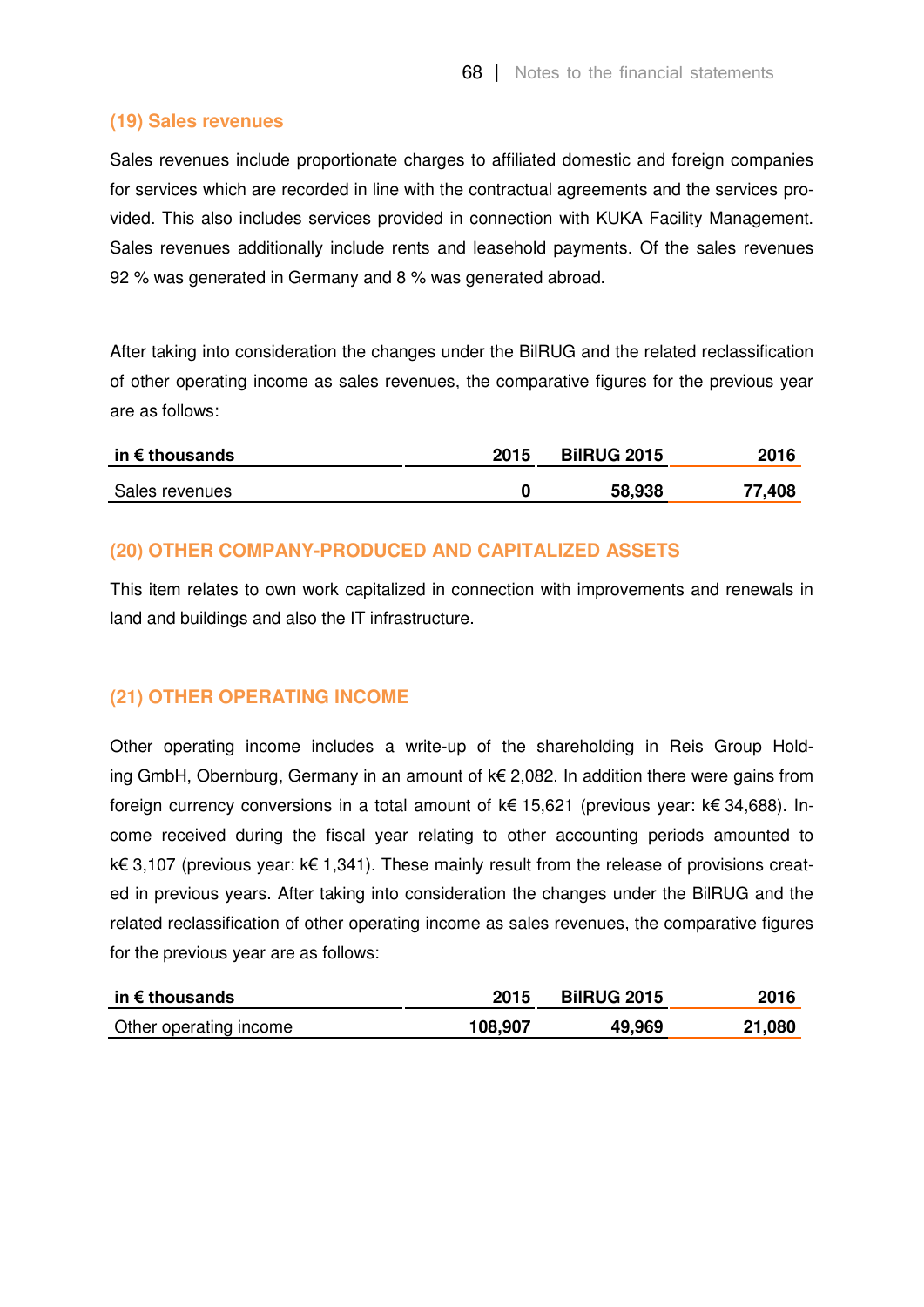## **(22) Cost of materials**

After taking into consideration the changes under the BilRUG and the reclassification of other operating expenses as cost of materials, the comparative figures for the previous year are as follows:

| in $\epsilon$ thousands                                   | 2015 | <b>BilRUG 2015</b> | 2016   |
|-----------------------------------------------------------|------|--------------------|--------|
| Cost of raw materials and supplies and<br>goods purchased |      | 2,366              | 2,476  |
| Cost of services purchased                                |      | 26,700             | 38,310 |
| <b>Total</b>                                              |      | 29,066             | 40,786 |

## **(23) PERSONNEL EXPENSE / EMPLOYEES**

| in $\epsilon$ thousands                                                                   | 2015   | 2016   |
|-------------------------------------------------------------------------------------------|--------|--------|
| Wages and salaries                                                                        | 34,519 | 39,577 |
| Social security payments and contributions for retirement<br>benefits and provident funds | 4,248  | 5,261  |
| (of that for retirement benefits)                                                         | (995)  | (462)  |
| <b>Total</b>                                                                              | 38,767 | 44,838 |

Annual average number of employees of KUKA Aktiengesellschaft and number at the balance sheet date:

|                    | <b>Annual average</b> |      | <b>Balance sheet date</b> |      |
|--------------------|-----------------------|------|---------------------------|------|
|                    | 2015                  | 2016 | 2015                      | 2016 |
| Salaried employees | 254                   | 344  | 266                       | 388  |
| Apprentices        | 60                    | 99   | 86                        | 124  |
| <b>Employees</b>   | 314                   | 443  | 352                       | 512  |

## **(24) DEPRECIATION**

Scheduled depreciation on intangible and tangible fixed assets amounts to k€ 10,056 (previous year: k€ 6,341). No unscheduled depreciation was recorded during the year under review.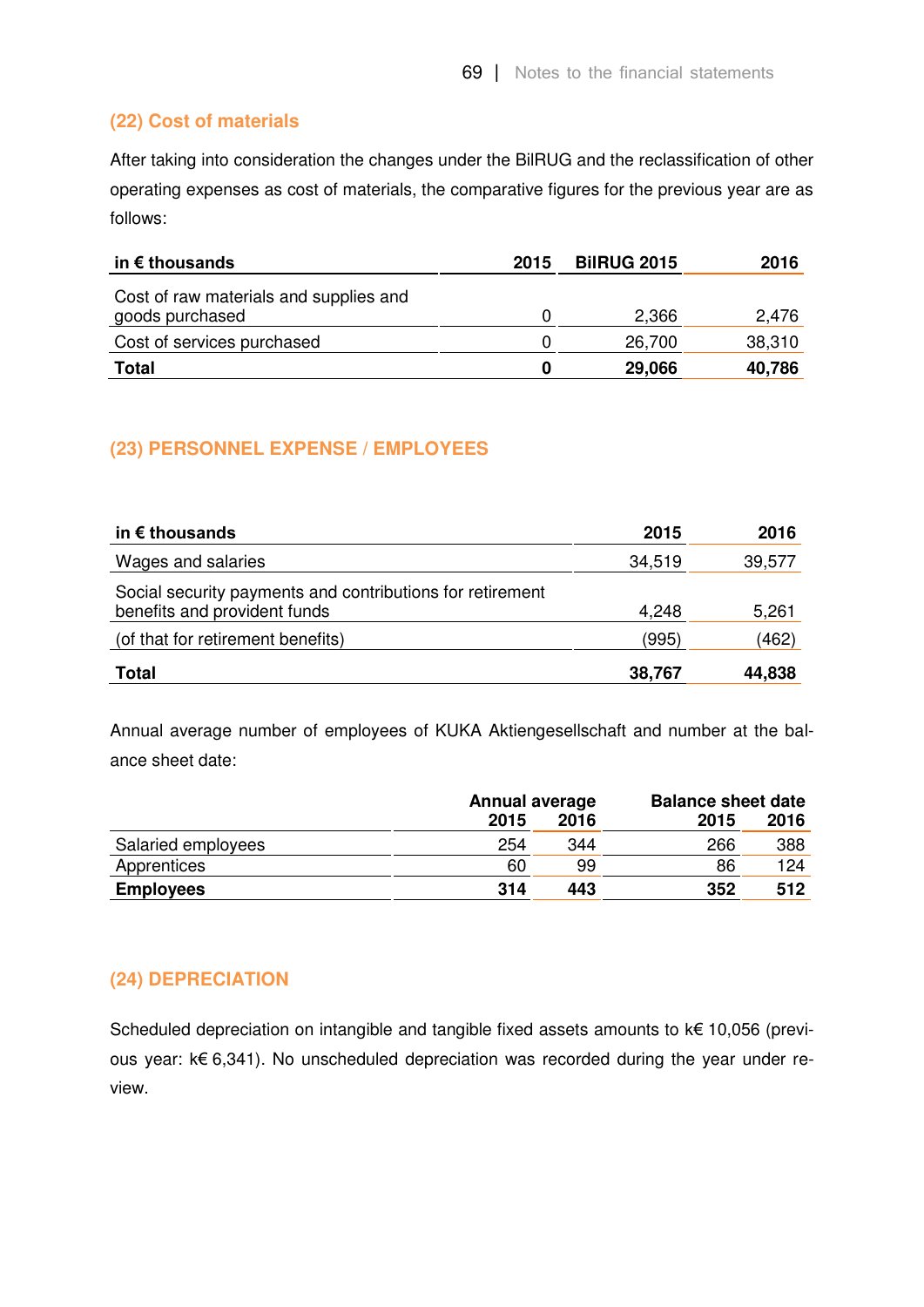#### **(25) OTHER OPERATING EXPENSES**

Other operating expenses of KUKA Aktiengesellschaft include material costs, losses on foreign currency items and allocations to provisions. Currency translation expenses amount to k€ 22,509 (previous year: k€ 34,186). Expenses charged during the fiscal year relating to other accounting periods amounted to k€ 62 (previous year: k€ 36). For reasons of materiality, other taxes are not shown separately and this item amounting to  $k \in \{923\}$  (previous year: k€ 726) is included under other operating expenses. See Group notes of KUKA Aktiengesellschaft regarding the fees for the auditor, KPMG AG, Wirtschaftsprüfungsgesellschaft, Munich, recognized as an expense in 2016.

After taking into consideration the changes under the BilRUG and the reclassification of other operating expenses as cost of materials, the comparative figures for the previous year are as follows:

| in $\epsilon$ thousands  | 2015   | <b>BilRUG 2015</b> | 2016   |
|--------------------------|--------|--------------------|--------|
| Other operating expenses | 86.771 | 57,705             | 64,492 |

#### **(26) INCOME FROM EQUITY INVESTMENTS**

| in $\epsilon$ thousands                                     | 2015    | 2016     |
|-------------------------------------------------------------|---------|----------|
|                                                             |         |          |
| Income from holdings in affiliated companies                | 40,605  | 119,686  |
| Income from profit transfer agreements with affiliated com- |         |          |
| panies                                                      | 109,101 | 64,770   |
|                                                             |         |          |
| Expenses from loss assumptions for affiliated companies     | -28     | $-9,813$ |
| <b>Total</b>                                                | 149,678 | 174,643  |

The income from profit transfer agreements and expenses from loss assumptions contain the results of KUKA Industries GmbH, KUKA Roboter GmbH and KUKA Systems GmbH.

#### **(27) INCOME FROM OTHER SECURITIES**

The income originates from short-term securities. The resources were invested to optimize the liquid assets on a short-term basis.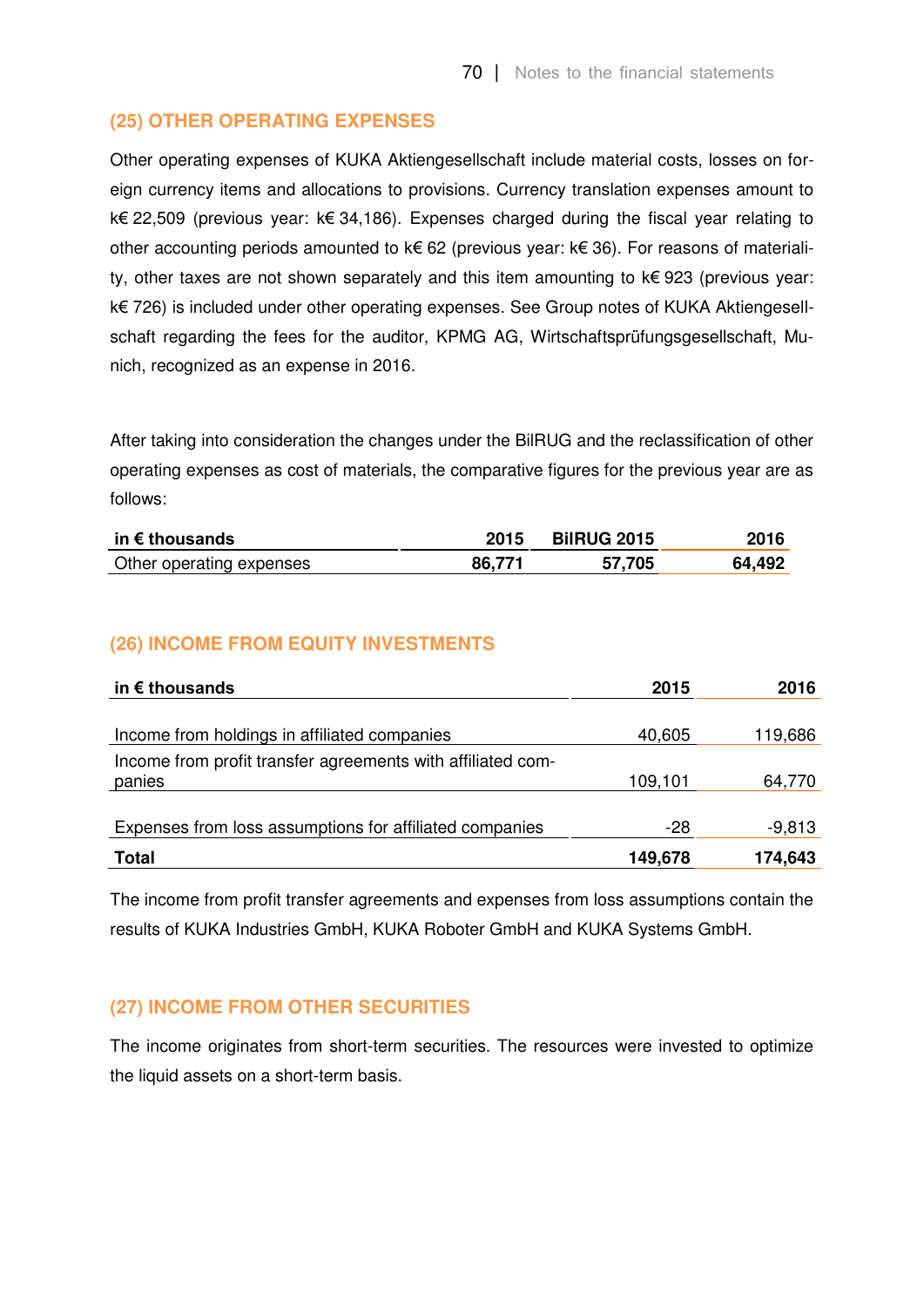### **(28) OTHER INTEREST AND SIMILAR INCOME**

| in € thousands                    | 2015    | 2016    |
|-----------------------------------|---------|---------|
| Other interest and similar income | 5,201   | 6,30'   |
| (of that from affiliates)         | (4.898) | (6,069) |

### **(29) INTEREST AND SIMILAR EXPENSES**

| in € thousands                | 2015     | 2016     |
|-------------------------------|----------|----------|
| Interest and similar expenses | $-9,089$ | -7,109   |
| (of that to affiliates)       | $-(443)$ | $-(280)$ |

Interest costs of pension provisions and similar obligations amounting to k€ 622 (previous year: k€ 616) are included.

### **(30) TAXES ON INCOME AND PROFITS**

As at the balance sheet date, after netting off the deferred tax assets and deferred tax liabilities, there is a net deferred tax asset balance. On this basis, the company exercises the option under section 274 para.1. sentence 2 HGB not to recognize deferred tax assets in the balance sheet.

Tax arrears of k€ 97 (previous year: k€ 50) and tax credits of k€ 396 (previous year: k€ 77) for past assessment periods were taken into consideration in the tax expense. In addition tax provisions established in previous years amounting to k€ 300 (previous year: k€ 1,610) were released.

Since fiscal 2014 there has been no apportionment of the tax expense to the companies controlled by KUKA Aktiengesellschaft.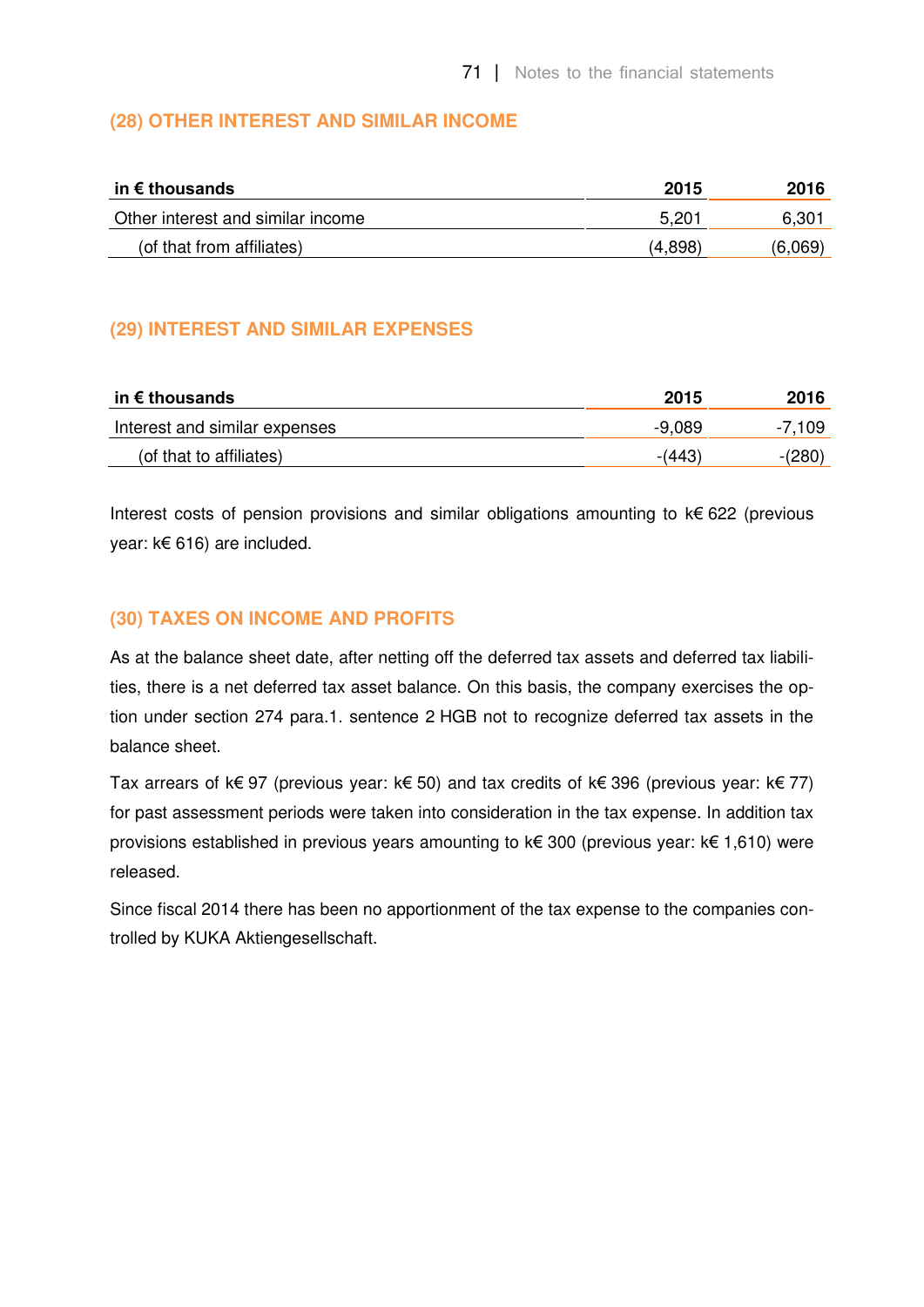### **(31) CONTINGENT LIABILITIES**

| in € thousands                       | 2015    | 2016    |
|--------------------------------------|---------|---------|
| Liabilities from guarantees          | 123,465 | 103,419 |
| Liabilities from warranty agreements | 14,847  | 84,948  |
| <b>Total</b>                         | 138,312 | 188,367 |

Guarantee obligations mainly relate to advance payment and warranty guarantees in favor of affiliated companies.

Obligations from warranty agreements originate mainly from the guaranteeing of leasing agreements and payment and contractual performance guarantees in favor of affiliated companies.

To our knowledge, the underlying obligations can be met in full by the relevant companies. We therefore do not anticipate any claims.

### **(32) OTHER FINANCIAL COMMITMENTS**

| in $\epsilon$ thousands                          | 2015  | 2016  |
|--------------------------------------------------|-------|-------|
| Commitments from rental and leasing agreements   |       |       |
| Due within 1 year                                | 993   | 889   |
| (of that due to affiliates)                      | (307) | (364) |
| Due in 1 to 5 years                              | 404   | 243   |
| (of that due to affiliates)                      | (0)   | (0)   |
| <b>Total</b>                                     | 1,397 | 1,132 |
| Purchase commitments (discounted notes)<br>Total | 1,313 | 351   |
| (of that due to affiliates)                      | (0)   | (0)   |
|                                                  |       |       |
| <b>Total</b>                                     | 1,313 | 351   |
| <b>Other commitments</b>                         |       |       |
| Due within 1 year                                | 2,881 | 2,706 |
| (of that due to affiliates)                      | (0)   | (0)   |
| Due in 1 to 5 years                              | 696   | 322   |
| <b>Total</b>                                     | 3,577 | 3,028 |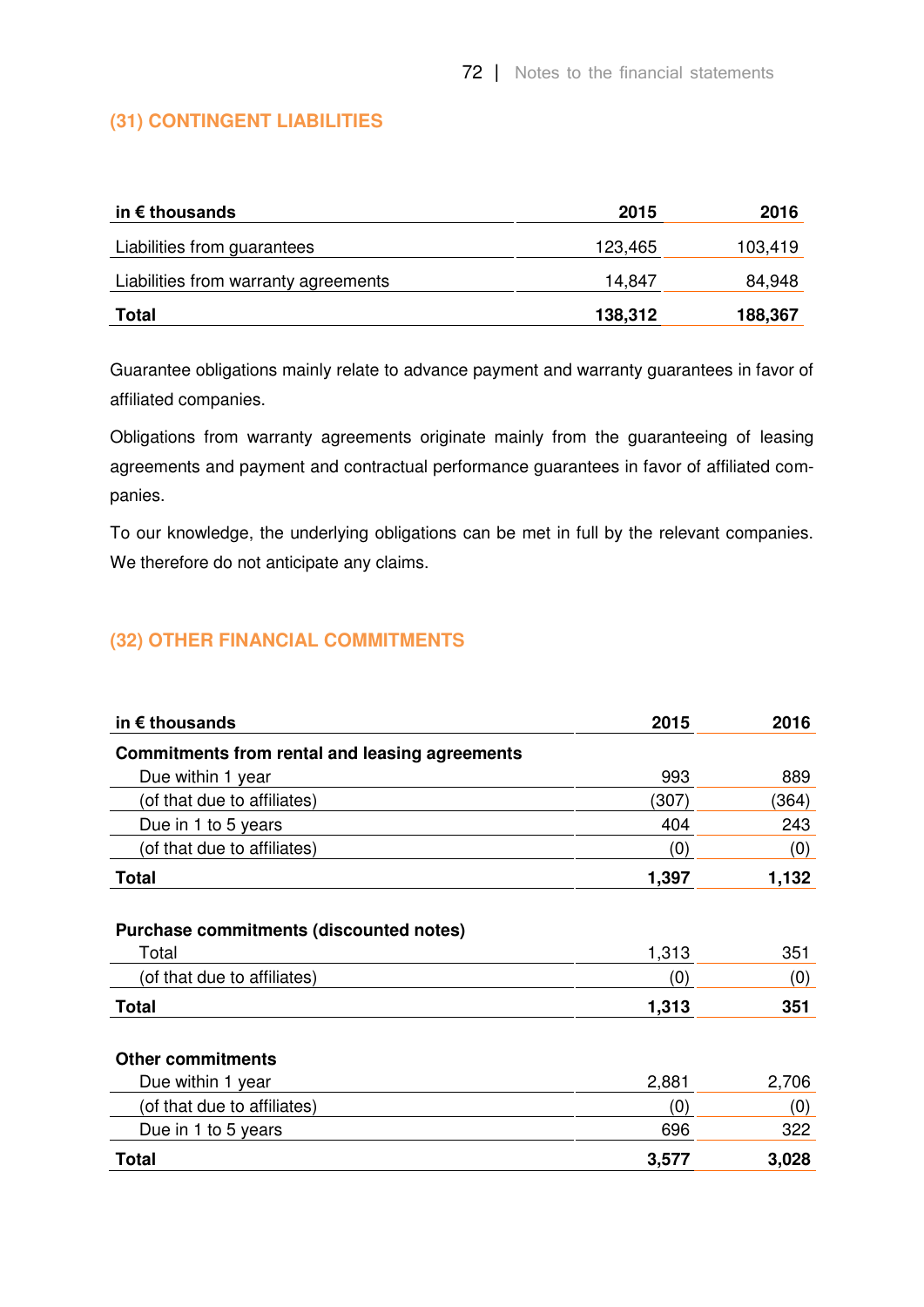Commitments in connection with rental and leasing agreements include leases for passenger cars and office premises.

Other commitments relate in particular to flight services not yet provided, IT maintenance and insurance agreements as well acceptance obligations for marketing services to be provided. There are no further miscellaneous financial commitments which are not included in the balance sheet or listed above.

#### **(33) DERIVATIVES**

The management and administration duties connected with interest rate and currency risks arising from operating business at KUKA Group are carried out primarily by KUKA Aktiengesellschaft. In their operational activities, KUKA Group companies are mainly exposed to currency risks. These risks are hedged using the usual market instruments such as forward exchange transactions and non-deliverable forwards in the form of OTC transactions. The transactions are subject to standard Group guidelines with a strict separation between trading, settlement and control.

To hedge against the risks of currency movements the hedging strategy aims for a general hedging of foreign currency amounts. KUKA Aktiengesellschaft acquires derivative financial instruments from its core banks for almost all Group companies. These hedging transactions are directly connected to the manufacture or sale of products and services. In addition the banking and hedging conditions obtained by KUKA Aktiengesellschaft are internally passed on unchanged to the companies. On regulated markets on which KUKA Aktiengesellschaft is unable to conduct reasonable collateral transactions for Group companies, the companies have direct relations with the banks.

KUKA Aktiengesellschaft normally only conducts its own foreign currency transactions in connection with the financing of foreign companies.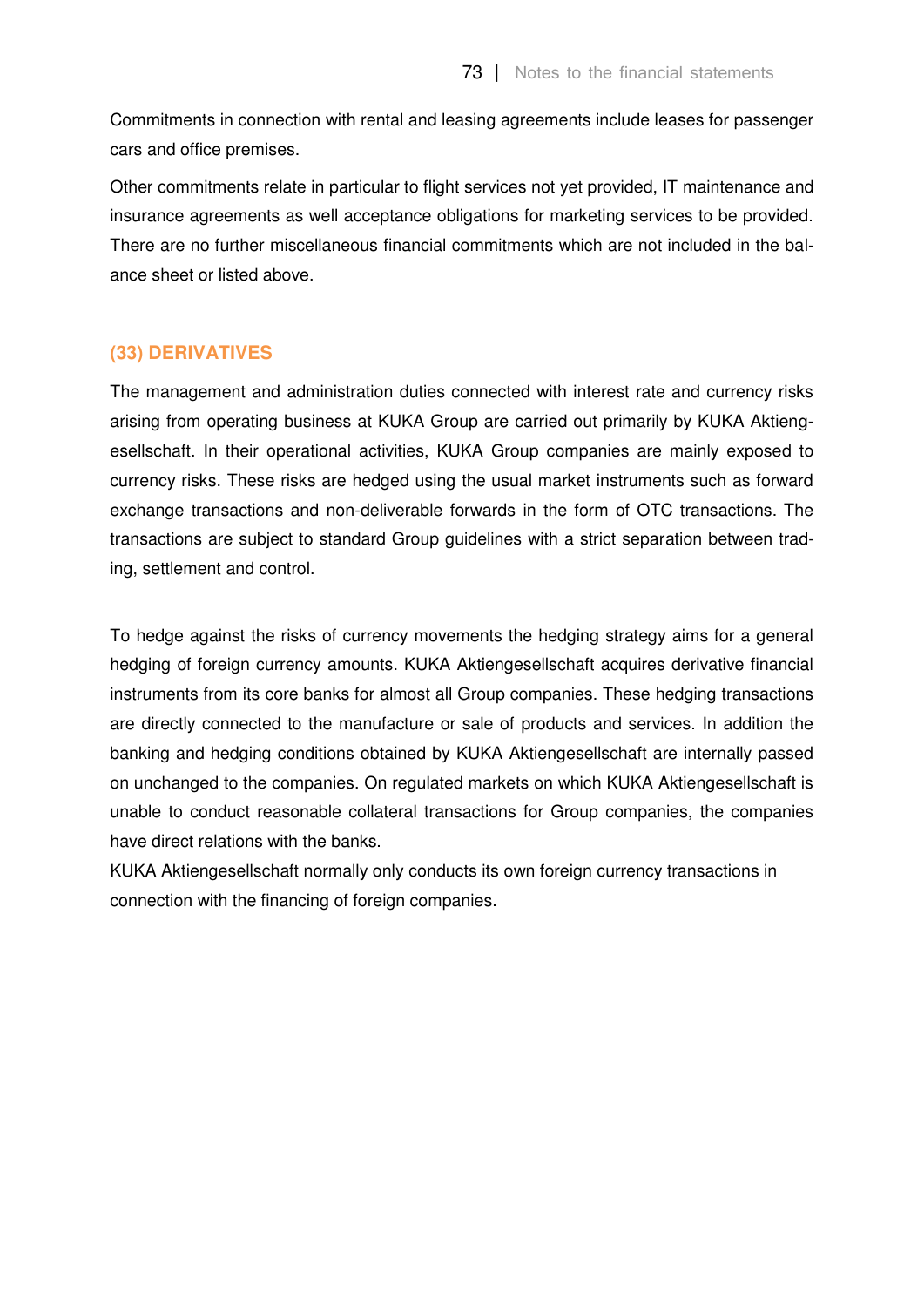|                                                                           | Nominal volume   |                  |                                     |                                        | <b>Fair values</b>        |                                     |                                        |                           |
|---------------------------------------------------------------------------|------------------|------------------|-------------------------------------|----------------------------------------|---------------------------|-------------------------------------|----------------------------------------|---------------------------|
| in $\epsilon$ thousands                                                   | Dec. 31,<br>2015 | Dec. 31,<br>2016 | <b>Maturing</b><br>within 1<br>year | <b>Maturing</b><br>in $1 - 5$<br>years | Dec. 31,<br>2015<br>Total | <b>Maturing</b><br>within 1<br>year | <b>Maturing</b><br>in $1 - 5$<br>years | Dec. 31,<br>2016<br>Total |
| Forward exchange transac-<br>tions                                        |                  |                  |                                     |                                        |                           |                                     |                                        |                           |
| with banks                                                                | 201.377          | 526.193          | $-818$                              | 98                                     | $-720$                    | $-4.691$                            | $-339$                                 | $-5,030$                  |
| of which offsetting contracts<br>with affiliated and other com-<br>panies | 152.280          | 414.696          | 885                                 | -98                                    | 787                       | 6.522                               | 676                                    | 7,198                     |
|                                                                           | 353.657          | 940.889          | 67                                  | 0                                      | 67                        | 1.831                               | 337                                    | 2,168                     |

The listed fair values correspond to the price at which external third parties would take on the rights or obligations of the derivative financial instruments. The mark-to-market valuation is obtained using the zero-coupon method.

The maximum default risk of derivative financial instruments is recognized as the sum of their positive fair values. As at December 31, 2016 the sum of the positive fair values of external derivative financial instruments amounted to k€ 3,705 (previous year: k€ 1,780) and the negative fair values to k€ 8,735 (previous year: k€ 2,500). A default can occur if individual business partners are unable to meet their contractual obligations and KUKA Aktiengesellschaft thus suffers a financial loss. To diversify the risk of default, hedging transactions are only entered into with various partners with an excellent credit rating.

For negative fair values relating to KUKA Aktiengesellschaft there is an impending loss provision of k€ 2,107 (previous year: k€ 91).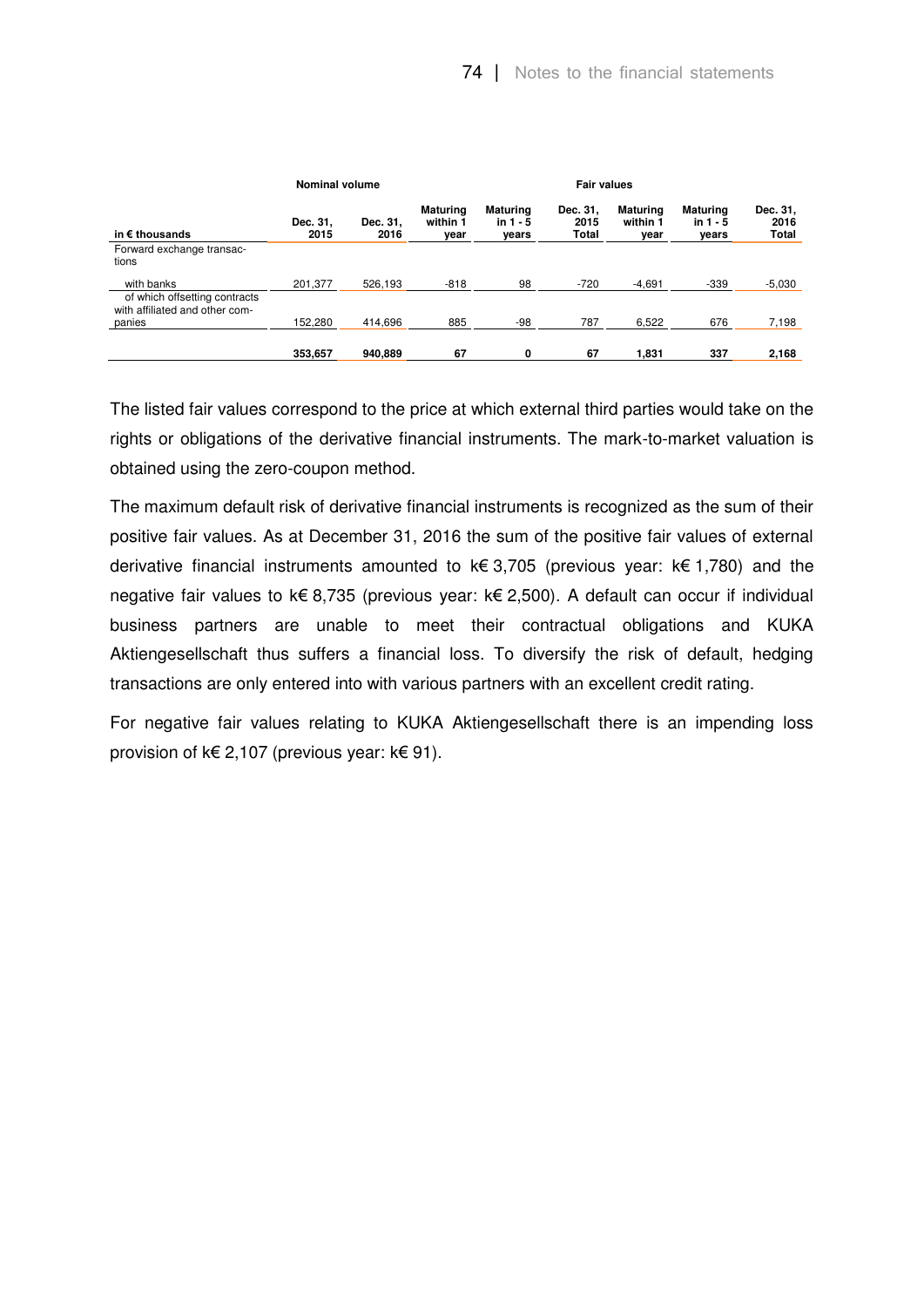## **OTHER NOTES**

#### **EXECUTIVE BOARD AND SUPERVISORY BOARD COMPENSATION**

No business subject to reporting rules was conducted between any KUKA Group companies and members of KUKA Aktiengesellschaft's Executive or Supervisory Boards with the exception of the legal transactions outlined in the compensation report.

The Executive Board of KUKA Aktiengesellschaft received total compensation of k€ 5,561 (previous year: k€ 7,911). Over the financial year, the Executive Board members received a fixed salary including payments in kind and other compensation of  $k \in 1,237$  (previous year: k€ 1,212). Target achievement and performance-based compensation amounted to k€ 4,324 (previous year: k€ 6,699). k€ 2,210 (previous year: k€ 4,623) was paid out in compensation in accordance with the phantom share program.

With a few exceptions, former Executive Board members have been granted benefits from the company pension scheme, which include old-age, vocational and employment disability, widow's and orphan's pensions. The sum of the provisions recognized in 2016 for current pensions and vested pension benefits for this group of persons totals k€ 10,041 (previous year: k€ 10,018).

In fiscal 2016 the members of the Supervisory Board received a total of k€ 1,010 (previous year: k€ 840) for their activities as members of this body.

Please refer to the notes in the compensation report for further information and details about the compensation of individual Executive Board and Supervisory Board members. The compensation report is part of the corporate governance report and summarizes the basic principles used to establish the compensation of the Executive and Supervisory Boards of KUKA Aktiengesellschaft. The compensation report is an integral part of the management report.

#### **DECLARATION CONCERNING CORPORATE GOVERNANCE CODE**

The identically worded declarations of conformity pursuant to section 161 of the German Stock Corporation Act (AktG) made by the Executive Board on February 8, 2017 and the Supervisory Board on February 8, 2017 can be accessed by any interested parties on the company's website (www.kuka-ag.de).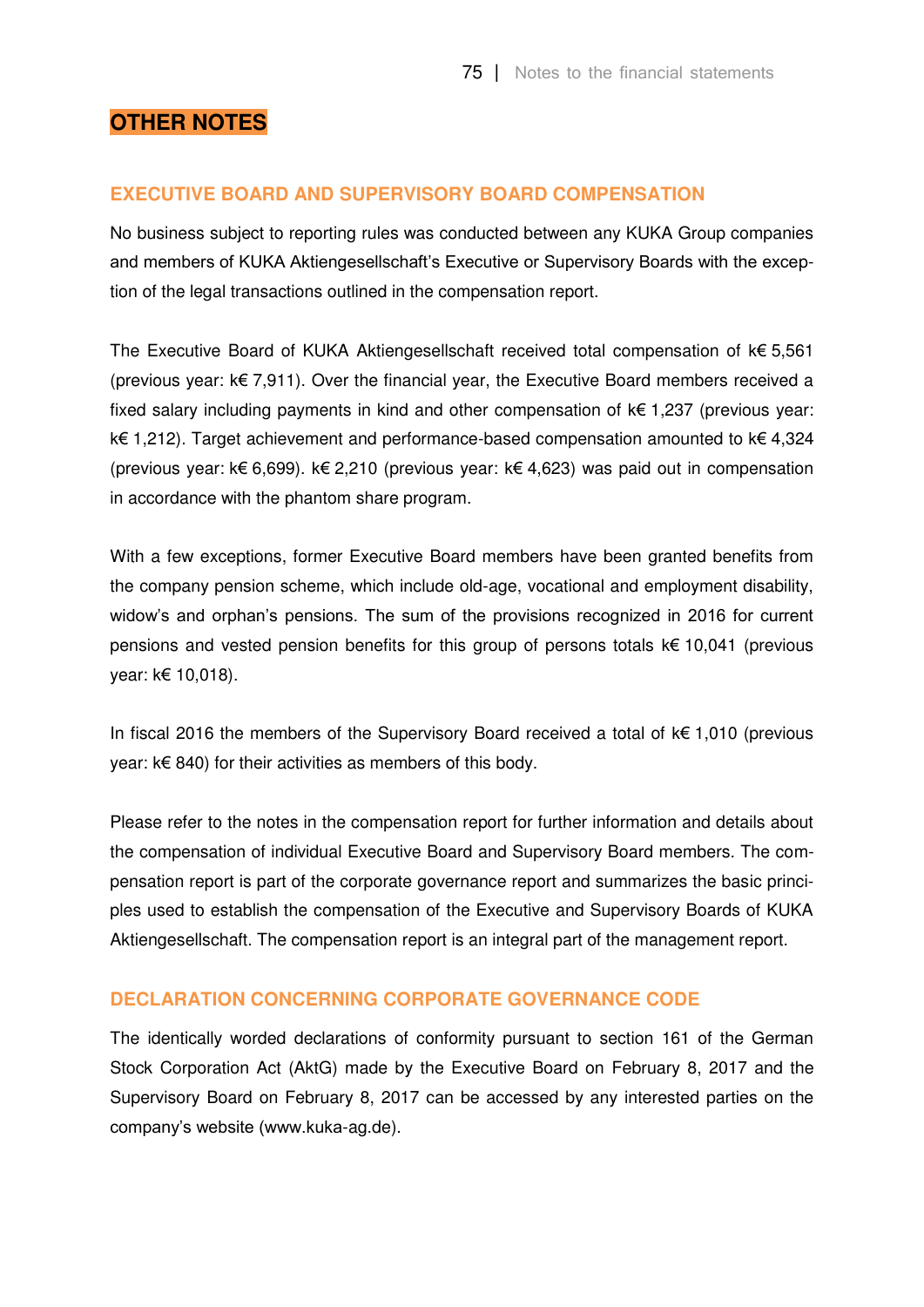# **Notification on the existence of shareholdings pursuant to section 160 para. 1 no. 8 of the German Stock Corporation Act (AktG)**

The notifications submitted during fiscal 2016 are listed below:

1. Sumitomo Mitsui Trust Holding, Inc. (Tokyo, Japan) notified us of the following in a letter dated January 26, 2016 pursuant to section 21 para. 1 of the German Securities Trading Act (WpHG):

"The share of the voting rights of Mitsui Trust Holding, Inc. (Tokyo, Japan) in KUKA Aktiengesellschaft, Zugspitzstrasse 140, 86165 Augsburg, exceeded the threshold of 3% of the voting rights on January 20, 2016 and as of this date comprises 3.09% (1,191,086 voting rights).

These voting rights are held directly by Nikko Asset Management Co., Ltd. and are allocated via Sumitomo Mitsui Trust Bank, Ltd. to Sumitomo Mitsui Trust Holding, Inc.

2. Midea Group Co. Ltd. (Foshan, China) notified us of the following in a (corrected) letter dated February 3, 2016 pursuant to section 21 para. 1 of the German Securities Trading Act (WpHG):

"The share of the voting rights of Midea Group Co. Ltd. (Foshan, China) in KUKA Aktiengesellschaft exceeded the threshold of 10% on February 1, 2016 and as of this date comprises 10.22% (3,935,553 voting rights).

These voting rights are held directly by MECCA International (BVI) Limited and are allocated via Midea International Corporation Company Limited to Midea Group Co., Ltd.

3. Sumitomo Mitsui Trust Holding, Inc. (Tokyo, Japan) notified us of the following in a letter dated May 10, 2016 pursuant to section 21 para. 1 of the German Securities Trading Act (WpHG):

"The share of the voting rights of Mitsui Trust Holding, Inc. (Tokyo, Japan) in KUKA Aktiengesellschaft, Zugspitzstrasse 140, 86165 Augsburg, fell below the threshold of 3% of the voting rights on April 29, 2016 and as of this date comprises 2.98% (1.184.094 voting rights).

These voting rights are held directly by Nikko Asset Management Co., Ltd. and are allocated via Sumitomo Mitsui Trust Bank, Ltd. to Sumitomo Mitsui Trust Holding, Inc.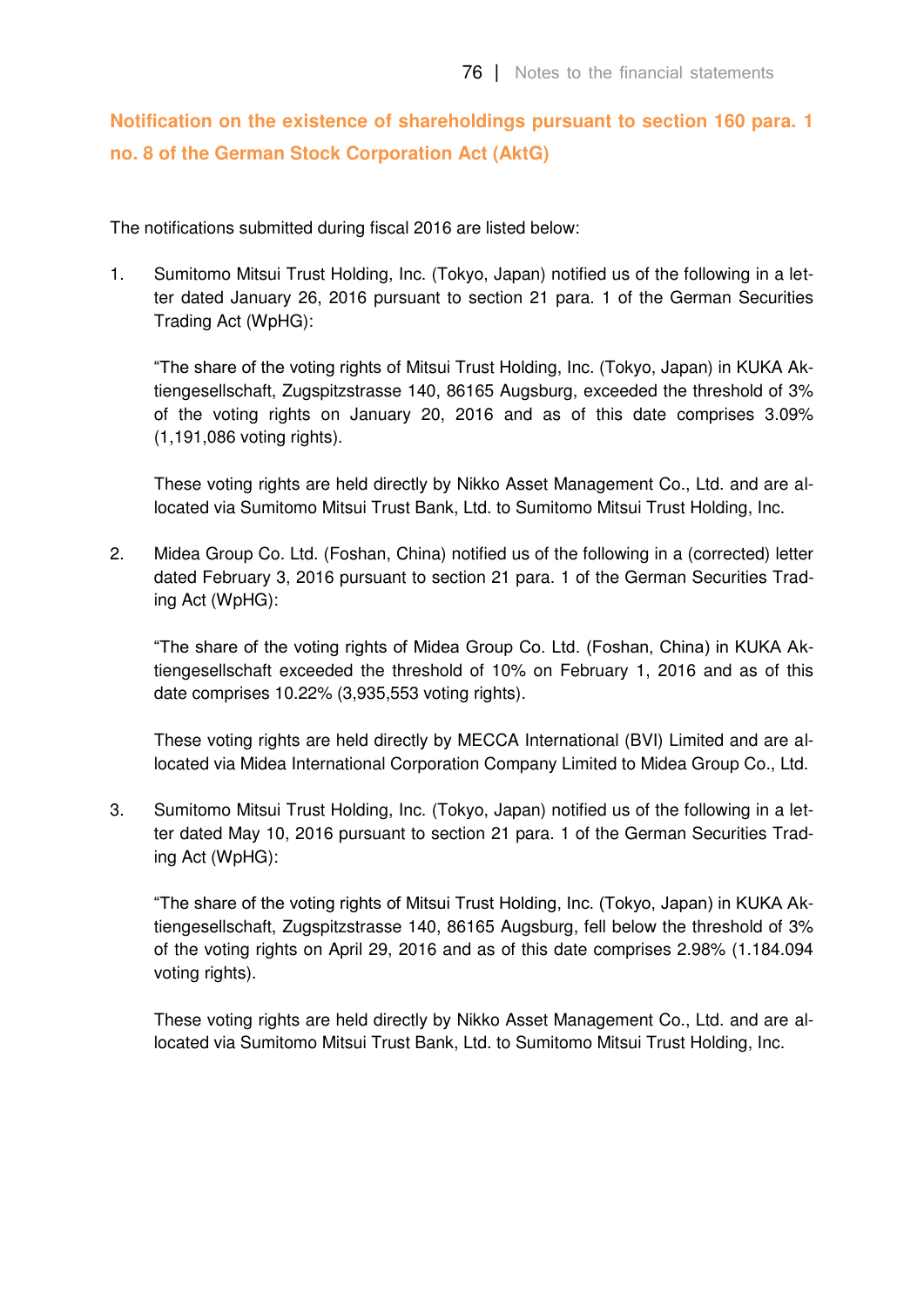#### **EVENTS AFTER THE BALANCE SHEET DATE**

On June 16, 2016, MECCA International (BVI) Limited, a wholly-owned subsidiary of Midea Group Co. Ltd. (Midea) published the bid document for the public tender offer for KUKA Aktiengesellschaft (KUKA). The takeover bid was made in the form of a cash offer of €115.0 per KUKA share to all KUKA shareholders. At the end of June, based on the fairness opinion, the Executive Board recommended that KUKA shareholders accept the offer. KUKA shareholders were able to offer their shares to Midea up to August 3, 2016 during a grace period (due to the 30% minimum acceptance threshold being exceeded).

After the grace period expired, the stake held by MECCA in KUKA amounted to 94.55% taking into account the tendered shares.

Completion of the takeover was subsequently dependent on antitrust and regulatory authorizations in the various countries in which KUKA operates. Following the sale of the Aerospace operating division in mid-December 2016, the final outstanding condition was met in order to fulfill the security-related requirements of the US authorities CFIUS (Committee on Foreign Investment in the United States) and DDTC (Directorate of Defense Trade Controls). The takeover of KUKA Aktiengesellschaft by MECCA International (BVI) Limited was approved by the aforementioned US authorities on December 29, 2016. All the closing conditions of the takeover bid of June 16, 2016 have therefore been met.

Accordingly the final settlement of the takeover bid took place on January 6, 2017.

Bernd Minning resigned as a member of the Supervisory Board and thus also as its chairman with effect from February 1, 2017. Dr. Hubert Lienhard (as of January 10, 2017), Dr. Friedhelm Loh (as of January 27, 2017) and Professor Dr. Dirk Abel (as of January 31, 2017) had previously also resigned from their positions on the Supervisory Board. The role of Supervisory Board chairman was assumed by Dr. Yanmin Gu (Andy Gu) with effect from February 10, 2017 following his court appointment to the board. Min Liu (Francoise Liu) (as of February 10, 2017), Prof. Dr. Michèle Morner (as of February 10, 2017), Paul Fang (as of February 24, 2017) and Alexander Liong Hauw Tan (as of February 24, 2017) had previously been appointed as members of the Supervisory Board. The appointments are limited until the upcoming Annual General Meeting on May 31, 2017. These changes are taking place in connection with the takeover by Midea. The company wishes to be appropriately represented on the Supervisory Board.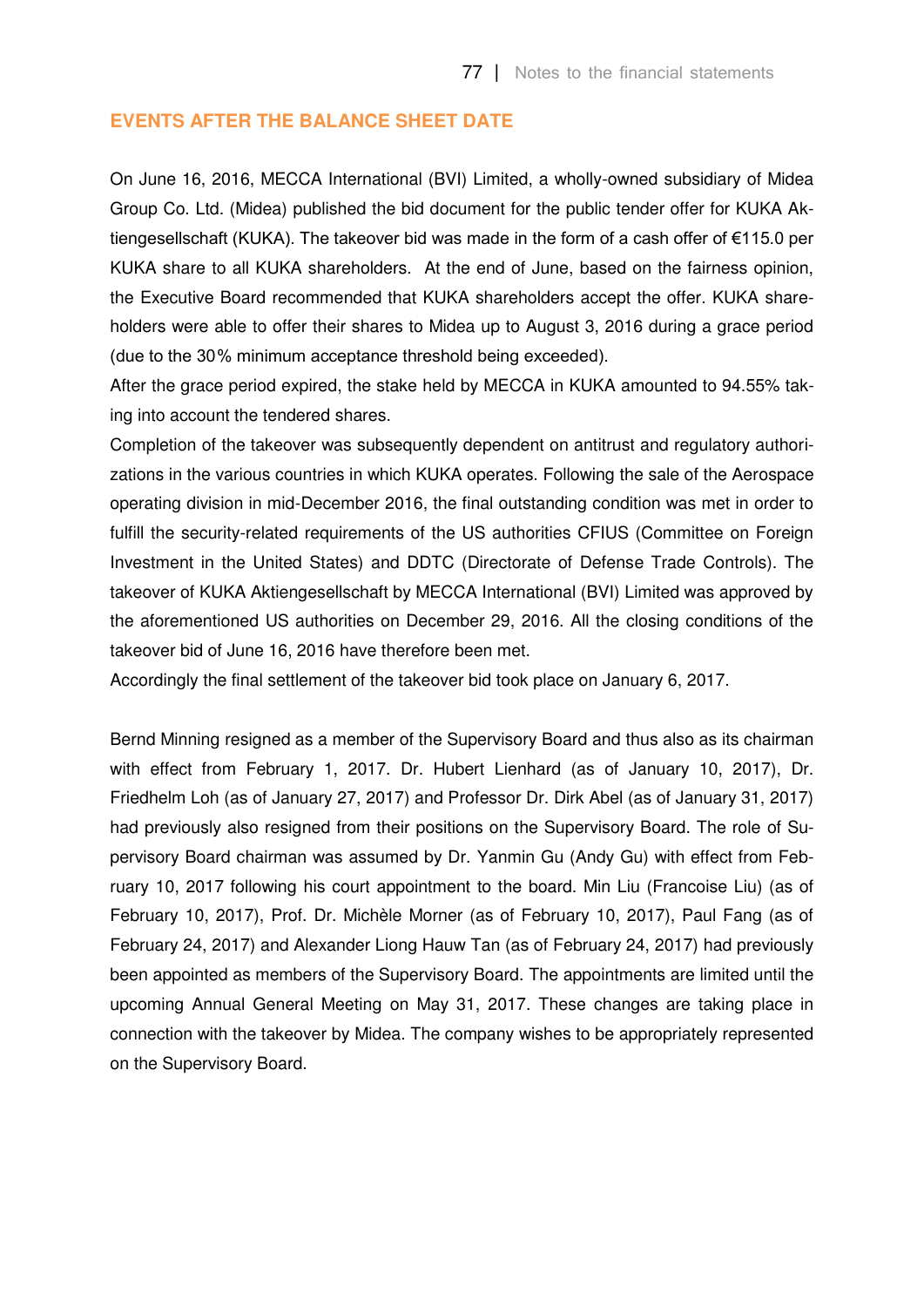The banks involved in the syndicated loan agreement (see note 15) agreed to the extension at the beginning of 2017. The new maturity date is March 30, 2022.

Apart from this there have been no events subject to reporting requirements that had an impact on the financial position and performance of the company since the balance sheet reporting date.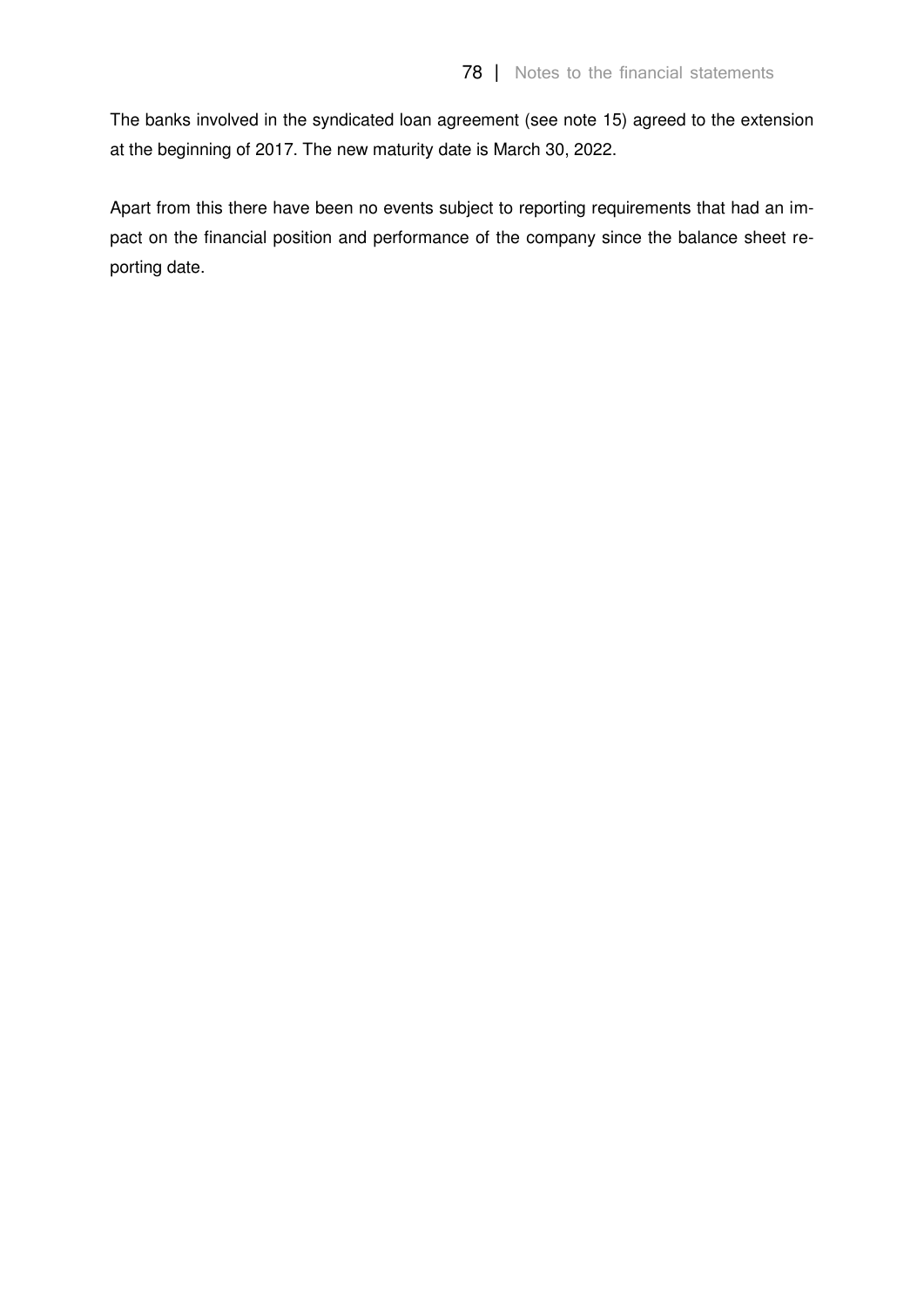### **CORPORATE BODIES**

#### **SUPERVISORY BOARD**

# **Bernd Minning (until February 01, 2017**

**Kaisheim** 

Chairman of the Supervisory Board of KUKA Aktiengesellschaft President and CEO of WM Technologies GmbH, Kaisheim WM Technologies (Shanghai) Ltd., Shanghai, China\*\* KARL WÖRWAG Lack- und Farbenfabrik GmbH & Co. KG, Stuttgart\*\*

#### **Dr. Andy Gu (from February 10, 2017)**

#### **Panyu, Guangzhou/China**

Chairman of the Supervisory Board of KUKA Aktiengesellschaft Vice President Midea Group Co., Ltd, Foshan/China

#### **Michael Leppek\*\*\***

#### **Stadtbergen**

Deputy Chairman of the Supervisory Board 1st Authorized Representative of IG Metall trade union, Augsburg branch MAN Diesel & Turbo SE\* SGL Carbon SE\* AIRBUS Helicopters Deutschland GmbH\*

#### **Prof. Dr. Dirk Abel (until January 31, 2017)**

#### **Aachen**

University professor Director of the Institute of Automatic Control at RWTH Aachen ATC GmbH (Aldenhoven Testing Center of RWTH Aachen University), Aachen\*\*

#### **Wilfried Eberhardt\*\*\***

#### **Aichach**

Chief Marketing Officer of KUKA Aktiengesellschaft, Augsburg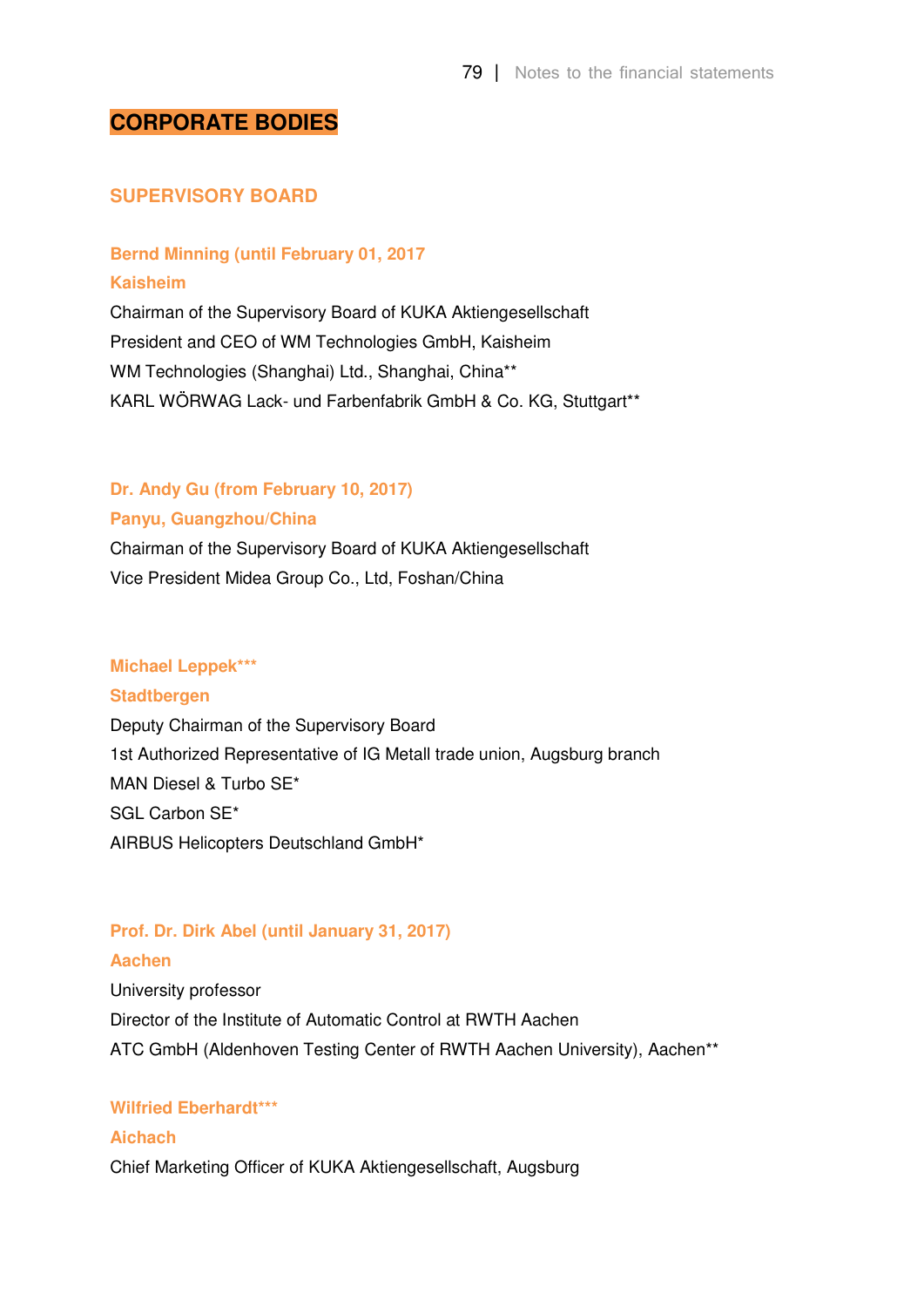# **Paul Fang (from February 24, 2017) Foshan/China**  Chairman/CEO Midea Group Co., Ltd, Foshan/China

#### **Siegfried Greulich\*\*\***

**Augsburg**  Deputy Chairman of the Works Council of the KUKA Plants at Augsburg

#### **Thomas Knabel\*\*\* (until May 27,2016)**

#### **Augsburg**

Second authorized representative of IG Metall, Administrative authority Zwickau

**Armin Kolb\*\*\*** 

#### **Augsburg**

Chairman of the Works Council of the KUKA Plants at Augsburg

#### **Dr. Constanze Kurz\*\*\* (from June 01, 2016)**

#### **Frankfurt am Main**

Consultant of Group and General Works Councils of Robert Bosch GmbH (from December 01, 2016) SMS GmbH und der SMS group GmbH, Hilchenbach\* DMG MORI AG, Bielefeld\* Trade union secretary at board of IG Metall (until November 30, 2016) SMS GmbH, Hilchenbach\* DMG MORI AG, Bielefeld\*

**Carola Leitmeir\*\*\* Großaitingen**  Member of the Works Council of the KUKA Plants at Augsburg

**Francoise Liu (from February 10, 2017) Deliang, Shunde/China**  Chief Operations Officer Midea Group Co., Ltd, Foshan/China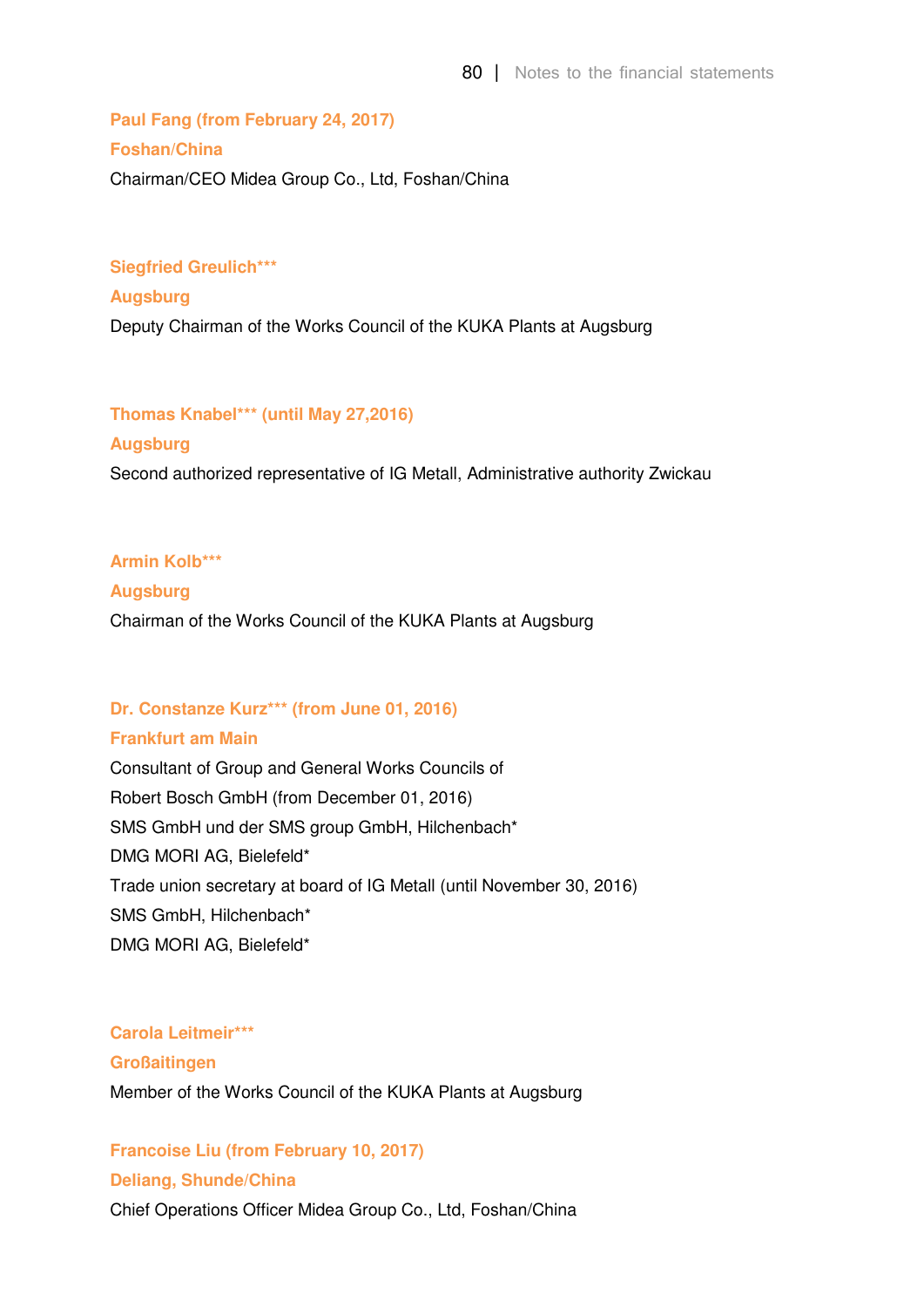81 | Notes to the financial statements

**Dr. Hubert Lienhard (until January 10, 2017) Heidenheim**  CEO of Voith GmbH EnBW\* Heraeus Holding GmbH\* SGL Carbon SE\* SMS Holding GmbH\* Voith Turbo Beteiligungen GmbH (Chairman)\* Voith Hydro Holding GmbH & Co. KG (Chairman)\*\* Voith Industrial Services Holding GmbH & Co. KG (Chairman)\*\* Voith Paper Holding GmbH & Co. KG (Chairman)\*\* Voith Turbo GmbH & Co. KG (Chairman)\*\*

#### **Friedhelm Loh (until January 27, 2017)**

#### **Dietzhölztal**

Owner and CEO of the Friedhelm Loh Group, Haiger Senator of Fraunhofer Gesellschaft Deutsche Messe AG\* Klöckner & Co. SE\* Fraunhofer-Gesellschaft zur Förderung der angewandten Forschung e.V., Senator\*\* Group mandates Friedhelm Loh Group: Cito Benelux B.V., Zevenaar, Niederlande, Commissarissen Cito Benelux (Onroerend Goed) B.V., Zevenaar, Niederlande, Commissarissen Rittal Corporation, Urbana (OH), USA, Chairman of the Board Rittal Electrical Equipment (Shanghai) Co. Ltd., Shanghai, China, Legal Representative and Chairman of the Board Rittal Electro-Mechanical Technology (Shanghai) Co. Ltd., Shanghai, China, Legal Representative and Chairman of the Board

# **Prof. Dr. Uwe Loos**

#### **Stuttgart**

Dorma Holding GmbH +Co.KGaA, Ennepetal\* Bharat Forge Aluminiumtechnik, Brand-Erbisdorf\*\* CDP Bharat Forge GmbH, Ennepetal\*\* Richard Fritz Holding GmbH, Besigheim\*\*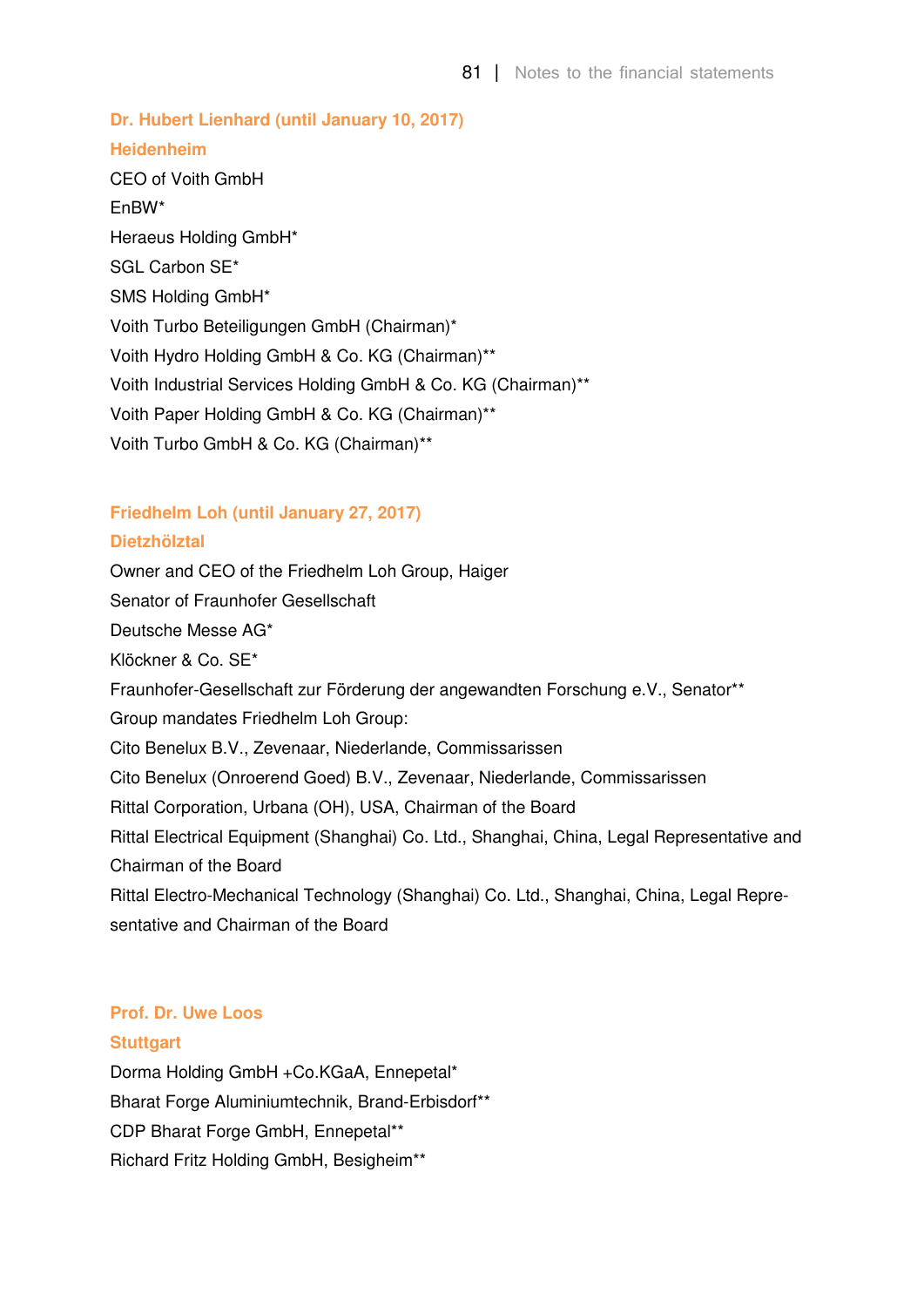# **Prof. Dr. Michèle Morner (from February 10, 2017) Rosengarten**

Incumbent of the Chair of Public Management and Leadership at the German University of Administrative Sciences in Speyer

### **Hans Ziegler (until December 01, 2016) Feusisberg, Switzerland**

Membership of different board of directors OC Oerlikon Corporation AG, Pfäffikon SZ, Switzerland\*\* Schmolz + Bickenbach Holding AG, Emmenbrücke, Switzerland\*\* Credor Holding AG, Will SG, Switzerland\*\* think & act AG, Feusisberg SZ, Switzerland\*\*

**Alexander Liong Hauw Tan (from February 24, 2017) Guangzhou/China** 

Deputy CFO Midea Group Co., Ltd., Foshan/China

Membership in other legally stipulated supervisory boards

<sup>\*\*</sup> Membership in comparable German and foreign controlling bodies of commercial enterprises

<sup>\*\*\*</sup> Employee Representative on Supervisory Board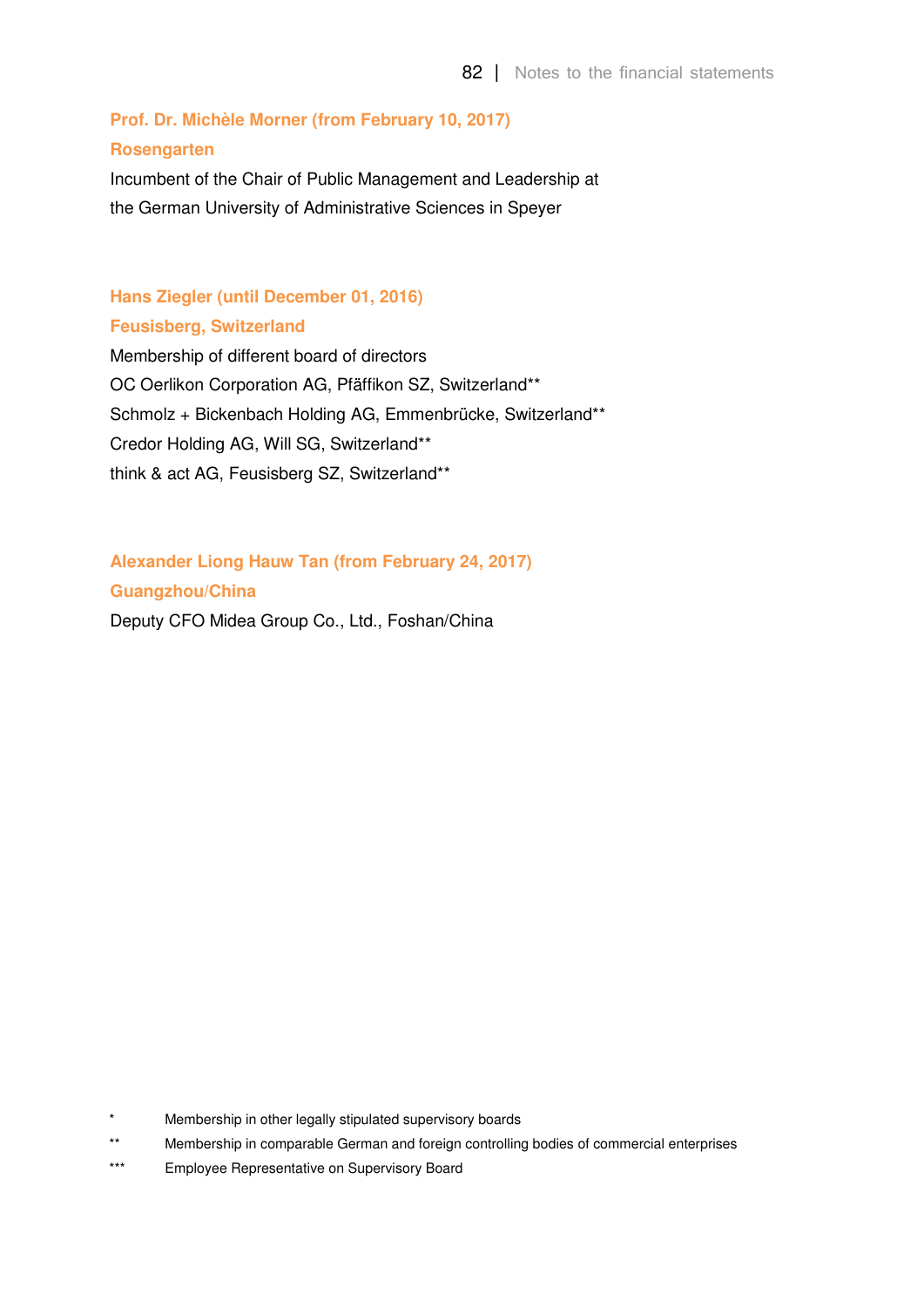### **EXECUTIVE BOARD**

#### **Dr. Till Reuter**

**Pfäffikon, Switzerland**  Chief Executive Officer Dr. Steiner Holding AG, Berlin\* Rinvest AG, Pfäffikon, Switzerland\*\* Swisslog Holding, Buchs, Switzerland\*\*

#### **Peter Mohnen**

**Munich**  Chief Financial Officer

\* Membership in other legally stipulated supervisory boards

\*\* Membership in comparable German and foreign controlling bodies of commercial enterprises

Employee Representative on Supervisory Board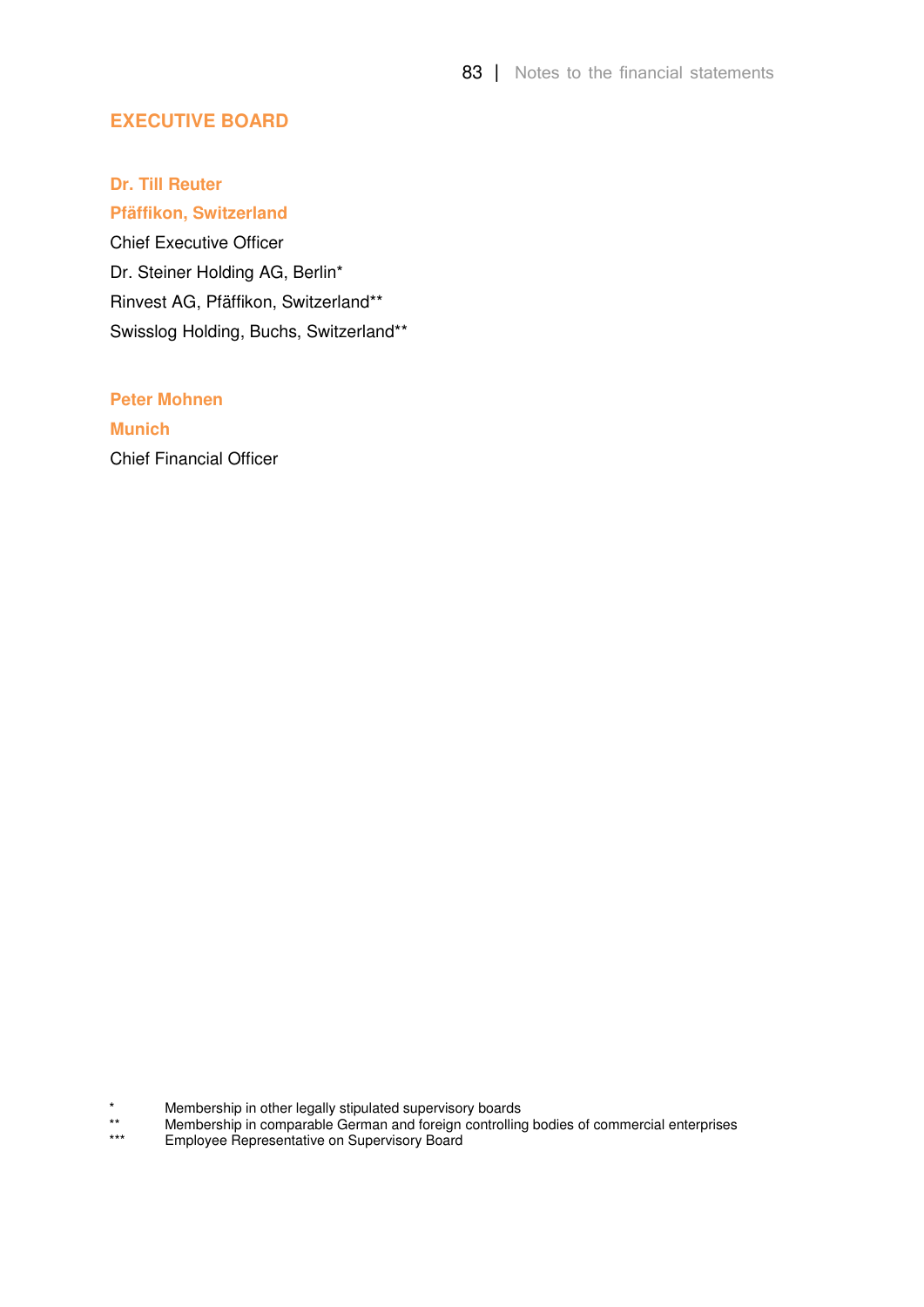### **SHAREHOLDINGS OF KUKA AKTIENGESELLSCHAFT**

|                                                                            | Währung    | Anteil am<br>Kapital | Eigenkapital<br>in Tausend<br>Landes- | Jahres-<br>überschuss in<br>Tsd. Landes- | Art<br>der<br>Einbe- | Segm<br>ent |
|----------------------------------------------------------------------------|------------|----------------------|---------------------------------------|------------------------------------------|----------------------|-------------|
| Name und Sitz der Gesellschaften                                           |            | $\%$                 | währung                               | währung                                  | ziehung              |             |
| Deutschland                                                                |            |                      |                                       |                                          |                      |             |
| 1 Bopp & Reuther Anlagen-Verwaltungsgesellschaft mbH, Augsburg             | <b>EUR</b> | 100,00               | 20.530                                | 814                                      | k                    | SO          |
| 2 connyun GmbH, Augsburg                                                   | <b>EUR</b> | 100,00               | 24                                    | $-1$ 5)                                  | k                    | SO          |
| 3 Faude Automatisierungstechnik GmbH, Gärtringen                           | <b>EUR</b> | 100,00               | $-199$                                | $-2.563$                                 | $\sf k$              | SY          |
| 4 KUKA Industries GmbH & Co. KG, Obernburg*                                | <b>EUR</b> | 100,00               | $-38.141$                             | 4.420                                    | k                    | SY          |
| 5 KUKA Industries GmbH, Augsburg*                                          | <b>EUR</b> | 100,00               | 8.573                                 | 01)                                      | k                    | SY          |
| 6 KUKA Roboter GmbH, Augsburg*                                             | <b>EUR</b> | 100,00               | 50.614                                | 01)                                      | k                    | <b>RO</b>   |
| 7 KUKA Systems GmbH, Augsburg*                                             | <b>EUR</b> | 100,00               | 23.794                                | 01)                                      | k                    | SY          |
| 8 Reis Asia Pacific GmbH, Obernburg                                        | <b>EUR</b> | 100,00               | 24                                    | 0                                        | k                    | SY          |
| 9 Reis GmbH, Obernburg                                                     | <b>EUR</b> | 100,00               | 71                                    | 0                                        | $\sf k$              | SY          |
| 10 Reis Group Holding GmbH & Co. KG, Obernburg*                            | <b>EUR</b> | 100,00               | 24.666                                | $-8925$                                  | k                    | SY          |
| 11 Reis Holding GmbH, Obernburg                                            | <b>EUR</b> | 100,00               | 25                                    | -7                                       | k                    | SY          |
| 12 Swisslog (Deutschland) GmbH, Puchheim                                   | <b>EUR</b> | 100,00               | $-97.054$                             | $-6.363$                                 | $\sf k$              | <b>SL</b>   |
| 13 Swisslog Augsburg GmbH, Augsburg                                        | <b>EUR</b> | 100,00               | 529                                   | 01)                                      | k                    | SL          |
| 14 Swisslog Automation GmbH, Ettlingen                                     | <b>EUR</b> | 100,00               | $-1.358$                              | $-322$                                   | k                    | <b>SL</b>   |
| 15 Swisslog GmbH, Dortmund                                                 | <b>EUR</b> | 100,00               | $-1.654$                              | 790                                      | k                    | <b>SL</b>   |
| 16 Swisslog Healthcare GmbH, Westerstede                                   | <b>EUR</b> | 100,00               | 699                                   | 01)                                      | k                    | SL          |
| 17 Verwaltungsgesellschaft Walter Reis GmbH, Obernburg                     | <b>EUR</b> | 100,00               | 41                                    | 0                                        | k                    | SY          |
| 18 Walter Reis GmbH & Co KG, Obernburg*                                    | <b>EUR</b> | 100,00               | 10.670                                | 254                                      | $\sf k$              | SY          |
| 19 WR Vermögensverwaltungs GmbH, Obernburg                                 | <b>EUR</b> | 100,00               | 1.911                                 | $-270$                                   | k                    | SY          |
| 20 KBee AG, München                                                        | <b>EUR</b> | 40,00                | 2.430                                 | $-4.3152$                                | at                   | SY          |
| 21 RoboCeption GmbH, München                                               | <b>EUR</b> | 25,10                | 132                                   | $-852$                                   | b                    | SY          |
| 22 Freadix FryTec GmbH, Augsburg                                           | <b>EUR</b> | 100,00               | 20                                    | $-4$                                     | nk                   | <b>RO</b>   |
| 23 IWK Unterstützungseinrichtung GmbH, Karlsruhe                           | <b>EUR</b> | 100,00               | 26                                    | 0                                        | nk                   | RO          |
| 24 KUKA Unterstützungskasse GmbH, Augsburg                                 | <b>EUR</b> | 100,00               | 25                                    | 0                                        | nk                   | SO          |
| 25 Schmidt Maschinentechnik GmbH i.L., Niederstotzingen                    | <b>EUR</b> | 100,00               |                                       | $- 4)$                                   | nk                   | SO          |
|                                                                            |            |                      |                                       |                                          |                      |             |
| sonstiges Europa                                                           |            |                      |                                       |                                          |                      |             |
| 26 KUKA Automatisering + Robots N.V., Houthalen / Belgien                  | <b>EUR</b> | 100,00               | 3.221                                 | 745                                      | k                    | SY          |
| 27 KUKA Automatisme + Robotique S.A.S., Villebon-sur-Yvette / Frankreich   | <b>EUR</b> | 100,00               | 1.913                                 | 612                                      | $\sf k$              | <b>RO</b>   |
| 28 KUKA Industries ČR spol. s r.o., Chomutov / Tschechien                  | CZK        | 100,00               | 57.528                                | $-38.289$                                | k                    | SY          |
| 29 KUKA Nordic AB, Västra Frölunda / Schweden                              | <b>SEK</b> | 100,00               | 2.985                                 | $-295$                                   | k                    | RO          |
| 30 KUKA Roboter CEE GmbH, Linz / Österreich                                | <b>EUR</b> | 100,00               | 3.591                                 | 3.136                                    | k                    | <b>RO</b>   |
| 31 KUKA Roboter Italia S.p.A., Rivoli / Italien                            | <b>EUR</b> | 100,00               | 10.443                                | 2.955                                    | k                    | RO          |
| 32 KUKA Roboter Schweiz AG, Neuenhof / Schweiz                             | CHF        | 100,00               | 484                                   | 15                                       | $\sf k$              | <b>RO</b>   |
| 33 KUKA Robotics Hungária Ipari Kft., Taksony / Ungarn                     | <b>EUR</b> | 100,00               | 13.865                                | 3.864                                    | k                    | <b>RO</b>   |
| 34 KUKA Robotics Ireland LTD, Dublin / Irland                              | <b>EUR</b> | 100,00               | 0                                     | 0.5)                                     | k                    | RO          |
| 35 KUKA Robotics OOO, Moskau / Russland                                    | <b>RUB</b> | 100,00               | 16.303                                | $-16.789$                                | k                    | RO          |
| 36 KUKA Robotics UK LTD, Wednesbury / Großbritannien                       | GBP        | 100,00               | 867                                   | 22                                       | k                    | RO          |
| 37 KUKA Robots IBÉRICA S.A., Vilanova i la Geltrú / Spanien                | <b>EUR</b> | 100,00               | 5.611                                 | 1.326                                    | k                    | <b>RO</b>   |
| 38 KUKA S-BASE s.r.o. (in Liquidation), Roznov p.R. / Tschechien           | CZK        | 100,00               | 922                                   | $-464$                                   | k                    | SY          |
| 39 KUKA Sistemy OOO, Togliatti / Russland                                  | <b>RUB</b> | 100,00               | 19.054                                | $-4.101$                                 | k                    | SY          |
| 40 KUKA Systems Aerospace SAS, Bordeaux-Merignac / Frankreich              | <b>EUR</b> | 100,00               | 11.233                                | 4.381                                    | k                    | SY          |
| 41 KUKA Systems France S.A., Montigny / Frankreich                         | <b>EUR</b> | 100,00               | 37                                    | 36                                       | k                    | SY          |
| 42 KUKA Systems Slowakei, spol. S r.o., Dubnica nad Váhom / Slowakei       | <b>EUR</b> | 100,00               | 875                                   | 104                                      | k                    | SY          |
| 43 KUKA Systems SRL, Sibiu / Rumänien                                      | <b>RON</b> | 100,00               | $-4.044$                              | $-9.899$                                 | k                    | SY          |
| 44 KUKA Systems UK Ltd., Halesowen / Großbritannien                        | <b>GBP</b> | 100,00               | 7.389                                 | 438                                      | k                    | SY          |
| 45 Reis Espana S.L., Esplugues de Llobregat (Barcelona) / Spanien          | <b>EUR</b> | 100,00               | 151                                   | 04)                                      | k                    | SY          |
| 46 Reis France SCI. Pontault Combault / Frankreich                         |            |                      |                                       |                                          | k                    | SY          |
| 47 Reis Robotics Italia srl, Bellusco / Italien                            | <b>EUR</b> | 100,00               | 501                                   | 13                                       |                      |             |
|                                                                            | <b>EUR</b> | 100,00               | 180                                   | 1                                        | k                    | SY          |
| 48 Swisslog (UK) Ltd., Redditch / Großbritannien                           | GBP        | 100,00               | $-7.943$                              | $-3.749$                                 | k                    | SL          |
| 49 Swisslog AB, Partille / Schweden                                        | <b>SEK</b> | 100,00               | 37.922                                | 567                                      | k                    | SL          |
| 50 Swisslog Accalon AB, Boxholm / Schweden                                 | <b>SEK</b> | 100,00               | 67.340                                | 17.254                                   | k                    | <b>SL</b>   |
| 51 Swisslog AG, Buchs / Schweiz                                            | CHF        | 100,00               | 5.832                                 | 3.264                                    | k                    | SL          |
| 52 Swisslog AS, Oslo / Norwegen                                            | <b>NOK</b> | 100,00               | 21.636                                | 9.573                                    | k                    | SL          |
| 53 Swisslog B.V., Culemborg / Niederlande                                  | <b>EUR</b> | 100,00               | 1.733                                 | 520                                      | k                    | SL          |
| 54 Swisslog Ergotrans B.V., Apeldoorn / Niederlande                        | <b>EUR</b> | 100,00               | 869                                   | $-76$                                    | k                    | SL          |
| 55 Swisslog Evomatic GmbH, Sipbachzell / Österreich                        | <b>EUR</b> | 100,00               | $-10.442$                             | 2.758                                    | k                    | <b>SL</b>   |
| 56 Swisslog France SAS, Saint-Denis / Frankreich                           | <b>EUR</b> | 100,00               | $-1.638$                              | 667                                      | k                    | SL          |
| 57 Swisslog Holding AG, Buchs / Schweiz                                    | CHF        | 100,00               | 291.166                               | 35.810                                   | k                    | SL          |
| 58 Swisslog Italia SpA, Mailand / Italien                                  | <b>EUR</b> | 100,00               | 1.443                                 | $-987$                                   | k                    | SL          |
| 59 Swisslog Luxembourg S.A., Ell / Luxemburg                               | <b>EUR</b> | 100,00               | $-963$                                | 1614)                                    | k                    | SL          |
| 60 Swisslog N.V., Wilrijk / Belgien                                        |            |                      |                                       |                                          |                      |             |
| 61 Tecnilab S.p.A., Cuneo / Italien                                        | <b>EUR</b> | 100,00               | $-566$                                | $-456$                                   | k                    | SL<br>SL    |
|                                                                            | <b>EUR</b> | 100,00               | 8.275                                 | $-110$                                   | k                    |             |
| 62 Metaalwarenfabriek 's-Hertogenbosch B.V., s-Hertogenbosch / Niederlande | <b>EUR</b> | 100,00               | $-1.042$                              | $-103$                                   | nk                   | SO          |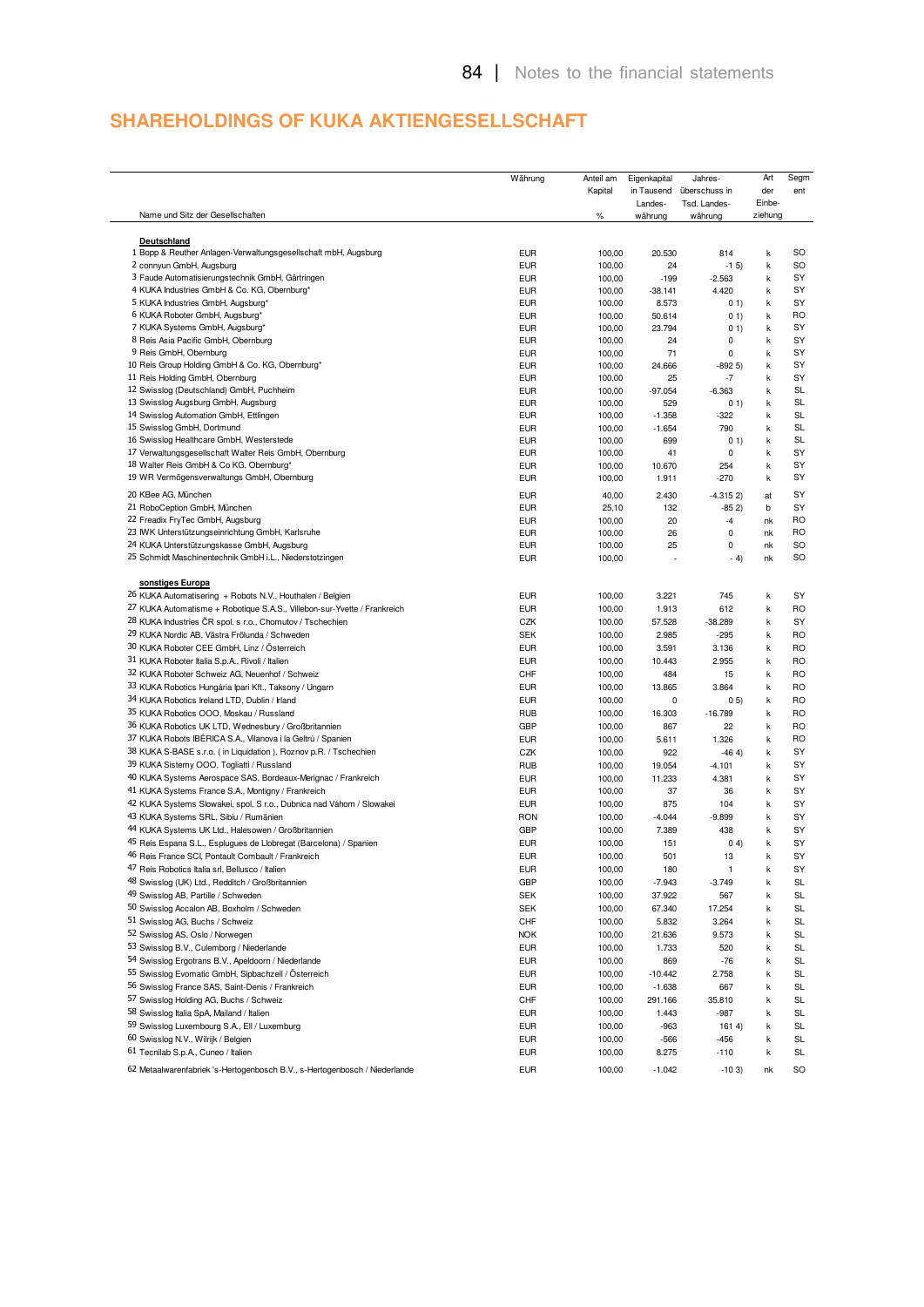### 85 | Notes to the financial statements

|                                                                                           | Währung    | Anteil am<br>Kapital | Eigenkapital<br>in Tausend<br>Landes- | Jahres-<br>überschuss in<br>Tsd. Landes- | Art<br>der<br>Einbe- | Segm<br>ent |
|-------------------------------------------------------------------------------------------|------------|----------------------|---------------------------------------|------------------------------------------|----------------------|-------------|
| Name und Sitz der Gesellschaften                                                          |            | $\%$                 | währung                               | währung                                  | ziehung              |             |
| Nordamerika                                                                               |            |                      |                                       |                                          |                      |             |
| 63 KUKA Assembly and Test Corp., Saginaw, Michigan / USA                                  | <b>USD</b> | 100,00               | 13.394                                | 9.989                                    | k                    | SY          |
| 64 KUKA de Mexico S.de R.L.de C.V., Mexico City / Mexiko                                  | <b>MXN</b> | 100,00               | 36.271                                | 19.867                                   | k                    | <b>RO</b>   |
| 65 KUKA Robotics Canada Ltd., Saint John NB / Kanada                                      | CAD        | 100,00               | 1.392                                 | 6                                        | k                    | RO          |
| 66 KUKA Robotics Corp., Sterling Heights, Michigan / USA                                  | <b>USD</b> | 100,00               | 2.117                                 | $-1.021$                                 | k                    | <b>RO</b>   |
| 67 KUKA Systems de Mexico S. de R.L. de C.V., Mexico City / Mexiko, einschließlich        | <b>MXN</b> | 100,00               | 24.304                                | 24.304                                   | k                    | SY          |
| 68 KUKA Recursos S. de R.L. de C.V., Mexico City / Mexiko                                 | <b>MXN</b> | 100,00               |                                       |                                          | k                    | SY          |
| 69 KUKA Systems North America LLC., Sterling Heights, Michigan / USA, einschließlich      | <b>USD</b> | 100,00               | 44.406                                | 76.928                                   | k                    | SY          |
| 70 KUKA Aerospace Holdings LLC, Michigan / USA                                            | <b>USD</b> | 100,00               |                                       | $-6)$                                    | k                    | SY          |
| 71 KUKA Toledo Production Operations, LLC., Toledo, Ohio / USA**                          | <b>USD</b> | 100,00               | 104.136                               | 32.954                                   | k                    | SY          |
| 72 KUKA U.S. Holdings Company LLC., Shelby Township, Michigan / USA                       | <b>USD</b> | 100,00               | 83.470                                | 41.735                                   | k                    | SO          |
| 73 Reis Robotics USA Inc., Elgin/Illinois / USA                                           | <b>USD</b> | 100,00               | $-68$                                 | 107                                      | k                    | SY          |
| 74 Swisslog Logistics, Inc., Newport News / USA                                           | <b>USD</b> | 100,00               | 11.518                                | 5.644                                    | k                    | <b>SL</b>   |
| 75 Swisslog USA Inc., City of Dover / USA                                                 | <b>USD</b> | 100,00               | $-5.360$                              | 2.182                                    | k                    | SL          |
| 76 Translogic Corp., Denver / USA                                                         | <b>USD</b> | 100,00               | 36.503                                | 6.986                                    | k                    | <b>SL</b>   |
| 77 Translogic Ltd. (Canada), Mississauga / Kanada                                         | CAD        | 100,00               | 2.714                                 | 422                                      | k                    | <b>SL</b>   |
| Süd- und Mittelamerika                                                                    |            |                      |                                       |                                          |                      |             |
| 78 KUKA Industries Brasil Sistemas de Automoção Ltda., Sao Paulo / Brasilien              | <b>BRL</b> | 100,00               | 72                                    | $-336$                                   | k                    | SY          |
| 79 KUKA Roboter do Brasil Ltda., Sao Paulo / Brasilien                                    | <b>BRL</b> | 100,00               | $-1.499$                              | $-2.429$                                 | k                    | RO          |
| 80 KUKA Systems do Brasil Ltda., Sao Bernardo do Campo SP / Brasilien                     | <b>BRL</b> | 100,00               | $-28.634$                             | $-326$                                   | k                    | SY          |
| 81 Reis Robotics do Brasil Ltda., Sao Paulo / Brasilien                                   | <b>BRL</b> | 100,00               | 204                                   | $-153$                                   | k                    | SY          |
| Asien / Austalien                                                                         |            |                      |                                       |                                          |                      |             |
| 82 KUKA Industries Automation (China) Co., Ltd., Kunshan / China                          | CNY        | 100,00               | 17.361                                | 31.902                                   | k                    | SY          |
| 83 KUKA Industries Singapore PTE. Ltd., Singapur / Singapur                               | SGD        | 100,00               | 1.757                                 | 381                                      | k                    | SY          |
| 84 KUKA Management (Shanghai) Co. Ltd., Shanghai / China                                  | <b>CNY</b> | 100,00               | 31.235                                | 10.269                                   | k                    | SY          |
| 85 KUKA Robot Automation Malaysia Sdn BhD, Kuala Lumpur / Malaysia                        | <b>MYR</b> | 100,00               | 6.213                                 | 0                                        | k                    | <b>RO</b>   |
| 86 KUKA Robot Automation Taiwan Co. Ltd., Chung-Li City / Taiwan                          | <b>TWD</b> | 99,90                | $-54.094$                             | $-53.873$                                | k                    | <b>RO</b>   |
| 87 KUKA Robotics (China) Co. Ltd., Shanghai / China                                       | CNY        | 100,00               | 226.395                               | 42.540                                   | k                    | <b>RO</b>   |
| 88 KUKA Robotics (India) Pvt. Ltd., Haryana / Indien                                      | <b>INR</b> | 100,00               | 119.470                               | 35.386                                   | k                    | <b>RO</b>   |
| 89 KUKA Robotics (Thailand) Co., Ltd., Bangkok / Thailand                                 | THB        | 100,00               | $-36.190$                             | $-31.284$                                | k                    | <b>RO</b>   |
| 90 KUKA Robotics Australia Pty. Ltd., Victoria / Australien                               | <b>AUD</b> | 100,00               | $-190$                                | $-407$                                   | k                    | <b>RO</b>   |
| 91 KUKA Robotics Japan K.K., Tokyo / Japan                                                | <b>JPY</b> | 100,00               | 115.873                               | $-35.293$                                | k                    | <b>RO</b>   |
| 92 KUKA Robotics Korea Co. Ltd., Kyunggi-Do / Südkorea                                    | <b>KRW</b> | 100,00               | $-704$                                | $-1.275$                                 | k                    | <b>RO</b>   |
| 93 KUKA Robotics Manufacturing China Co. Ltd., Shanghai City / China                      | CNY        | 100,00               | 165.801                               | 79.045                                   | k                    | <b>RO</b>   |
| 94 KUKA Systems (China) Co. Ltd., Shanghai / China                                        | CNY        | 100,00               | 66.705                                | 19.722                                   | k                    | SY          |
| 95 KUKA Systems (India) Pvt. Ltd., Pune / Indien                                          | <b>INR</b> | 100,00               | $-43.270$                             | $-26.649$                                | k                    | SY          |
| 96 Reis Robotics China Co. Ltd. (Shanghai), Shanghai / China                              | CNY        | 100,00               | $-4.102$                              | $-207$                                   | k                    | SY          |
| 97 Swisslog (Kunshan) Co. Ltd., Kunshan / China                                           | <b>CNY</b> | 100,00               | 6.469                                 | $-6.879$                                 | k                    | <b>SL</b>   |
| 98 Swisslog Asia Ltd., Hongkong / China                                                   | <b>HKD</b> | 100,00               | 4.806                                 | $-131$                                   | k                    | SL          |
| 99 Swisslog Australia Pty Ltd., Sydney / Australien                                       | <b>AUD</b> | 100,00               | $-583$                                | $-2.120$                                 | k                    | SL          |
| 100 Swisslog Healthcare Trading MEA LLC., Emirate of Dubai / Vereinigte Arabische Emirate | <b>AED</b> | 49,00                | 495                                   | 395                                      | k                    | <b>SL</b>   |
| 101 Swisslog Korea Co. Ltd, Bucheon si, Kyeonggi-do, Südkorea / Südkorea                  | KRW        | 100,00               | $\overline{4}$                        | $-196$                                   | k                    | SL          |
| 102 Swisslog Malaysia Sdn Bhd, Selangor Darul Ehsan / Malaysia                            | <b>MYR</b> | 100,00               | 8.717                                 | 5.447                                    | k                    | SL          |
| 103 Swisslog Middle East LLC., Dubai / Vereinigte Arabische Emirate                       | <b>AED</b> | 49,00                | $-2.940$                              | $-1.267$                                 | k                    | <b>SL</b>   |
| 104 Swisslog Pte Ltd Singapur, Singapur / Singapur                                        | SGD        | 100,00               | 4.266                                 | 1.840                                    | k                    | SL          |
| 105 Swisslog Shanghai Co. Ltd., Shanghai / China                                          | <b>CNY</b> | 100,00               | 119.235                               | 2.840                                    | k                    | SL          |
| 106 Swisslog Singapore Pte Ltd., Singapur / Singapur                                      | SGD        | 100,00               | 3.735                                 | 663                                      | k                    | SL          |
| 107 Yawei Reis Robot Manufacturing (Jiangsu) Co. Ltd., Yangzhou City / China              | CNY        | 49,00                | 40.942                                | 3.893                                    | at                   | SY          |
| 108 Chang'an Reis (Chongqing) Robotic Intelligent Equipment Co. Ltd, Chongqing / China    | CNY        | 50,00                | 24.837                                | $-3.162$                                 | at                   | SY          |

\*) Gesellschaften, die von der Befreiungsregelung des § 264 Abs. 3

HGB bzw. § 264 b HGB Gebrauch gemacht haben

\*\*) Principle place of business

1) Nach Ergebnisabführung

2) Jahresabschluss 31.12.2015

3) Jahresabschluss 30.06.2016

4) in Liquidation

5) Rumpfwirtschaftsjahr April 2016 - 31.12.2016

6) Gründung der Gesellschaft im Q4/2016

#### **Art der Einbeziehung - per 31.12.2016**

#### k - vollkonsolidierte Gesellschaften

nk - nicht konsolidierte Gesellschaften

at - nach der Equity Methode bilanzierte Finanzanlage SL - SWISSLOG

b - Beteiligung SO - SONSTIGE

**Geschäftsbereich<br>RO - ROBOTICS<br>SY - SYSTEMS<br>SL - SWISSLOG<br>SO - SONSTIGE** 

- 
- 
-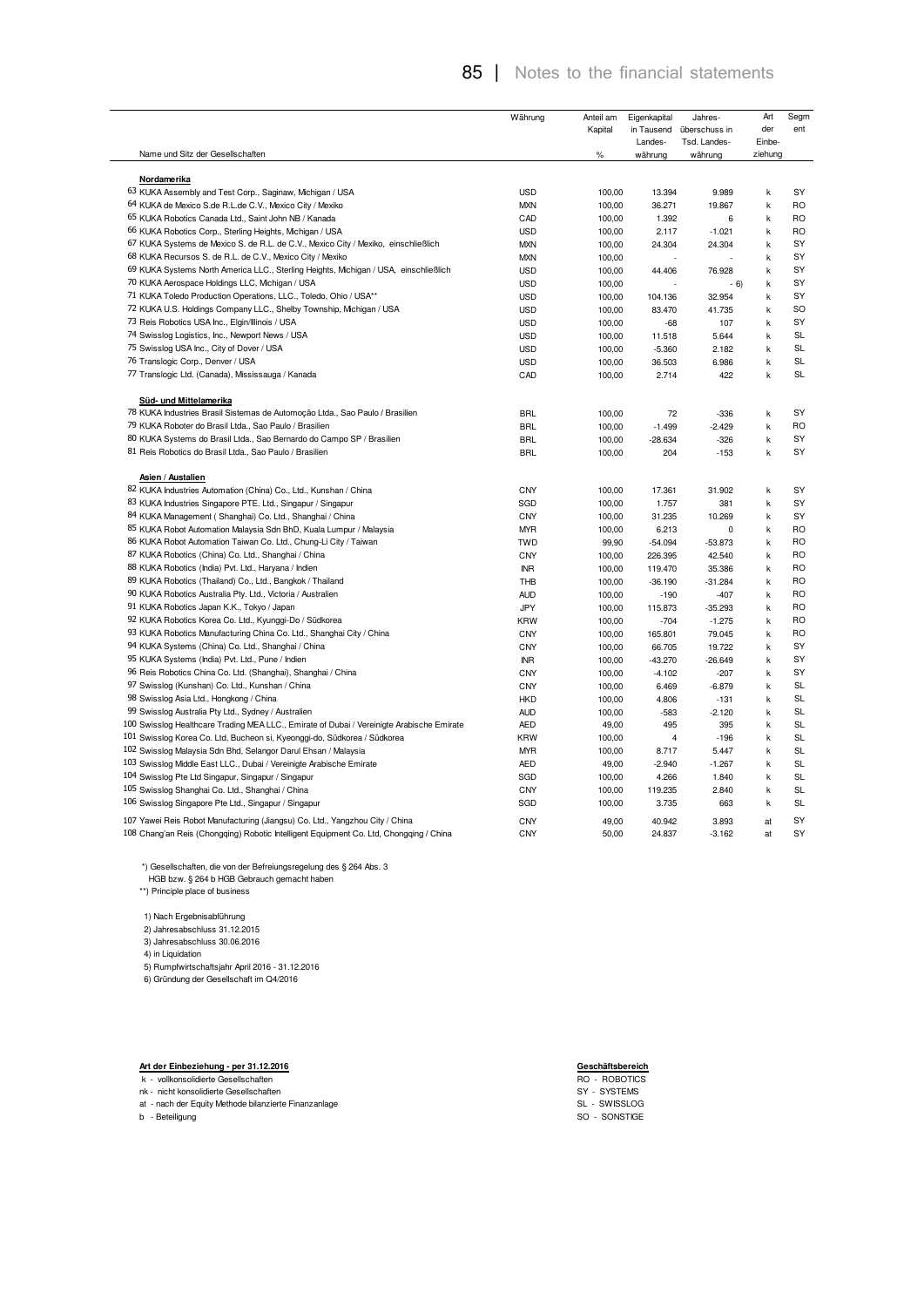### **PROPOSED APPROPRIATION OF PROFIT**

One half or k€ 55,983 of the annual net income of KUKA Aktiengesellschaft of k€ 111,967 will be transferred to the other retained earnings. The Executive Board proposes to the Annual General Meeting that a dividend of €0.50 per share totaling k€ 19,888 should be paid from the remaining balance sheet profit of k€ 87,611 and that the remaining amount of k€ 67,724 should be carried forward.

#### **GROUP ACCOUNTS**

KUKA Aktiengesellschaft prepares consolidated financial statements in accordance with IFRS and these are submitted to the electronic Federal Gazette and can be viewed on the central register of companies at www.Unternehmensregister.de.

Augsburg, February 28, 2017 KUKA Aktiengesellschaft The Executive Board

Dr. Till Reuter Peter Mohnen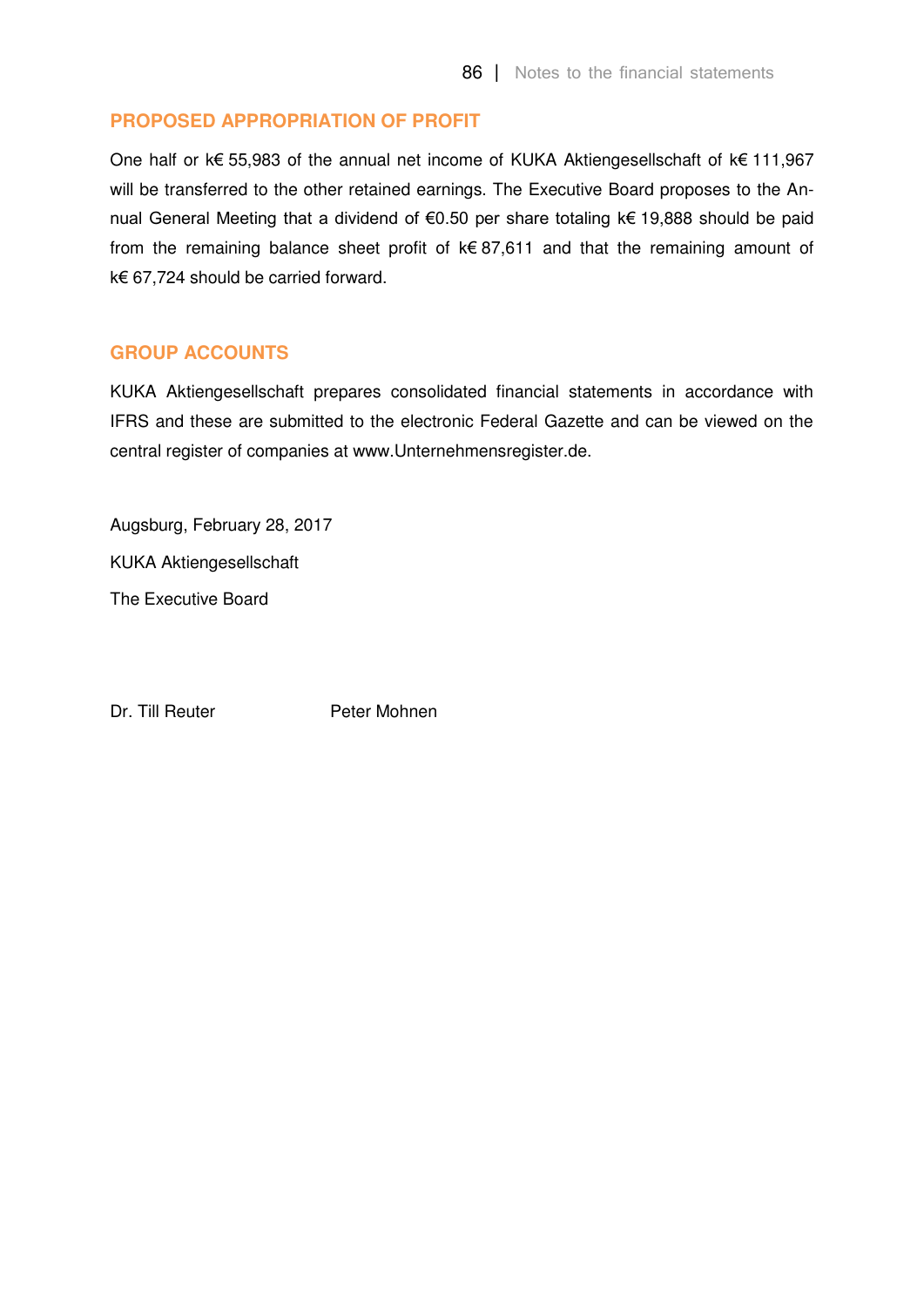# **RESPONSIBILITY STATEMENT**

"To the best of our knowledge, and in accordance with the applicable reporting principles, the financial statements give a true and fair view of the assets, liabilities, financial position and profit or loss of KUKA Aktiengesellschaft, and the management report includes a fair review of the development and performance of the business and the position of the company, together with a description of the principal opportunities and risks associated with the expected development of the company."

Augsburg, February 28, 2017 KUKA Aktiengesellschaft The Executive Board

Dr. Till Reuter **Peter Mohnen**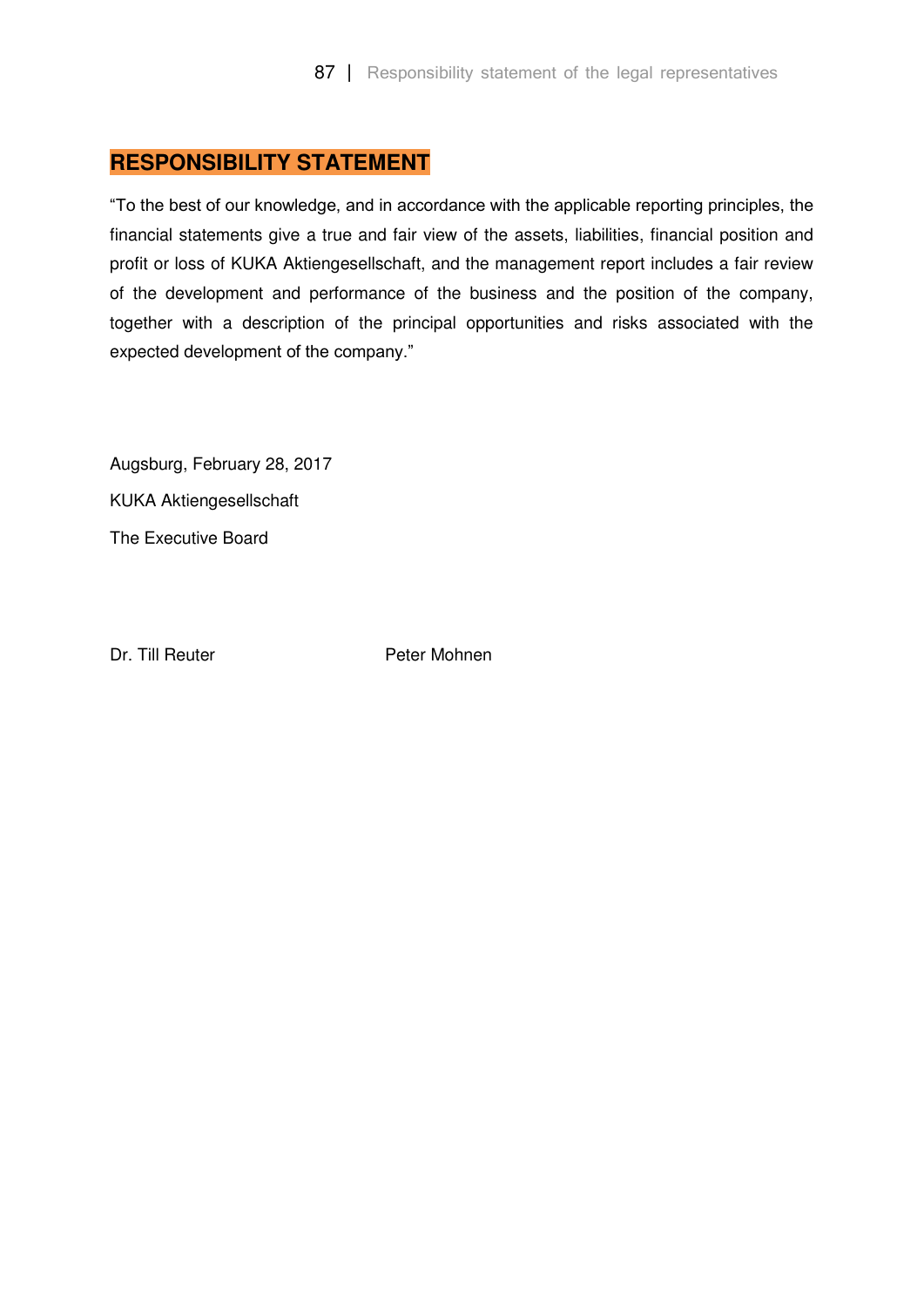### **AUDIT OPINION**

We have audited the annual financial statements, comprising the balance sheet, the income statement and the notes to the financial statements, together with the bookkeeping system, and the management report of KUKA Aktiengesellschaft, Augsburg for the business year from January 1 to December 31, 2016. The maintenance of the books and records and the preparation of the annual financial statements and management report in accordance with German commercial law (and supplementary provisions of the shareholder agreement/articles of incorporation) are the responsibility of the Company's management. Our responsibility is to express an opinion on the annual financial statements, together with the bookkeeping system, and the management report based on our audit.

We conducted our audit of the annual financial statements in accordance with § 317 HGB "Handelsgesetzbuch": "German Commercial Code" and German generally accepted standards for the audit of financial statements promulgated by the Institut der Wirtschaftsprüfer [Institute of Public Auditors in Germany] (IDW). Those standards require that we plan and perform the audit such that misstatements materially affecting the presentation of the net assets, financial position and results of operations in the annual financial statements in accordance with [German] principles of proper accounting and in the management report are detected with reasonable assurance. Knowledge of the business activities and the economic and legal environment of the Company and expectations as to possible misstatements are taken into account in the determination of audit procedures. The effectiveness of the accounting-related internal control system and the evidence supporting the disclosures in the books and records, the annual financial statements and the management report are examined primarily on a test basis within the framework of the audit. The audit includes assessing the accounting principles used and significant estimates made by management, as well as evaluating the overall presentation of the annual financial statements and management report. We believe that our audit provides a reasonable basis for our opinion.

Our audit has not led to any reservations.